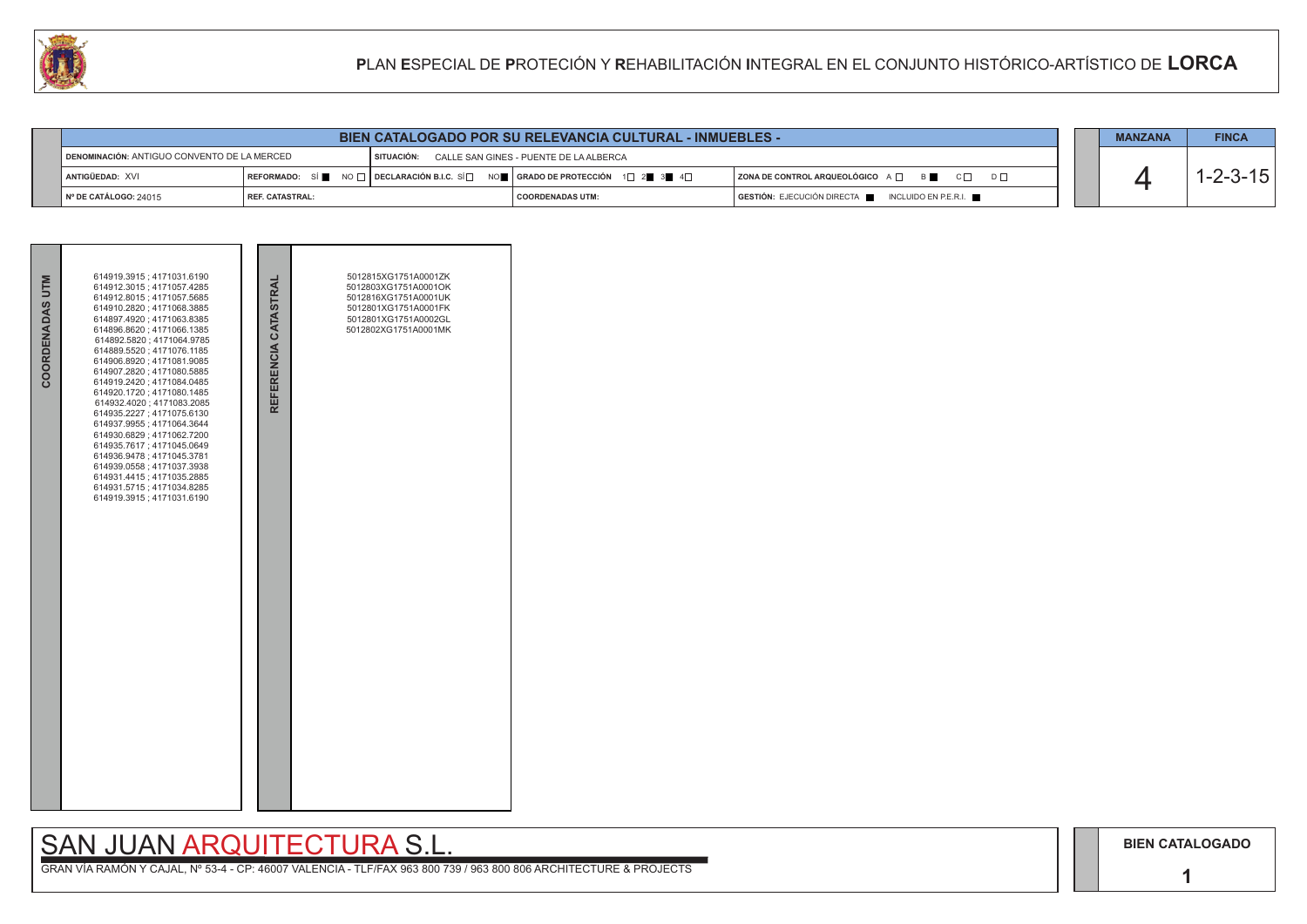# SAN JUAN ARQUITECTURA S.L.

|                                                                   | <b>BIEN CATALOGADO POR SU RELEVANCIA CULTURAL - INMUEBLES -</b> |                                                                                                                                                                                           |                         |  | <b>MANZANA</b>                                           | <b>FINCA</b> |  |
|-------------------------------------------------------------------|-----------------------------------------------------------------|-------------------------------------------------------------------------------------------------------------------------------------------------------------------------------------------|-------------------------|--|----------------------------------------------------------|--------------|--|
| I SITUACIÓN: CALLE TINTES<br>I DENOMINACIÓN: CASA EN CALLE TINTES |                                                                 |                                                                                                                                                                                           |                         |  |                                                          |              |  |
| ANTIGÜEDAD: ANTES 1900                                            |                                                                 | $\mid$ REFORMADO: $\;$ SÍ $\Box$ $\;$ NO $\blacksquare$ $\mid$ DECLARACIÓN B.I.C. SÍ $\Box$ NO $\blacksquare$ $\mid$ GRADO DE PROTECCIÓN $\;$ 1 $\Box$ 2 $\Box$ 3 $\blacksquare$ 4 $\Box$ |                         |  | ZONA DE CONTROL ARQUEOLÓGICO A □ B ■ C □ D □             |              |  |
| Nº DE CATÁLOGO: 24166                                             | REF. CATASTRAL:5012811XG1751A0002OL                             |                                                                                                                                                                                           | <b>COORDENADAS UTM:</b> |  | $GESTIÓN: EJECUCIÓN DIRECTA$ INCLUIDO EN P.E.R.I. $\Box$ |              |  |



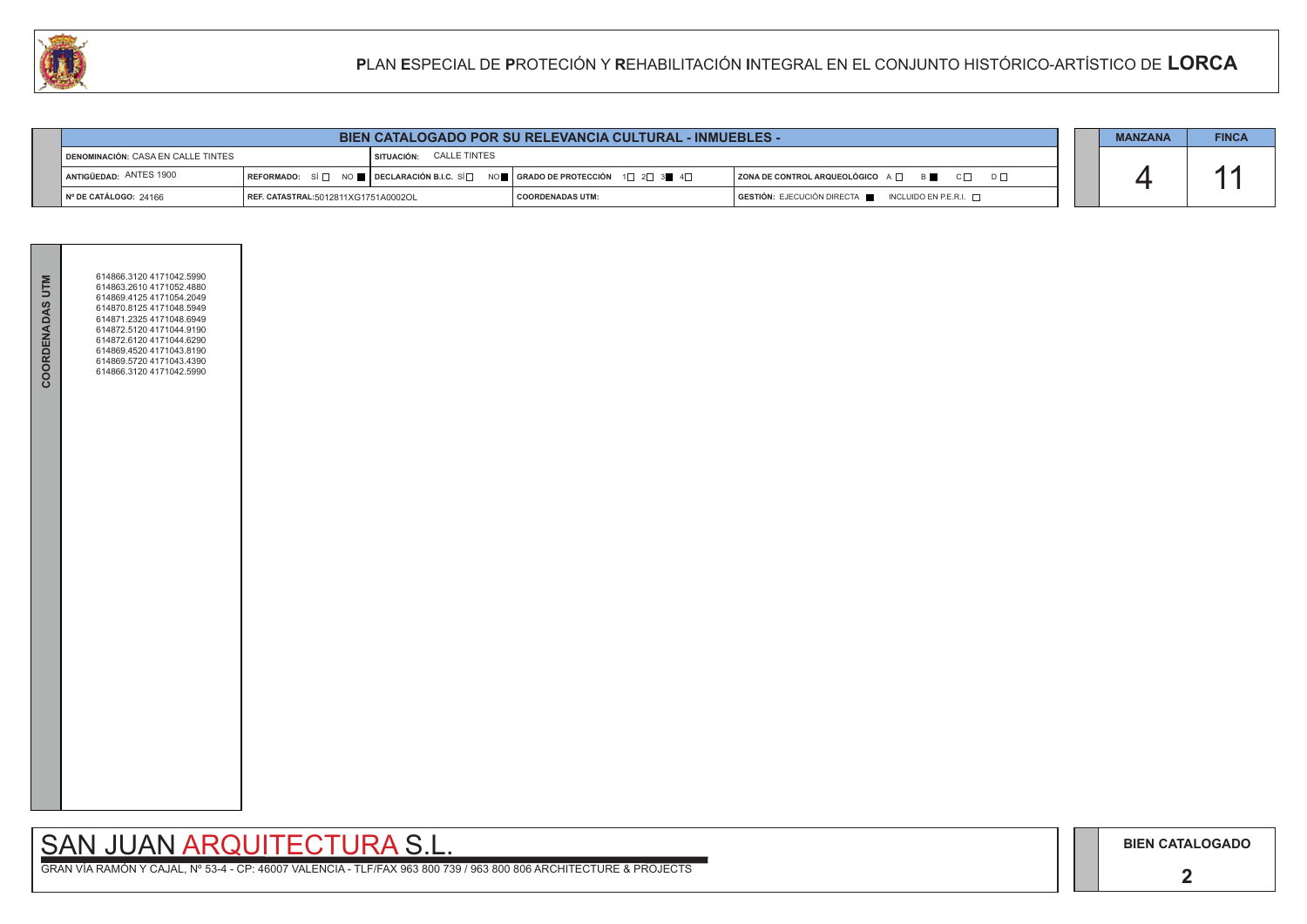## SAN JUAN ARQUITECTURA S.L.

| <b>BIEN CATALOGADO POR SU RELEVANCIA CULTURAL - INMUEBLES -</b>                                    |  |                                                            | <b>MANZANA</b>                                                                                                                                        | <b>FINCA</b>                                                                         |  |  |
|----------------------------------------------------------------------------------------------------|--|------------------------------------------------------------|-------------------------------------------------------------------------------------------------------------------------------------------------------|--------------------------------------------------------------------------------------|--|--|
| CALLE TINTES - CUESTA DE SAN GINÉS<br>DENOMINACIÓN: CASA EN CALLE TINTES - SAN GINÉS<br>SITUACIÓN: |  |                                                            |                                                                                                                                                       |                                                                                      |  |  |
| ANTIGÜEDAD: ANTES 1900                                                                             |  |                                                            | REFORMADO: SÍ $\Box$ NO $\blacksquare$ DECLARACIÓN B.I.C. SÍ $\Box$ NO $\blacksquare$ GRADO DE PROTECCIÓN 1 $\Box$ 2 $\Box$ 3 $\blacksquare$ 4 $\Box$ | $ $ ZONA DE CONTROL ARQUEOLÓGICO $A \Box$ B<br>$C \Box$<br>$D \Box$                  |  |  |
| INº DE CATÁLOGO: 24366                                                                             |  | REF. CATASTRAL:5012811XG1751A0001IK - 5012811XG1751A0003PB | <b>COORDENADAS UTM:</b>                                                                                                                               | $\overline{)}$ GESTIÓN: EJECUCIÓN DIRECTA $\overline{)}$ INCLUIDO EN P.E.R.I. $\Box$ |  |  |



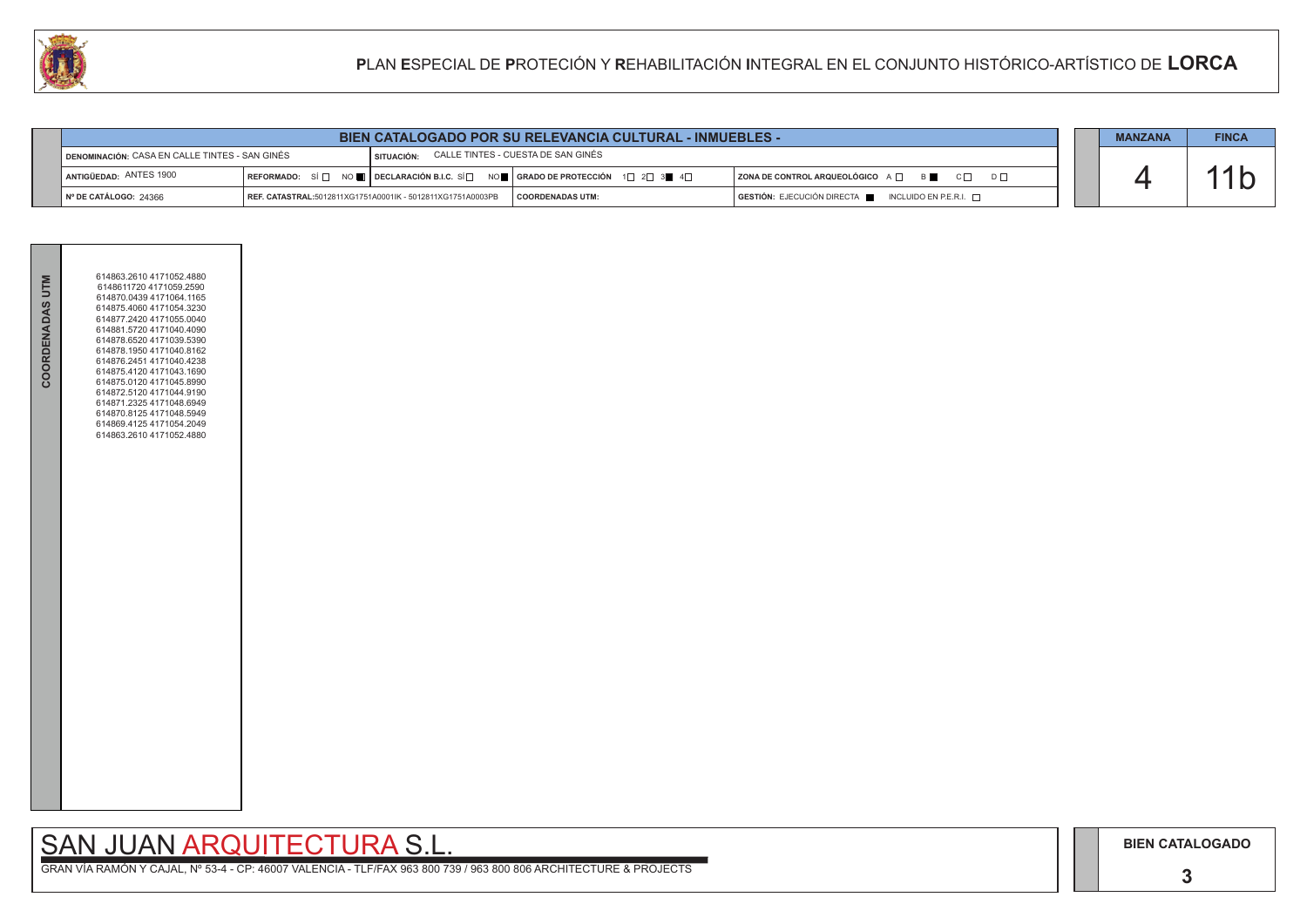## SAN JUAN ARQUITECTURA S.L.

|                                                                                           | <b>BIEN CATALOGADO POR SU RELEVANCIA CULTURAL - INMUEBLES -</b> |  |                                                                                                        |                                                          |  |  | <b>FINCA</b> |
|-------------------------------------------------------------------------------------------|-----------------------------------------------------------------|--|--------------------------------------------------------------------------------------------------------|----------------------------------------------------------|--|--|--------------|
| TINTES CUESTAS DE SAN GINÉS<br>DENOMINACIÓN: CASA EN CALLE CUESTA SAN GINÉS<br>SITUACIÓN: |                                                                 |  |                                                                                                        |                                                          |  |  |              |
| ANTIGÜEDAD: ANTES 1900                                                                    |                                                                 |  | REFORMADO: SÍ NO $\Box$ DECLARACIÓN B.I.C. SÍ $\Box$ NO $\Box$ GRADO DE PROTECCIÓN 1 $\Box$ 2 $\Box$ 3 | ZONA DE CONTROL ARQUEOLÓGICO A □ B ■ C □ D □             |  |  |              |
| Nº DE CATÁLOGO: 24228                                                                     | REF. CATASTRAL:4912501XG1741B                                   |  | <b>COORDENADAS UTM:</b>                                                                                | $GESTIÓN: EJECUCIÓN DIRECTA$ INCLUIDO EN P.E.R.I. $\Box$ |  |  |              |



| COORDENADAS UTM | 614855.69 4171051.27<br>614856 4171051.38<br>614855.31 4171054.96<br>614859.05 4171055.19<br>614862.17 4171044.89<br>614863.02 4171042.45<br>614863.49 4171041.11<br>614865.84 4171034.72<br>614866.34 4171032.34<br>614862.17 4171031.64<br>614861.96 4171031.59<br>614859.64 4171031.08<br>614859.06 4171033.69<br>614858.75 4171035.8<br>614858.16 4171040.06<br>614858.53 4171040.14<br>614858.27 4171042.45<br>614858.09 4171044.12<br>614857.48 4171044.01<br>614856.01 4171049.99<br>614855.69 4171051.27 |  |
|-----------------|------------------------------------------------------------------------------------------------------------------------------------------------------------------------------------------------------------------------------------------------------------------------------------------------------------------------------------------------------------------------------------------------------------------------------------------------------------------------------------------------------------------|--|
|                 |                                                                                                                                                                                                                                                                                                                                                                                                                                                                                                                  |  |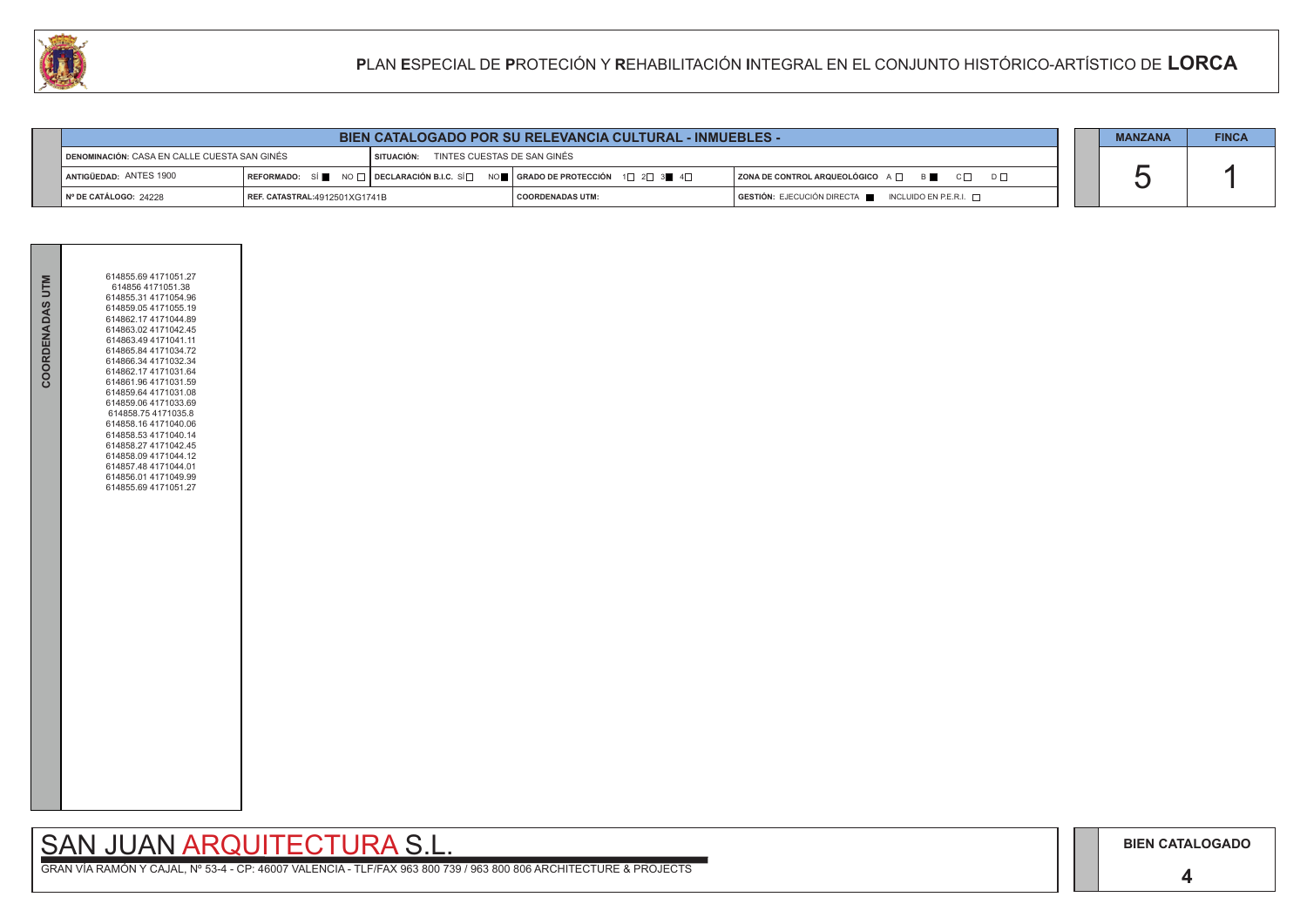**5**

|     |                                             | <b>MANZANA</b>                                                                                           | <b>FINCA</b>                                                                                                                                                                                                                                                                                                                                                                                                                                                                                                                                                                                                                                                                                                                                                                                                                                                                                                                                                                                                                                                                                                                                                                                                                                                                                                                                                                                                                                                                                                                                                                                                |
|-----|---------------------------------------------|----------------------------------------------------------------------------------------------------------|-------------------------------------------------------------------------------------------------------------------------------------------------------------------------------------------------------------------------------------------------------------------------------------------------------------------------------------------------------------------------------------------------------------------------------------------------------------------------------------------------------------------------------------------------------------------------------------------------------------------------------------------------------------------------------------------------------------------------------------------------------------------------------------------------------------------------------------------------------------------------------------------------------------------------------------------------------------------------------------------------------------------------------------------------------------------------------------------------------------------------------------------------------------------------------------------------------------------------------------------------------------------------------------------------------------------------------------------------------------------------------------------------------------------------------------------------------------------------------------------------------------------------------------------------------------------------------------------------------------|
| ⊡ כ |                                             |                                                                                                          | 19                                                                                                                                                                                                                                                                                                                                                                                                                                                                                                                                                                                                                                                                                                                                                                                                                                                                                                                                                                                                                                                                                                                                                                                                                                                                                                                                                                                                                                                                                                                                                                                                          |
|     | RESEÑA HISTÓRICA Y ARTÍSTICA - CONTINUACIÓN | DE 2015.<br>RESEÑA HISTÓRICA Y ARTÍSTICA:<br>CO MUNICIPAL.<br>BLASÓN DE LA FAMILIA SALAZAR.<br>ESCUDETE. | EN MAYO DE 2011 SUFRIÓ IMPORTANTES DAÑOS<br>COMO CONSECUENCIA DE LOS TERREMOTOS QUE<br>AFECTARON PRINCIPALMENTE AL CUERPO ANE-<br>XIONADO EN LA PARTE POSTERIOR Y NUMEROSAS<br>GRIETAS EN LOS MUROS DEL EDIFICIO ANTIGUO. EL<br>MUSEO FUE REABIERTO AL PÚBLICO EN DICIEMBRE<br>LA CASA DE LOS SALAZAR ES OBRA DE ENTRE FI-<br>NALES DEL SIGLO XVI Y LOS PRIMEROS AÑOS DEL<br>SIGLO XVII. FUE SUCESIVAMENTE REFORMADA<br>COMO VIVIENDA, SIENDO LAS MÁS IMPORTANTES<br>LAS LLEVADAS A CABO EN LA SEGUNDA MITAD DE<br>LA DÉCADA DE LOS OCHENTA DEL SIGLO XX PARA<br>CONVERTIRLA EN SEDE DEL MUSEO ARQUEOLÓGI-<br>EL DISEÑO DE SU FACHADA PRESENTA INFLUENCIAS<br>GENOVESAS Y SE DESCONOCE SU AUTORÍA. LAS PI-<br>LASTRAS QUE FLANQUEAN SUS VENTANAS Y BAL-<br>CONES, ASÍ COMO LOS FRONTONES TRIANGULARES<br>DECORADOS CON DENTÍCULOS QUE LOS CORONAN<br>LA HACEN SINGULAR ENTRE LAS FACHADAS QUE SE<br>CONSERVAN EN LORCA. DESTACA EN LA FACHADA<br>PRINCIPAL LA GRAN PORTADA PÉTREA DONDE TO-<br>MAN PROTAGONISMO LAS FIGURAS DE DOS ATLAN-<br>TES CON CABEZAS A LA TURCA QUE FLANQUEAN EL<br>LA RIQUEZA ORNAMENTAL DE LA PORTADA SE COM-<br>PLETA CON GUIRNALDAS, ROSETAS, BUCAROS DE<br>LOS QUE SALEN FRUTAS Y FLORES, MASCARONES<br>DE TIPO ANTROPOMORFO Y LOS DOS NIÑOS DES-<br>NUDOS QUE, SUJETANDO UNA CORNUCOPIA, CO-<br>RONAN LAS VOLUTAS DEL FRONTÓN PARTIDO SU-<br>PERIOR. LA BICROMÍA DE LOS OCRES SOBRE LOS<br>ENLUCIDOS BLANCOS DE TODAS LAS FACHADAS<br>RESALTA MÁS LOS VALORES PLÁSTICOS DEL EDI-<br>FICIO. EN LA PLANTA BAJA DESTACAR LA LABOR DE<br>REJERÍA DE LAS VENTANAS CORONADAS CON UN |
|     |                                             | <b>BIEN CATALOGADO</b>                                                                                   |                                                                                                                                                                                                                                                                                                                                                                                                                                                                                                                                                                                                                                                                                                                                                                                                                                                                                                                                                                                                                                                                                                                                                                                                                                                                                                                                                                                                                                                                                                                                                                                                             |

| <b>BIEN CATALOGADO POR SU RELEVANCIA CULTURAL - INMUEBLES -</b> |                                       |            |                                                                                                                                                        |                                                                                  |  | <b>MANZANA</b> | <b>FINCA</b> |
|-----------------------------------------------------------------|---------------------------------------|------------|--------------------------------------------------------------------------------------------------------------------------------------------------------|----------------------------------------------------------------------------------|--|----------------|--------------|
| DENOMINACIÓN: CASA DE LOS NATALERO SALAZAR                      |                                       | SITUACIÓN: | PLAZA DE JUAN MORENO                                                                                                                                   |                                                                                  |  |                |              |
| <b>LANTIGÜEDAD: XVI</b>                                         |                                       |            | REFORMADO: SÍ $\blacksquare$ NO $\Box$ DECLARACIÓN B.I.C. SÍ $\Box$ NO $\blacksquare$ SERADO DE PROTECCIÓN 1 $\Box$ 2 $\blacksquare$ 3 $\Box$ 4 $\Box$ | $ $ ZONA DE CONTROL ARQUEOLÓGICO $A \Box$ $B \Box$ $C \Box$                      |  |                |              |
| ∥N° DE CATÁLOGO: 24054                                          | <b>REF. CATASTRAL: 5012401XG1751A</b> |            | COORDENADAS UTM:                                                                                                                                       | $\overline{ }$ GESTIÓN: EJECUCIÓN DIRECTA $\overline{ }$<br>INCLUIDO EN P.E.R.I. |  |                |              |

## SAN JUAN ARQUITECTURA S.L.

| COORDENADAS UTM | 614924.38; 4170933.37<br>614919.7; 4170932.51<br>614915.05; 4170954.4<br>614923.62; 4170959.79<br>614927.36; 4170960.6<br>614935.52; 4170962.38<br>614942.11; 4170963.8<br>614946.47; 4170949.42<br>614950.64; 4170936.7<br>614939.98 ; 4170934.07<br>614937.22; 4170933.4<br>614936.95; 4170934.49<br>614935.7; 4170934.18<br>614935.7; 4170934.17<br>614936.02; 4170932.85<br>614925.17; 4170930.18<br>614924.38; 4170933.37 |  |
|-----------------|--------------------------------------------------------------------------------------------------------------------------------------------------------------------------------------------------------------------------------------------------------------------------------------------------------------------------------------------------------------------------------------------------------------------------------|--|
|                 |                                                                                                                                                                                                                                                                                                                                                                                                                                |  |

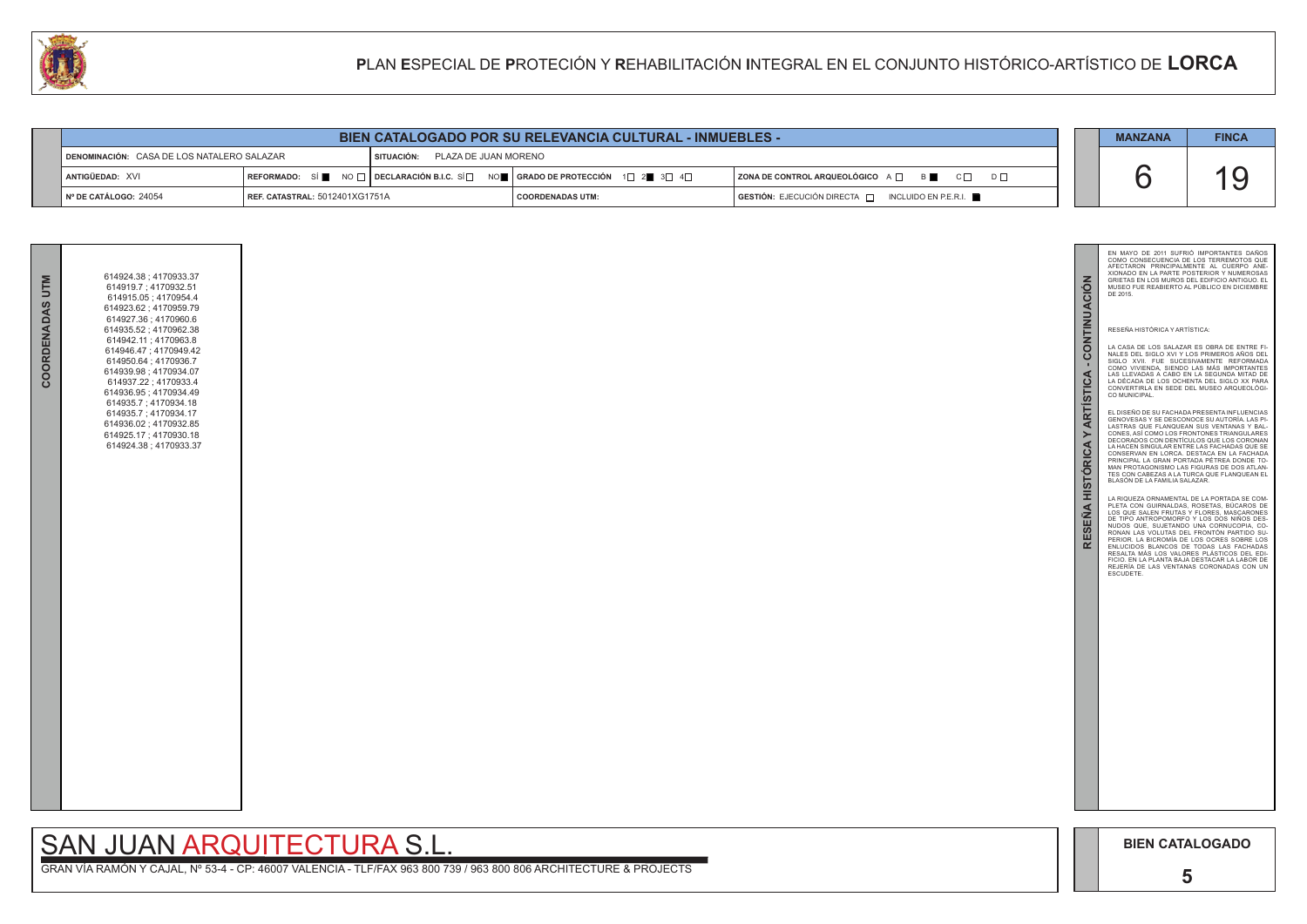**6**

# SAN JUAN ARQUITECTURA S.L.

GRAN VÍA RAMÓN Y CAJAL, Nº 53-4 - CP: 46007 VALENCIA - TLF/FAX 963 800 739 / 963 800 806 ARCHITECTURE & PROJECTS

|  | <b>MANZANA</b> | <b>FINCA</b> |
|--|----------------|--------------|
|  |                |              |
|  |                |              |

| <b>BIEN CATALOGADO POR SU RELEVANCIA CULTURAL - INMUEBLES -</b> |                               |                                                 |                                                                                                                                                                                                                                                                                                  |                                                   | <b>MANZANA</b> | <b>FINCA</b> |
|-----------------------------------------------------------------|-------------------------------|-------------------------------------------------|--------------------------------------------------------------------------------------------------------------------------------------------------------------------------------------------------------------------------------------------------------------------------------------------------|---------------------------------------------------|----------------|--------------|
| DENOMINACIÓN: CASA EN SANTO DOMINGO - C. CALDEREROS             |                               | SITUACIÓN: SANTO DOMINGO - CARRIL DE CALDEREROS |                                                                                                                                                                                                                                                                                                  |                                                   |                |              |
| ANTIGÜEDAD: ANTES 1900                                          |                               |                                                 | $\mathsf{REFORMADO:} \ \ \mathbb{S} \ \ \Box \ \ \ \mathsf{NO} \ \blacksquare \ \ \mathsf{DECLARACIÓN\ B.I.C.} \ \ \mathbb{S} \ \Box \ \ \ \mathsf{NO} \blacksquare \ \ \mathsf{GRADO\ DE\ PROTECCIÓN} \ \ \ \mathbf{1} \ \ \Box \ \ \mathbf{2} \ \ \mathbf{3} \blacksquare \ \ \mathbf{4} \Box$ | ZONA DE CONTROL ARQUEOLÓGICO A □ B B C □ D □      |                |              |
| N° DE CATÁLOGO: 24229                                           | REF. CATASTRAL:5111021XG1751A |                                                 | <b>COORDENADAS UTM:</b>                                                                                                                                                                                                                                                                          | GESTIÓN: EJECUCIÓN DIRECTA   INCLUIDO EN P.E.R.I. |                |              |



| COORDENADAS UTM | 614958.05 4170814.46<br>614958.19 4170813.67<br>614958.19 4170813.65<br>614957.89 4170813.5<br>614955.8 4170812.53<br>614951.41 4170811.16<br>614950.13 4170810.91<br>614949.14 4170810.76<br>614942.78 4170809.82<br>614933.354170808.43<br>614931.43 4170810.03<br>614930.17 4170815.48<br>614926.87 4170829.9<br>614931.11 4170830.99<br>614931.36 4170831.08<br>614931.85 4170831.17<br>614931.88 4170831.12<br>614934.11 4170831.72<br>614933.96 4170832.26<br>614937.29 4170833.21<br>614937.55 4170832.26<br>614939.79 4170832.87<br>614939.27 4170834.79<br>614943.04 4170835.82<br>614944.04 4170832.7<br>614944.49 4170832.84<br>614947.2 4170833.7<br>614948.9 4170834.24<br>614954.14170835.9<br>614954.15 4170835.75<br>614954.57 4170835.88<br>614954.86 4170835.97<br>614954.46 4170837.28<br>614955.55 4170837.62<br>614955.58 4170837.46<br>614956.98 4170828.31<br>614957.54170824.98<br>614956.44 4170823.78<br>614958.05 4170814.46 |
|-----------------|---------------------------------------------------------------------------------------------------------------------------------------------------------------------------------------------------------------------------------------------------------------------------------------------------------------------------------------------------------------------------------------------------------------------------------------------------------------------------------------------------------------------------------------------------------------------------------------------------------------------------------------------------------------------------------------------------------------------------------------------------------------------------------------------------------------------------------------------------------------------------------------------------------------------------------------------------------|
|                 |                                                                                                                                                                                                                                                                                                                                                                                                                                                                                                                                                                                                                                                                                                                                                                                                                                                                                                                                                         |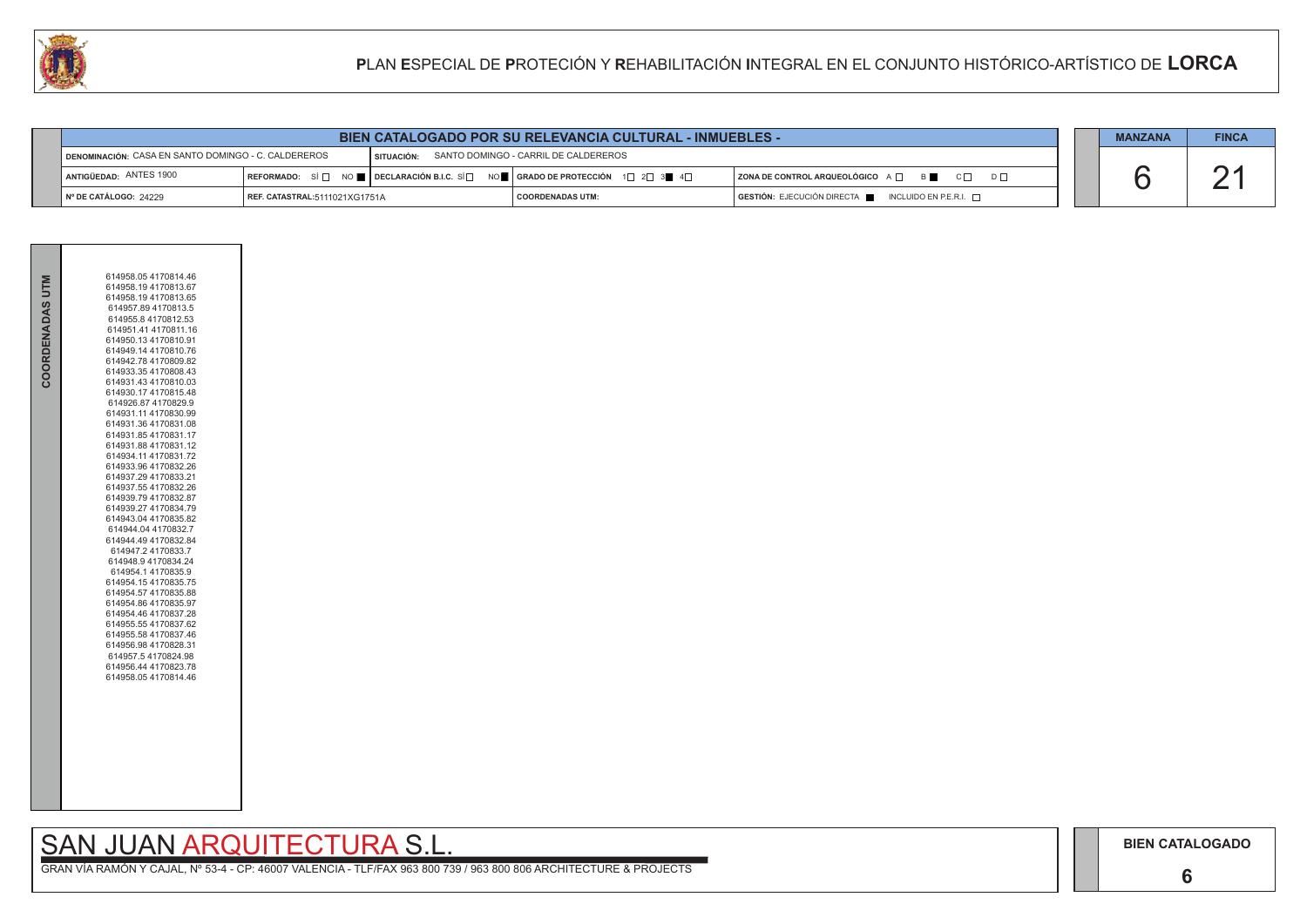

# SAN JUAN ARQUITECTURA S.L.

| <b>QAI</b><br>PLAN ESPECIAL DE PROTECIÓN Y REHABILITACIÓN INTEGRAL EN EL CONJUNTO HISTÓRICO-ARTÍSTICO DE LORCA |                                                                 |                                      |  |                                                                                                                                                                         |                                                           |                |            |
|----------------------------------------------------------------------------------------------------------------|-----------------------------------------------------------------|--------------------------------------|--|-------------------------------------------------------------------------------------------------------------------------------------------------------------------------|-----------------------------------------------------------|----------------|------------|
|                                                                                                                |                                                                 |                                      |  |                                                                                                                                                                         |                                                           |                |            |
|                                                                                                                | <b>BIEN CATALOGADO POR SU RELEVANCIA CULTURAL - INMUEBLES -</b> |                                      |  |                                                                                                                                                                         |                                                           | <b>MANZANA</b> | <b>FIN</b> |
|                                                                                                                | DENOMINACIÓN: CAPILLA DEL ROSARIO                               | SITUACIÓN: CALLE SANTO DOMINGO       |  |                                                                                                                                                                         |                                                           |                |            |
|                                                                                                                | ANTIGÜEDAD: S. XVIII                                            |                                      |  | $\mid$ REFORMADO: SÍ $\blacksquare$ NO $\Box$ DECLARACIÓN B.I.C. SÍ $\Box$ NO $\blacksquare$ $\mid$ GRADO DE PROTECCIÓN $\mid$ 1 $\parallel$ 2 $\Box$ 3 $\Box$ 4 $\Box$ | <b>ZONA DE CONTROL ARQUEOLÓGICO</b> A □ B ■ C □ D □       |                | ΩI         |
|                                                                                                                | N° DE CATÁLOGO: 24058                                           | REF. CATASTRAL: 5111022XG1751A0001SK |  | <b>COORDENADAS UTM:</b>                                                                                                                                                 | GESTIÓN: EJECUCIÓN DIRECTA<br>INCLUIDO EN P.E.R.I. $\Box$ |                |            |

| COORDENADAS | 614926.87 4170829.9<br>614926.26 4170832.97<br>614923.71 4170841.43<br>614923.29 4170842.85<br>614923.12 4170843.43<br>614921.64 4170848.79<br>614927.87 4170850.72<br>614928.23 4170849.59<br>614955.43 4170857.81<br>614955.43 4170857.82<br>614966.19 4170860.93<br>614967.35 4170856.75<br>614971.46 4170842.05<br>614962.46 4170839.43<br>614962.36 4170839.75<br>614957.48 4170838.22<br>614954.46 4170837.28<br>614954.86 4170835.97<br>614954.15 4170835.75<br>614954.14170835.9<br>614948.9 4170834.24<br>614947.24170833.7<br>614944.49 4170832.84<br>614944.04 4170832.7<br>614943.04 4170835.82<br>614939.27 4170834.79<br>614939.79 4170832.87<br>614937.55 4170832.26<br>614937.29 4170833.21<br>614933.96 4170832.26<br>614931.88 4170831.12<br>614931.85 4170831.17<br>614931.36 4170831.08<br>614931.11 4170830.99<br>614926.87 4170829.9 |
|-------------|------------------------------------------------------------------------------------------------------------------------------------------------------------------------------------------------------------------------------------------------------------------------------------------------------------------------------------------------------------------------------------------------------------------------------------------------------------------------------------------------------------------------------------------------------------------------------------------------------------------------------------------------------------------------------------------------------------------------------------------------------------------------------------------------------------------------------------------------------------|
|             |                                                                                                                                                                                                                                                                                                                                                                                                                                                                                                                                                                                                                                                                                                                                                                                                                                                            |



| <b>BIEN CATALOGADO POR SU RELEVANCIA CULTURAL - INMUEBLES -</b> |  |  | <b>MANZANA</b> | <b>FINCA</b> |
|-----------------------------------------------------------------|--|--|----------------|--------------|
|-----------------------------------------------------------------|--|--|----------------|--------------|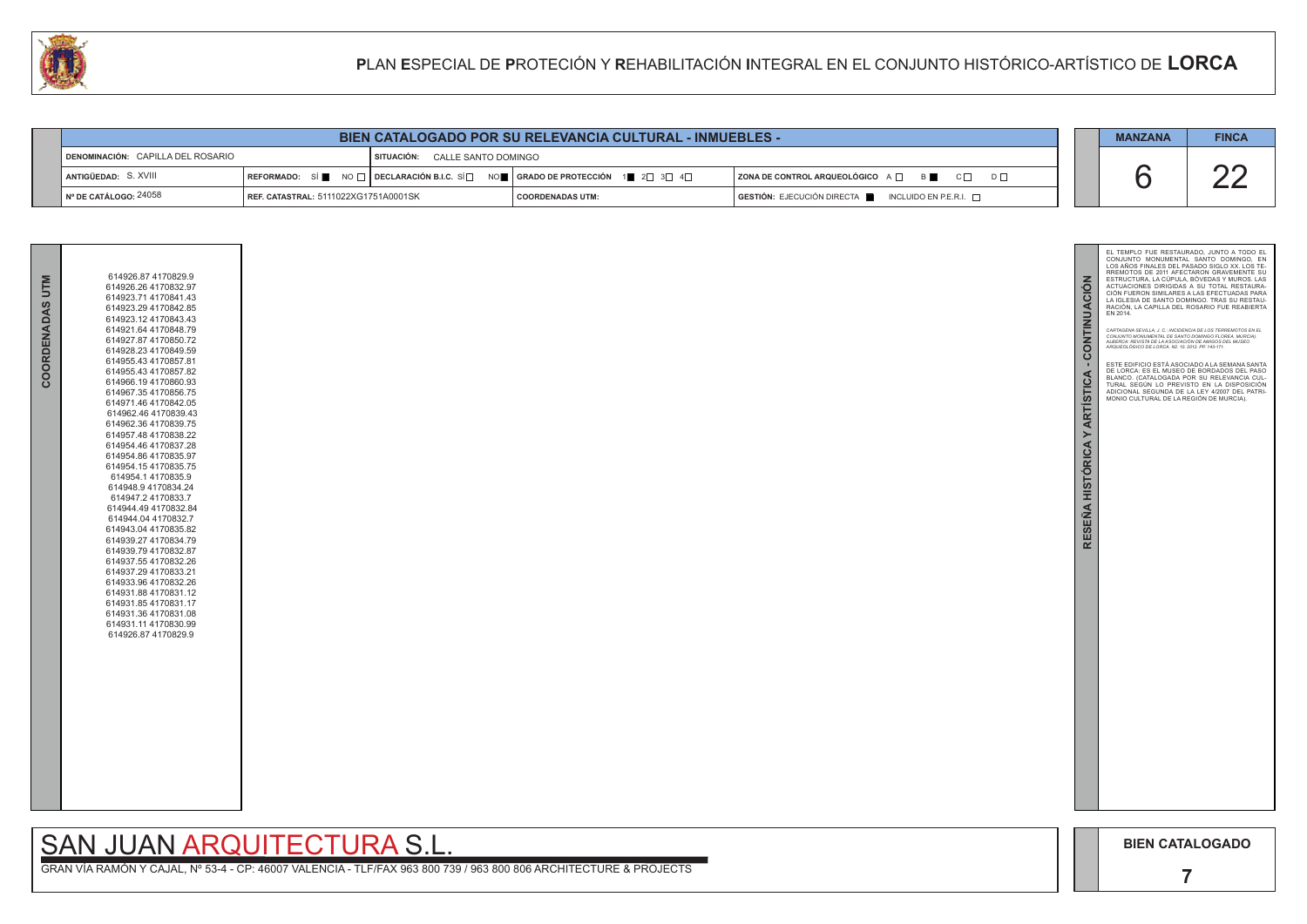## SAN JUAN ARQUITECTURA S.L.

|  | <b>MANZANA</b> | <b>FINCA</b> |
|--|----------------|--------------|
|  |                |              |
|  |                |              |

| COORDENADAS UTM | 614921.64 4170848.79<br>614919.39 4170858.42<br>614919.14 4170858.36<br>614917.76 4170864.06<br>614917.75 4170864.09<br>614917.8 4170864.1<br>614923.54 4170865.72<br>614923.58 4170865.54<br>614932.42 4170868.19<br>614932.52 4170867.67<br>614936.57 4170868.93<br>614942.93 4170870.86<br>614945.08 4170871.51<br>614950.67 4170873.21<br>614950.89 4170873.28<br>614961.86 4170876.46<br>614961.95 4170876.12<br>614963.954170868.95<br>614966.19 4170860.93<br>614955.43 4170857.82<br>614955.43 4170857.81<br>614928.23 4170849.59<br>614927.87 4170850.72<br>614921.64 4170848.79 |  |
|-----------------|-------------------------------------------------------------------------------------------------------------------------------------------------------------------------------------------------------------------------------------------------------------------------------------------------------------------------------------------------------------------------------------------------------------------------------------------------------------------------------------------------------------------------------------------------------------------------------------------|--|

| DENOMINACIÓN: IGLESIA DE SANTO DOMINGO |                                               | CALLE SANTO DOMINGO<br>SITUACIÓN: |                                                                                                                                                                                         |                                                                             |
|----------------------------------------|-----------------------------------------------|-----------------------------------|-----------------------------------------------------------------------------------------------------------------------------------------------------------------------------------------|-----------------------------------------------------------------------------|
| ANTIGÜEDAD: S. XVI                     |                                               |                                   | $\mid$ REFORMADO: $\mid$ S $\mid$ $\parallel$ NO $\mid$ $\mid$ DECLARACIÓN B.I.C. SÍ $\mid$ $\mid$ nO $\parallel$ $\mid$ GRADO DE PROTECCIÓN $\mid$ 1 $\mid$ 2 $\mid$ 3 $\mid$ 4 $\mid$ | $C\Gamma$<br>I ZONA DE CONTROL ARQUEOLÓGICO A $\Box$<br>B I                 |
| I Nº DE CATÁLOGO: 24056                | <b>I REF. CATASTRAL:</b> 5111023XG1751A0001ZK |                                   | I COORDENADAS UTM:                                                                                                                                                                      | $\mid$ GESTIÓN: EJECUCIÓN DIRECTA $\parallel$ INCLUIDO EN P.E.R.I. $\sqcap$ |

| BIEN CATALOGADO POR SU RELEVANCIA CULTURAL - INMUEBLES - |  |  | <b>MANZANA</b> | <b>FINCA</b> |
|----------------------------------------------------------|--|--|----------------|--------------|
|----------------------------------------------------------|--|--|----------------|--------------|

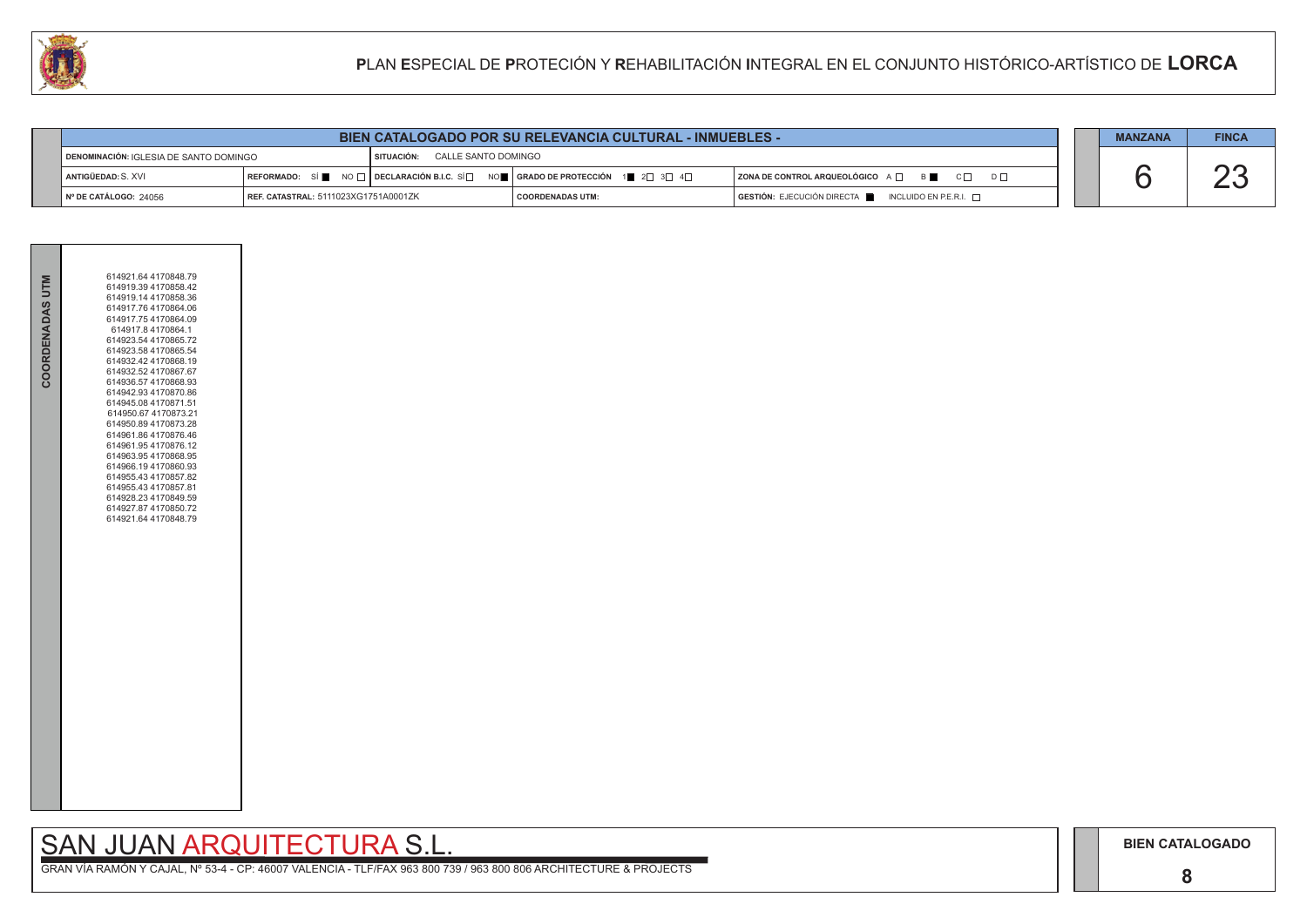|  | <b>MANZANA</b> | <b>FINCA</b> |
|--|----------------|--------------|
|  |                |              |

**9**

# SAN JUAN ARQUITECTURA S.L.



| <b>CALL</b>                                       |                        |                                |  |                                                                                                                                                                                | PLAN ESPECIAL DE PROTECIÓN Y REHABILITACIÓN INTEGRAL EN EL CONJUNTO HISTÓRICO-ARTÍSTICO DE LORCA |                |              |
|---------------------------------------------------|------------------------|--------------------------------|--|--------------------------------------------------------------------------------------------------------------------------------------------------------------------------------|--------------------------------------------------------------------------------------------------|----------------|--------------|
|                                                   |                        |                                |  |                                                                                                                                                                                |                                                                                                  |                |              |
|                                                   |                        |                                |  | <b>BIEN CATALOGADO POR SU RELEVANCIA CULTURAL - INMUEBLES -</b>                                                                                                                |                                                                                                  | <b>MANZANA</b> | <b>FINCA</b> |
| <u> I DENOMINACIÓN: CLAUSTRO DE SANTO DOMINGO</u> |                        | SITUACIÓN: CALLE SANTO DOMINGO |  |                                                                                                                                                                                |                                                                                                  |                |              |
|                                                   | ANTIGÜEDAD: S XVII     |                                |  | $\mid$ REFORMADO: $\mid$ Si $\parallel$ $\parallel$ NO $\mid$ $\mid$ DECLARACIÓN B.I.C. Si $\mid$ $\mid$ $\mid$ orado de protección $\mid$ 1 $\mid$ 2 $\mid$ 3 $\mid$ 4 $\mid$ | $ $ ZONA DE CONTROL ARQUEOLÓGICO $A \Box$ B<br>$D \Box$                                          |                | 2Δ           |
|                                                   | l № DE CATÁLOGO: 24056 | I REF. CATASTRAL:              |  | <b>COORDENADAS UTM:</b>                                                                                                                                                        | GESTIÓN: EJECUCIÓN DIRECTA<br>INCLUIDO EN P.E.R.I. $\Box$                                        |                |              |

| COORDENADAS UTM | 614914.1915; 4170883.7595<br>614925.2015; 4170885.7695 |                      | 5111024XG1751A0001UK<br>5111024XG1751A0002IL |
|-----------------|--------------------------------------------------------|----------------------|----------------------------------------------|
|                 | 614927.7110 : 4170873.0595                             |                      | 5111024XG1751A0003OB                         |
|                 | 614916.5564 ; 4170870.8706                             |                      | 5111024XG1751A0004PZ                         |
|                 | 614914.1915; 4170883.7595                              |                      | 5111024XG1751A0005AX                         |
|                 |                                                        |                      | 5111024XG1751A0006SM                         |
|                 |                                                        |                      | 5111024XG1751A0007DQ                         |
|                 |                                                        |                      | 5111024XG1751A0008FW                         |
|                 |                                                        |                      | 5111024XG1751A0009GE                         |
|                 |                                                        |                      | 5111024XG1751A0010DQ                         |
|                 |                                                        |                      | 5111024XG1751A0011FW<br>5111024XG1751A0012GE |
|                 |                                                        | REFERENCIA CATASTRAI | 5111024XG1751A0013HR                         |
|                 |                                                        |                      | 5111024XG1751A0014JT                         |
|                 |                                                        |                      | 5111024XG1751A0015KY                         |
|                 |                                                        |                      | 5111024XG1751A0016LU                         |
|                 |                                                        |                      | 5111024XG1751A0017BI                         |
|                 |                                                        |                      | 5111024XG1751A0018ZO                         |
|                 |                                                        |                      | 5111024XG1751A0019XP                         |
|                 |                                                        |                      | 5111024XG1751A0020BI                         |
|                 |                                                        |                      | 5111024XG1751A0021ZO<br>5111024XG1751A0022XP |
|                 |                                                        |                      | 5111024XG1751A0023MA                         |
|                 |                                                        |                      | 5111024XG1751A0024QS                         |
|                 |                                                        |                      | 5111024XG1751A0025WD                         |
|                 |                                                        |                      | 5111024XG1751A0026EF                         |
|                 |                                                        |                      | 5111024XG1751A0027RG                         |
|                 |                                                        |                      | 5111024XG1751A0028TH                         |
|                 |                                                        |                      | 5111024XG1751A0029YJ                         |
|                 |                                                        |                      | 5111024XG1751A0030RG<br>5111024XG1751A0031TH |
|                 |                                                        |                      | 5111024XG1751A0032YJ                         |
|                 |                                                        |                      | 5111024XG1751A0033UK                         |
|                 |                                                        |                      | 5111024XG1751A0034IL                         |
|                 |                                                        |                      | 5111024XG1751A0035OB                         |
|                 |                                                        |                      | 5111024XG1751A0036PZ                         |
|                 |                                                        |                      | 5111024XG1751A0037AX                         |
|                 |                                                        |                      | 5111024XG1751A0038SM<br>5111024XG1751A0039DQ |
|                 |                                                        |                      | 5111024XG1751A0040AX                         |
|                 |                                                        |                      | 5111024XG1751A0041SM                         |
|                 |                                                        |                      | 5111024XG1751A0042DQ                         |
|                 |                                                        |                      | 5111024XG1751A0043FW                         |
|                 |                                                        |                      | 5111024XG1751A0044GE                         |
|                 |                                                        |                      | 5111024XG1751A0045HR                         |
|                 |                                                        |                      | 5111024XG1751A0046JT                         |
|                 |                                                        |                      | 5111024XG1751A0047KY<br>5111024XG1751A0048LU |
|                 |                                                        |                      | 5111024XG1751A0049BI                         |
|                 |                                                        |                      | 5111024XG1751A0050KY                         |
|                 |                                                        |                      | 5111024XG1751A0051LU                         |
|                 |                                                        |                      |                                              |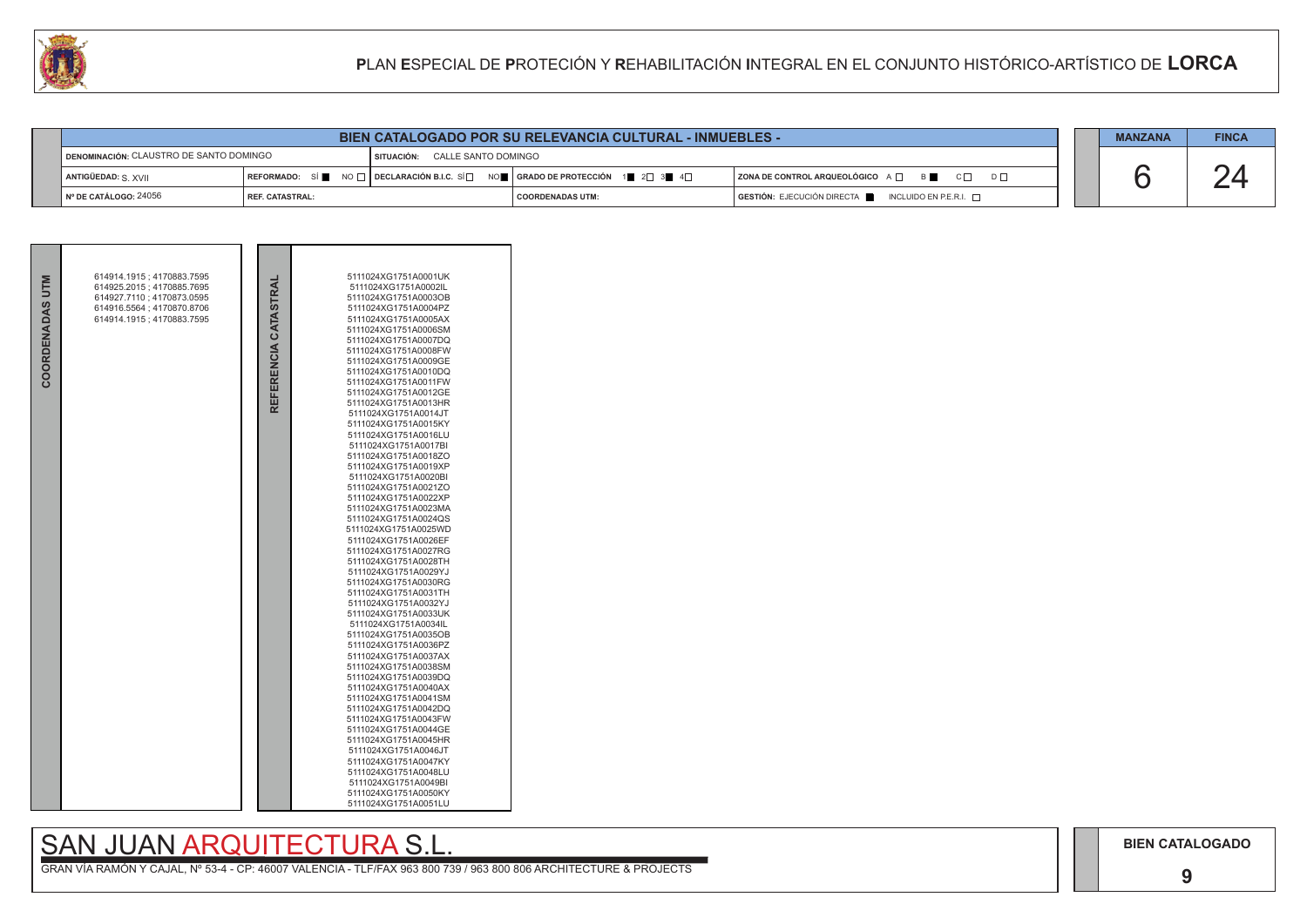

**The Common** 

**BIEN CATALOGADO**

### **10**

## SAN JUAN ARQUITECTURA S.L.

|                                                                            | <b>BIEN CATALOGADO POR SU RELEVANCIA CULTURAL - INMUEBLES -</b> |                    |                                                                                                                                                       |                                              |  | <b>MANZANA</b> | <b>FINCA</b> |
|----------------------------------------------------------------------------|-----------------------------------------------------------------|--------------------|-------------------------------------------------------------------------------------------------------------------------------------------------------|----------------------------------------------|--|----------------|--------------|
| DENOMINACIÓN: CASA EN CALLE CAVA GIGANTE<br><b>SITUACIÓN: CAVA GIGANTE</b> |                                                                 |                    |                                                                                                                                                       |                                              |  |                |              |
| ANTIGÜEDAD: ANTES 1900                                                     |                                                                 |                    | REFORMADO: SÍ $\blacksquare$ NO $\Box$ DECLARACIÓN B.I.C. SÍ $\Box$ NO $\blacksquare$ GRADO DE PROTECCIÓN 1 $\Box$ 2 $\Box$ 3 $\blacksquare$ 4 $\Box$ | ZONA DE CONTROL ARQUEOLÓGICO A □ B ■ C □ D □ |  |                |              |
| $\vert$ N° DE CATÁLOGO: 24494<br>  REF. CATASTRAL:4811502XG1741B0001ZM     |                                                                 | I COORDENADAS UTM: | $\overline{)}$ GESTIÓN: EJECUCIÓN DIRECTA $\overline{)}$ INCLUIDO EN P.E.R.I. $\Box$                                                                  |                                              |  |                |              |

| COORDENADAS UTM | 614842.91 4170987.03<br>614842.46 4170987.72<br>614840.36 4170990.88<br>614843.52 4170992.68<br>614843.88 4170992.89<br>614843.66 4170993.19<br>614844.16 4170993.2<br>614848.2 4170993.34<br>614848.16 4170990.82<br>614845.28 4170983.33<br>614844.46 4170985.98<br>614842.91 4170987.03 |  |
|-----------------|--------------------------------------------------------------------------------------------------------------------------------------------------------------------------------------------------------------------------------------------------------------------------------------------|--|
|                 |                                                                                                                                                                                                                                                                                            |  |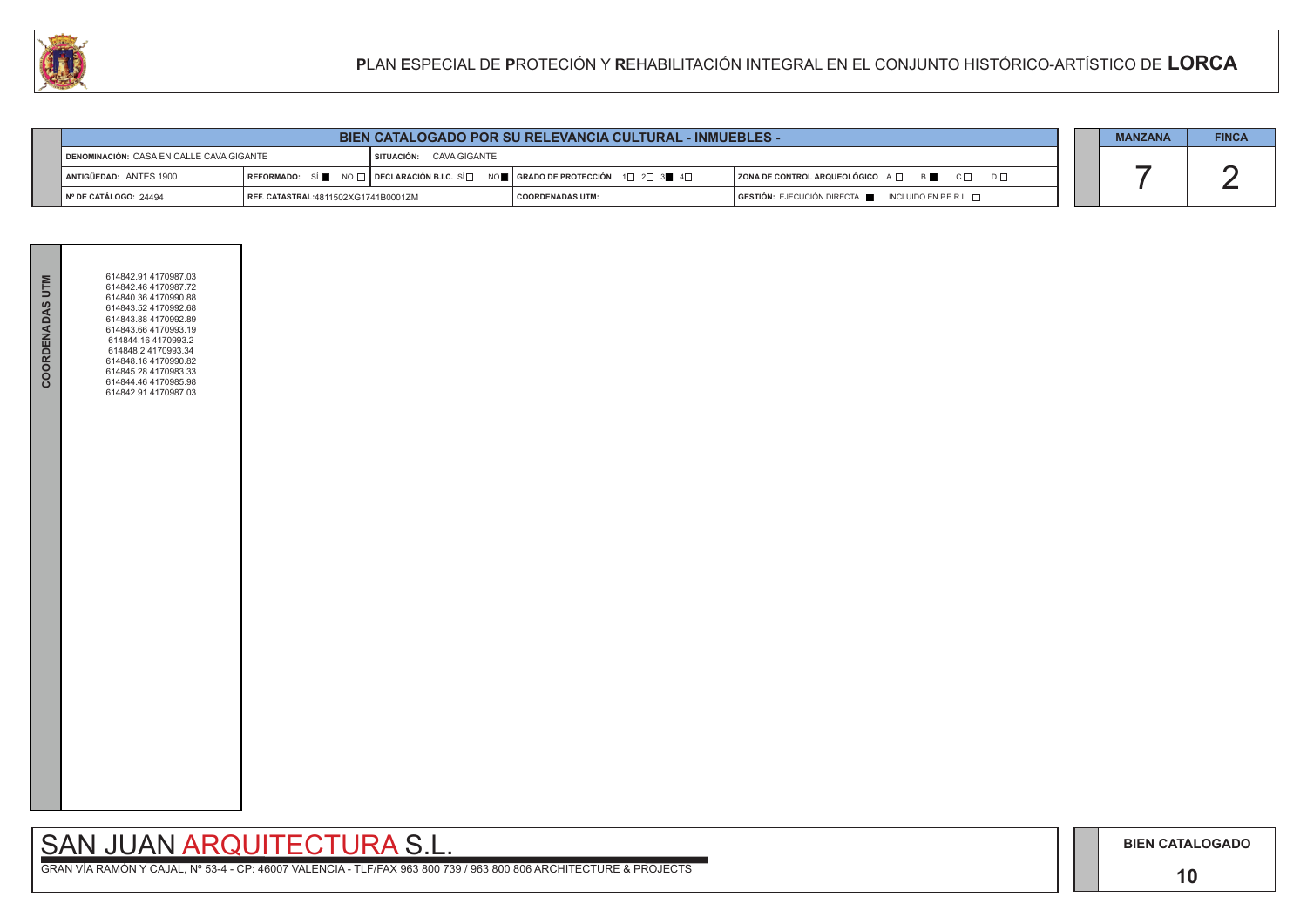### **11**

## SAN JUAN ARQUITECTURA S.L.

|                                                                     | <b>BIEN CATALOGADO POR SU RELEVANCIA CULTURAL - INMUEBLES -</b> |  |                                                                                                                       |                                                          |  | <b>MANZANA</b> | <b>FINCA</b> |
|---------------------------------------------------------------------|-----------------------------------------------------------------|--|-----------------------------------------------------------------------------------------------------------------------|----------------------------------------------------------|--|----------------|--------------|
| I SITUACIÓN: CALLE CAVA, 43<br>DENOMINACIÓN: CASA EN CALLE CAVA, 43 |                                                                 |  |                                                                                                                       |                                                          |  |                |              |
| ANTIGÜEDAD: ANTES 1900                                              | REFORMADO: SÍ                                                   |  | $\Box$ NO $\Box$ DECLARACIÓN B.I.C. SÍ $\Box$ NO $\Box$ GRADO DE PROTECCIÓN $\Box$ 2 $\Box$ 3 $\blacksquare$ 4 $\Box$ | ZONA DE CONTROL ARQUEOLÓGICO A □ B C □ D □               |  |                |              |
| Nº DE CATÁLOGO: 24230                                               | <b>REF. CATASTRAL:</b> 4811503XG1741B0001UM                     |  | <b>COORDENADAS UTM:</b>                                                                                               | $GESTIÓN: EJECUCIÓN DIRECTA$ INCLUIDO EN P.E.R.I. $\Box$ |  |                |              |



| COORDENADAS UTM | 614833.08 4170985.33<br>614834 27 4170987 78<br>614834.42 4170987.7<br>614835.32 4170988.43<br>614835.654170988.19<br>614837.64 4170985.66<br>614838.78 4170984.89<br>614839.34170984.11<br>614839.7 4170983.51<br>614840.61 4170984.05<br>614842.91 4170987.03<br>614844.46 4170985.98<br>614845.28 4170983.33<br>614844.42 4170981.54 |  |
|-----------------|-----------------------------------------------------------------------------------------------------------------------------------------------------------------------------------------------------------------------------------------------------------------------------------------------------------------------------------------|--|
|                 | 614845.03 4170981.18<br>614843.39 4170978.12<br>614839.93 4170979.89<br>614837.27 4170982<br>614836.64170982.53<br>614836.67 4170982.62<br>614833.08 4170985.33                                                                                                                                                                         |  |
|                 |                                                                                                                                                                                                                                                                                                                                         |  |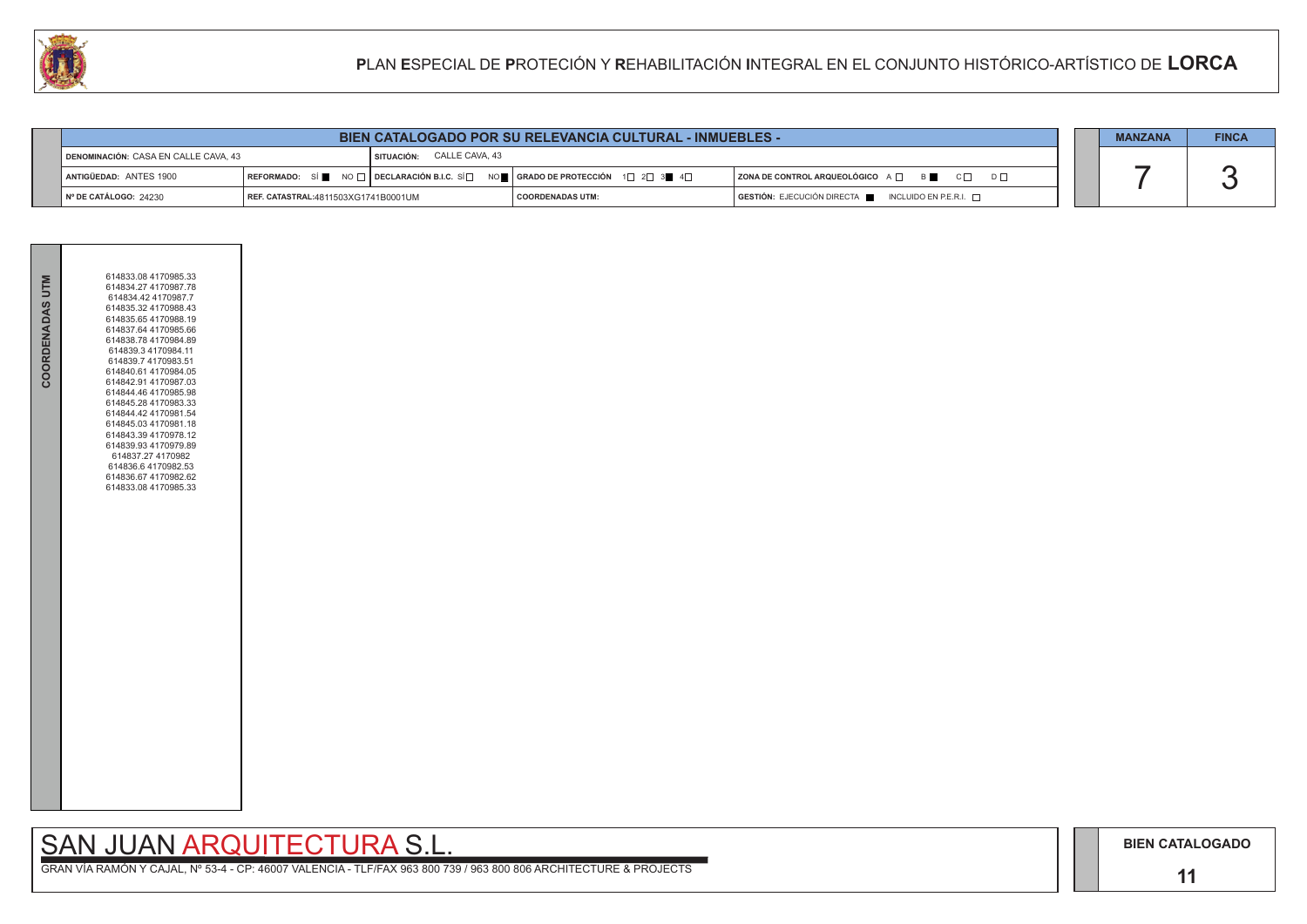## SAN JUAN ARQUITECTURA S.L.



| <b>CALL</b>                                 |                 |                           |                                                                                                                                                                          | PLAN ESPECIAL DE PROTECIÓN Y REHABILITACIÓN INTEGRAL EN EL CONJUNTO HISTÓRICO-ARTÍSTICO DE LORCA |                |              |
|---------------------------------------------|-----------------|---------------------------|--------------------------------------------------------------------------------------------------------------------------------------------------------------------------|--------------------------------------------------------------------------------------------------|----------------|--------------|
|                                             |                 |                           |                                                                                                                                                                          |                                                                                                  |                |              |
|                                             |                 |                           | <b>BIEN CATALOGADO POR SU RELEVANCIA CULTURAL - INMUEBLES -</b>                                                                                                          |                                                                                                  | <b>MANZANA</b> | <b>FINCA</b> |
| <b>DENOMINACIÓN: CASA EN CALLE CAVA, 41</b> |                 | SITUACIÓN: CALLE CAVA, 41 |                                                                                                                                                                          |                                                                                                  |                |              |
| ANTIGÜEDAD: ANTES 1900                      |                 |                           | $\mid$ REFORMADO: $\mid$ SÍ $\parallel$ NO $\Box$ $\mid$ DECLARACIÓN B.I.C. SÍ $\Box$ NO $\parallel$ GRADO DE PROTECCIÓN $\mid$ 1 $\Box$ 2 $\Box$ 3 $\parallel$ 4 $\Box$ | $ $ ZONA DE CONTROL ARQUEOLÓGICO $A \Box$ B $\Box$ C $\Box$ D $\Box$                             |                |              |
| Nº DE CATÁLOGO: 24175                       | REF. CATASTRAL: |                           | <b>COORDENADAS UTM:</b>                                                                                                                                                  | $GESTIÓN: EJECUCIÓN DIRECTA \blacksquare INCLUIDO EN P.E.R.I. \square$                           |                |              |

| COORDENADAS UTM | 614827.95 4170975.14<br>614829.47 4170977.42<br>614829.98 4170978.5<br>614829.79 4170978.73<br>614830.82 4170979.71<br>614831.4 4170980.93<br>614831.62 4170981.4<br>614831.27 4170981.64<br>614832.3 4170984.18<br>614832.85 4170985.51<br>614833.08 4170985.33<br>614836.67 4170982.62<br>614836.6 4170982.53<br>614837.27 4170982<br>614839.93 4170979.89<br>614843.39 4170978.12<br>614843.54 4170978.05<br>614839.854170971.41<br>614839.45 4170971.61<br>614837.81 4170972.46<br>614837.97 4170972.67<br>614836.77 4170973.29<br>614836.02 4170973.76<br>614833.43 4170975.41<br>614831.69 4170973.01<br>614829.8 4170974.07<br>614829.25 4170974.39<br>614827.95 4170975.14 | REFERENCIA CATASTRAL | 4811504XG1741B0001HM<br>4811504XG1741B0002JQ<br>4811504XG1741B0003KW |  |
|-----------------|------------------------------------------------------------------------------------------------------------------------------------------------------------------------------------------------------------------------------------------------------------------------------------------------------------------------------------------------------------------------------------------------------------------------------------------------------------------------------------------------------------------------------------------------------------------------------------------------------------------------------------------------------------------------------------|----------------------|----------------------------------------------------------------------|--|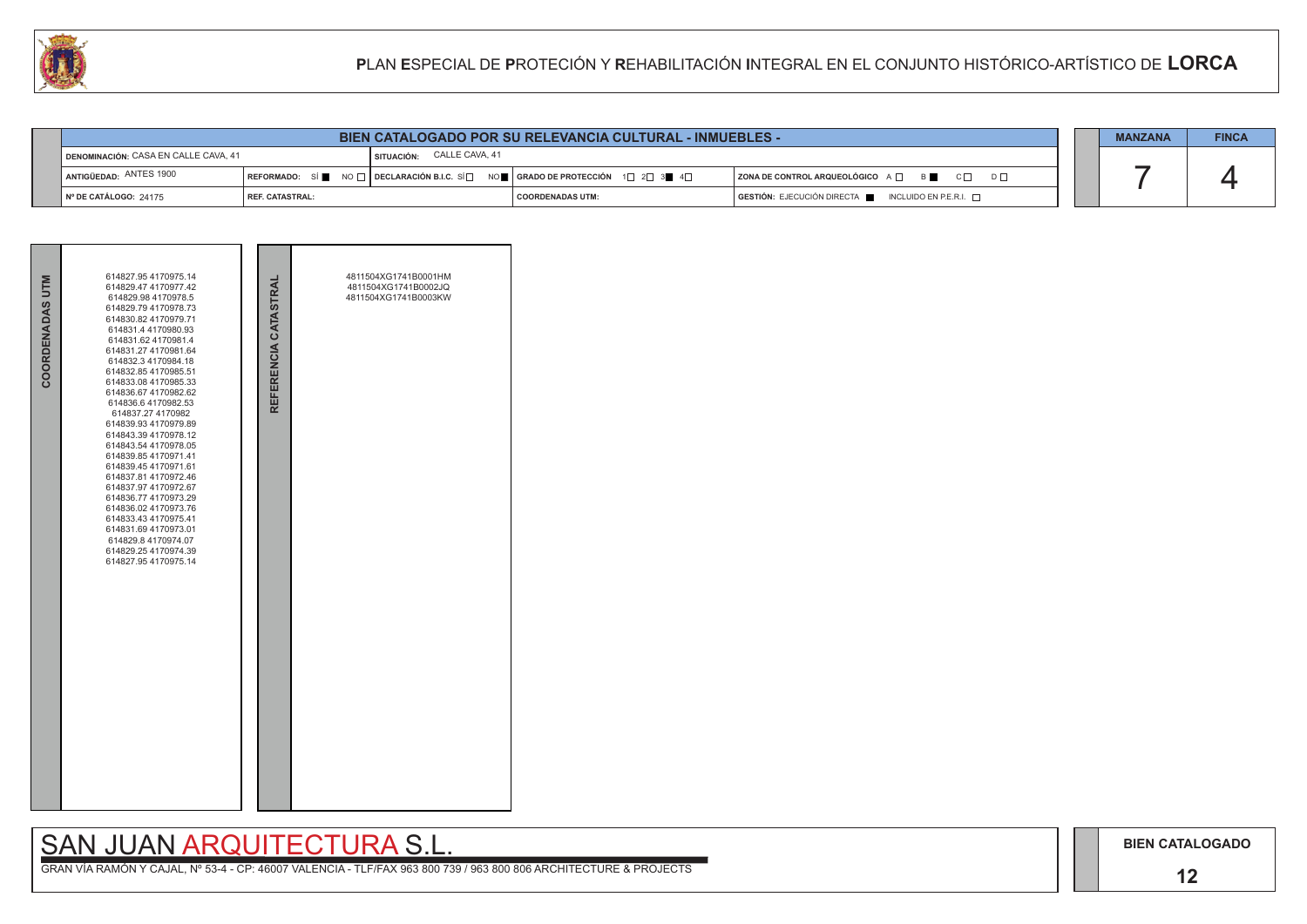# SAN JUAN ARQUITECTURA S.L.

|                                                                                                                                                                                          | <b>BIEN CATALOGADO POR SU RELEVANCIA CULTURAL - INMUEBLES -</b> |                         |                                                                                      |  | <b>MANZANA</b> | <b>FINCA</b> |
|------------------------------------------------------------------------------------------------------------------------------------------------------------------------------------------|-----------------------------------------------------------------|-------------------------|--------------------------------------------------------------------------------------|--|----------------|--------------|
| <b>I SITUACIÓN: CALLE CAVA, 39</b><br>DENOMINACIÓN: CASA EN CALLE CAVA, 39                                                                                                               |                                                                 |                         |                                                                                      |  |                |              |
| $\lceil$ REFORMADO: SÍ $\blacksquare$ NO $\Box$ DECLARACIÓN B.I.C. SÍ $\Box$ NO $\blacksquare$ GRADO DE PROTECCIÓN 1 $\Box$ 2 $\Box$ 3 $\blacksquare$ 4 $\Box$<br>ANTIGÜEDAD: ANTES 1900 |                                                                 |                         | $ $ ZONA DE CONTROL ARQUEOLÓGICO $A \Box$ B $ \Box$ C $ \Box$ D $ \Box$              |  |                |              |
| Nº DE CATÁLOGO: 24329 ?<br>  REF. CATASTRAL:4811505XG1741B0001WM                                                                                                                         |                                                                 | <b>COORDENADAS UTM:</b> | $\overline{)}$ GESTIÓN: EJECUCIÓN DIRECTA $\overline{)}$ INCLUIDO EN P.E.R.I. $\Box$ |  |                |              |



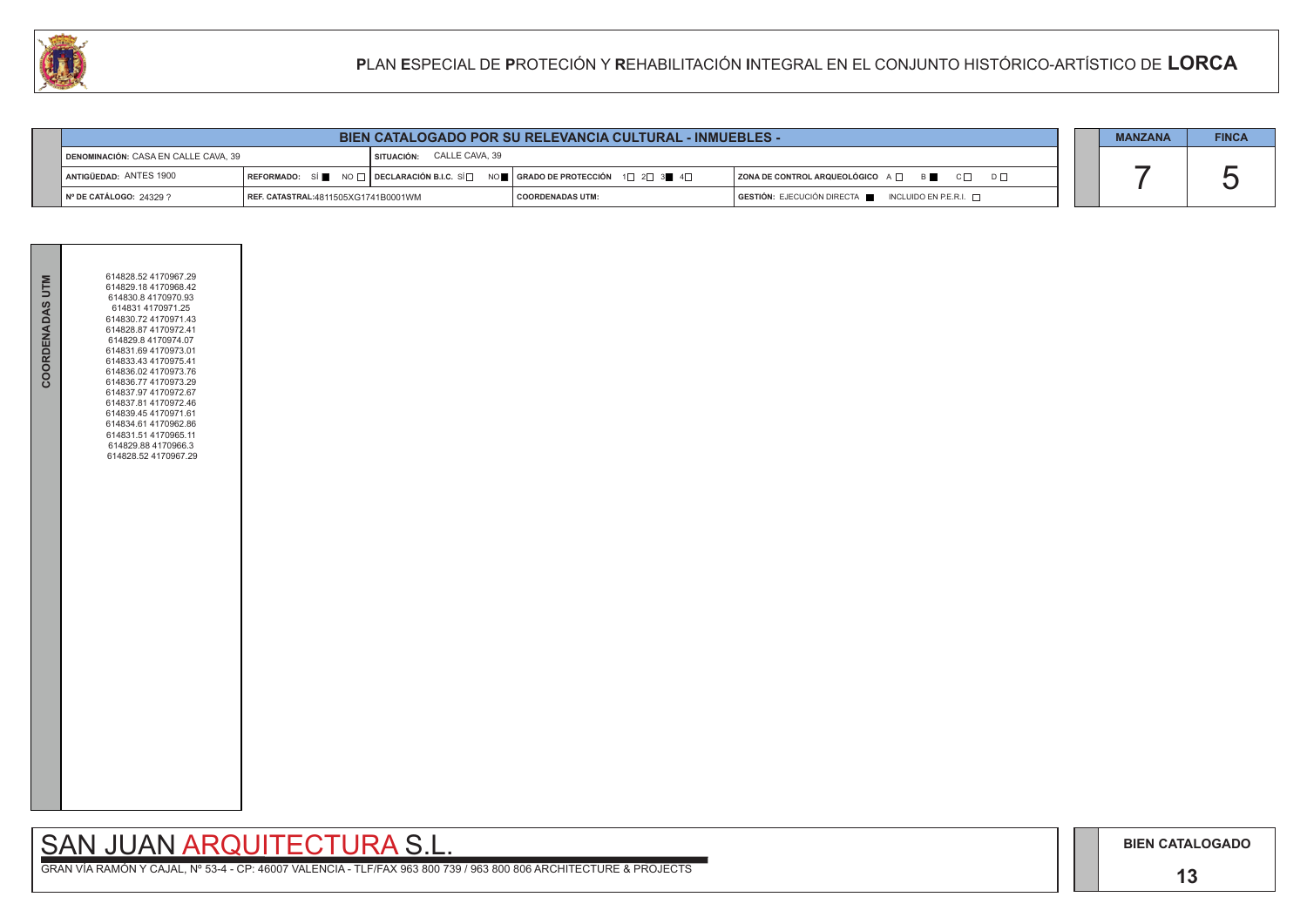### **14**

## SAN JUAN ARQUITECTURA S.L.

| <b>COORDENADAS UTM</b> | 614822.17 4170964.9<br>614823.25 4170967.31<br>614824.25 4170969.88<br>614824.49 4170969.78<br>614825.24 4170970.94<br>614829.18 4170968.42<br>614828.52 4170967.29<br>614829.88 4170966.3<br>614831.51 4170965.11<br>614834.61 4170962.86<br>614834.86 4170962.68<br>614832.21 4170957.94<br>614832.05 4170958.04<br>614829.16 4170960.04<br>614823.96 4170963.66<br>614822.17 4170964.9 |  |
|------------------------|-------------------------------------------------------------------------------------------------------------------------------------------------------------------------------------------------------------------------------------------------------------------------------------------------------------------------------------------------------------------------------------------|--|
|                        |                                                                                                                                                                                                                                                                                                                                                                                           |  |

| <b>BIEN CATALOGADO POR SU RELEVANCIA CULTURAL - INMUEBLES -</b> |                                             |                       |                                                                                                       | <b>MANZANA</b>                                            | <b>FINCA</b> |  |
|-----------------------------------------------------------------|---------------------------------------------|-----------------------|-------------------------------------------------------------------------------------------------------|-----------------------------------------------------------|--------------|--|
| DENOMINACIÓN: EDIFICIO EN CALLE CAVA                            |                                             | SITUACIÓN: CALLE CAVA |                                                                                                       |                                                           |              |  |
| ANTIGÜEDAD: XIX                                                 |                                             |                       | REFORMADO: SÍ NO $\Box$ DECLARACIÓN B.I.C. SÍ NO REGRADO DE PROTECCIÓN 1 $\Box$ 2 $\Box$ 3 4 4 $\Box$ | ZONA DE CONTROL ARQUEOLÓGICO A □ B ■ C □ D □              |              |  |
| Nº DE CATÁLOGO: 24175                                           | <b>REF. CATASTRAL: 4811506XG1741B0001AM</b> |                       | I COORDENADAS UTM:                                                                                    | GESTIÓN: EJECUCIÓN DIRECTA<br>INCLUIDO EN P.E.R.I. $\Box$ |              |  |

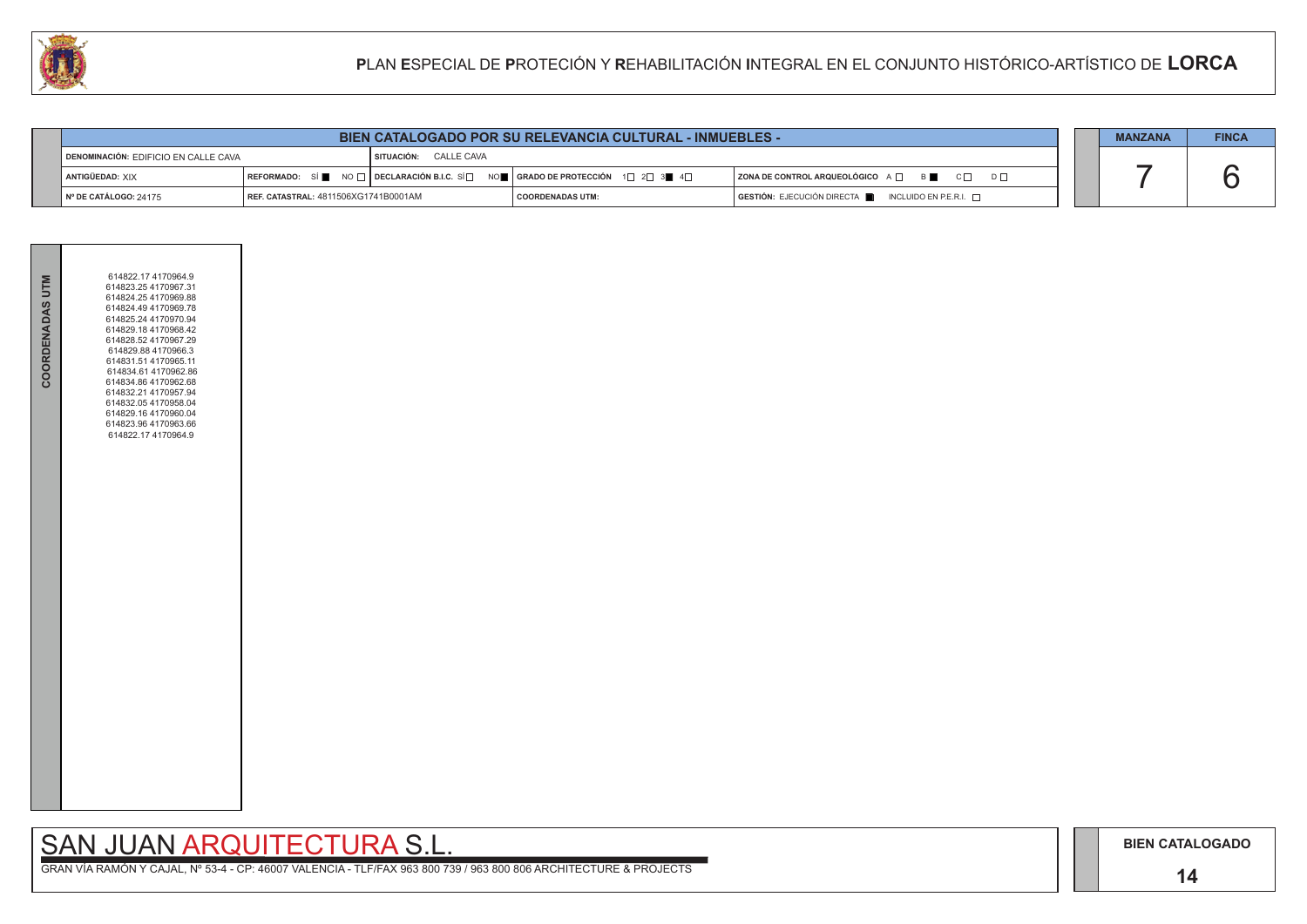### **15**

# SAN JUAN ARQUITECTURA S.L.

|                                                                          | <b>BIEN CATALOGADO POR SU RELEVANCIA CULTURAL - INMUEBLES -</b> |  |                                                                                                                                                       |                                                                                      |  | <b>MANZANA</b> | <b>FINCA</b> |
|--------------------------------------------------------------------------|-----------------------------------------------------------------|--|-------------------------------------------------------------------------------------------------------------------------------------------------------|--------------------------------------------------------------------------------------|--|----------------|--------------|
| <b>SITUACIÓN: CALLE CAVA, 37</b><br>DENOMINACIÓN: CASA EN CALLE CAVA, 37 |                                                                 |  |                                                                                                                                                       |                                                                                      |  |                |              |
| <b>  ANTIGÜEDAD: ANTES 1900</b>                                          |                                                                 |  | REFORMADO: SÍ $\square$ NO $\square$ DECLARACIÓN B.I.C. SÍ $\square$ NO $\square$ GRADO DE PROTECCIÓN 1 $\square$ 2 $\square$ 3 $\square$ 4 $\square$ | $ $ ZONA DE CONTROL ARQUEOLÓGICO $A \Box$ B $\Box$ C $\Box$ D $\Box$                 |  |                |              |
| ∥ № DE CATÁLOGO: 24231                                                   | REF. CATASTRAL:4811508XG1741B0001YM                             |  | <b>COORDENADAS UTM:</b>                                                                                                                               | $\overline{)}$ GESTIÓN: EJECUCIÓN DIRECTA $\overline{)}$ INCLUIDO EN P.E.R.I. $\Box$ |  |                |              |



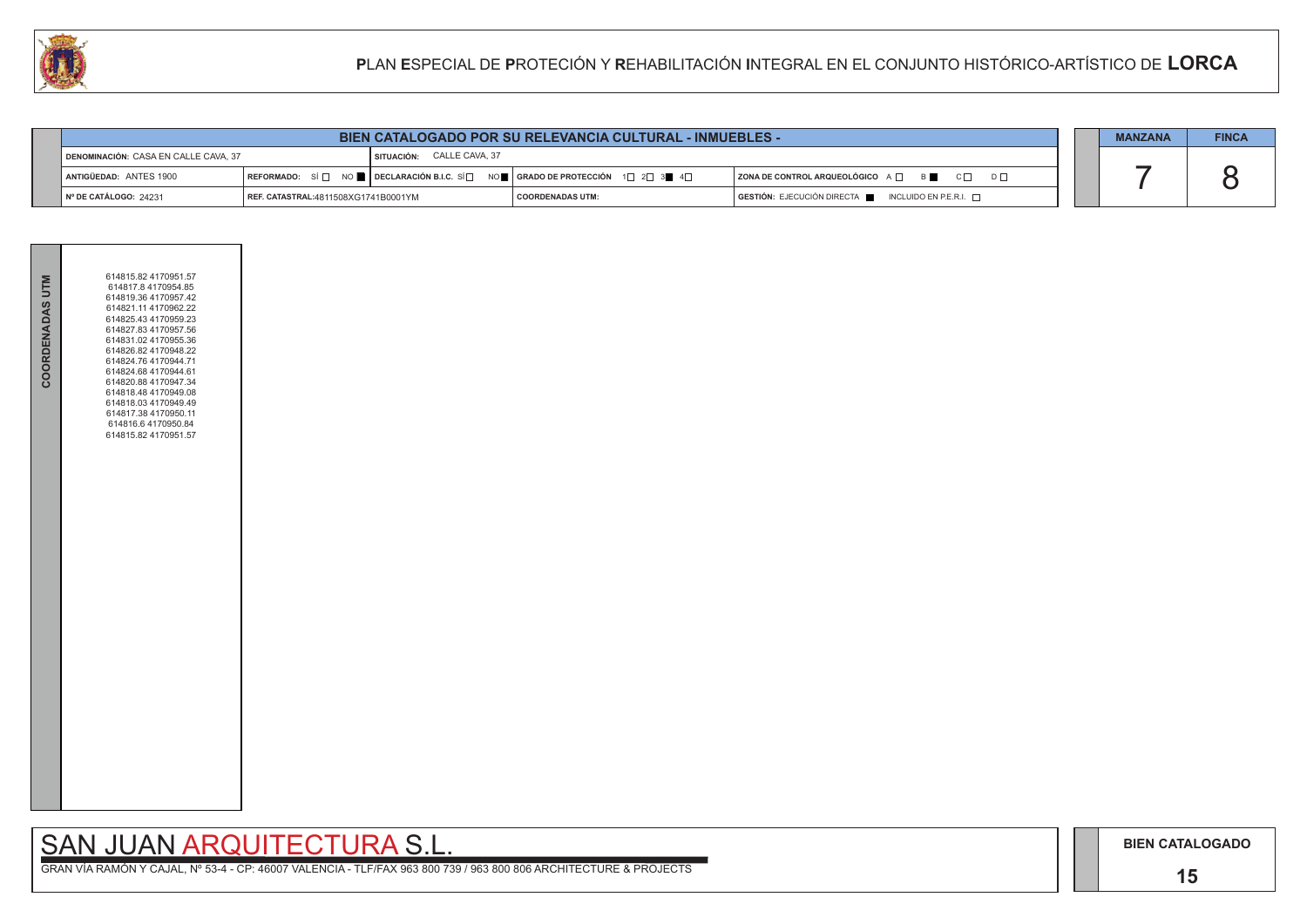### **16**

## SAN JUAN ARQUITECTURA S.L.



| W<br>PLAN ESPECIAL DE PROTECIÓN Y REHABILITACIÓN INTEGRAL EN EL CONJUNTO HISTÓRICO-ARTÍSTICO DE LORCA |                                         |                                     |                       |                                                                                                                                                                |                                                                        |  |                |              |
|-------------------------------------------------------------------------------------------------------|-----------------------------------------|-------------------------------------|-----------------------|----------------------------------------------------------------------------------------------------------------------------------------------------------------|------------------------------------------------------------------------|--|----------------|--------------|
|                                                                                                       |                                         |                                     |                       |                                                                                                                                                                |                                                                        |  |                |              |
|                                                                                                       |                                         |                                     |                       | <b>BIEN CATALOGADO POR SU RELEVANCIA CULTURAL - INMUEBLES -</b>                                                                                                |                                                                        |  | <b>MANZANA</b> | <b>FINCA</b> |
|                                                                                                       | <b>DENOMINACIÓN: CASA EN CALLE CAVA</b> |                                     | SITUACIÓN: CALLE CAVA |                                                                                                                                                                |                                                                        |  |                |              |
|                                                                                                       | ANTIGÜEDAD: ANTES 1900                  |                                     |                       | $\lceil$ REFORMADO: SÍ $\Box$ NO $\blacksquare$ DECLARACIÓN B.I.C. SÍ $\Box$ NO $\blacksquare$ GRADO DE PROTECCIÓN 1 $\Box$ 2 $\Box$ 3 $\blacksquare$ 4 $\Box$ | ZONA DE CONTROL ARQUEOLÓGICO A □ B ■ C □ D □                           |  |                |              |
|                                                                                                       | Nº DE CATÁLOGO: 24232                   | REF. CATASTRAL:4811511XG1741B0001YM |                       | <b>COORDENADAS UTM:</b>                                                                                                                                        | $GESTIÓN: EJECUCIÓN DIRECTA \blacksquare INCLUIDO EN P.E.R.I. \square$ |  |                |              |

| COORDENADAS UTM | 614791.69 4170924.13<br>614787.88 4170927.62<br>614789.23 4170928.95<br>614791.55 4170930.92<br>614791.76 4170931.1<br>614792.52 4170931.73<br>614793.08 4170932.21<br>614793.14 4170932.26<br>614794.36 4170933.48<br>614796.66 4170935.77<br>614801.04 4170940.12<br>614803.654170936.45<br>614801.01 4170934.22<br>614802.24 4170932.76<br>614803.52 4170931.26<br>614805.15 4170930.11<br>614806.22 4170929.38<br>614805.97 4170929.07<br>614810.47 4170925.05<br>614808.54 4170922.61<br>614804.99 4170918.12<br>614804.92 4170918.04<br>614799.08 4170922.48<br>614795.05 4170925.54<br>614793.16 4170922.8<br>614792 4170923.85<br>614791.69 4170924.13 |
|-----------------|----------------------------------------------------------------------------------------------------------------------------------------------------------------------------------------------------------------------------------------------------------------------------------------------------------------------------------------------------------------------------------------------------------------------------------------------------------------------------------------------------------------------------------------------------------------------------------------------------------------------------------------------------------------|
|                 |                                                                                                                                                                                                                                                                                                                                                                                                                                                                                                                                                                                                                                                                |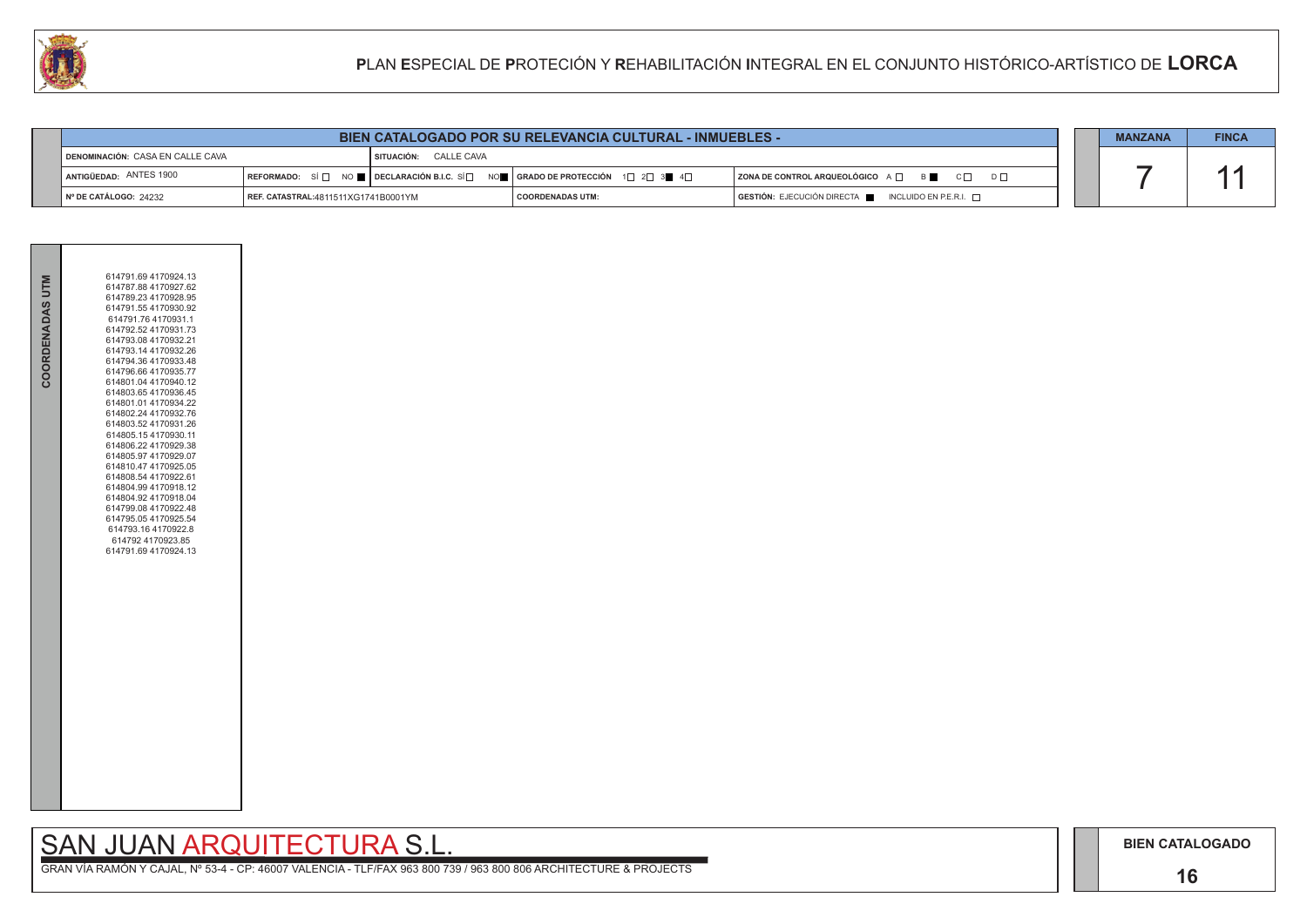## SAN JUAN ARQUITECTURA S.L.

|                                                                                                                                                                                 | <b>BIEN CATALOGADO POR SU RELEVANCIA CULTURAL - INMUEBLES -</b> |  |                    |                                                                      | <b>MANZANA</b>                                                                       | <b>FINCA</b> |  |
|---------------------------------------------------------------------------------------------------------------------------------------------------------------------------------|-----------------------------------------------------------------|--|--------------------|----------------------------------------------------------------------|--------------------------------------------------------------------------------------|--------------|--|
| <b>DENOMINACIÓN: CASA EN CALLE CAVA</b><br><b>SITUACIÓN: CALLE CAVA</b>                                                                                                         |                                                                 |  |                    |                                                                      |                                                                                      |              |  |
| ANTIGÜEDAD: ANTES 1900<br>REFORMADO: SÍ $\Box$ NO $\blacksquare$ DECLARACIÓN B.I.C. SÍ $\Box$ NO $\blacksquare$ GRADO DE PROTECCIÓN 1 $\Box$ 2 $\Box$ 3 $\blacksquare$ 4 $\Box$ |                                                                 |  |                    | $ $ ZONA DE CONTROL ARQUEOLÓGICO A $\Box$ B $\Box$ C $\Box$ D $\Box$ |                                                                                      |              |  |
| ∥N° DE CATÁLOGO: 24330                                                                                                                                                          | <b>REF. CATASTRAL:</b> 4811512XG1741B0001GM                     |  | I COORDENADAS UTM: |                                                                      | $\overline{)}$ GESTIÓN: EJECUCIÓN DIRECTA $\overline{)}$ INCLUIDO EN P.E.R.I. $\Box$ |              |  |



| <b>COORDENADAS UTM</b> | 614791.76 4170920.3<br>614793.16 4170922.8<br>614795.05 4170925.54<br>614799.08 4170922.48<br>614804.92 4170918.04<br>614800.67 4170912.58<br>614800.25 4170912.94<br>614797.11 4170915.74<br>614794.52 4170918.05<br>614791.76 4170920.3 |  |
|------------------------|-------------------------------------------------------------------------------------------------------------------------------------------------------------------------------------------------------------------------------------------|--|
|                        |                                                                                                                                                                                                                                           |  |
|                        |                                                                                                                                                                                                                                           |  |
|                        |                                                                                                                                                                                                                                           |  |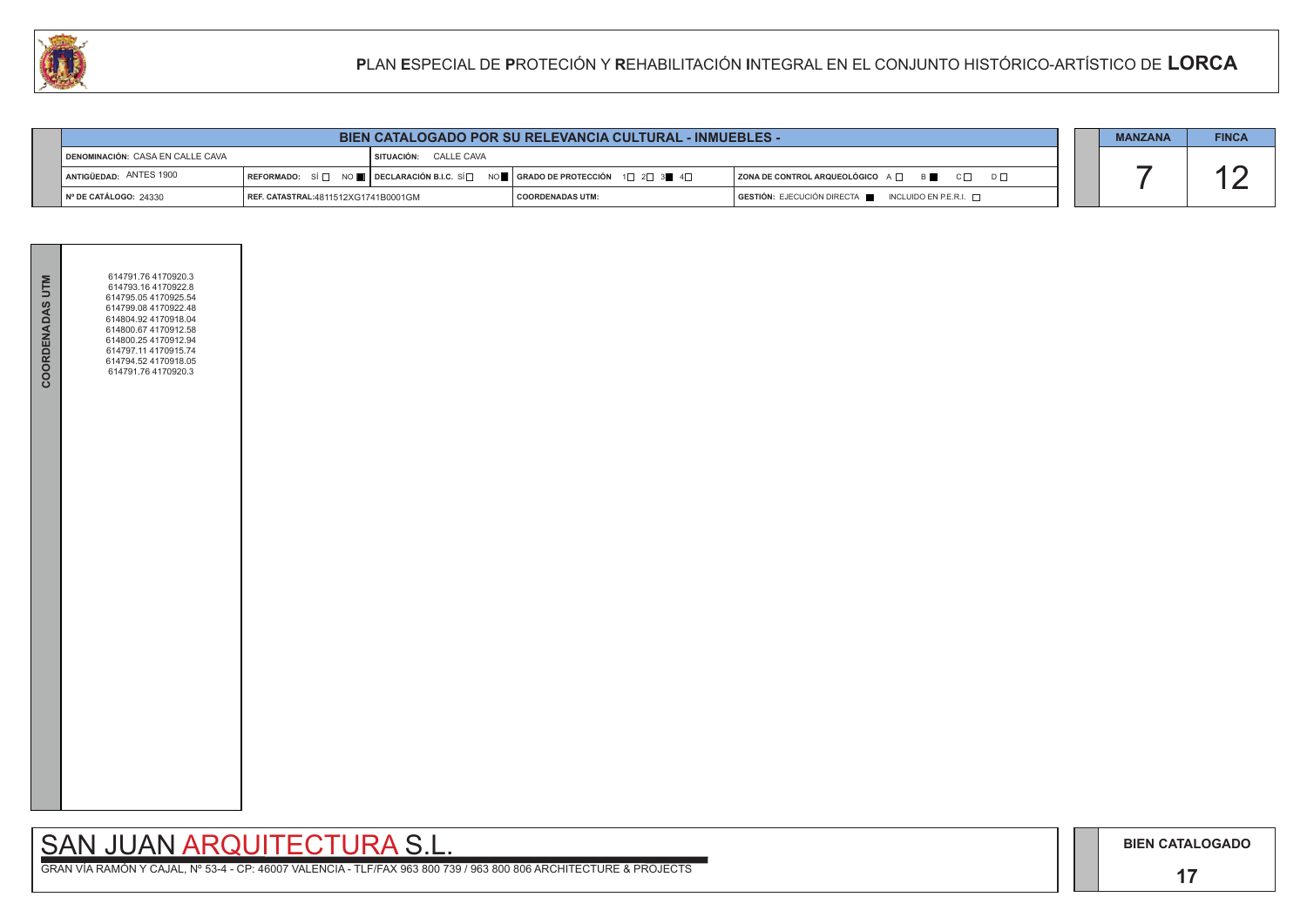### **18**

## SAN JUAN ARQUITECTURA S.L.

|                                         | <b>BIEN CATALOGADO POR SU RELEVANCIA CULTURAL - INMUEBLES -</b><br><b>MANZANA</b> |                                     |                                                                                                                                                                      |                                                          |  |  | <b>FINCA</b> |
|-----------------------------------------|-----------------------------------------------------------------------------------|-------------------------------------|----------------------------------------------------------------------------------------------------------------------------------------------------------------------|----------------------------------------------------------|--|--|--------------|
| <b>DENOMINACIÓN: CASA EN CALLE CAVA</b> |                                                                                   | <b>I SITUACIÓN:      CALLE CAVA</b> |                                                                                                                                                                      |                                                          |  |  |              |
| <b>I ANTIGÜEDAD: ANTES 1900</b>         |                                                                                   |                                     | REFORMADO: SÍ $\square$ NO $\blacksquare$ DECLARACIÓN B.I.C. SÍ $\square$ NO $\blacksquare$ GRADO DE PROTECCIÓN 1 $\square$ 2 $\square$ 3 $\blacksquare$ 4 $\square$ | ZONA DE CONTROL ARQUEOLÓGICO A □ B C O D D O             |  |  |              |
| $\parallel$ N° DE CATÁLOGO: 24331       | REF. CATASTRAL:4811513XG1741B0001QM                                               |                                     | <b>COORDENADAS UTM:</b>                                                                                                                                              | $GESTIÓN: EJECUCIÓN DIRECTA$ INCLUIDO EN P.E.R.I. $\Box$ |  |  |              |



| COORDENADAS UTM | 614780.054170923.62<br>614781.41 4170926.16<br>614781.81 4170925.98<br>614781.95 4170926.3<br>614784.06 4170924.63<br>614784.6 4170924.2<br>614788.83 4170920.86<br>614791.69 4170924.13<br>614792 4170923.85<br>614793.16 4170922.8<br>614791.76 4170920.3<br>614794.52 4170918.05<br>614797.11 4170915.74<br>614800.25 4170912.94<br>614800.67 4170912.58<br>614797.81 4170908.9<br>614793.64 4170912.05<br>614790.93 4170914.12<br>614788.87 4170916.99<br>614787.6 4170918.77<br>614783.97 4170921.15<br>614782.74 4170922.06<br>614780.054170923.62 |  |
|-----------------|----------------------------------------------------------------------------------------------------------------------------------------------------------------------------------------------------------------------------------------------------------------------------------------------------------------------------------------------------------------------------------------------------------------------------------------------------------------------------------------------------------------------------------------------------------|--|
|                 |                                                                                                                                                                                                                                                                                                                                                                                                                                                                                                                                                          |  |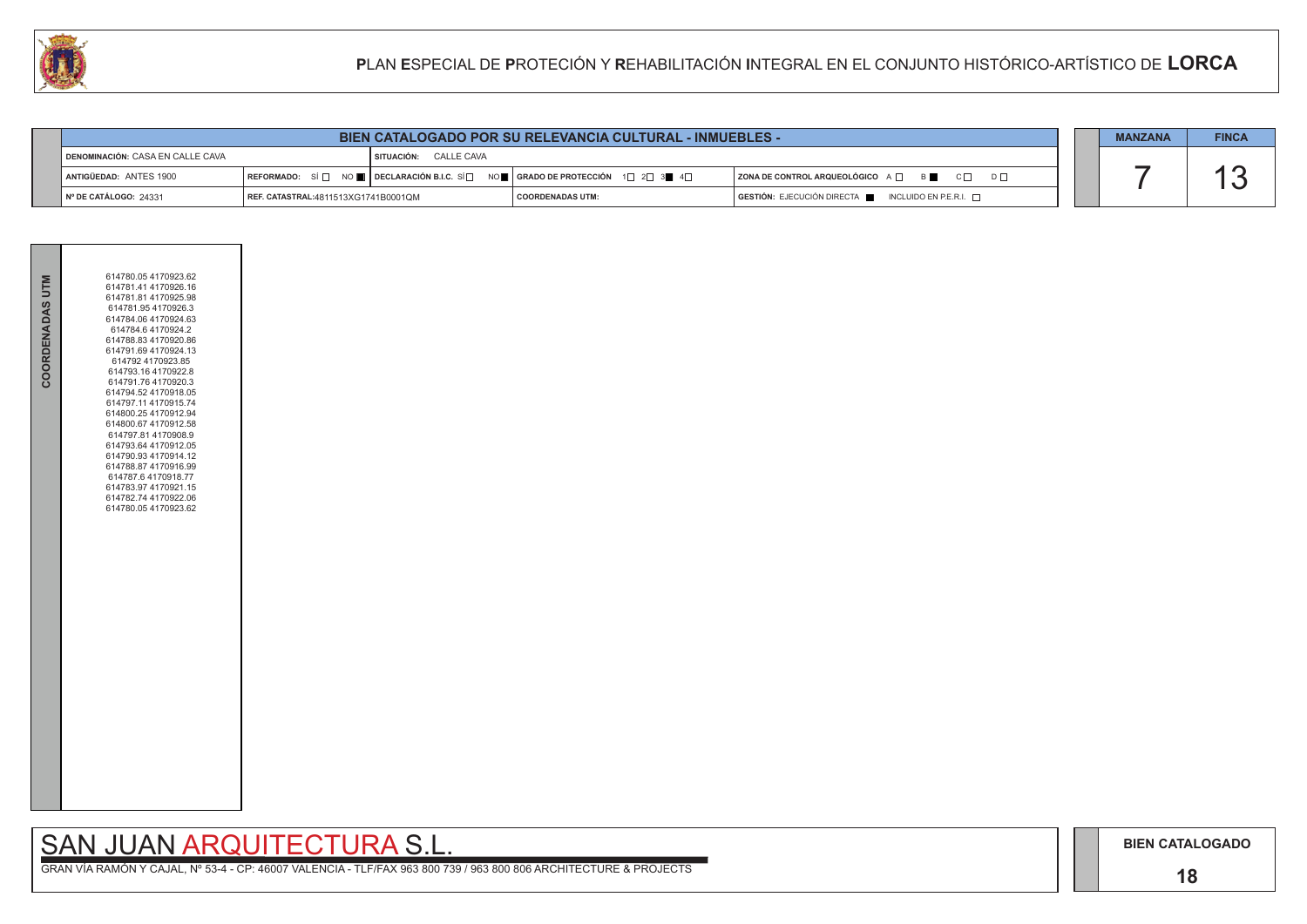### **19**

## SAN JUAN ARQUITECTURA S.L.

|                                         |                               |                       | BIEN CATALOGADO POR SU RELEVANCIA CULTURAL - INMUEBLES -                                                                                                              |                                                    | <b>MANZANA</b> | <b>FINCA</b> |
|-----------------------------------------|-------------------------------|-----------------------|-----------------------------------------------------------------------------------------------------------------------------------------------------------------------|----------------------------------------------------|----------------|--------------|
| <b>DENOMINACIÓN: CASA EN CALLE CAVA</b> |                               | SITUACIÓN: CALLE CAVA |                                                                                                                                                                       |                                                    |                |              |
| ANTIGÜEDAD: ANTES 1900                  |                               |                       | REFORMADO: SÍ $\blacksquare$ NO $\square$ DECLARACIÓN B.I.C. SÍ $\square$ NO $\blacksquare$ SERADO DE PROTECCIÓN 1 $\square$ 2 $\square$ 3 $\blacksquare$ 4 $\square$ | ZONA DE CONTROL ARQUEOLÓGICO A □ B B C □ D □       |                |              |
| I Nº DE CATÁLOGO: 24332                 | REF. CATASTRAL:4811515XG1741B |                       | I COORDENADAS UTM:                                                                                                                                                    | GESTIÓN: EJECUCIÓN DIRECTA NE INCLUIDO EN P.E.R.I. |                |              |



| COORDENADAS UTM | 614778.93 4170902.26<br>614778.67 4170902.4<br>614778.26 4170902.63<br>614778.364170902.8<br>614776.98 4170903.67<br>614774.93 4170905.11<br>614772.93 4170906.52<br>614775.98 4170911.08<br>614774.29 4170911.88<br>614777.34 4170918.1<br>614778.56 4170920.59<br>614781.99 4170918.15<br>614782.154170917.99<br>614785.38 4170915.15<br>614786.7 4170914.18<br>614788.9 4170911.71<br>614791.91 4170909.84<br>614796.39 4170907.08<br>614792.67 4170901.03<br>614789.23 4170895.43<br>614787.07 4170896.66<br>614783.38 4170898.75<br>614781.46 4170900.62<br>614781.14 4170900.93<br>614780.41 4170901.44<br>614779.2 4170902.11<br>614778.93 4170902.26 | REFERENCIA CATASTRAL | 4811515XG1741B0001LM<br>4811515XG1741B0002BQ<br>4811515XG1741B0003ZW<br>4811515XG1741B0004XE |  |
|-----------------|--------------------------------------------------------------------------------------------------------------------------------------------------------------------------------------------------------------------------------------------------------------------------------------------------------------------------------------------------------------------------------------------------------------------------------------------------------------------------------------------------------------------------------------------------------------------------------------------------------------------------------------------------------------|----------------------|----------------------------------------------------------------------------------------------|--|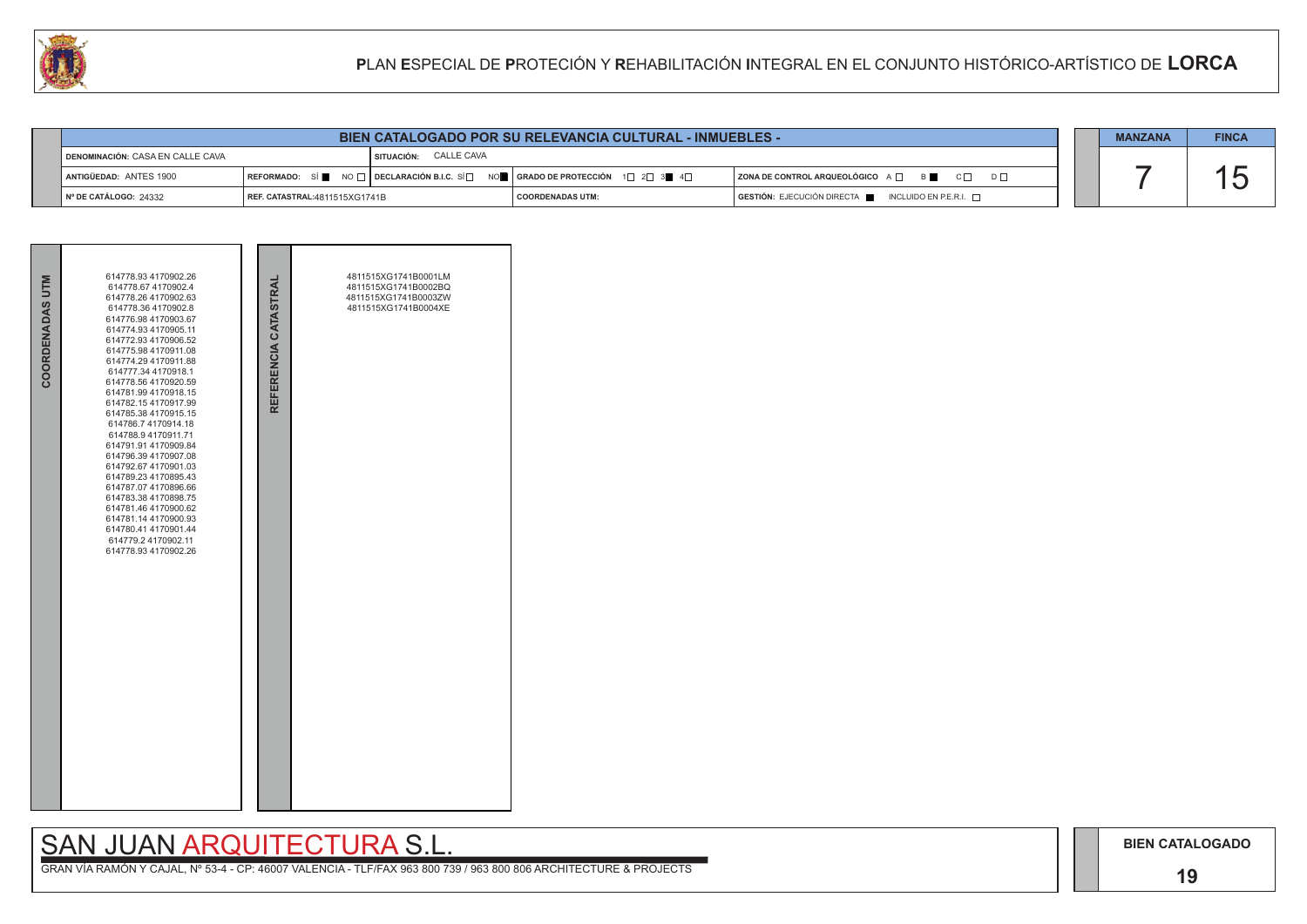### **20**

## SAN JUAN ARQUITECTURA S.L.





| <b>CALL</b> |                                  |                 |                                                                                                                                                                            |                         | PLAN ESPECIAL DE PROTECIÓN Y REHABILITACIÓN INTEGRAL EN EL CONJUNTO HISTÓRICO-ARTÍSTICO DE LORCA |  |                |              |
|-------------|----------------------------------|-----------------|----------------------------------------------------------------------------------------------------------------------------------------------------------------------------|-------------------------|--------------------------------------------------------------------------------------------------|--|----------------|--------------|
|             |                                  |                 |                                                                                                                                                                            |                         |                                                                                                  |  |                |              |
|             |                                  |                 | <b>BIEN CATALOGADO POR SU RELEVANCIA CULTURAL - INMUEBLES -</b>                                                                                                            |                         |                                                                                                  |  | <b>MANZANA</b> | <b>FINCA</b> |
|             | DENOMINACIÓN: CASA EN CALLE CAVA |                 | SITUACIÓN: CALLE CAVA                                                                                                                                                      |                         |                                                                                                  |  |                |              |
|             | <b>ANTIGÜEDAD: ANTES 1900</b>    |                 | $\mid$ REFORMADO: $\mid$ SÍ $\parallel$ NO $\Box$ $\mid$ DECLARACIÓN B.I.C. SÍ $\Box$ NO $\parallel$   GRADO DE PROTECCIÓN $\mid$ 1 $\Box$ 2 $\Box$ 3 $\parallel$ 4 $\Box$ |                         | <b>ZONA DE CONTROL ARQUEOLÓGICO</b> A □ B B C □<br>$D \Box$                                      |  |                | $6 - 1$      |
|             | │ Nº DE CATÁLOGO: 24334          | REF. CATASTRAL: |                                                                                                                                                                            | <b>COORDENADAS UTM:</b> | GESTIÓN: EJECUCIÓN DIRECTA E<br>INCLUIDO EN P.E.R.I. $\Box$                                      |  |                |              |

| COORDENADAS UTM | 614766.28 4170885.59<br>614763.78 4170886.96<br>614766.07 4170890.55<br>614765.53 4170891.05<br>614763.32 4170893.1<br>614765.27 4170896.37<br>614767.77 4170900.57<br>614770.77 4170898.73<br>614770.89 4170898.9<br>614773.72 4170897.38<br>614775.03 4170896.68<br>614777.06 4170900.42<br>614778.26 4170902.63<br>614778.67 4170902.4<br>614778.93 4170902.26<br>614779.2 4170902.11<br>614780.41 4170901.44<br>614781.14 4170900.93<br>614781.46 4170900.62<br>614783.38 4170898.75<br>614787.07 4170896.66<br>614789.23 4170895.43<br>614789.12 4170895.26<br>614786.16 4170890.35<br>614780.25 4170880.52<br>614779.72 4170880.78<br>614776.32 4170882.47<br>614775.56 4170882.85<br>614774.9 4170881.63<br>614772.86 4170882.57<br>614769.03 4170884.33<br>614766.28 4170885.59 | REFERENCIA CATASTRAL | 4811532XG1741B0001EM<br>4811532XG1741B0002RQ<br>4811532XG1741B0003TW<br>4811532XG1741B0004YE<br>4811532XG1741B0005UR<br>4811532XG1741B0006IT<br>4811532XG1741B0007OY<br>4811532XG1741B0008PU<br>4811532XG1741B0009AI<br>4811532XG1741B0010OY |  |
|-----------------|-----------------------------------------------------------------------------------------------------------------------------------------------------------------------------------------------------------------------------------------------------------------------------------------------------------------------------------------------------------------------------------------------------------------------------------------------------------------------------------------------------------------------------------------------------------------------------------------------------------------------------------------------------------------------------------------------------------------------------------------------------------------------------------------|----------------------|----------------------------------------------------------------------------------------------------------------------------------------------------------------------------------------------------------------------------------------------|--|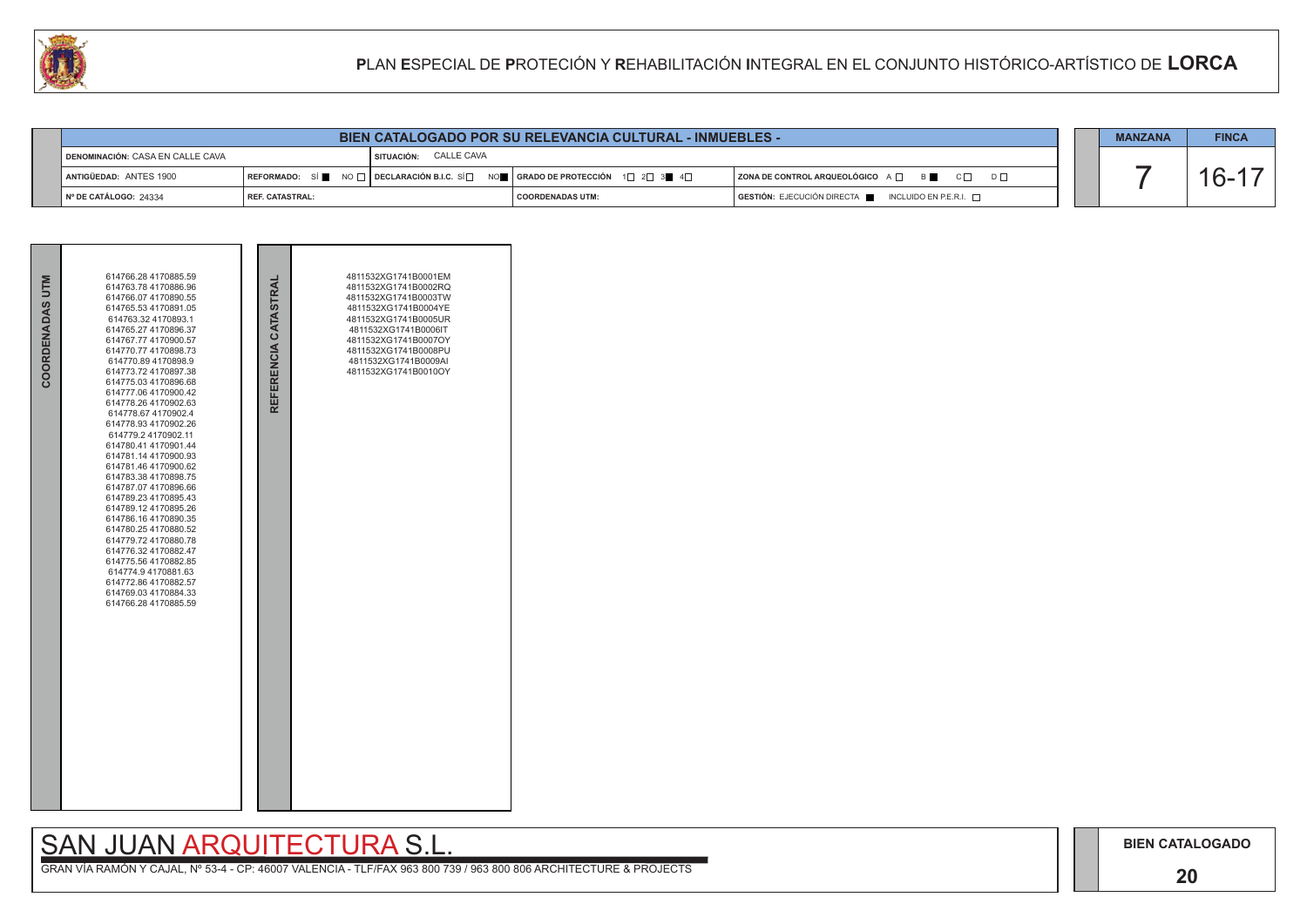### **21**

# SAN JUAN ARQUITECTURA S.L.

GRAN VÍA RAMÓN Y CAJAL, Nº 53-4 - CP: 46007 VALENCIA - TLF/FAX 963 800 739 / 963 800 806 ARCHITECTURE & PROJECTS

| COORDENADAS UTM | 614721.57 4170844.9<br>614720.81 4170845.39<br>614734.13 4170865.49<br>614737.98 4170871.8<br>614744.35 4170881.59<br>614744.85 4170882.35<br>614756.6 4170900.41<br>614762.34 4170897.72<br>614764.58 4170896.68<br>614765.27 4170896.37<br>614763.32 4170893.1<br>614765.53 4170891.05<br>614766.07 4170890.55<br>614763.78 4170886.96<br>614766.28 4170885.59<br>614772.86 4170882.57<br>614774.9 4170881.63<br>614775.56 4170882.85<br>614776.32 4170882.47<br>614779.72 4170880.78<br>614780.25 4170880.52<br>614780.84 4170880.23<br>614776.68 4170871.14<br>614775.68 4170868.95<br>614771.33 4170859.53<br>614770.25 4170855.46<br>614770.1 4170854.92<br>614767.39 4170846.15<br>614766.59 4170843.56<br>614764.4 4170836.16<br>614760.33 4170826.07<br>614760.24 4170825.83<br>614760.22 4170825.8<br>614756.09 4170819.28<br>614752.14 4170822.54<br>614738.59 4170833.7<br>614736.7 4170835.26<br>614736.56 4170835.34<br>614729.51 4170839.84<br>614727.4 4170841.18<br>614721.57 4170844.9 |
|-----------------|----------------------------------------------------------------------------------------------------------------------------------------------------------------------------------------------------------------------------------------------------------------------------------------------------------------------------------------------------------------------------------------------------------------------------------------------------------------------------------------------------------------------------------------------------------------------------------------------------------------------------------------------------------------------------------------------------------------------------------------------------------------------------------------------------------------------------------------------------------------------------------------------------------------------------------------------------------------------------------------------------------|
|                 |                                                                                                                                                                                                                                                                                                                                                                                                                                                                                                                                                                                                                                                                                                                                                                                                                                                                                                                                                                                                          |

| U)                                   |                                      |                                        |                                                                                                                                                                              | PLAN ESPECIAL DE PROTECIÓN Y REHABILITACIÓN INTEGRAL EN EL CONJUNTO HISTÓRICO-ARTÍSTICO DE LORCA |                |              |
|--------------------------------------|--------------------------------------|----------------------------------------|------------------------------------------------------------------------------------------------------------------------------------------------------------------------------|--------------------------------------------------------------------------------------------------|----------------|--------------|
|                                      |                                      |                                        |                                                                                                                                                                              |                                                                                                  |                |              |
|                                      |                                      |                                        | <b>BIEN CATALOGADO POR SU RELEVANCIA CULTURAL - INMUEBLES -</b>                                                                                                              |                                                                                                  | <b>MANZANA</b> | <b>FINCA</b> |
| DENOMINACIÓN: CONVENTO MADRE DE DIOS |                                      | CALLE ROJO Y ZAPATERIA<br>I SITUACIÓN: |                                                                                                                                                                              |                                                                                                  |                |              |
| ANTIGÜEDAD: S. XVI-XVIII             |                                      |                                        | $\mid$ REFORMADO: $\mid$ Si $\parallel$ NO $\sqcap$ $\mid$ DECLARACIÓN B.I.C. Si $\Box$ NO $\parallel$   GRADO DE PROTECCIÓN $\mid$ 1 $\Box$ 2 $\Box$ 3 $\parallel$ 4 $\Box$ | ZONA DE CONTROL ARQUEOLÓGICO A □ B<br>$D \Box$<br>$C \Box$                                       |                |              |
| Nº DE CATÁLOGO: 24012                | REF. CATASTRAL: 4811518XG1741B0001MM |                                        | <b>COORDENADAS UTM:</b>                                                                                                                                                      | GESTIÓN: EJECUCIÓN DIRECTA   INCLUIDO EN P.E.R.I.                                                |                |              |

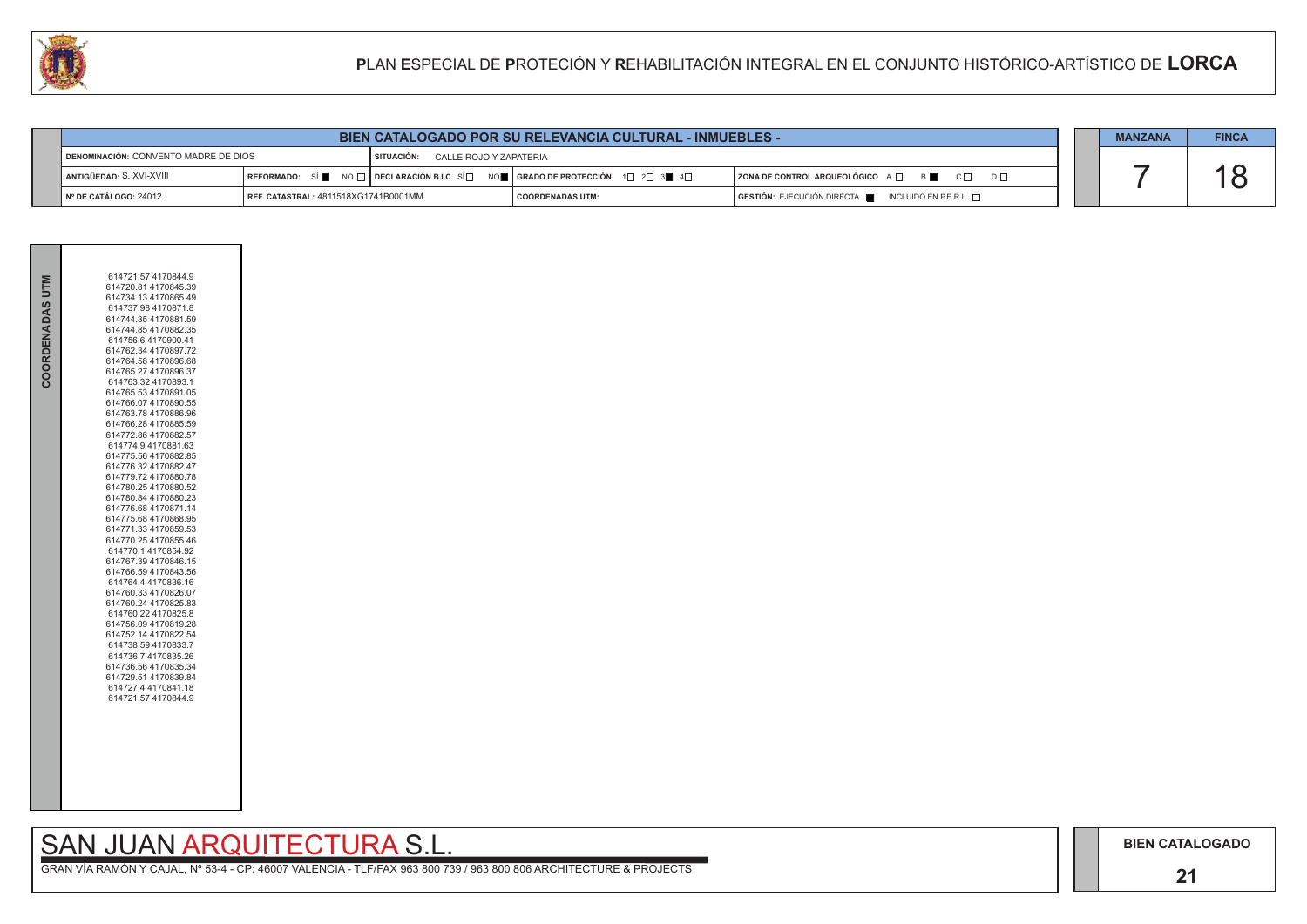### **22**

# SAN JUAN ARQUITECTURA S.L.

|  | <b>MANZANA</b> | <b>FINCA</b> |
|--|----------------|--------------|
|  |                |              |
|  |                |              |
|  |                |              |

|                                                             | <b>BIEN CATALOGADO POR SU RELEVANCIA CULTURAL - INMUEBLES -</b> |                                                                                                                                               |                                |  | <b>MANZANA</b>                                                                                              | <b>FINCA</b> |  |  |
|-------------------------------------------------------------|-----------------------------------------------------------------|-----------------------------------------------------------------------------------------------------------------------------------------------|--------------------------------|--|-------------------------------------------------------------------------------------------------------------|--------------|--|--|
| <b>DENOMINACIÓN: CASA EN PLAZA DON JUAN MORENO CALLEJÓN</b> |                                                                 | SITUACIÓN:                                                                                                                                    | PLAZA DON JUAN MORENO CALLEJÓN |  |                                                                                                             |              |  |  |
| ANTIGÜEDAD: ANTES 1900                                      |                                                                 | REFORMADO: SÍ $\Box$ NO $\blacksquare$ DECLARACIÓN B.I.C. SÍ $\Box$ NO $\blacksquare$ GRADO DE PROTECCIÓN 1 $\Box$ 2 $\Box$ 3 $\Box$ 4 $\Box$ |                                |  | $ $ ZONA DE CONTROL ARQUEOLÓGICO $A \Box$ $B \Box$ $C \Box$                                                 | $D \Box$     |  |  |
| $\vert$ N° DE CATÁLOGO: 24234                               | REF. CATASTRAL:4911303XG1741B0001FM                             |                                                                                                                                               | <b>COORDENADAS UTM:</b>        |  | $\overline{\phantom{a}}$ GESTIÓN: EJECUCIÓN DIRECTA $\overline{\phantom{a}}$<br>INCLUIDO EN P.E.R.I. $\Box$ |              |  |  |



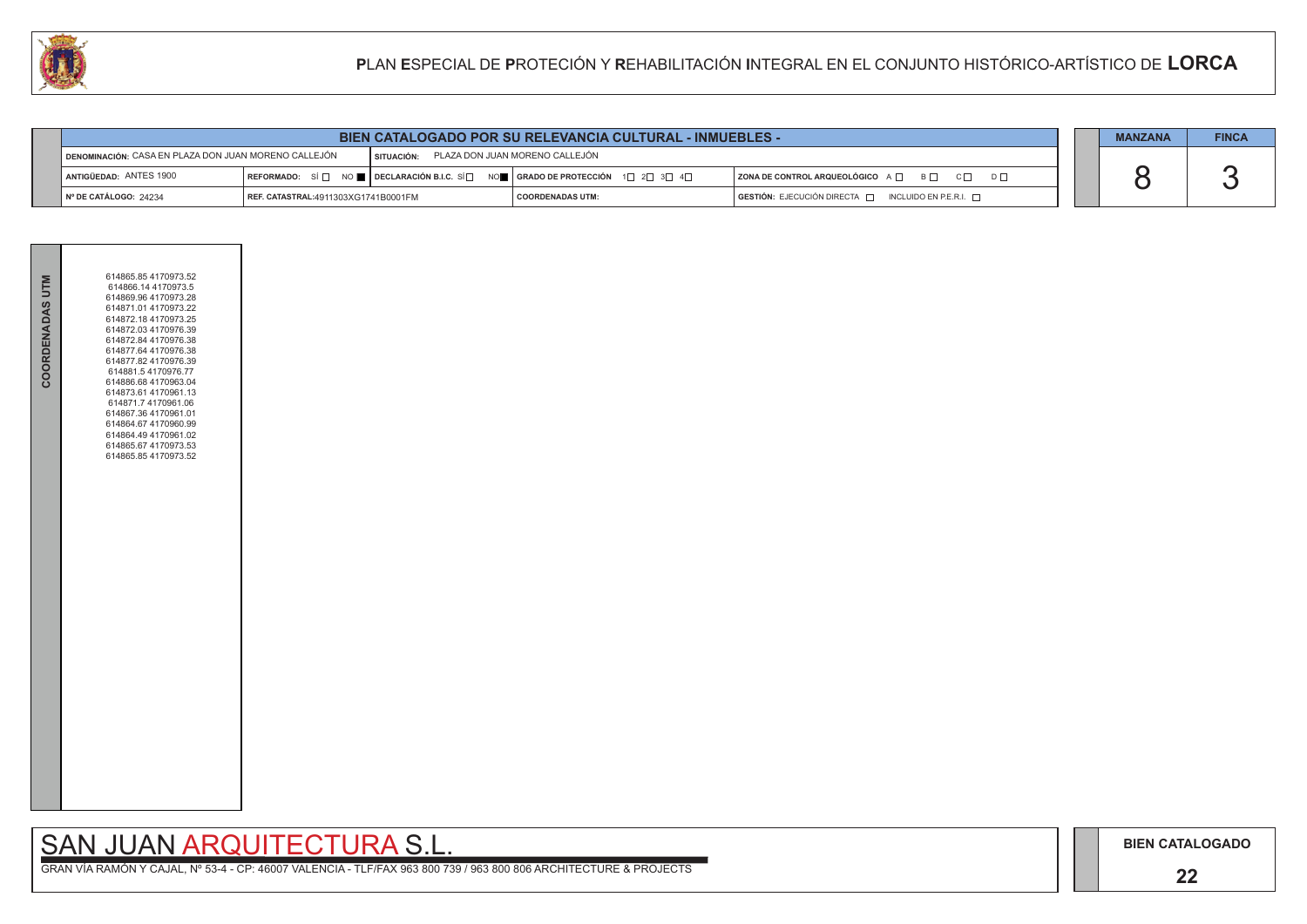## SAN JUAN ARQUITECTURA S.L.

| <b>BIEN CATALOGADO POR SU RELEVANCIA CULTURAL - INMUEBLES -</b> |                 |                             |                                                                                                                                                       |                                                                                              |  | <b>MANZANA</b> | <b>FINCA</b> |
|-----------------------------------------------------------------|-----------------|-----------------------------|-------------------------------------------------------------------------------------------------------------------------------------------------------|----------------------------------------------------------------------------------------------|--|----------------|--------------|
| <b>I DENOMINACIÓN:</b> CASA EN PLAZA DEL YBREÑO                 |                 | SITUACIÓN: PLAZA DEL YBREÑO |                                                                                                                                                       |                                                                                              |  |                |              |
| ANTIGÜEDAD: S. XX                                               |                 |                             | REFORMADO: SÍ $\blacksquare$ NO $\Box$ DECLARACIÓN B.I.C. SÍ $\Box$ NO $\blacksquare$   GRADO DE PROTECCIÓN $\Box$ 2 $\Box$ 3 $\blacksquare$ 4 $\Box$ | ZONA DE CONTROL ARQUEOLÓGICO A □ B B C □ D □                                                 |  |                |              |
| N° DE CATÁLOGO: 24335                                           | REF. CATASTRAL: |                             | I COORDENADAS UTM:                                                                                                                                    | $\overline{S}$ GESTIÓN: EJECUCIÓN DIRECTA $\overline{S}$ INCLUIDO EN P.E.R.I. $\overline{S}$ |  |                |              |



| COORDENADAS UTM | 614815.23 4170908.03<br>614816.39 4170909.66<br>614817.47 4170910.85<br>614817.37 4170910.95<br>614818.93 4170913.6<br>614821.98 4170911.73<br>614821.83 4170911.53<br>614821.8 4170911.48<br>614823.07 4170910.54<br>614823.95 4170909.89<br>614824.13 4170910.21<br>614825.37 4170909.47<br>614827.34 4170908.31<br>614827.59 4170908.17<br>614830.68 4170906.01<br>614824.78 4170898.32<br>614823.68 4170897<br>614820.9 4170899.33<br>614819.34 4170900.73<br>614819.06 4170900.9<br>614815.66 4170903<br>614818 4170905.8<br>614818.26 4170906.1<br>614817.7 4170906.48<br>614815.43 4170908.05<br>614815.35 4170907.94<br>614815.23 4170908.03 | REFERENCIA CATASTRAL | 4911706XG1741B0001AM<br>4911706XG1741B0002SQ<br>4911706XG1741B0003DW |
|-----------------|------------------------------------------------------------------------------------------------------------------------------------------------------------------------------------------------------------------------------------------------------------------------------------------------------------------------------------------------------------------------------------------------------------------------------------------------------------------------------------------------------------------------------------------------------------------------------------------------------------------------------------------------------|----------------------|----------------------------------------------------------------------|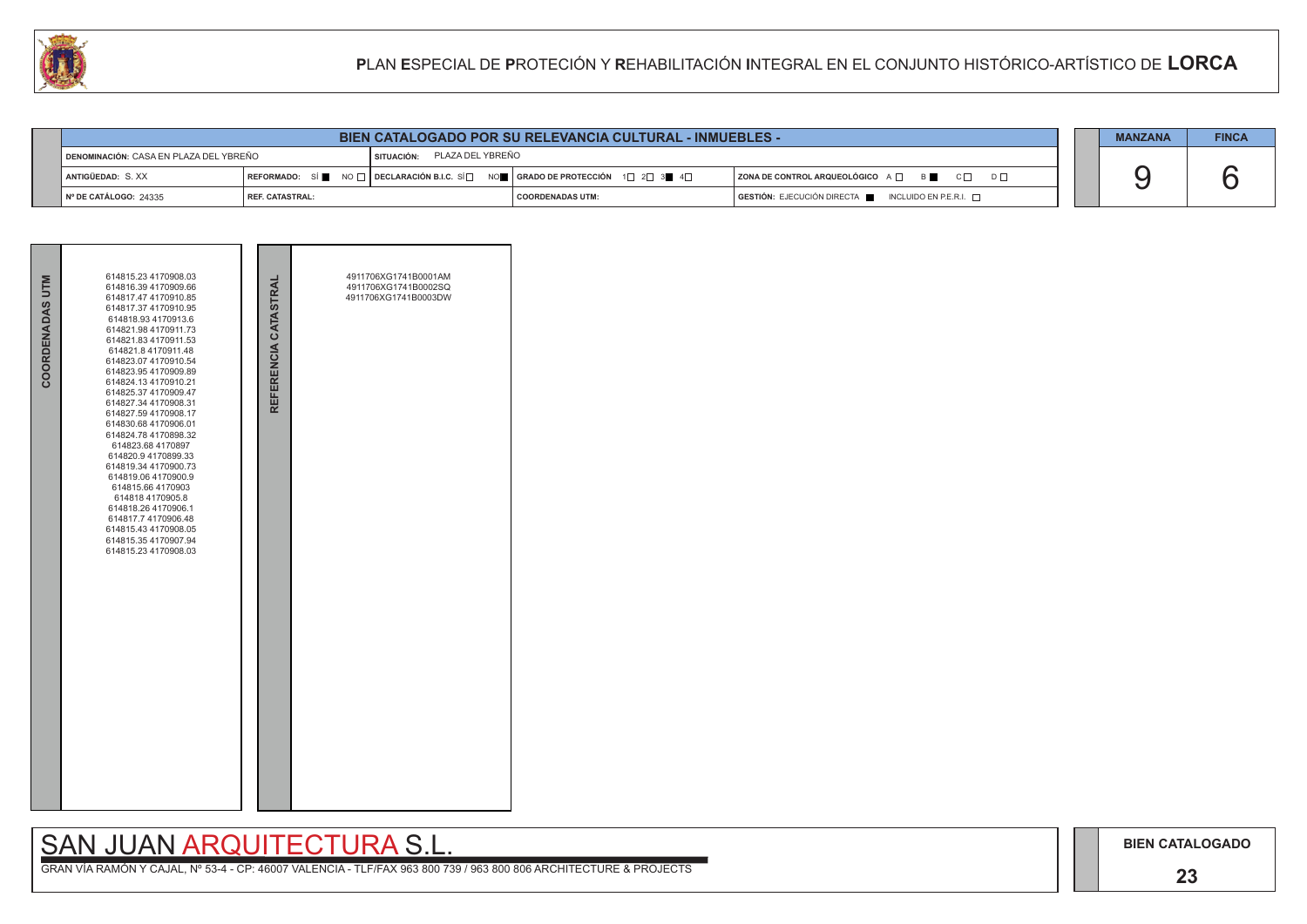### **24**

## SAN JUAN ARQUITECTURA S.L.

|                                                | <b>BIEN CATALOGADO POR SU RELEVANCIA CULTURAL - INMUEBLES -</b>                                            |  |                                                                                                                                                       |                                                                                                  |  |  |  |  |
|------------------------------------------------|------------------------------------------------------------------------------------------------------------|--|-------------------------------------------------------------------------------------------------------------------------------------------------------|--------------------------------------------------------------------------------------------------|--|--|--|--|
|                                                | DENOMINACIÓN: EDIFICIO EN CALLE MATA ESQUINA CON CALLE CAVA   SITUACIÓN: CALLE MATA ESQUINA CON CALLE CAVA |  |                                                                                                                                                       |                                                                                                  |  |  |  |  |
| ANTIGÜEDAD: XIX                                |                                                                                                            |  | REFORMADO: SÍ $\square$ NO $\square$ DECLARACIÓN B.I.C. SÍ $\square$ NO $\square$ GRADO DE PROTECCIÓN 1 $\square$ 2 $\square$ 3 $\square$ 4 $\square$ | ZONA DE CONTROL ARQUEOLÓGICO A O<br>$\begin{array}{ccc} & & C \square & & D \square \end{array}$ |  |  |  |  |
| $\mathsf{\mathsf{N}}^\circ$ DE CATÁLOGO: 24176 | <b>I REF. CATASTRAL:</b>                                                                                   |  | <b>COORDENADAS UTM:</b>                                                                                                                               | $GESTIÓN: EJECUCIÓN DIRECTA$ INCLUIDO EN P.E.R.I. $\Box$                                         |  |  |  |  |

| COORDENADAS UTM | 614792.38 4170857.1<br>614778.95 4170866.74<br>614781.83 4170873.76<br>614788.44 4170869.06<br>614789.07 4170869.92<br>614789.23 4170869.8<br>614790.44 4170871.77<br>614793.02 4170869.81<br>614793.2 4170870.05<br>614796.8 4170867.29<br>614799.67 4170865.11<br>614799.32 4170864.72<br>614801.64 4170862.92<br>614804.48 4170860.72<br>614800.54 4170858.88<br>614801.31 4170856.68<br>614799.87 4170857.89<br>614800.54 4170858.88<br>614797.16 4170861.73<br>614796.854170861.9<br>614795.11 4170859.91<br>614794.81 4170860.16<br>614792.38 4170857.1 | REFERENCIA CATASTRAL | 4911711XG1741B0001YM<br>4911711XG1741B0002UQ |  |
|-----------------|---------------------------------------------------------------------------------------------------------------------------------------------------------------------------------------------------------------------------------------------------------------------------------------------------------------------------------------------------------------------------------------------------------------------------------------------------------------------------------------------------------------------------------------------------------------|----------------------|----------------------------------------------|--|
|                 |                                                                                                                                                                                                                                                                                                                                                                                                                                                                                                                                                               |                      |                                              |  |

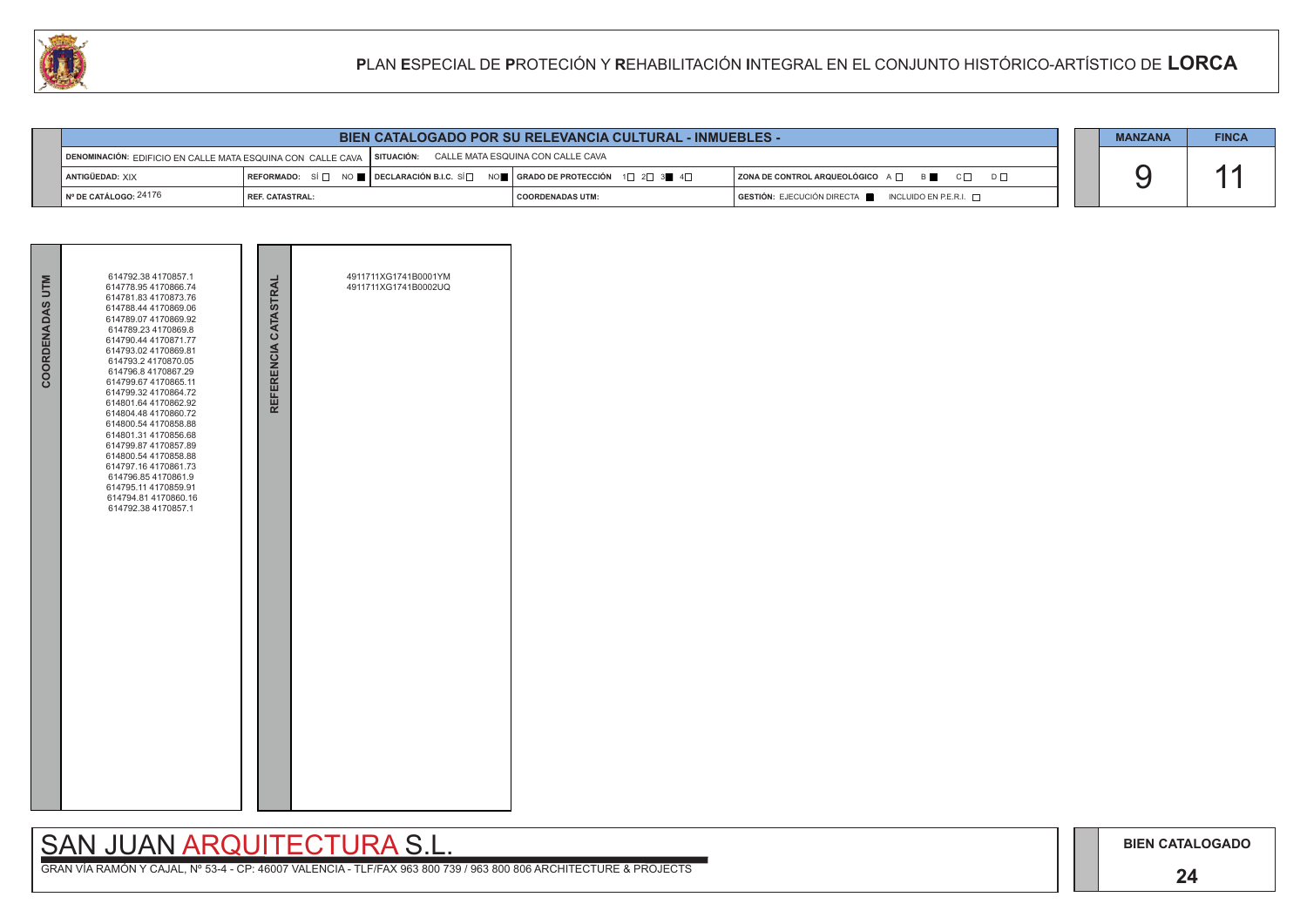### **25**

## SAN JUAN ARQUITECTURA S.L.



| U                                               | PLAN ESPECIAL DE PROTECIÓN Y REHABILITACIÓN INTEGRAL EN EL CONJUNTO HISTÓRICO-ARTÍSTICO DE LORCA |                       |                                                                 |                                                                      |                |              |
|-------------------------------------------------|--------------------------------------------------------------------------------------------------|-----------------------|-----------------------------------------------------------------|----------------------------------------------------------------------|----------------|--------------|
|                                                 |                                                                                                  |                       |                                                                 |                                                                      |                |              |
|                                                 |                                                                                                  |                       | <b>BIEN CATALOGADO POR SU RELEVANCIA CULTURAL - INMUEBLES -</b> |                                                                      | <b>MANZANA</b> | <b>FINCA</b> |
| <b>DENOMINACIÓN: CASA EN CALLE CAVA - SOLER</b> |                                                                                                  | SITUACIÓN: CAVA SOLER |                                                                 |                                                                      |                |              |
| ANTIGÜEDAD: ANTES 1900                          |                                                                                                  |                       |                                                                 | $ $ ZONA DE CONTROL ARQUEOLÓGICO $A \Box$ $B \Box$ $C \Box$ $D \Box$ |                |              |
| Nº DE CATÁLOGO: 24235                           | REF. CATASTRAL:4911712XG1741B0001GM                                                              |                       | <b>COORDENADAS UTM:</b>                                         | GESTIÓN: EJECUCIÓN DIRECTA NEL INCLUIDO EN P.E.R.I.                  |                |              |

| COORDENADAS UTM | 614781.83 4170873.76<br>614785.98 4170882.17<br>614790.81 4170878.65<br>614792.64 4170877.33<br>614792.73 4170877.43<br>614795.28 4170875.76<br>614798.28 4170873.81<br>614800.68 4170876.75<br>614800.45 4170876.94<br>614802.17 4170879.78<br>614802.54170880.28<br>614803.4 4170881.49<br>614805.17 4170880.16<br>614806.54 4170879.23<br>614807.25 4170879.89<br>614809.87 4170883.2<br>614816.2 4170877.41<br>614815.154170876.16<br>614814.42 4170873.94<br>614814.32 4170874.02<br>614813.3 4170871.32<br>614811.17 4170868.77<br>614804.48 4170860.72<br>614801.64 4170862.92<br>614799.32 4170864.72<br>614799.67 4170865.11<br>614796.8 4170867.29<br>614793.2 4170870.05<br>614793.02 4170869.81<br>614790.44 4170871.77<br>614789.23 4170869.8<br>614789.07 4170869.92<br>614788.44 4170869.06<br>614781.83 4170873.76 |
|-----------------|------------------------------------------------------------------------------------------------------------------------------------------------------------------------------------------------------------------------------------------------------------------------------------------------------------------------------------------------------------------------------------------------------------------------------------------------------------------------------------------------------------------------------------------------------------------------------------------------------------------------------------------------------------------------------------------------------------------------------------------------------------------------------------------------------------------------------------|
|                 |                                                                                                                                                                                                                                                                                                                                                                                                                                                                                                                                                                                                                                                                                                                                                                                                                                    |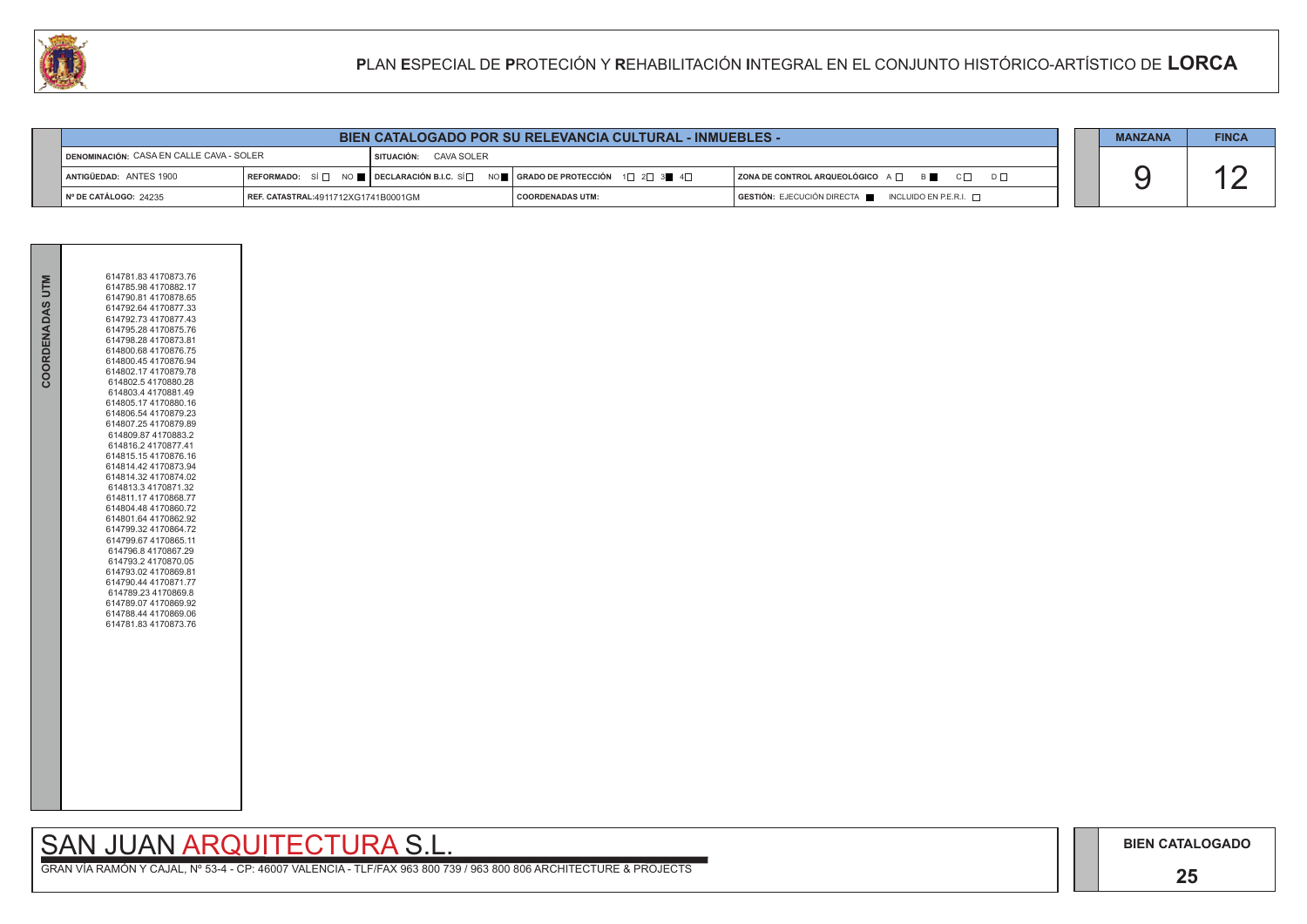### **26**

# SAN JUAN ARQUITECTURA S.L.

|                                    | <b>BIEN CATALOGADO POR SU RELEVANCIA CULTURAL - INMUEBLES -</b> |                              |                                                                                                                                                       |                                                                        |  |  |  |  |
|------------------------------------|-----------------------------------------------------------------|------------------------------|-------------------------------------------------------------------------------------------------------------------------------------------------------|------------------------------------------------------------------------|--|--|--|--|
| ¶ DENOMINACIÓN: CASA EN CALLE CAVA |                                                                 | <b>SITUACIÓN: CALLE CAVA</b> |                                                                                                                                                       |                                                                        |  |  |  |  |
| <b>LANTIGÜEDAD: ANTES 1900</b>     |                                                                 |                              | REFORMADO: SÍ $\square$ NO $\square$ DECLARACIÓN B.I.C. SÍ $\square$ NO $\square$ GRADO DE PROTECCIÓN 1 $\square$ 2 $\square$ 3 $\square$ 4 $\square$ | ZONA DE CONTROL ARQUEOLÓGICO A □ B C □ D □                             |  |  |  |  |
| Nº DE CATÁLOGO: 24236              | REF. CATASTRAL:4911713XG1741B0001QM                             |                              | <b>COORDENADAS UTM:</b>                                                                                                                               | $GESTIÓN: EJECUCIÓN DIRECTA \blacksquare INCLUIDO EN P.E.R.I. \square$ |  |  |  |  |



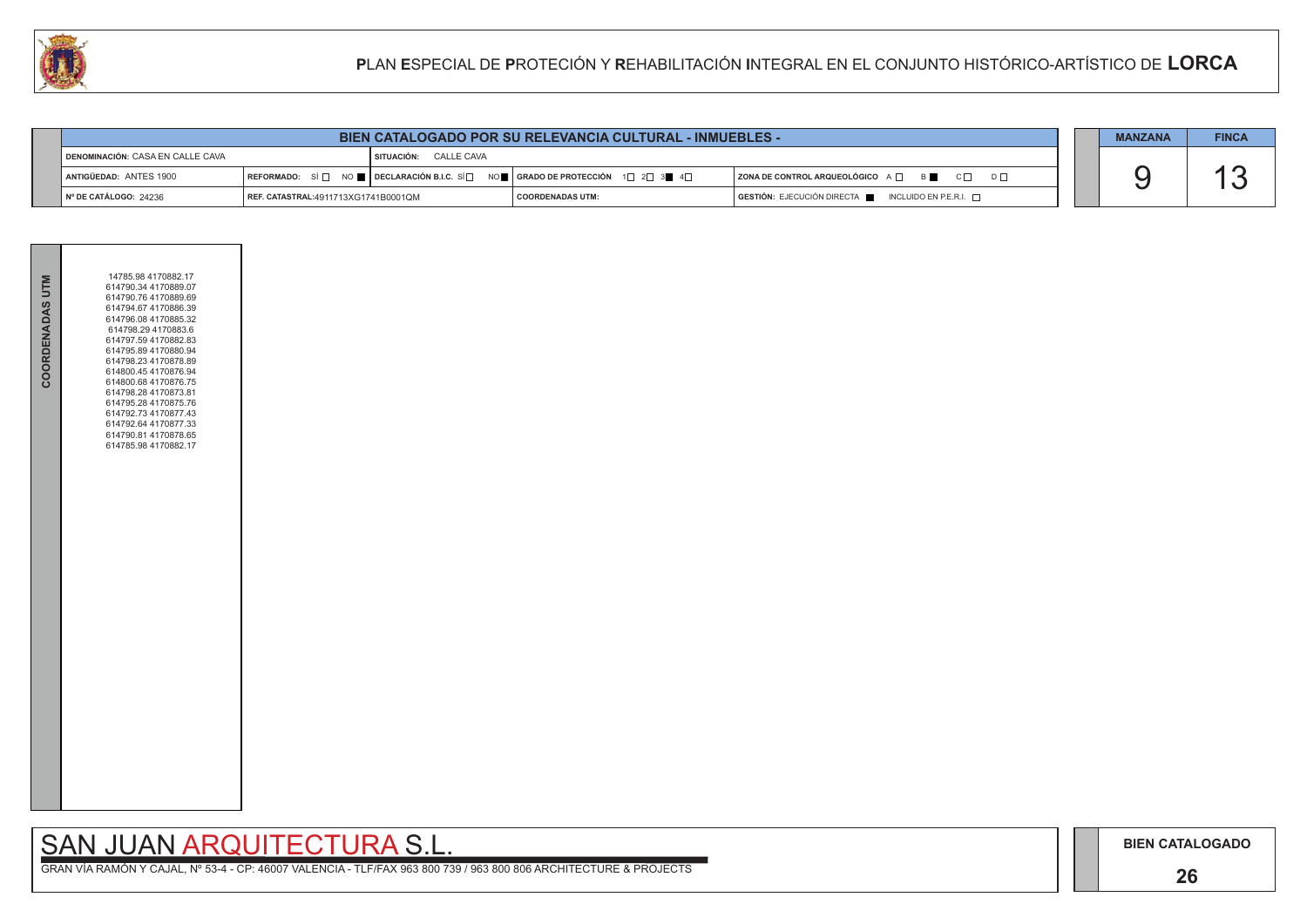### **27**

## SAN JUAN ARQUITECTURA S.L.



| LU<br>PLAN ESPECIAL DE PROTECIÓN Y REHABILITACIÓN INTEGRAL EN EL CONJUNTO HISTÓRICO-ARTÍSTICO DE LORCA |                        |  |                       |  |                                                                                                                                                                                          |                                              |  |                |              |  |
|--------------------------------------------------------------------------------------------------------|------------------------|--|-----------------------|--|------------------------------------------------------------------------------------------------------------------------------------------------------------------------------------------|----------------------------------------------|--|----------------|--------------|--|
|                                                                                                        |                        |  |                       |  |                                                                                                                                                                                          |                                              |  |                |              |  |
|                                                                                                        |                        |  |                       |  | <b>BIEN CATALOGADO POR SU RELEVANCIA CULTURAL - INMUEBLES -</b>                                                                                                                          |                                              |  | <b>MANZANA</b> | <b>FINCA</b> |  |
| DENOMINACIÓN: CASA EN CALLE CAVA                                                                       |                        |  | SITUACIÓN: CALLE CAVA |  |                                                                                                                                                                                          |                                              |  |                |              |  |
| ANTIGÜEDAD: S. XVIII-XIX                                                                               |                        |  |                       |  | $\mid$ REFORMADO: $\mid$ Si $\parallel$ $\parallel$ NO $\mid$ $\mid$ DECLARACIÓN B.I.C. Si $\mid$ $\mid$ $\mid$ orado de protección $\mid$ 1 $\mid$ 2 $\parallel$ 3 $\parallel$ 4 $\mid$ | ZONA DE CONTROL ARQUEOLÓGICO A □ B ■ C □ D □ |  |                |              |  |
| Nº DE CATÁLOGO: 24177                                                                                  | <b>REF. CATASTRAL:</b> |  |                       |  | <b>COORDENADAS UTM:</b>                                                                                                                                                                  | GESTIÓN: EJECUCIÓN DIRECTA NEURO EN P.E.R.I. |  |                |              |  |

| COORDENADAS UTM | 614795.04 4170896.65<br>614803.09 4170907.47<br>614805.62 4170905.32<br>614805.94 4170905.62<br>614810.18 4170901.71<br>614812.27 4170899.8<br>614811.9 4170899.48<br>614810.02 4170897.84<br>614811.24170896.9<br>614812.75 4170895.68<br>614812.36 4170895.27<br>614813.33 4170894.09<br>614815.8 4170891.15<br>614814.22 4170889.42<br>614813.44 4170888.57<br>614813.12 4170888.85<br>614810.86 4170886.81<br>614812.02 4170885.9<br>614813.83 4170884.5<br>614814.74 4170883.82<br>614814.89 4170883.95<br>614816.134170882.75<br>614816.32 4170882.95<br>614817.45 4170881.87<br>614818.8 4170880.5<br>614816.2 4170877.41<br>614809.87 4170883.2<br>614807.35 4170885.95<br>614805.154170887.23<br>614803.65 4170888.53<br>614801.56 4170890.33<br>614800.08 4170891.6<br>614800.01 4170891.67<br>614795.04 4170896.65 | REFERENCIA CATASTRAL | 4911715XG1741B0001LM<br>4911715XG1741B0002BQ<br>4911715XG1741B0003ZW<br>4911715XG1741B0004XE<br>4911715XG1741B0005MR<br>4911715XG1741B0006QT<br>4911715XG1741B0007WY |  |
|-----------------|-------------------------------------------------------------------------------------------------------------------------------------------------------------------------------------------------------------------------------------------------------------------------------------------------------------------------------------------------------------------------------------------------------------------------------------------------------------------------------------------------------------------------------------------------------------------------------------------------------------------------------------------------------------------------------------------------------------------------------------------------------------------------------------------------------------------------------|----------------------|----------------------------------------------------------------------------------------------------------------------------------------------------------------------|--|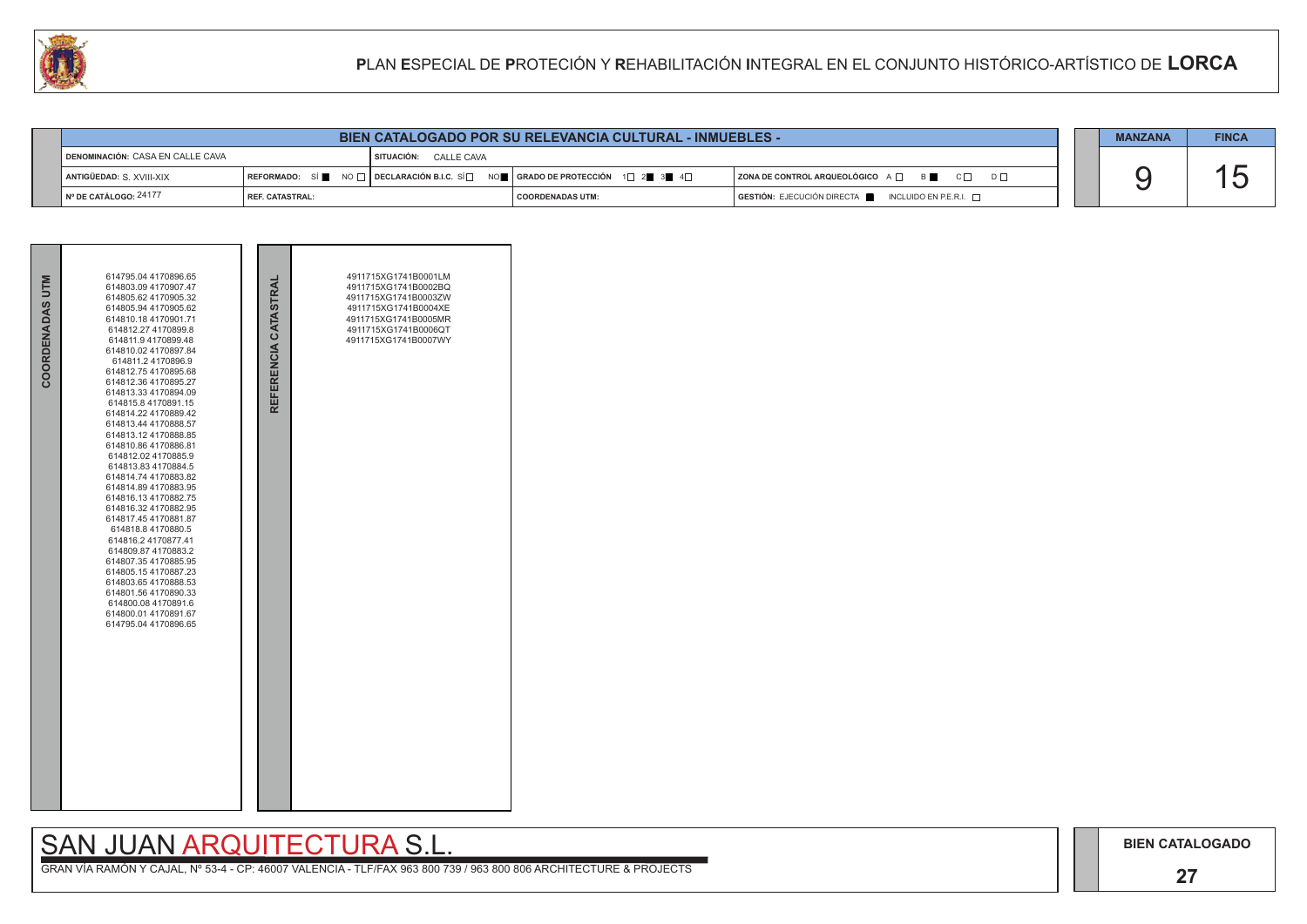### **28**

## SAN JUAN ARQUITECTURA S.L.

|                                   | <b>BIEN CATALOGADO POR SU RELEVANCIA CULTURAL - INMUEBLES -</b> |                         |                                                                                                                                                       |                                                                        |  |  |  |  |
|-----------------------------------|-----------------------------------------------------------------|-------------------------|-------------------------------------------------------------------------------------------------------------------------------------------------------|------------------------------------------------------------------------|--|--|--|--|
| DENOMINACIÓN: CASA EN CALLE CAVA  |                                                                 | I SITUACIÓN: CALLE CAVA |                                                                                                                                                       |                                                                        |  |  |  |  |
| <b>LANTIGÜEDAD: ANTES 1900</b>    |                                                                 |                         | REFORMADO: SÍ $\Box$ NO $\blacksquare$ DECLARACIÓN B.I.C. SÍ $\Box$ NO $\blacksquare$ GRADO DE PROTECCIÓN 1 $\Box$ 2 $\Box$ 3 $\blacksquare$ 4 $\Box$ | ZONA DE CONTROL ARQUEOLÓGICO A □ B C □ D □                             |  |  |  |  |
| $\parallel$ N° DE CATÁLOGO: 24337 | REF. CATASTRAL:4911718XG1741B0001MM                             |                         | <b>COORDENADAS UTM:</b>                                                                                                                               | $GESTIÓN: EJECUCIÓN DIRECTA \blacksquare INCLUIDO EN P.E.R.I. \square$ |  |  |  |  |



| COORDENADAS UTM | 614809.55 4170916.16<br>614812.69 4170921.62<br>614814.43 4170924.44<br>614814 45 4170924 42<br>614815.88 4170925.77<br>614820.03 4170922.66<br>614823.38 4170923<br>614823.52 4170923.02<br>614826.36 4170920.82<br>614825.7 4170920<br>614823.66 4170917.45<br>614822.65 4170918.15                                                     |
|-----------------|-------------------------------------------------------------------------------------------------------------------------------------------------------------------------------------------------------------------------------------------------------------------------------------------------------------------------------------------|
|                 | 614823.14 4170918.87<br>614822.154170919.43<br>614823.08 4170920.64<br>614822.21 4170921.35<br>614822.07 4170921.15<br>614821.02 4170921.93<br>614820.33 4170920.94<br>614819.25 4170919.44<br>614818.27 4170918.08<br>614816.12 4170914.95<br>614814.12 4170912.12<br>614813.97 4170911.9<br>614810.93 4170915.04<br>614809.554170916.16 |
|                 |                                                                                                                                                                                                                                                                                                                                           |
|                 |                                                                                                                                                                                                                                                                                                                                           |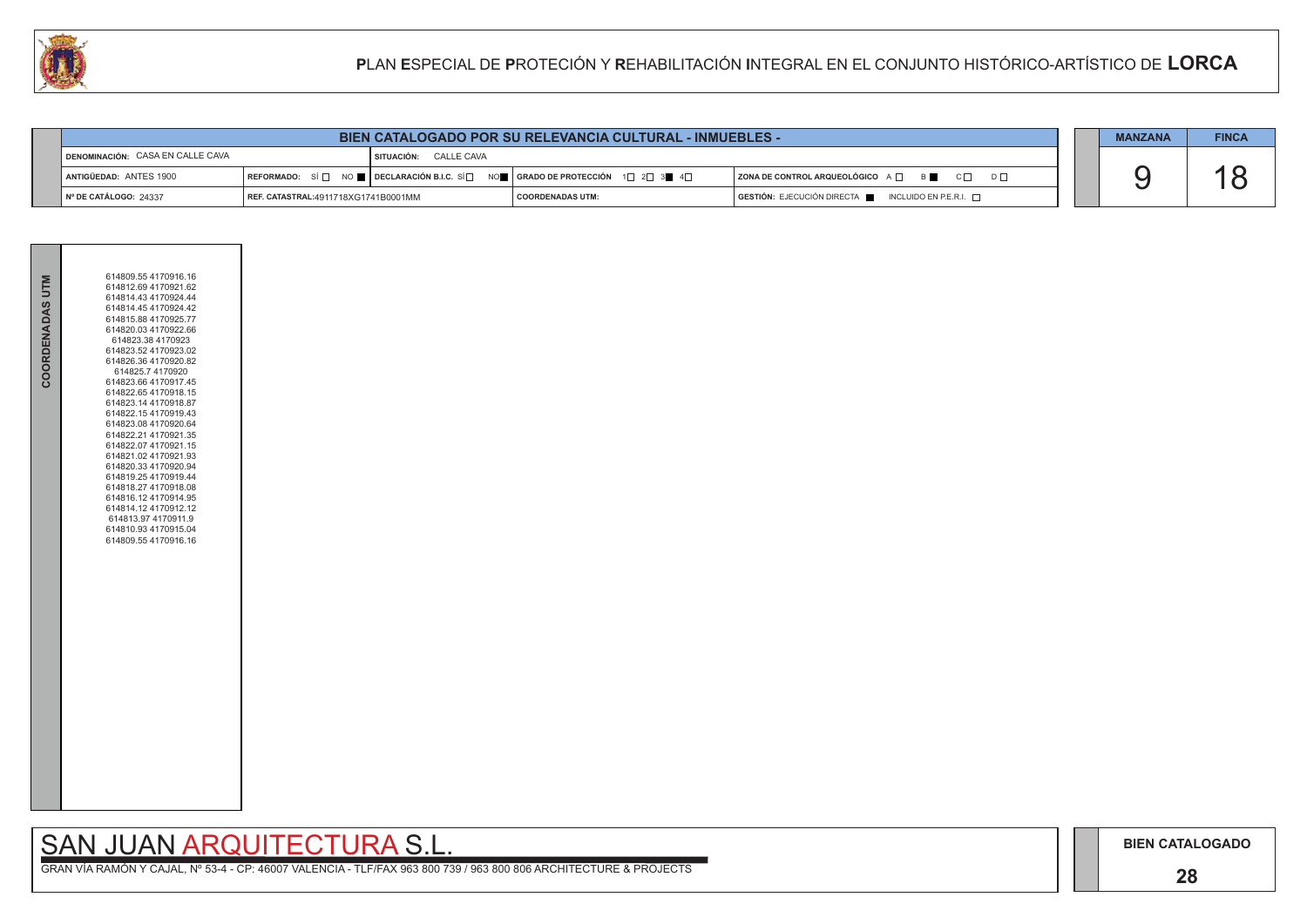### **29**

## SAN JUAN ARQUITECTURA S.L.

|                                    | <b>BIEN CATALOGADO POR SU RELEVANCIA CULTURAL - INMUEBLES -</b> |                         |                                                                 |                                                                        |  |  |  |  |  |
|------------------------------------|-----------------------------------------------------------------|-------------------------|-----------------------------------------------------------------|------------------------------------------------------------------------|--|--|--|--|--|
| I DENOMINACIÓN: CASA EN CALLE CAVA |                                                                 | I SITUACIÓN: CALLE CAVA |                                                                 |                                                                        |  |  |  |  |  |
| ANTIGÜEDAD: ANTES 1900             | REFORMADO: SÍ $\Box$ NO <b>Declaración B.I.C.</b> SÍ $\Box$     |                         | NO█ │ GRADO DE PROTECCIÓN     1 $\Box$ 2 $\Box$ 3 █    4 $\Box$ | ZONA DE CONTROL ARQUEOLÓGICO A □ B B C □ D □                           |  |  |  |  |  |
| $\vert$ N° DE CATÁLOGO: 24338      | REF. CATASTRAL:4911719XG1741B0001OM                             |                         | <b>COORDENADAS UTM:</b>                                         | $GESTIÓN: EJECUCIÓN DIRECTA \blacksquare INCLUIDO EN P.E.R.I. \square$ |  |  |  |  |  |

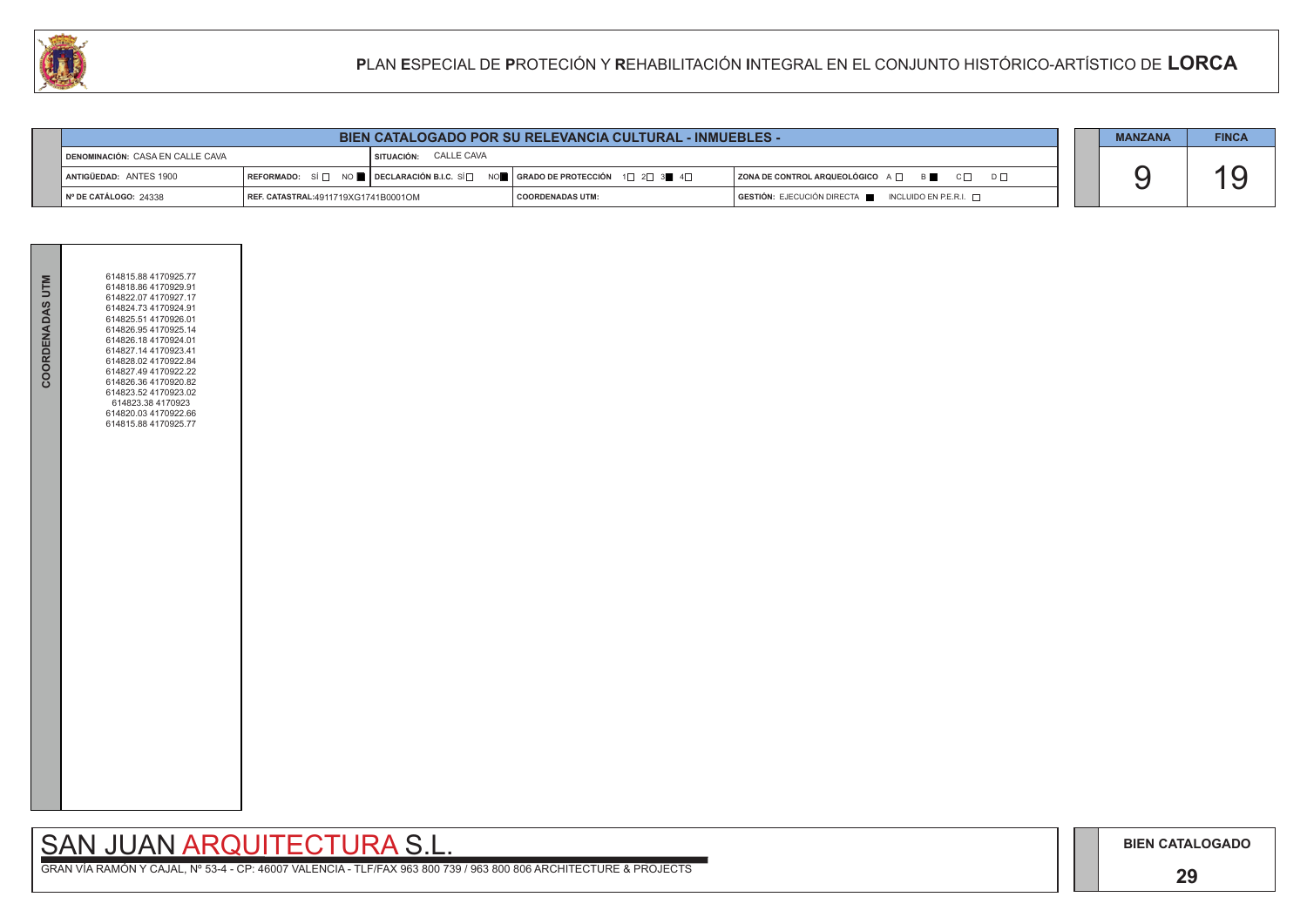### **30**

## SAN JUAN ARQUITECTURA S.L.

|                                           |                                     | <b>MANZANA</b>          | <b>FINCA</b>                                                                                                                                          |                                                                                      |  |  |  |
|-------------------------------------------|-------------------------------------|-------------------------|-------------------------------------------------------------------------------------------------------------------------------------------------------|--------------------------------------------------------------------------------------|--|--|--|
| <b>I DENOMINACIÓN: CASA EN CALLE CAVA</b> |                                     | I SITUACIÓN: CALLE CAVA |                                                                                                                                                       |                                                                                      |  |  |  |
| ANTIGÜEDAD: ANTES 1900                    |                                     |                         | REFORMADO: SÍ $\blacksquare$ NO $\Box$ DECLARACIÓN B.I.C. SÍ $\Box$ NO $\blacksquare$ GRADO DE PROTECCIÓN 1 $\Box$ 2 $\Box$ 3 $\blacksquare$ 4 $\Box$ | ZONA DE CONTROL ARQUEOLÓGICO A □ B B C □ D □                                         |  |  |  |
| $\vert$ N° DE CATÁLOGO: 24339             | REF. CATASTRAL:4911720XG1741B0001FM |                         | <b>COORDENADAS UTM:</b>                                                                                                                               | $\overline{)}$ GESTIÓN: EJECUCIÓN DIRECTA $\blacksquare$ INCLUIDO EN P.E.R.I. $\Box$ |  |  |  |



| COORDENADAS UTM | 614818.86 4170929.91<br>614821.53 4170933.62<br>614826.11 4170931.07<br>614828.02 4170930<br>614827.4 4170928.66<br>614827.82 4170928.41<br>614829.9 4170927.17<br>614827.14 4170923.41<br>614826.18 4170924.01<br>614826.95 4170925.14<br>614825.51 4170926.01<br>614824.73 4170924.91<br>614822.07 4170927.17<br>614818.86 4170929.91 |  |
|-----------------|-----------------------------------------------------------------------------------------------------------------------------------------------------------------------------------------------------------------------------------------------------------------------------------------------------------------------------------------|--|
|                 |                                                                                                                                                                                                                                                                                                                                         |  |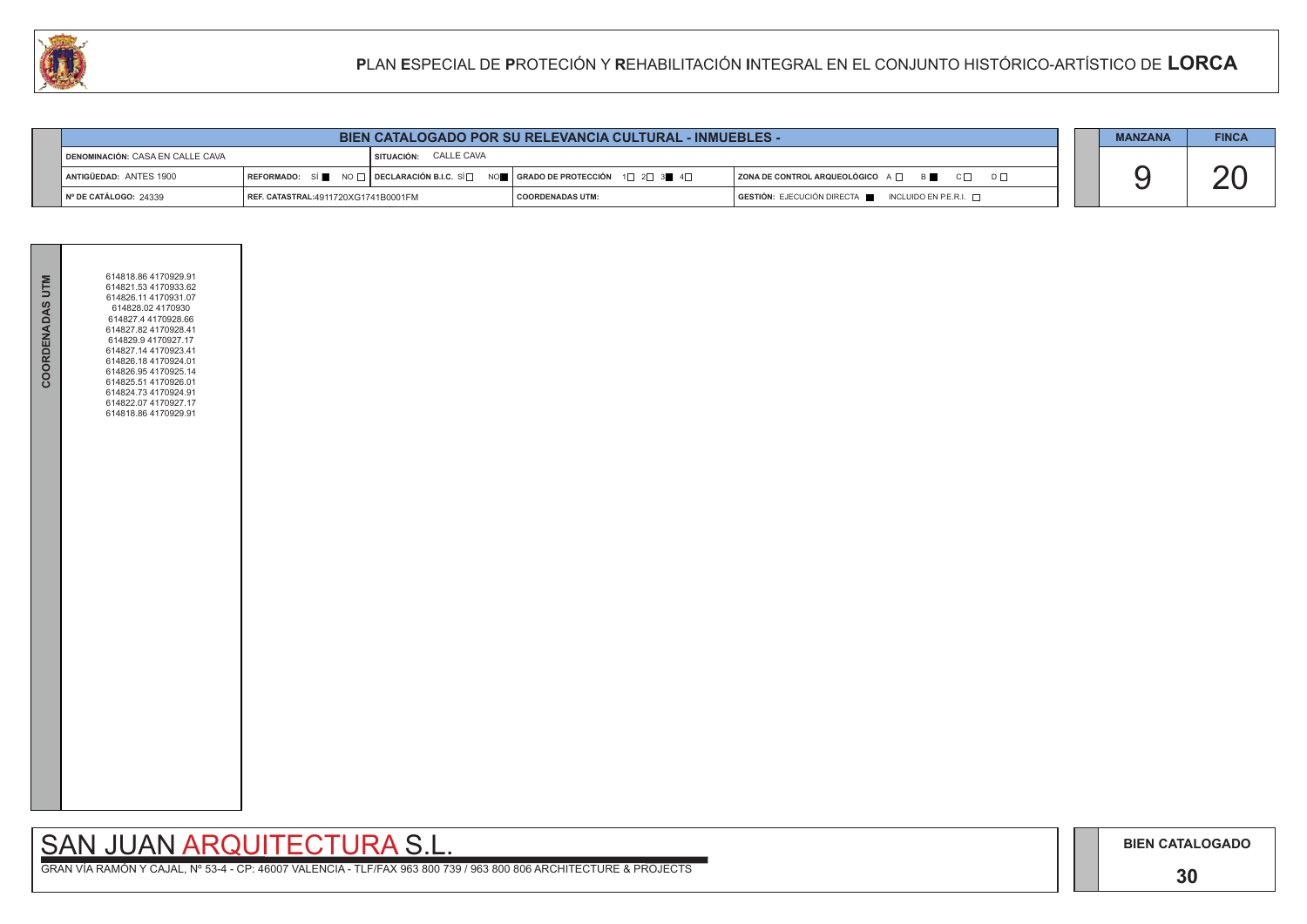## SAN JUAN ARQUITECTURA S.L.

|                                           | <b>BIEN CATALOGADO POR SU RELEVANCIA CULTURAL - INMUEBLES -</b> |                         |                                                                                                                                                       |                                                                                      | <b>MANZANA</b> | <b>FINCA</b> |
|-------------------------------------------|-----------------------------------------------------------------|-------------------------|-------------------------------------------------------------------------------------------------------------------------------------------------------|--------------------------------------------------------------------------------------|----------------|--------------|
| <b>I DENOMINACIÓN: CASA EN CALLE CAVA</b> |                                                                 | I SITUACIÓN: CALLE CAVA |                                                                                                                                                       |                                                                                      |                |              |
| ANTIGÜEDAD: ANTES 1900                    |                                                                 |                         | REFORMADO: SÍ $\blacksquare$ NO $\Box$ DECLARACIÓN B.I.C. SÍ $\Box$ NO $\blacksquare$ GRADO DE PROTECCIÓN 1 $\Box$ 2 $\Box$ 3 $\blacksquare$ 4 $\Box$ | ZONA DE CONTROL ARQUEOLÓGICO A □ B C □ D □                                           |                |              |
| I № DE CATÁLOGO: 24367                    | REF. CATASTRAL:                                                 |                         | <b>COORDENADAS UTM:</b>                                                                                                                               | $\overline{)}$ GESTIÓN: EJECUCIÓN DIRECTA $\overline{)}$ INCLUIDO EN P.E.R.I. $\Box$ |                |              |

| COORDENADAS UTM | 614821.53 4170933.62<br>614823.79 4170936.76<br>614826.35 4170940.32<br>614827.95 4170943.11<br>614831.68 4170941.37<br>614831.09 4170940.43<br>614834.25 4170939.06<br>614834.09 4170938.78<br>614835.55 4170937.86<br>614837.46 4170937.59<br>614840.93 4170937.22<br>614840.94 4170937.22<br>614841.42 4170937.18<br>614840.48 4170933.46<br>614838.75 4170934.11<br>614838.32 4170933.24<br>614834.69 4170934.87<br>614834.48 4170934.92<br>614831.69 4170936.39<br>614830.95 4170934.87<br>614828.02 4170930<br>614826.11 4170931.07 | REFERENCIA CATASTRAL | 4911721XG1741B0001MM<br>4911721XG1741B0002QQ<br>4911721XG1741B0003WW |
|-----------------|-------------------------------------------------------------------------------------------------------------------------------------------------------------------------------------------------------------------------------------------------------------------------------------------------------------------------------------------------------------------------------------------------------------------------------------------------------------------------------------------------------------------------------------------|----------------------|----------------------------------------------------------------------|

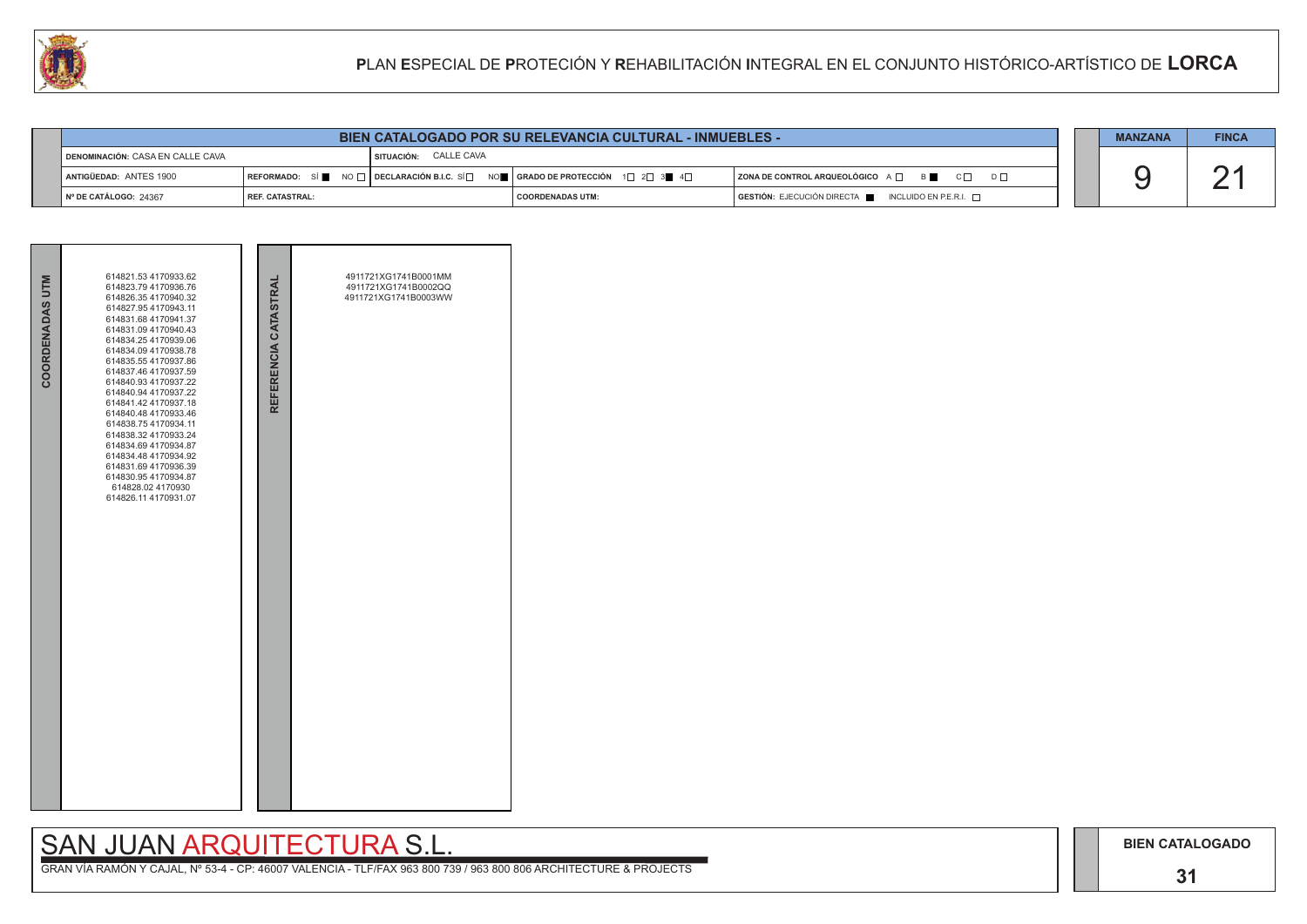### **32**

## SAN JUAN ARQUITECTURA S.L.

|                               | <b>BIEN CATALOGADO POR SU RELEVANCIA CULTURAL - INMUEBLES -</b>                                                       |  |                                                                                                        |                                                                        |  | <b>MANZANA</b> | <b>FINCA</b> |
|-------------------------------|-----------------------------------------------------------------------------------------------------------------------|--|--------------------------------------------------------------------------------------------------------|------------------------------------------------------------------------|--|----------------|--------------|
|                               | $^{\prime}$ SITUACIÓN: $\phantom{0}$ CALLE MATA - TRAVESÍA SOLER<br>DENOMINACIÓN: CASA EN CALLE MATA - TRAVESÍA SOLER |  |                                                                                                        |                                                                        |  |                |              |
| ANTIGÜEDAD: ANTES 1900        |                                                                                                                       |  | REFORMADO: SÍ NO $\Box$ DECLARACIÓN B.I.C. SÍ $\Box$ NO $\Box$ GRADO DE PROTECCIÓN 1 $\Box$ 2 $\Box$ 3 | ZONA DE CONTROL ARQUEOLÓGICO A □ B B C □ D □                           |  |                |              |
| $\vert$ N° DE CATÁLOGO: 24341 | REF. CATASTRAL:4910801XG1741B0001AM                                                                                   |  | I COORDENADAS UTM:                                                                                     | $GESTIÓN: EJECUCIÓN DIRECTA \blacksquare INCLUIDO EN P.E.R.I. \square$ |  |                |              |



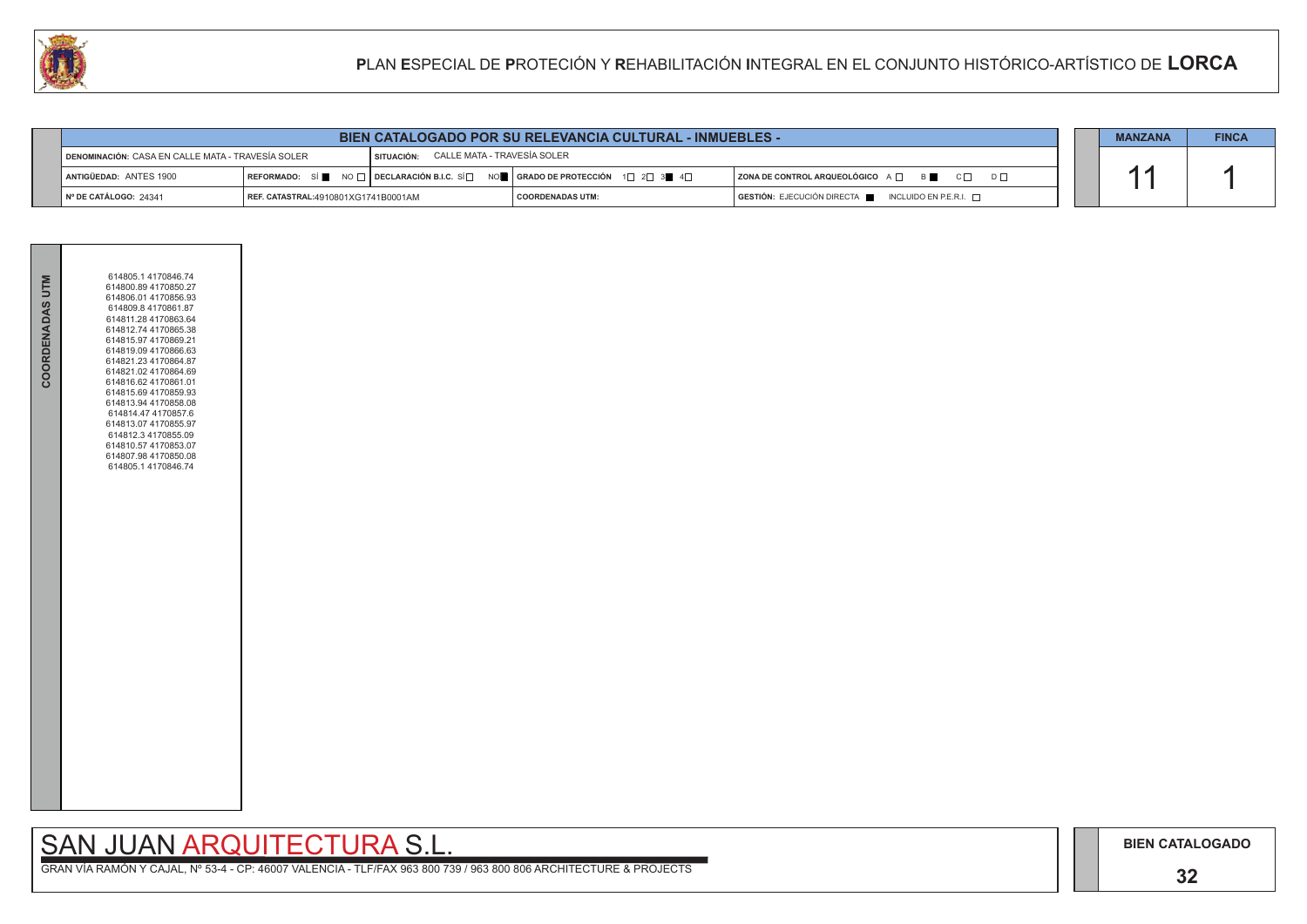## SAN JUAN ARQUITECTURA S.L.

|                                                                                                | <b>BIEN CATALOGADO POR SU RELEVANCIA CULTURAL - INMUEBLES -</b> |  |                                                                                                                                                       | <b>MANZANA</b>                                        | <b>FINCA</b> |  |
|------------------------------------------------------------------------------------------------|-----------------------------------------------------------------|--|-------------------------------------------------------------------------------------------------------------------------------------------------------|-------------------------------------------------------|--------------|--|
| TRAVESIA SOLER VILLAESCUSA<br>DENOMINACIÓN: CASA EN TRAVESIA SOLER VILLAESCUSA<br>I SITUACIÓN: |                                                                 |  |                                                                                                                                                       |                                                       |              |  |
| <b>I ANTIGÜEDAD: ANTES 1900</b>                                                                |                                                                 |  | REFORMADO: SÍ $\blacksquare$ NO $\Box$ DECLARACIÓN B.I.C. SÍ $\Box$ NO $\blacksquare$ GRADO DE PROTECCIÓN 1 $\Box$ 2 $\Box$ 3 $\blacksquare$ 4 $\Box$ | <b>  ZONA DE CONTROL ARQUEOLÓGICO</b> A □ B ■ C □ D □ |              |  |
| $\vert$ N° DE CATÁLOGO: 24342                                                                  | <b>REF. CATASTRAL:</b> 4910803XG1741B0001YM                     |  | <b>COORDENADAS UTM:</b>                                                                                                                               | GESTIÓN: EJECUCIÓN DIRECTA NE INCLUIDO EN P.E.R.I.    |              |  |



| <b>COORDENADAS UTM</b> | 614824.87 4170848.36<br>614831.12 4170855.13<br>614834.63 4170851.79<br>614838.8 4170847.28<br>614829.93 4170841.83<br>614827.55 4170845.17<br>614827.36 4170845.45<br>614827.45 4170845.59<br>614827.5 4170845.64<br>614825.88 4170847.31<br>614824.87 4170848.36 |  |  |
|------------------------|--------------------------------------------------------------------------------------------------------------------------------------------------------------------------------------------------------------------------------------------------------------------|--|--|
|                        |                                                                                                                                                                                                                                                                    |  |  |
|                        |                                                                                                                                                                                                                                                                    |  |  |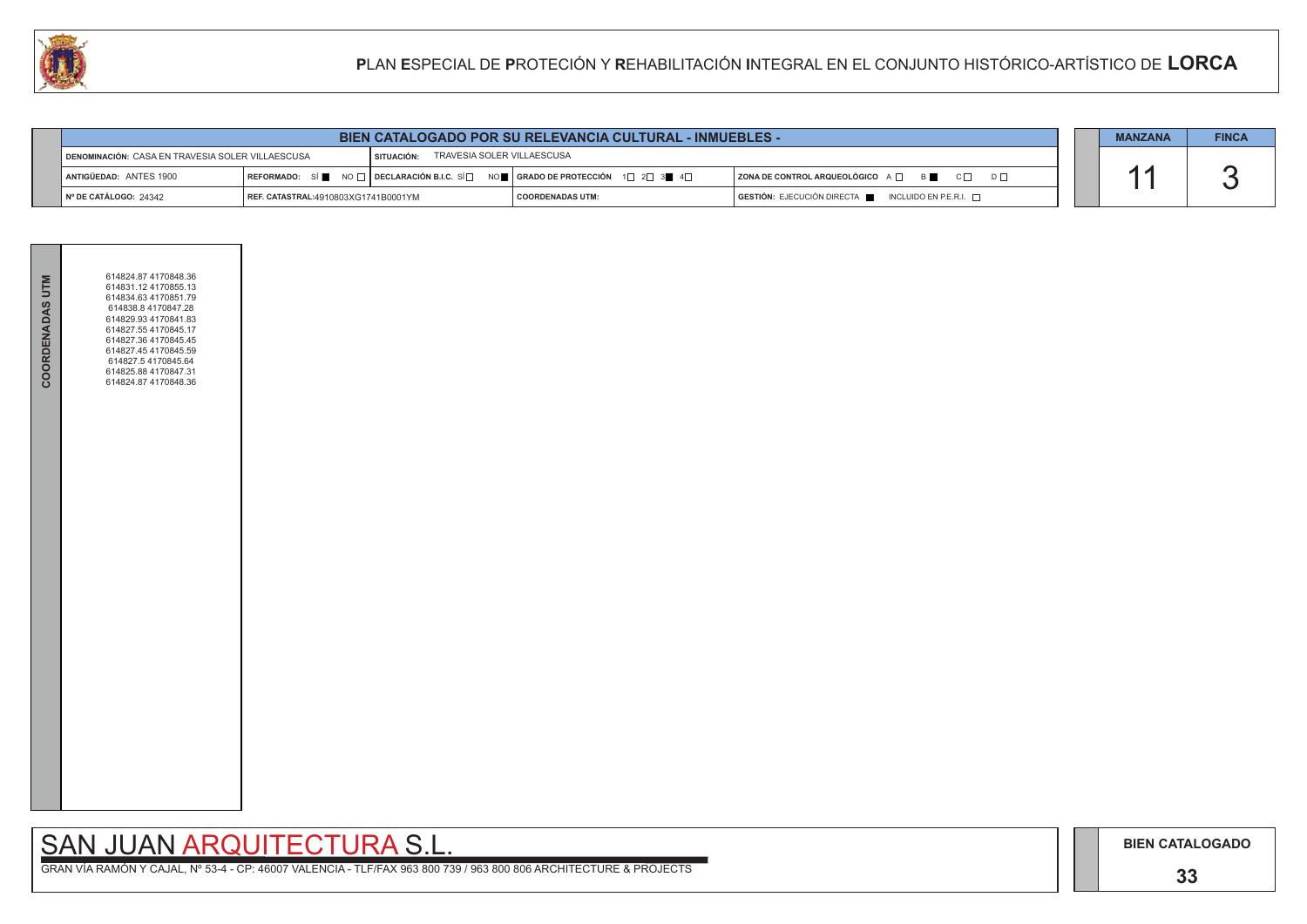### **34**

## SAN JUAN ARQUITECTURA S.L.

| COORDENADAS UTM | 614770.71 4170842.82<br>614777.42 4170863.19<br>614781.51 4170860.56<br>614781.32 4170860.31<br>614781.32 4170860.31<br>614781.32 4170860.31<br>614790.65 4170853.11<br>614787.23 4170848.37<br>614783.98 4170843.85<br>614782.47 4170844.93<br>614782.22 4170844.58<br>614781 4170845.45<br>614780.11 4170846.08<br>614780.03 4170845.88<br>614779.18 4170844.29<br>614779.12 4170844.22<br>614778.94 4170843.97<br>614777 4170841.45<br>614776.49 4170840.78<br>614774.554170841.46<br>614770.71 4170842.82 |  |
|-----------------|---------------------------------------------------------------------------------------------------------------------------------------------------------------------------------------------------------------------------------------------------------------------------------------------------------------------------------------------------------------------------------------------------------------------------------------------------------------------------------------------------------------|--|
|-----------------|---------------------------------------------------------------------------------------------------------------------------------------------------------------------------------------------------------------------------------------------------------------------------------------------------------------------------------------------------------------------------------------------------------------------------------------------------------------------------------------------------------------|--|

|                                                | <b>BIEN CATALOGADO POR SU RELEVANCIA CULTURAL - INMUEBLES -</b>                                                |  |                                                                                                                                                       | <b>MANZANA</b>                                               | <b>FINCA</b> |  |
|------------------------------------------------|----------------------------------------------------------------------------------------------------------------|--|-------------------------------------------------------------------------------------------------------------------------------------------------------|--------------------------------------------------------------|--------------|--|
|                                                | SITUACIÓN: CALLE LA CAVA ESQUINA CON CALLE MATA<br>DENOMINACIÓN: EDIFICIO CALLE LA CAVA ESQUINA CON CALLE MATA |  |                                                                                                                                                       |                                                              |              |  |
| ANTIGÜEDAD: XVIII - XIX                        |                                                                                                                |  | REFORMADO: SÍ $\square$ NO $\square$ DECLARACIÓN B.I.C. SÍ $\square$ NO $\square$ GRADO DE PROTECCIÓN 1 $\square$ 2 $\square$ 3 $\square$ 4 $\square$ | ZONA DE CONTROL ARQUEOLÓGICO A $\Box$ B<br>$C \Box$ $D \Box$ |              |  |
| $\mathsf{\mathsf{N}}^\circ$ DE CATÁLOGO: 24343 | REF. CATASTRAL: 4810401XG1741B0001EM                                                                           |  | <b>COORDENADAS UTM:</b>                                                                                                                               | GESTIÓN: EJECUCIÓN DIRECTA   INCLUIDO EN P.E.R.I. D          |              |  |

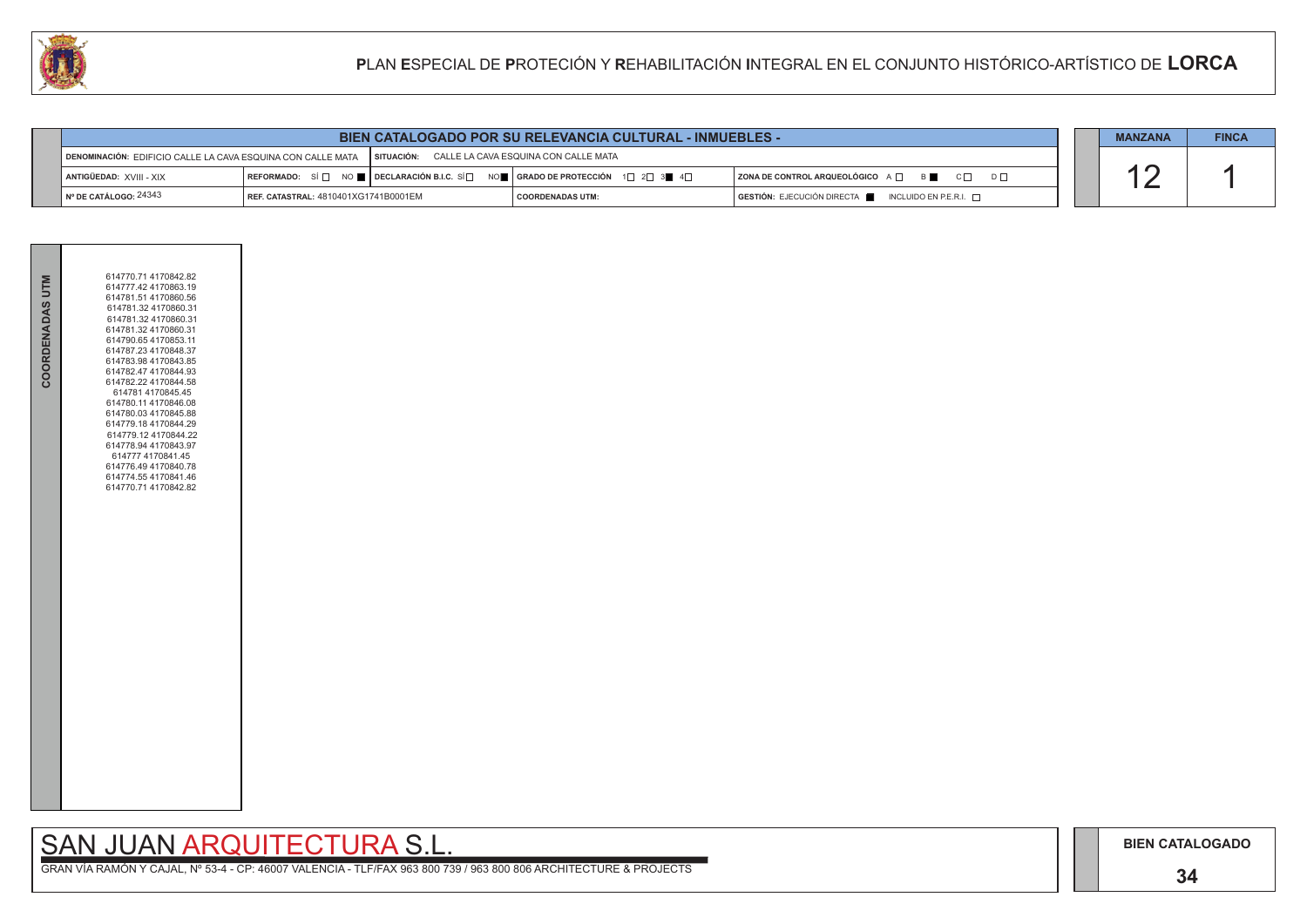### **35**

## SAN JUAN ARQUITECTURA S.L.

| 614781.21 4170831.01<br>COORDENADAS UTM<br>614779.05 4170832.51<br>614781.4 4170835.3<br>614781.77 4170835.04<br>614783.06 4170836.79<br>614783.66 4170837.61<br>614784.954170839.74<br>614785.154170840.07<br>614782.48 4170841.63<br>614783.98 4170843.85<br>614787.23 4170848.37<br>614790.65 4170853.11<br>614793.93 4170850.57<br>614795.1 4170849.66<br>614799.55 4170846.24<br>614802.61 4170843.9<br>614806.14170841.11<br>614816.21 4170832.72<br>614804.07 4170817.83<br>614802 4170815.2<br>614797.31 4170818.51<br>614797.28 4170818.46<br>614796.84 4170818.75<br>614795.68 4170819.52<br>614795.57 4170819.36<br>614793.63 4170820.78<br>614791.51 4170822.36<br>614792.26 4170823.39<br>614791.72 4170823.76<br>614787.68 4170826.55<br>614781.21 4170831.01 |  |  |
|-----------------------------------------------------------------------------------------------------------------------------------------------------------------------------------------------------------------------------------------------------------------------------------------------------------------------------------------------------------------------------------------------------------------------------------------------------------------------------------------------------------------------------------------------------------------------------------------------------------------------------------------------------------------------------------------------------------------------------------------------------------------------------|--|--|
|                                                                                                                                                                                                                                                                                                                                                                                                                                                                                                                                                                                                                                                                                                                                                                             |  |  |

|                                                   | <b>BIEN CATALOGADO POR SU RELEVANCIA CULTURAL - INMUEBLES -</b> |  |                                                                                                                                                                      | <b>MANZANA</b>          | <b>FINCA</b> |                                                                                      |  |  |
|---------------------------------------------------|-----------------------------------------------------------------|--|----------------------------------------------------------------------------------------------------------------------------------------------------------------------|-------------------------|--------------|--------------------------------------------------------------------------------------|--|--|
| I SITUACIÓN:<br>DENOMINACIÓN: CASA DE VILLAESCUSA |                                                                 |  | CALLE VILLAESCUSA - CALLE MATA                                                                                                                                       |                         |              |                                                                                      |  |  |
| ANTIGÜEDAD: S. XVIII-XIX                          |                                                                 |  | REFORMADO: SÍ $\blacksquare$ NO $\square$ DECLARACIÓN B.I.C. SÍ $\square$ NO $\blacksquare$ GRADO DE PROTECCIÓN 1 $\square$ 2 $\square$ 3 $\blacksquare$ 4 $\square$ |                         |              | <b>  ZONA DE CONTROL ARQUEOLÓGICO</b> A □ B ■ C □ D □                                |  |  |
| $\blacksquare$ N° DE CATÁLOGO: 24051              | REF. CATASTRAL: 4810402XG1741B0001SM                            |  |                                                                                                                                                                      | <b>COORDENADAS UTM:</b> |              | $\overline{)}$ GESTIÓN: EJECUCIÓN DIRECTA $\blacksquare$ INCLUIDO EN P.E.R.I. $\Box$ |  |  |

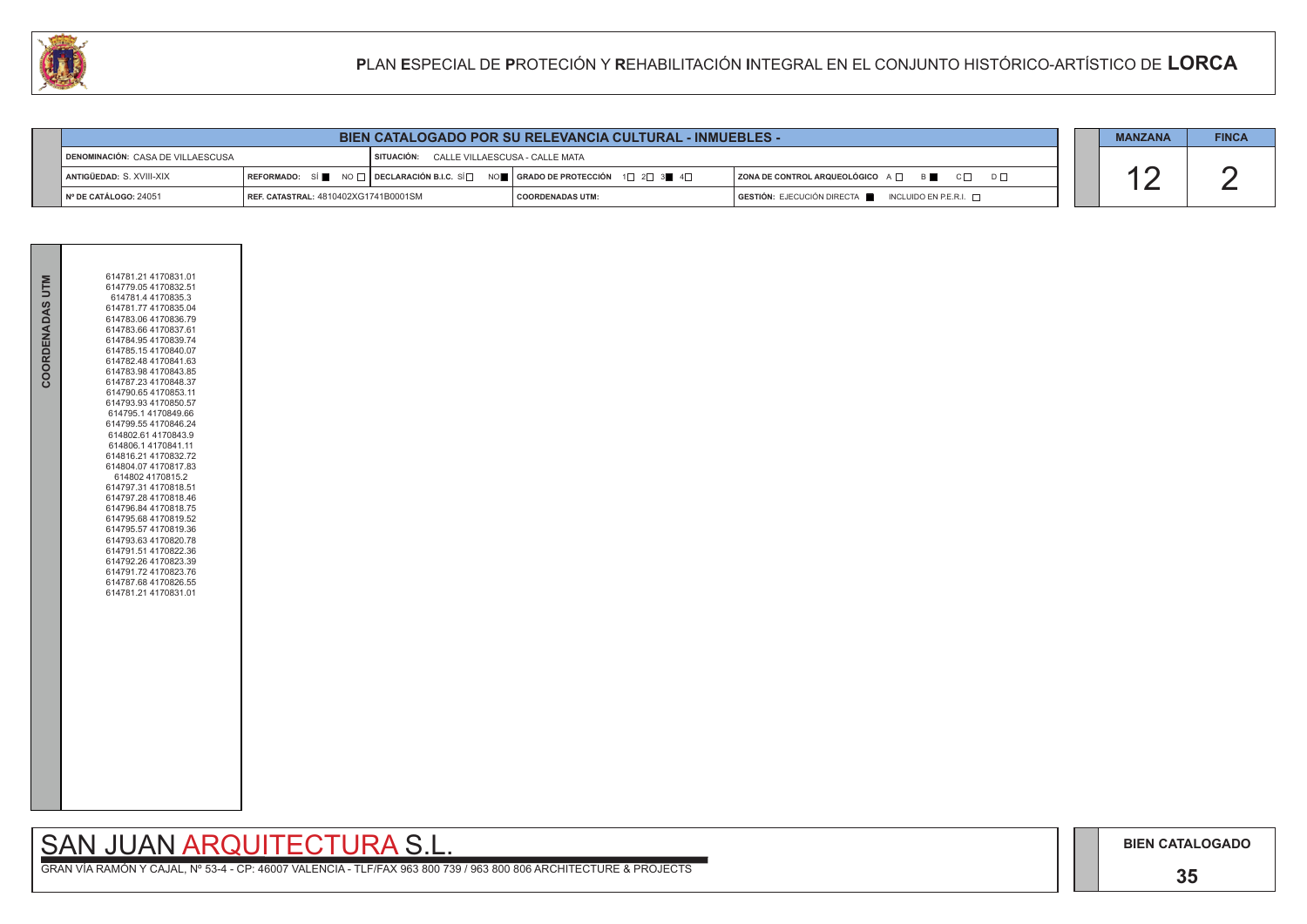### **36**

## SAN JUAN ARQUITECTURA S.L.

|                                   | <b>BIEN CATALOGADO POR SU RELEVANCIA CULTURAL - INMUEBLES -</b>   |  |                                                                                                                                                       |                                                                                      | <b>MANZANA</b> | <b>FINCA</b> |
|-----------------------------------|-------------------------------------------------------------------|--|-------------------------------------------------------------------------------------------------------------------------------------------------------|--------------------------------------------------------------------------------------|----------------|--------------|
|                                   | SITUACIÓN: CALLE CAVA, 24<br>DENOMINACIÓN: CASA EN CALLE CAVA, 24 |  |                                                                                                                                                       |                                                                                      |                |              |
| ANTIGÜEDAD: ANTES 1900            |                                                                   |  | REFORMADO: SÍ $\Box$ NO $\blacksquare$ DECLARACIÓN B.I.C. SÍ $\Box$ NO $\blacksquare$ GRADO DE PROTECCIÓN 1 $\Box$ 2 $\Box$ 3 $\blacksquare$ 4 $\Box$ | ZONA DE CONTROL ARQUEOLÓGICO A □ B B C □ D □                                         |                |              |
| $\parallel$ N° DE CATÁLOGO: 24343 | REF. CATASTRAL:4810410XG1741B0001AM, 4810410XG1741B0002SQ         |  | I COORDENADAS UTM:                                                                                                                                    | $\overline{)}$ GESTIÓN: EJECUCIÓN DIRECTA $\blacksquare$ INCLUIDO EN P.E.R.I. $\Box$ |                |              |



|                 | 614768.76 4170837.61                         |
|-----------------|----------------------------------------------|
| COORDENADAS UTM | 614768.83 4170837.81                         |
|                 | 614770.71 4170842.82<br>614774.554170841.46  |
|                 | 614776.49 4170840.78                         |
|                 | 614777 4170841.45                            |
|                 | 614778.94 4170843.97<br>614779.12 4170844.22 |
|                 | 614779.18 4170844.29                         |
|                 | 614780.03 4170845.88                         |
|                 | 614780.11 4170846.08                         |
|                 | 614781 4170845.45<br>614782.22 4170844.58    |
|                 | 614782.47 4170844.93                         |
|                 | 614783.98 4170843.85                         |
|                 | 614782.48 4170841.63<br>614785.154170840.07  |
|                 | 614784.95 4170839.74                         |
|                 | 614783.66 4170837.61                         |
|                 | 614783.06 4170836.79                         |
|                 | 614781.77 4170835.04<br>614781.4 4170835.3   |
|                 | 614776.54 4170837.59                         |
|                 | 614775.98 4170837.86                         |
|                 | 614774.44 4170835.47<br>614772.37 4170836.24 |
|                 | 614769.45 4170837.35                         |
|                 | 614768.764170837.61                          |
|                 |                                              |
|                 |                                              |
|                 |                                              |
|                 |                                              |
|                 |                                              |
|                 |                                              |
|                 |                                              |
|                 |                                              |
|                 |                                              |
|                 |                                              |
|                 |                                              |
|                 |                                              |
|                 |                                              |
|                 |                                              |
|                 |                                              |
|                 |                                              |
|                 |                                              |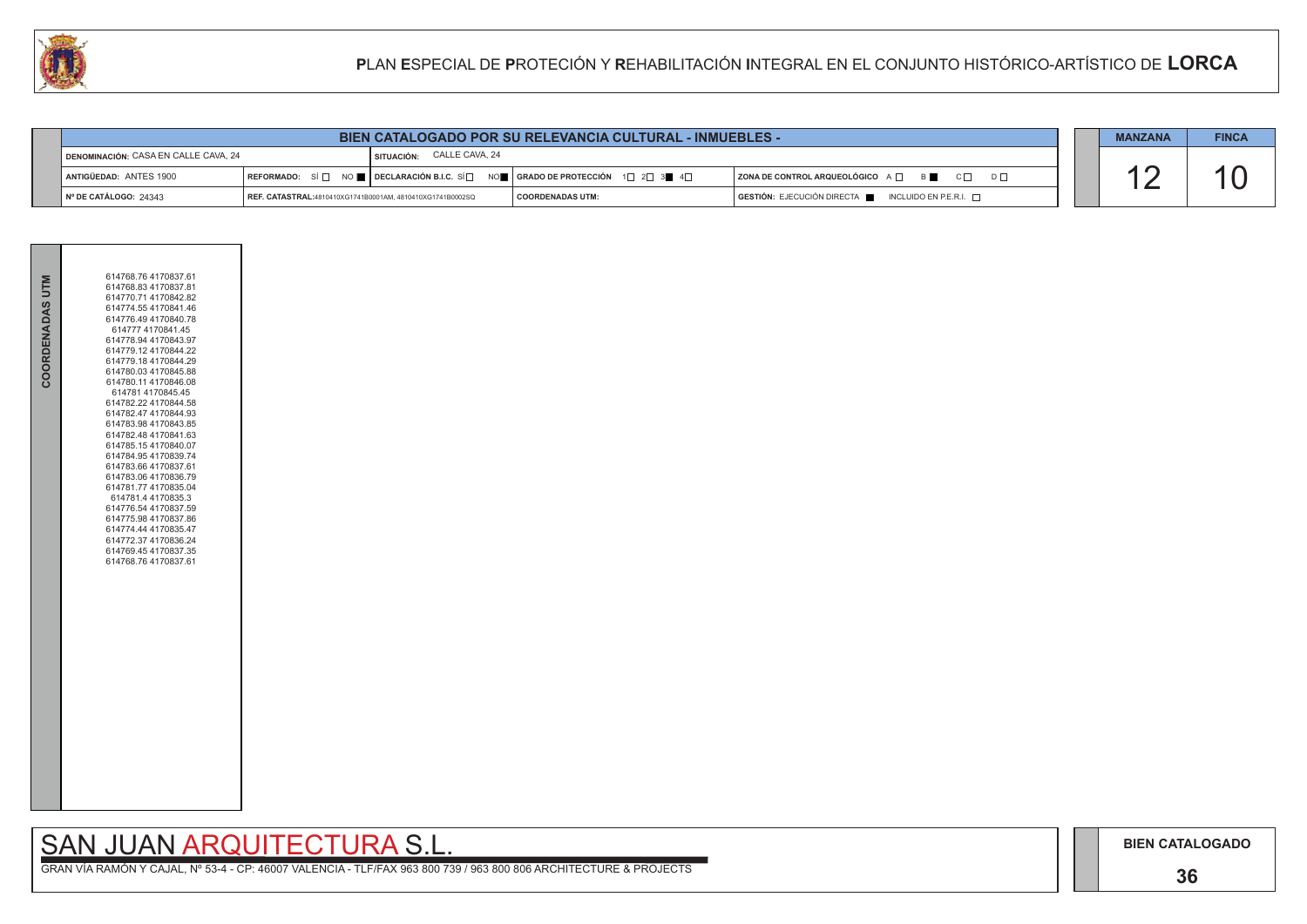## **37**

# SAN JUAN ARQUITECTURA S.L.

| <b>BIEN CATALOGADO POR SU RELEVANCIA CULTURAL - INMUEBLES -</b> |                                                                                                                    |  |                                                                                                                                                       |                                                                                      |  | <b>MANZANA</b> | <b>FINCA</b> |
|-----------------------------------------------------------------|--------------------------------------------------------------------------------------------------------------------|--|-------------------------------------------------------------------------------------------------------------------------------------------------------|--------------------------------------------------------------------------------------|--|----------------|--------------|
|                                                                 | SITUACIÓN: CALLE MARSILLA - CALLEJÓN DE LOS CAMBRONES<br>DENOMINACIÓN: CASA EN CALLE MARSILLA - CALLEJÓN CAMBRONES |  |                                                                                                                                                       |                                                                                      |  |                |              |
| ANTIGÜEDAD: ANTES 1900                                          |                                                                                                                    |  | REFORMADO: SÍ $\blacksquare$ NO $\Box$ DECLARACIÓN B.I.C. SÍ $\Box$ NO $\blacksquare$ GRADO DE PROTECCIÓN 1 $\Box$ 2 $\Box$ 3 $\blacksquare$ 4 $\Box$ | ZONA DE CONTROL ARQUEOLÓGICO A □ B C □ D □                                           |  |                |              |
| N° DE CATÁLOGO: 24237                                           | REF. CATASTRAL:5011001XG1751A0001MK                                                                                |  | <b>COORDENADAS UTM:</b>                                                                                                                               | $\overline{)}$ GESTIÓN: EJECUCIÓN DIRECTA $\blacksquare$ INCLUIDO EN P.E.R.I. $\Box$ |  |                |              |



| 614852.77 4170946.61<br>COORDENADAS UTM<br>614852.72 4170947.24<br>614852.67 4170947.95<br>614851.48 4170960.37<br>614863.31 4170959.81<br>614863.17 4170957.51<br>614863.154170957.16<br>614863.08 4170957.15<br>614862.7 4170953.7<br>614862.96 4170953.69<br>614863.49 4170953.67<br>614863.51 4170953.54<br>614863.52 4170953.45<br>614863.84 4170951.2<br>614863.78 4170947.73<br>614863.12 4170947.73<br>614863.14170947.21<br>614863.07 4170946.26<br>614863.01 4170944.84<br>614862.34 4170944.87<br>614860.47 4170944.92<br>614859.55 4170944.94<br>614857.65 4170945<br>614857 4170945.02<br>614855.92 4170945.05<br>614852.92 4170945.14<br>614852.9 4170945.14<br>614852.85 4170945.63<br>614852.77 4170946.61 |  |  |
|----------------------------------------------------------------------------------------------------------------------------------------------------------------------------------------------------------------------------------------------------------------------------------------------------------------------------------------------------------------------------------------------------------------------------------------------------------------------------------------------------------------------------------------------------------------------------------------------------------------------------------------------------------------------------------------------------------------------------|--|--|
|                                                                                                                                                                                                                                                                                                                                                                                                                                                                                                                                                                                                                                                                                                                            |  |  |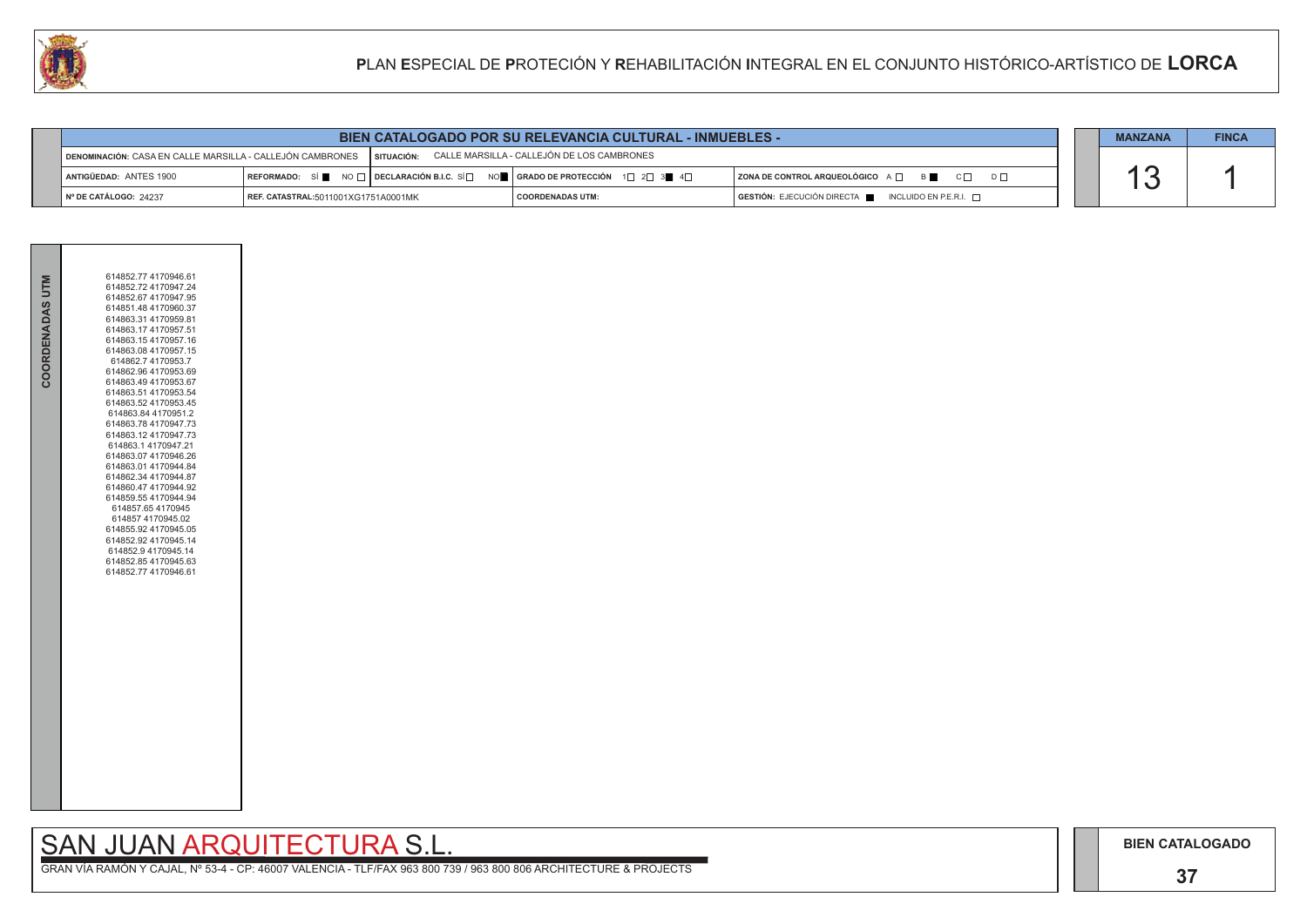

GRAN VÍA RAMÓN Y CAJAL, Nº 53-4 - CP: 46007 VALENCIA - TLF/FAX 963 800 739 / 963 800 806 ARCHITECTURE & PROJECTS

| <b>BIEN CATALOGADO POR SU RELEVANCIA CULTURAL - INMUEBLES -</b> |                   |                                                                                                           |                         |  |                                                                                              |  | <b>MANZANA</b> | <b>FINCA</b> |
|-----------------------------------------------------------------|-------------------|-----------------------------------------------------------------------------------------------------------|-------------------------|--|----------------------------------------------------------------------------------------------|--|----------------|--------------|
| DENOMINACIÓN: CASA DE LOS MULA                                  |                   | PLAZA DE D. JUAN MORENO. 4<br>SITUACIÓN:                                                                  |                         |  |                                                                                              |  |                |              |
| ANTIGÜEDAD: S. XVIII                                            | <b>REFORMADO:</b> | SÍ NO $\Box$ DECLARACIÓN B.I.C. SÍ $\Box$ NO $\Box$ GRADO DE PROTECCIÓN $\Box$ 2 $\Box$ 3 $\Box$ 4 $\Box$ |                         |  | $ $ ZONA DE CONTROL ARQUEOLÓGICO A $\Box$ B<br>$C \Box$<br>$D$ $\Box$                        |  |                |              |
| $\vert$ N° DE CATÁLOGO: 24053                                   | l REF. CATASTRAL: |                                                                                                           | <b>COORDENADAS UTM:</b> |  | $\overline{S}$ GESTIÓN: EJECUCIÓN DIRECTA $\overline{S}$ INCLUIDO EN P.E.R.I. $\overline{S}$ |  |                |              |

| COORDENADAS UTM | 6148765615; 4170931.7790<br>614876.0515; 4170935.9090<br>614875.4315; 4170944.2390<br>614869.4315; 4170944.4790<br>614869.4415; 4170944.6490<br>614863 0115 ; 4170944 8390<br>614863.1250; 4170947.7290<br>614863.7815; 4170947.7290<br>614863.8415; 4170951.1990<br>614863.4915; 4170953.6690<br>614862.7015; 4170953.6990<br>614863.0815; 4170957.1490<br>614887.4915; 4170960.5490<br>614889.8215; 4170950.8590<br>614892.2015; 4170938.4390<br>614893.8315; 4170932.8595<br>614882.2915; 4170931.9190<br>6148765615; 4170931.7790 | REFERENCIA CATASTRAL | 5011002XG1751A0002PL<br>5011002XG1751A0003AB<br>5011002XG1751A0004SZ<br>5011002XG1751A0005DX<br>5011002XG1751A0006FM<br>5011002XG1751A0007GQ<br>5011002XG1751A0008HW<br>5011002XG1751A0009JE<br>5011002XG1751A0010GQ<br>5011002XG1751A0011HW<br>5011002XG1751A0012JE<br>5011003XG1751A0001KK<br>5011003XG1751A0002LL<br>5011003XG1751A0003BB<br>5011003XG1751A0004ZZ<br>5011003XG1751A0005XX<br>5011004XG1751A0001RK<br>5011004XG1751A0002TL |  |
|-----------------|---------------------------------------------------------------------------------------------------------------------------------------------------------------------------------------------------------------------------------------------------------------------------------------------------------------------------------------------------------------------------------------------------------------------------------------------------------------------------------------------------------------------------------------|----------------------|----------------------------------------------------------------------------------------------------------------------------------------------------------------------------------------------------------------------------------------------------------------------------------------------------------------------------------------------------------------------------------------------------------------------------------------------|--|
|                 |                                                                                                                                                                                                                                                                                                                                                                                                                                                                                                                                       |                      |                                                                                                                                                                                                                                                                                                                                                                                                                                              |  |

# SAN JUAN ARQUITECTURA S.L.

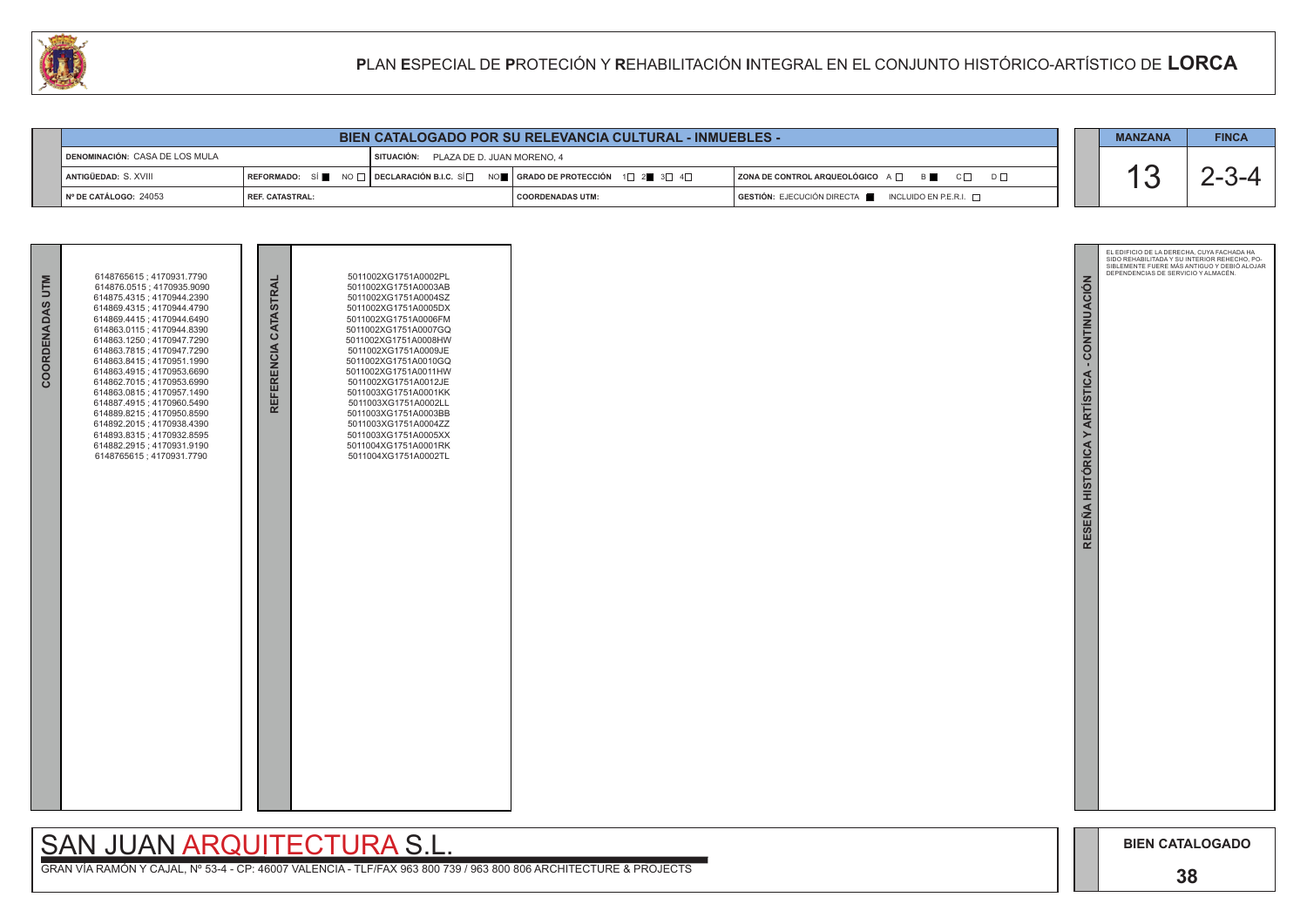## **39**

## SAN JUAN ARQUITECTURA S.L.

|                                                                                                         | <b>BIEN CATALOGADO POR SU RELEVANCIA CULTURAL - INMUEBLES -</b> |                                                                                                                                                       |                    |  |                                                                                      |  | <b>MANZANA</b> | <b>FINCA</b> |
|---------------------------------------------------------------------------------------------------------|-----------------------------------------------------------------|-------------------------------------------------------------------------------------------------------------------------------------------------------|--------------------|--|--------------------------------------------------------------------------------------|--|----------------|--------------|
| SITUACIÓN: CALLE SANTO DOMINGO - CALLE ARQUILLO<br>DENOMINACIÓN: CASA EN CALLE SANTO DOMINGO - ARQUILLO |                                                                 |                                                                                                                                                       |                    |  |                                                                                      |  |                |              |
| ANTIGÜEDAD: ANTES 1900                                                                                  |                                                                 | REFORMADO: SÍ $\Box$ NO $\blacksquare$ DECLARACIÓN B.I.C. SÍ $\Box$ NO $\blacksquare$ GRADO DE PROTECCIÓN 1 $\Box$ 2 $\Box$ 3 $\blacksquare$ 4 $\Box$ |                    |  | ZONA DE CONTROL ARQUEOLÓGICO A □ B C O D D D O                                       |  |                |              |
| Nº DE CATÁLOGO: 24238                                                                                   | <b>I REF. CATASTRAL:</b>                                        |                                                                                                                                                       | I COORDENADAS UTM: |  | $\overline{)}$ GESTIÓN: EJECUCIÓN DIRECTA $\overline{)}$ INCLUIDO EN P.E.R.I. $\Box$ |  |                |              |

| COORDENADAS UTM | 614883.154170902.47<br>614883.01 4170902.47<br>614883.85 4170919.07<br>614885.42 4170919.1<br>614888.41 4170919.16<br>614888.89 4170919.17<br>614893.14170919.26<br>614893.84 4170919.26<br>614897.39 4170919.35<br>614897.46 4170919.35<br>614897.8 4170919.4<br>614898.84 4170915.78<br>614898.154170893.13<br>614892.99 4170892.65<br>614889.89 4170892.37<br>614890.31 4170888.94<br>614888.89 4170888.79<br>614884.3 4170888.29<br>614883.61 4170888.22<br>614883.37 4170892.3<br>614883.154170896.21<br>614883.154170899.37<br>614883.154170902.47 | REFERENCIA CATASTRAL | 5011007XG1751A0001lK<br>5011007XG1751A0002OL<br>5011007XG1751A0003PB |  |
|-----------------|----------------------------------------------------------------------------------------------------------------------------------------------------------------------------------------------------------------------------------------------------------------------------------------------------------------------------------------------------------------------------------------------------------------------------------------------------------------------------------------------------------------------------------------------------------|----------------------|----------------------------------------------------------------------|--|

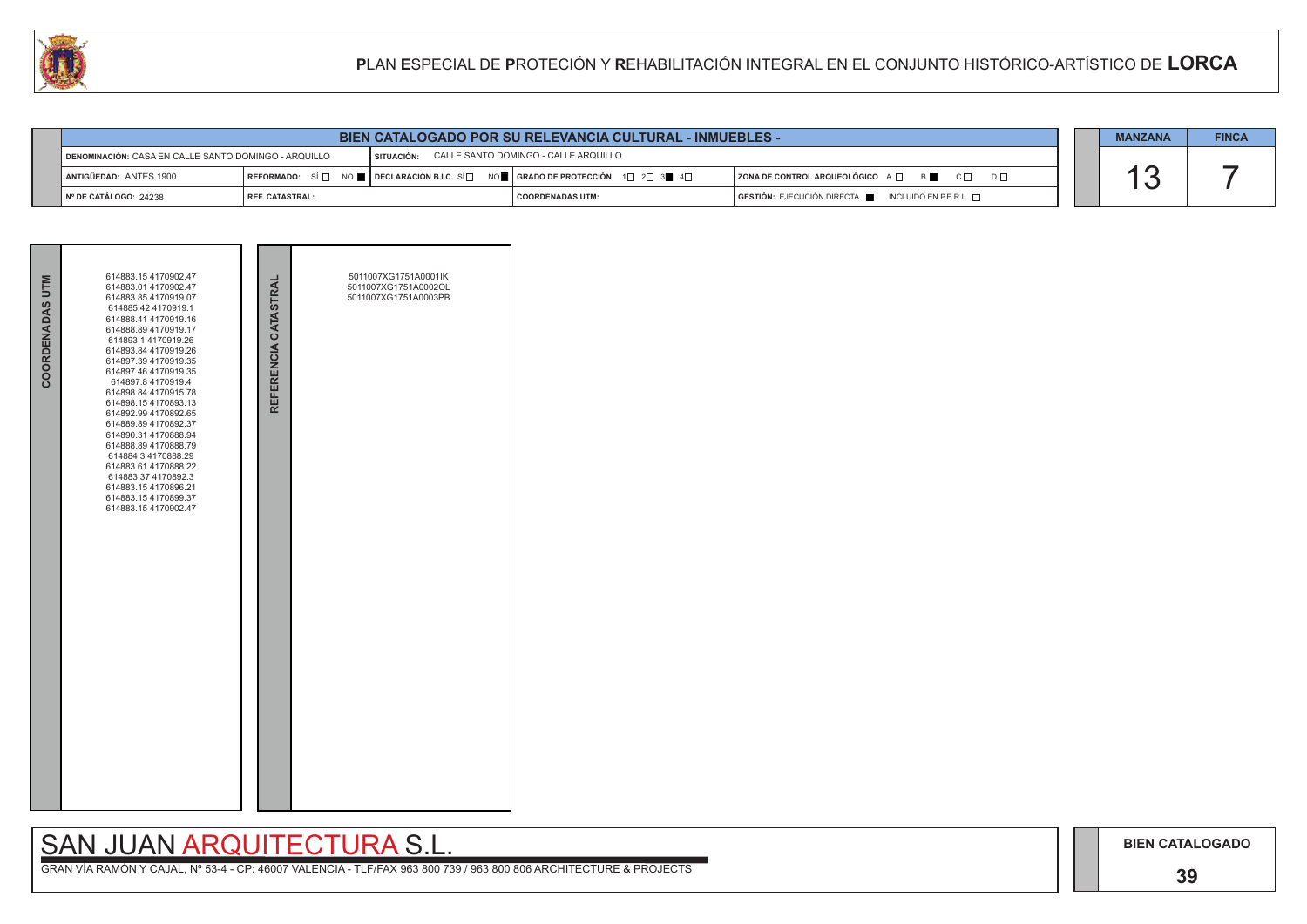### **40**

## SAN JUAN ARQUITECTURA S.L.

|                                                                                                   | BIEN CATALOGADO POR SU RELEVANCIA CULTURAL - INMUEBLES - |  |                                                                                                                 |                                                 |  |  |  |
|---------------------------------------------------------------------------------------------------|----------------------------------------------------------|--|-----------------------------------------------------------------------------------------------------------------|-------------------------------------------------|--|--|--|
| SITUACIÓN: CALLE MARSILLA - PLAZA DEL YBREÑO ARQUILLO<br>DENOMINACIÓN: CASA EN CALLE MARSILLA. 12 |                                                          |  |                                                                                                                 |                                                 |  |  |  |
| Antigüedad: S. XVIII                                                                              |                                                          |  | REFORMADO: SÍ NO $\Box$ DECLARACIÓN B.I.C. SÍ $\Box$ NO $\Box$ GRADO DE PROTECCIÓN 1 $\Box$ 2 $\Box$ 3 4 $\Box$ | ZONA DE CONTROL ARQUEOLÓGICO A □ B C □ D □      |  |  |  |
| I Nº DE CATÁLOGO: 24115                                                                           | REF. CATASTRAL:                                          |  | I COORDENADAS UTM:                                                                                              | GESTIÓN: EJECUCIÓN DIRECTA NICLUIDO EN P.E.R.I. |  |  |  |

| COORDENADAS UTM | 614876.95 4170923.7<br>614854.88 4170923.59<br>614852.9 4170945.14<br>614852.92 4170945.14<br>614855.92 4170945.05<br>614857 4170945.02<br>614857.654170945<br>614859.55 4170944.94<br>614860.47 4170944.92<br>614862.34 4170944.87<br>614863.01 4170944.84<br>614869.44 4170944.65<br>614869.43 4170944.48<br>614875.43 4170944.24<br>614875.764170939.8<br>614875.91 4170937.86<br>614876.054170935.91<br>614876.07 4170935.75<br>614876.56 4170931.78<br>614877.54170931.8<br>614877.28 4170928.54<br>614876.95 4170923.7 | REFERENCIA CATASTRAI | 5011009XG1751A0012AE<br>5011009XG1751A0013SR<br>5011009XG1751A0014DT<br>5011009XG1751A0015FY<br>5011009XG1751A0016GU<br>5011009XG1751A0017HI<br>5011009XG1751A0018JO<br>5011009XG1751A0019KP<br>5011009XG1751A0020HI<br>5011009XG1751A0021JO<br>5011009XG1751A0022KP<br>5011009XG1751A0023LA<br>5011009XG1751A0024BS<br>5011009XG1751A0025ZD<br>5011009XG1751A0026XF<br>5011009XG1751A0027MG<br>5011009XG1751A0028QH<br>5011009XG1751A0029WJ<br>5011009XG1751A0030MG<br>5011009XG1751A0031QH<br>5011009XG1751A0032WJ<br>5011009XG1751A0033EK<br>5011009XG1751A0034RL<br>5011009XG1751A0035TB |  |
|-----------------|------------------------------------------------------------------------------------------------------------------------------------------------------------------------------------------------------------------------------------------------------------------------------------------------------------------------------------------------------------------------------------------------------------------------------------------------------------------------------------------------------------------------------|----------------------|----------------------------------------------------------------------------------------------------------------------------------------------------------------------------------------------------------------------------------------------------------------------------------------------------------------------------------------------------------------------------------------------------------------------------------------------------------------------------------------------------------------------------------------------------------------------------------------------|--|

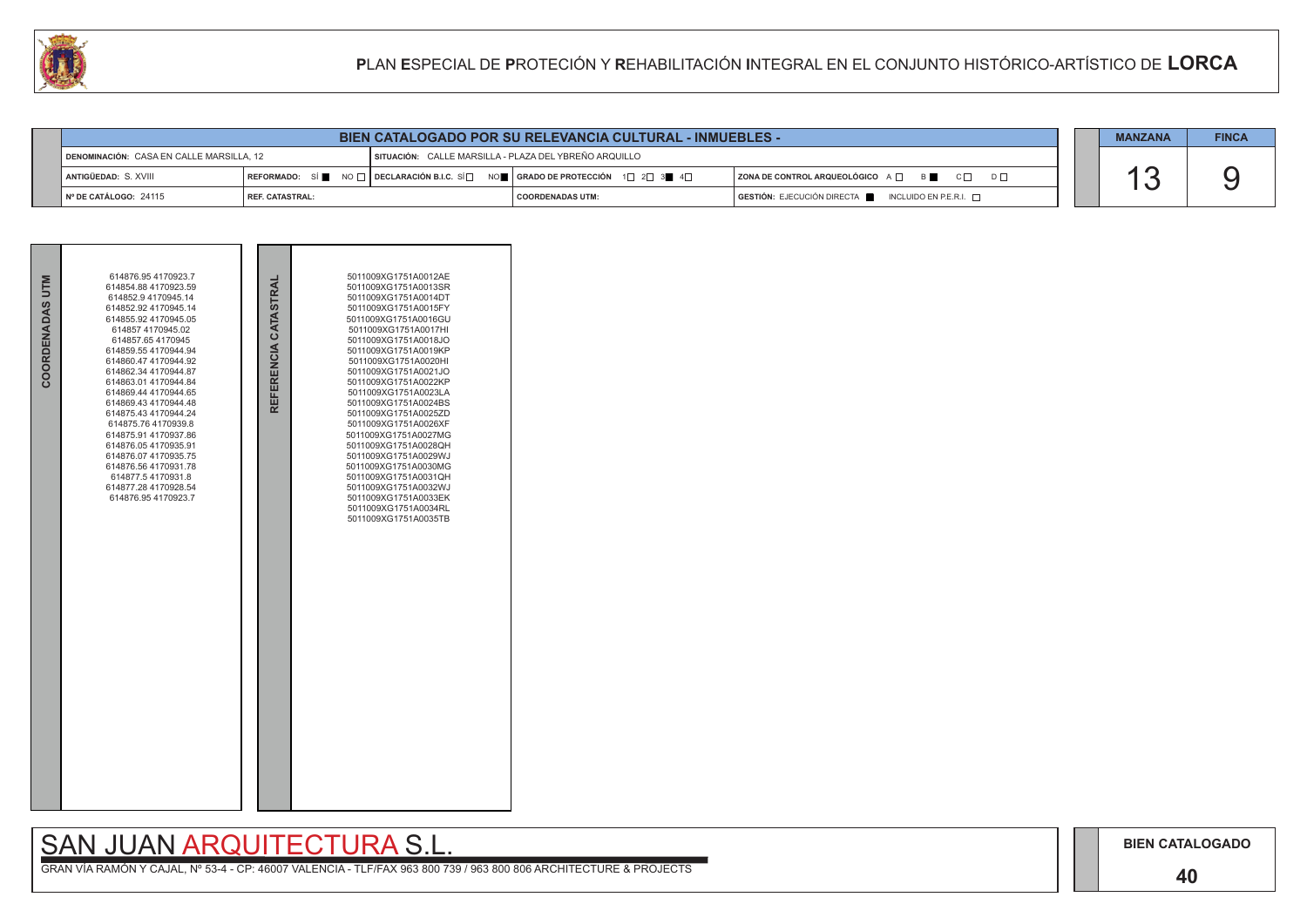## SAN JUAN ARQUITECTURA S.L.

| COORDENADAS UTM | 614857.4 4170868.27<br>614856.98 4170880.11<br>614857.82 4170880.18<br>614858.22 4170880.2<br>614862.06 4170880.44<br>614862.74 4170880.49<br>614866.88 4170880.75<br>614866.97 4170880.76<br>614867.57 4170880.79<br>614875.73 4170881.32<br>614876.44 4170881.36<br>614881.894170881.72<br>614882.89 4170866.47<br>614877.4 4170865.87<br>614873.64 4170865.45<br>614870.714170865.14<br>614867.61 4170864.8<br>614860.81 4170864.06<br>614858.77 4170863.84<br>614857.69 4170863.72<br>614857.47 4170863.7<br>614857.2 4170868.26<br>614857.4 4170868.27 | REFERENCIA CATASTRAI | 4910304XG1741B0002LQ<br>4910304XG1741B0003BW<br>4910304XG1741B0004ZE<br>4910304XG1741B0005XR<br>4910304XG1741B0006MT<br>4910304XG1741B0007QY<br>4910304XG1741B0008WU<br>4910304XG1741B0009EI<br>4910304XG1741B0010QY<br>4910304XG1741B0011WU<br>4910304XG1741B0012EI<br>4910304XG1741B0013RO<br>4910304XG1741B0014TP<br>4910304XG1741B0015YA<br>4910304XG1741B0016US<br>4910304XG1741B0017ID<br>4910304XG1741B0018OF<br>4910304XG1741B0019PG<br>4910304XG1741B0020ID<br>4910304XG1741B0021OF<br>4910304XG1741B0022PG<br>4910304XG1741B0023AH<br>4910304XG1741B0024SJ<br>4910304XG1741B0025DK<br>4910304XG1741B0026FL<br>4910304XG1741B0027GB<br>4910304XG1741B0028HZ<br>4910304XG1741B0029JX<br>4910304XG1741B0030GB<br>4910304XG1741B0031HZ<br>4910304XG1741B0032JX<br>4910304XG1741B0033KM<br>4910304XG1741B0034LQ<br>4910304XG1741B0035BW<br>4910304XG1741B0036ZE<br>4910304XG1741B0037XR<br>4910304XG1741B0038MT<br>4910304XG1741B0039QY |  |
|-----------------|-------------------------------------------------------------------------------------------------------------------------------------------------------------------------------------------------------------------------------------------------------------------------------------------------------------------------------------------------------------------------------------------------------------------------------------------------------------------------------------------------------------------------------------------------------------|----------------------|----------------------------------------------------------------------------------------------------------------------------------------------------------------------------------------------------------------------------------------------------------------------------------------------------------------------------------------------------------------------------------------------------------------------------------------------------------------------------------------------------------------------------------------------------------------------------------------------------------------------------------------------------------------------------------------------------------------------------------------------------------------------------------------------------------------------------------------------------------------------------------------------------------------------------------------------|--|

|                                                  | <b>BIEN CATALOGADO POR SU RELEVANCIA CULTURAL - INMUEBLES -</b> |  |                                                                               |                                                                                      |  |  | <b>FINCA</b> |
|--------------------------------------------------|-----------------------------------------------------------------|--|-------------------------------------------------------------------------------|--------------------------------------------------------------------------------------|--|--|--------------|
| DENOMINACIÓN: CASA EN CALLE MARSILLA - YBREÑO, 4 |                                                                 |  | SITUACIÓN: CALLE MARSILLA - PLAZA YBREÑO, 4                                   |                                                                                      |  |  |              |
| ANTIGÜEDAD: ANTES 1900                           |                                                                 |  | REFORMADO: SÍ NO I DECLARACIÓN B.I.C. SÍ NO I GRADO DE PROTECCIÓN 1 $2$ 3 4 4 | ZONA DE CONTROL ARQUEOLÓGICO A O BOSO CO DO                                          |  |  |              |
| I Nº DE CATÁLOGO: 24344                          | <b>I REF. CATASTRAL:</b>                                        |  | <b>COORDENADAS UTM:</b>                                                       | $\overline{)}$ GESTIÓN: EJECUCIÓN DIRECTA $\overline{)}$ INCLUIDO EN P.E.R.I. $\Box$ |  |  |              |

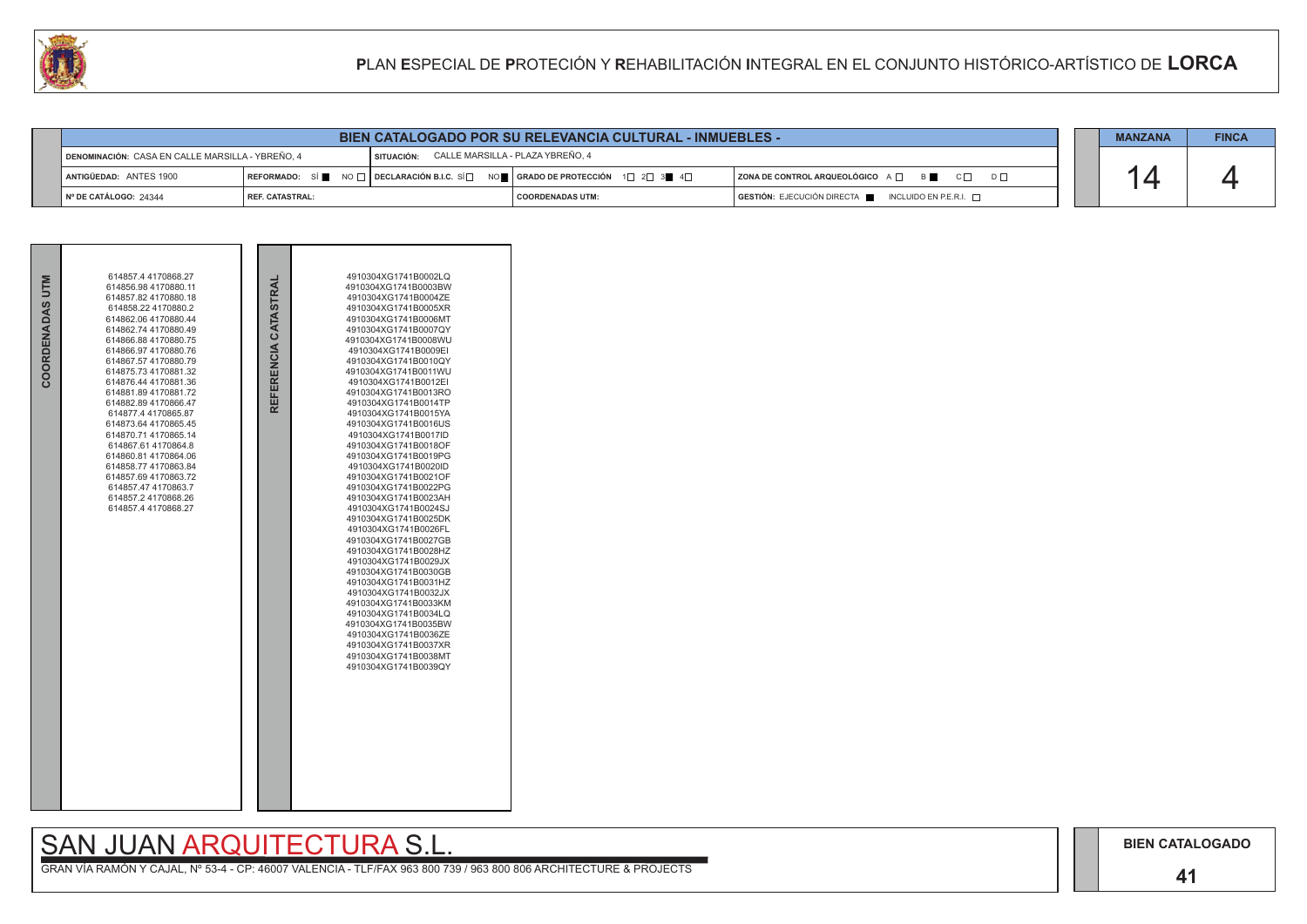### **42**

## SAN JUAN ARQUITECTURA S.L.

|                                                   | BIEN CATALOGADO POR SU RELEVANCIA CULTURAL - INMUEBLES - |                                              |                                                                                                                 |                                                          |  |  | <b>FINCA</b> |
|---------------------------------------------------|----------------------------------------------------------|----------------------------------------------|-----------------------------------------------------------------------------------------------------------------|----------------------------------------------------------|--|--|--------------|
| DENOMINACIÓN: CASA EN CALLE MARSILLA - YBREÑO, 10 |                                                          | SITUACIÓN: CALLE MARSILLA - PLAZA YBREÑO, 10 |                                                                                                                 |                                                          |  |  |              |
| ANTIGÜEDAD: ANTES 1900                            |                                                          |                                              | REFORMADO: SÍ NO $\Box$ DECLARACIÓN B.I.C. SÍ $\Box$ NO $\Box$ GRADO DE PROTECCIÓN 1 $\Box$ 2 $\Box$ 3 4 $\Box$ | ZONA DE CONTROL ARQUEOLÓGICO A □ B C □ D □               |  |  |              |
| $\vert$ N° DE CATÁLOGO: 24345                     | REF. CATASTRAL:4910306XG1741B0001DM                      |                                              | I COORDENADAS UTM:                                                                                              | $GESTIÓN: EJECUCIÓN DIRECTA$ INCLUIDO EN P.E.R.I. $\Box$ |  |  |              |



| COORDENADAS UTM | 614881.19 4170885.51<br>614875.33 4170885.12<br>614875.26 4170885.12<br>614871.43 4170885.54<br>614869.9 4170885.71<br>614869.87 4170885.71<br>614867.58 4170886<br>614865.66 4170886.24<br>614865.56 4170886.23<br>614860.64 4170886.11<br>614856.83 4170886.01<br>614856.86 4170893.18<br>614860.89 4170893.12<br>614863.98 4170893.07<br>614865.67 4170893.05<br>614871.41 4170892.96<br>614871.88 4170892.96<br>614871.88 4170893.14<br>614874.34 4170893.14<br>614875.46 4170893.12<br>614875.56 4170892.99<br>614875.67 4170892.88<br>614875.8 4170892.8<br>614875.95 4170892.74<br>614876.11 4170892.71<br>614876.27 4170892.72<br>614876.38 4170892.75<br>614877.06 4170892.74<br>614880.01 4170892.74<br>614881.19 4170885.51 |  |
|-----------------|----------------------------------------------------------------------------------------------------------------------------------------------------------------------------------------------------------------------------------------------------------------------------------------------------------------------------------------------------------------------------------------------------------------------------------------------------------------------------------------------------------------------------------------------------------------------------------------------------------------------------------------------------------------------------------------------------------------------------------------|--|
|                 |                                                                                                                                                                                                                                                                                                                                                                                                                                                                                                                                                                                                                                                                                                                                        |  |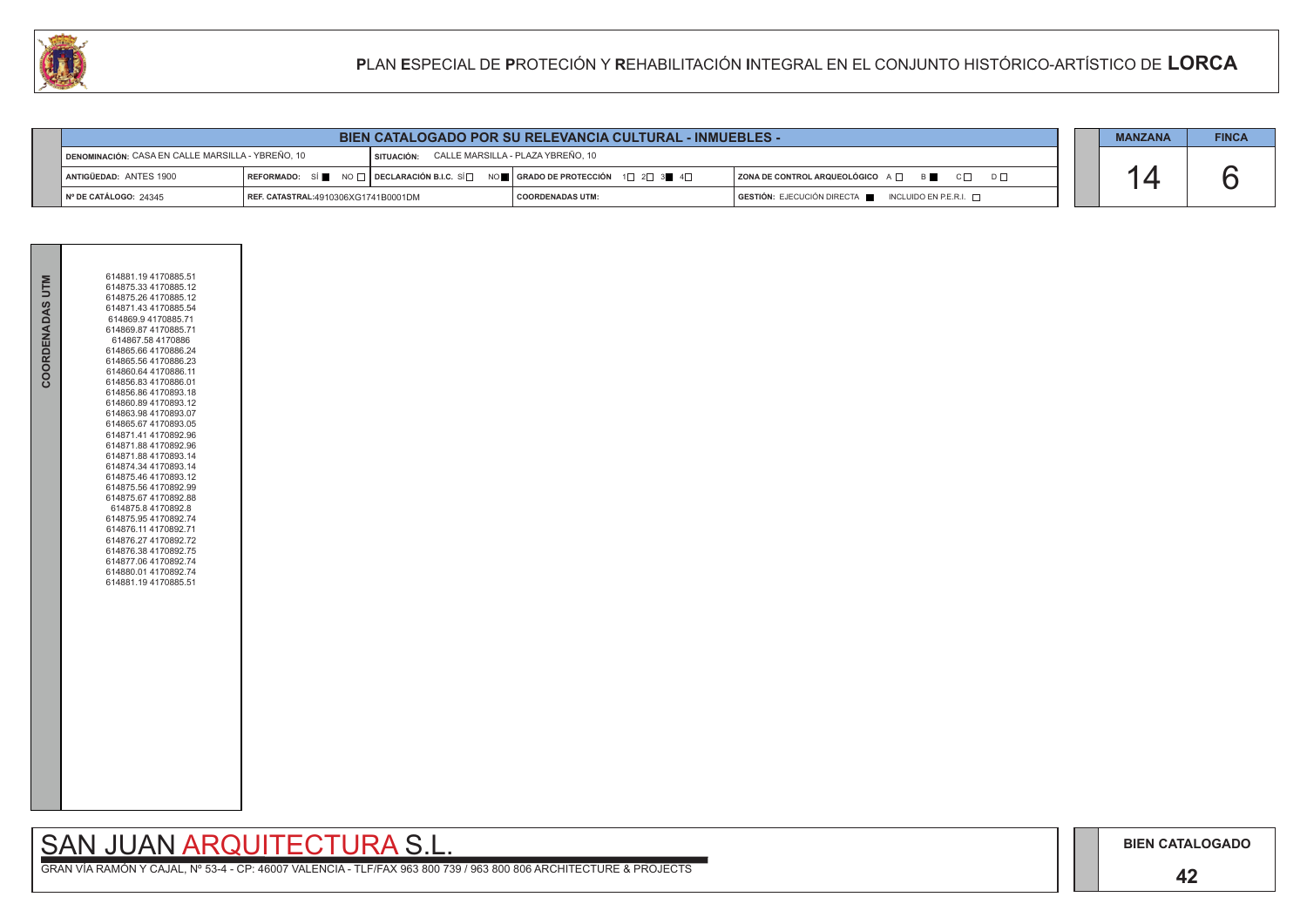## SAN JUAN ARQUITECTURA S.L.

| COORDENADAS UTM | 614887.31 4170829.23<br>614887.254170843.71<br>614888.894170843.89<br>614893.57 4170844.41<br>614893.62 4170844.42<br>614905.854170844.98<br>614905.99 4170844.98<br>614912.7 4170845.23<br>614915.62 4170831.86<br>614908.29 4170830.78<br>614905.77 4170830.41<br>614903.31 4170830.02<br>614899.53 4170829.42<br>614897.63 4170829.12<br>614897.58 4170829.12<br>614892.7 4170829.37<br>614892.67 4170829.37<br>614892.63 4170829.38<br>614888.894170829.28<br>614887.31 4170829.23 |  |
|-----------------|----------------------------------------------------------------------------------------------------------------------------------------------------------------------------------------------------------------------------------------------------------------------------------------------------------------------------------------------------------------------------------------------------------------------------------------------------------------------------------------|--|
|                 |                                                                                                                                                                                                                                                                                                                                                                                                                                                                                        |  |

| <b>BIEN CATALOGADO POR SU RELEVANCIA CULTURAL - INMUEBLES -</b> |                                      |                                           |                                                                                                                                                       |                                                                 |  |  | <b>FINCA</b> |
|-----------------------------------------------------------------|--------------------------------------|-------------------------------------------|-------------------------------------------------------------------------------------------------------------------------------------------------------|-----------------------------------------------------------------|--|--|--------------|
| DENOMINACIÓN: EDIFICIO EN PLAZA SAAVEDRA                        |                                      | SITUACIÓN: PLAZA SAAVEDRA - CALLE ALCAZAR |                                                                                                                                                       |                                                                 |  |  |              |
| <b>I ANTIGÜEDAD:</b> S. XVIII                                   |                                      |                                           | REFORMADO: SÍ $\square$ NO $\square$ DECLARACIÓN B.I.C. SÍ $\square$ NO $\square$ GRADO DE PROTECCIÓN 1 $\square$ 2 $\square$ 3 $\square$ 4 $\square$ | ZONA DE CONTROL ARQUEOLÓGICO A $\Box$ B<br>$C \Box$<br>$D \Box$ |  |  |              |
| $\sqrt{N^{\circ}$ DE CATÁLOGO: 24156                            | REF. CATASTRAL: 5010801XG1751A0001RK |                                           | I COORDENADAS UTM:                                                                                                                                    | GESTIÓN: EJECUCIÓN DIRECTA   INCLUIDO EN P.E.R.I.               |  |  |              |

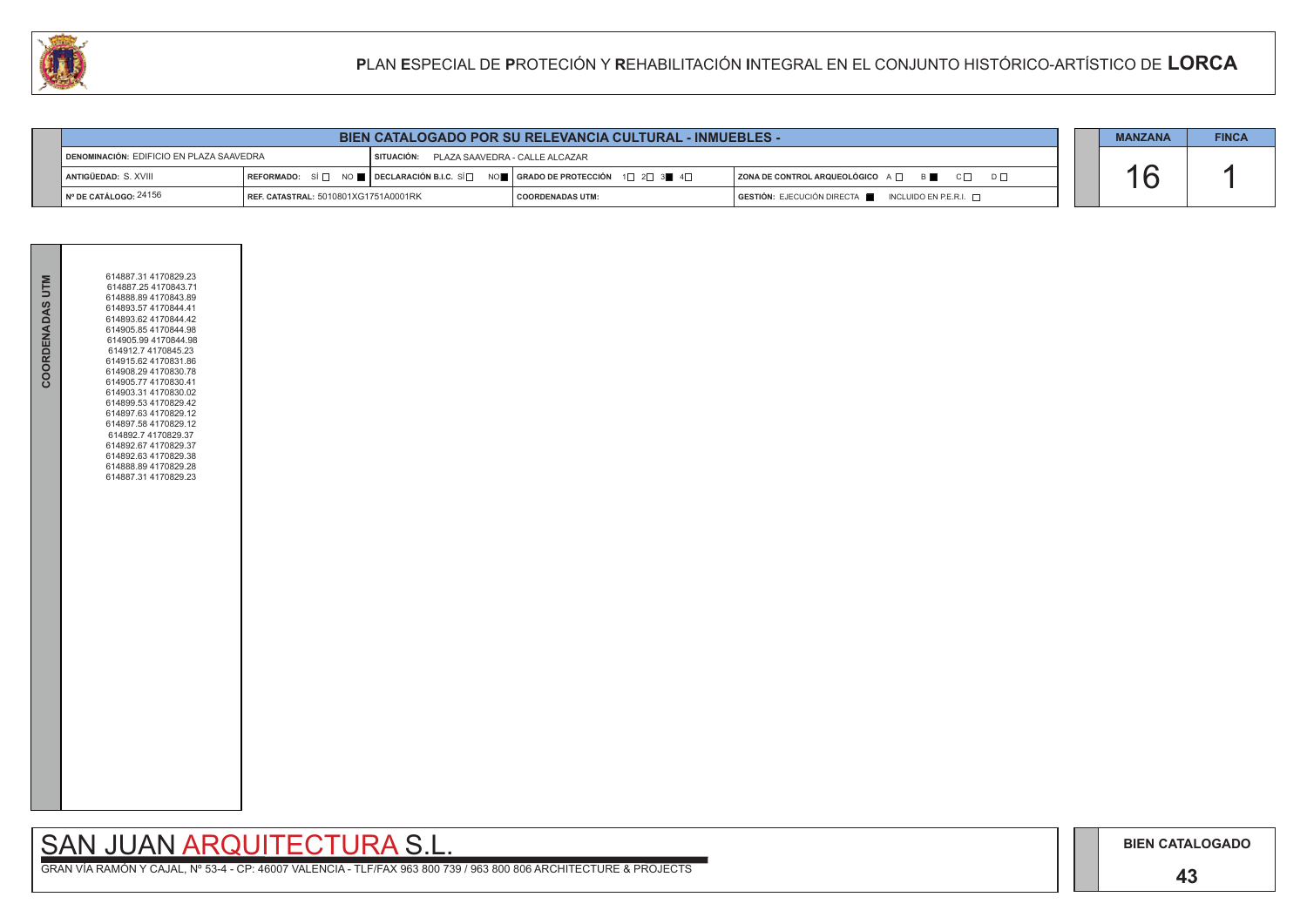### **44**

## SAN JUAN ARQUITECTURA S.L.

|                                                                                      | <b>BIEN CATALOGADO POR SU RELEVANCIA CULTURAL - INMUEBLES -</b> |  |                                                                                                        |                                                                                      |  |  |  |
|--------------------------------------------------------------------------------------|-----------------------------------------------------------------|--|--------------------------------------------------------------------------------------------------------|--------------------------------------------------------------------------------------|--|--|--|
| SITUACIÓN:<br>CALLE JUAN DE TOLEDO<br>DENOMINACIÓN: EDIFICIO EN CALLE JUAN DE TOLEDO |                                                                 |  |                                                                                                        |                                                                                      |  |  |  |
| ANTIGÜEDAD: S. XX                                                                    |                                                                 |  | REFORMADO: SÍ NO $\Box$ DECLARACIÓN B.I.C. SÍ $\Box$ NO $\Box$ GRADO DE PROTECCIÓN 1 $\Box$ 2 $\Box$ 3 | ZONA DE CONTROL ARQUEOLÓGICO A □ B B C □ D □                                         |  |  |  |
| I № DE CATÁLOGO: <sup>24158</sup>                                                    | <b>I REF. CATASTRAL:</b>                                        |  | <b>COORDENADAS UTM:</b>                                                                                | $\overline{)}$ GESTIÓN: EJECUCIÓN DIRECTA $\blacksquare$ INCLUIDO EN P.E.R.I. $\Box$ |  |  |  |

| <b>COORDENADAS UTM</b> | 614900.88 4170811.9<br>614901.79 4170816.83<br>614899.69 4170817.18<br>614900.17 4170820.99<br>614900.48 4170823.37<br>614907.48 4170822.94<br>614909.71 4170822.64<br>614917.74 4170823.37<br>614920.42 4170812.41<br>614917.98 4170809.75<br>614900.88 4170811.9 | REFERENCIA CATASTRAL | 5010802XG1751A0001DK<br>5010802XG1751A0002FL<br>5010802XG1751A0003GB<br>5010802XG1751A0004HZ |  |
|------------------------|--------------------------------------------------------------------------------------------------------------------------------------------------------------------------------------------------------------------------------------------------------------------|----------------------|----------------------------------------------------------------------------------------------|--|
|                        |                                                                                                                                                                                                                                                                    |                      |                                                                                              |  |

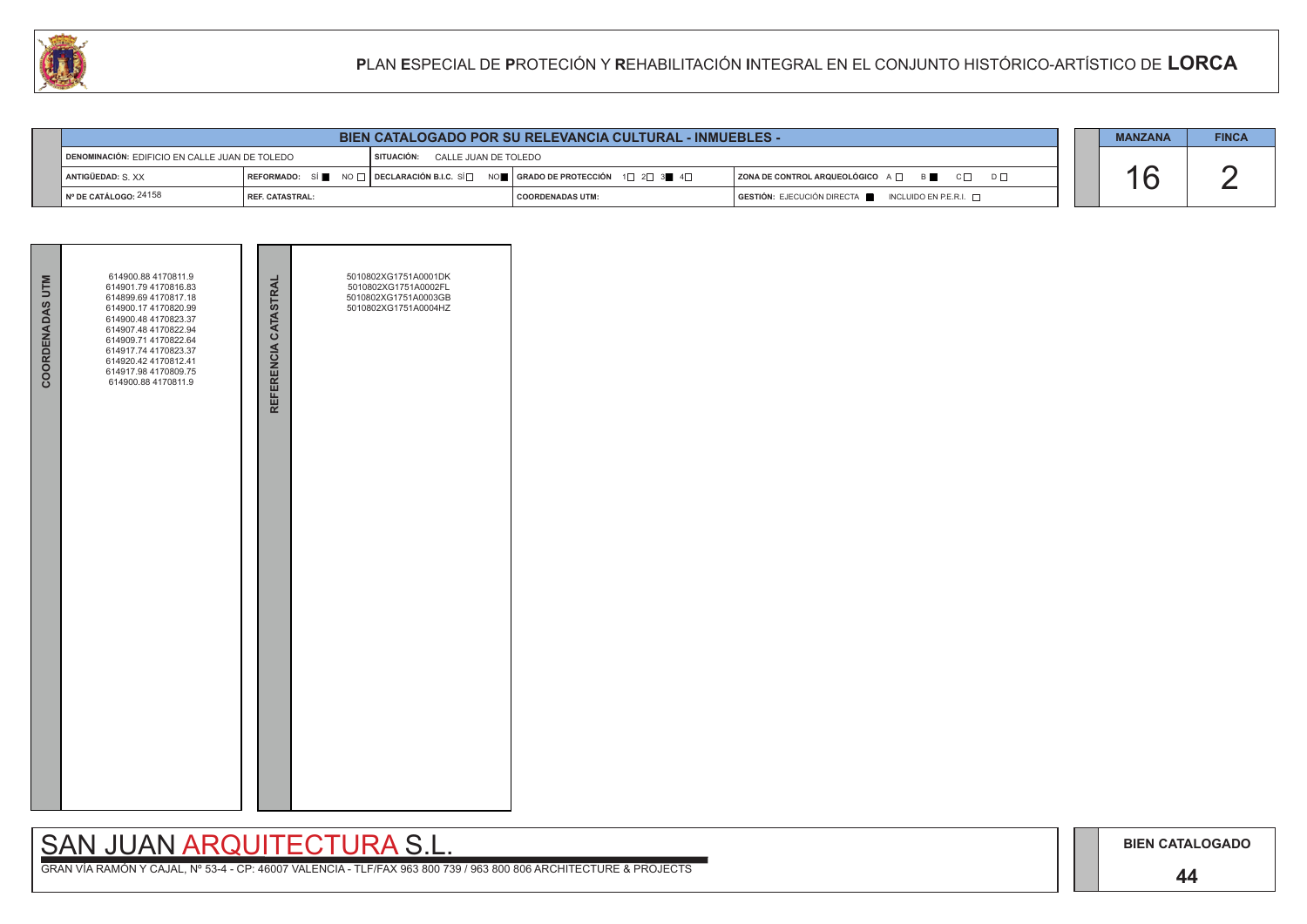### **45**

# SAN JUAN ARQUITECTURA S.L.

|  | <b>MANZANA</b> | <b>FINCA</b> |
|--|----------------|--------------|
|  |                |              |
|  |                |              |
|  |                |              |

|                 | 614888.89 4170813.54                         |  |
|-----------------|----------------------------------------------|--|
| COORDENADAS UTM | 614892.7 4170829.37                          |  |
|                 | 614886.38 4170814.01                         |  |
|                 | 614887.32 4170829.22<br>614887.31 4170829.23 |  |
|                 | 614888.89 4170829.28                         |  |
|                 | 614892.63 4170829.38                         |  |
|                 | 614892.67 4170829.37                         |  |
|                 | 614897.58 4170829.12                         |  |
|                 | 614897.63 4170829.12<br>614899.53 4170829.42 |  |
|                 | 614903.31 4170830.02                         |  |
|                 | 614905.77 4170830.41                         |  |
|                 | 614908.29 4170830.78                         |  |
|                 | 614915.62 4170831.86                         |  |
|                 | 614917.74 4170823.37<br>614909.71 4170822.64 |  |
|                 | 614907.48 4170822.94                         |  |
|                 | 614900.48 4170823.37                         |  |
|                 | 614900.17 4170820.99                         |  |
|                 | 614899.69 4170817.18                         |  |
|                 | 614901.79 4170816.83<br>614900.88 4170811.9  |  |
|                 | 614888.89 4170813.54                         |  |
|                 |                                              |  |
|                 |                                              |  |
|                 |                                              |  |
|                 |                                              |  |
|                 |                                              |  |
|                 |                                              |  |
|                 |                                              |  |
|                 |                                              |  |
|                 |                                              |  |
|                 |                                              |  |
|                 |                                              |  |
|                 |                                              |  |
|                 |                                              |  |
|                 |                                              |  |
|                 |                                              |  |
|                 |                                              |  |
|                 |                                              |  |
|                 |                                              |  |
|                 |                                              |  |
|                 |                                              |  |
|                 |                                              |  |
|                 |                                              |  |

| <b>I DENOMINACIÓN: ANTIGUA CASA PASO BLANCO</b>                   |  | SITUACIÓN: CALLE JUAN DE TOLEDO - CALLE ALCAZAR - CALLE SANTIAGO |                                                                                                                                                            |                                                                                                                |  |  |
|-------------------------------------------------------------------|--|------------------------------------------------------------------|------------------------------------------------------------------------------------------------------------------------------------------------------------|----------------------------------------------------------------------------------------------------------------|--|--|
| " ANTIGÜEDAD: S. XVIII-XIX                                        |  |                                                                  | $\mid$ REFORMADO: $\mid$ SI $\mid$ $\mid$ $\mid$ Declaración B.I.C. SI $\mid$ $\mid$ $\mid$ orado de protección $\mid$ 1 $\mid$ 2 $\mid$ 3 $\mid$ 4 $\mid$ | $\overline{B}$<br>$C \Box$<br>$\overline{\phantom{a}}$ ZONA DE CONTROL ARQUEOLÓGICO A $\overline{\phantom{a}}$ |  |  |
| ¶ Nº DE CATÁLOGO: 24159<br>  REF. CATASTRAL: 5010803XG1751A0001XK |  |                                                                  | I COORDENADAS UTM:                                                                                                                                         | $\overline{S}$ GESTIÓN: EJECUCIÓN DIRECTA $\overline{S}$ INCLUIDO EN P.E.R.I. $\overline{S}$                   |  |  |

| <b>BIEN CATALOGADO POR SU RELEVANCIA CULTURAL - INMUEBLES -</b> |  |  | <b>MANZANA</b> | <b>FINCA</b> |
|-----------------------------------------------------------------|--|--|----------------|--------------|
|-----------------------------------------------------------------|--|--|----------------|--------------|

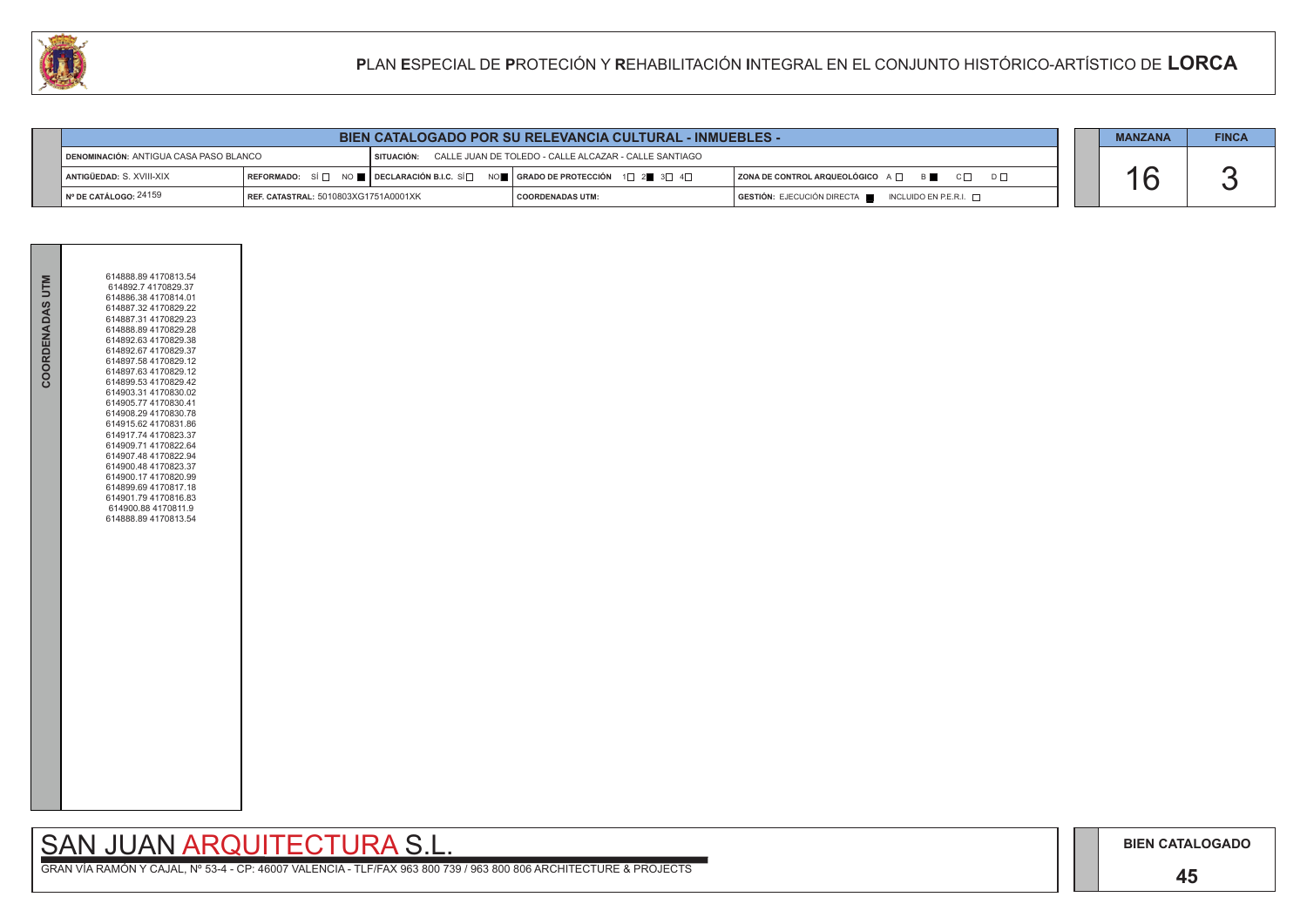### **46**

## SAN JUAN ARQUITECTURA S.L.



| 44                                                                   |                                                                 | PLAN ESPECIAL DE PROTECIÓN Y REHABILITACIÓN INTEGRAL EN EL CONJUNTO HISTÓRICO-ARTÍSTICO DE LORCA |                                                                                                                                                                   |                                                           |  |  |  |  |
|----------------------------------------------------------------------|-----------------------------------------------------------------|--------------------------------------------------------------------------------------------------|-------------------------------------------------------------------------------------------------------------------------------------------------------------------|-----------------------------------------------------------|--|--|--|--|
|                                                                      |                                                                 |                                                                                                  |                                                                                                                                                                   |                                                           |  |  |  |  |
|                                                                      | <b>BIEN CATALOGADO POR SU RELEVANCIA CULTURAL - INMUEBLES -</b> |                                                                                                  |                                                                                                                                                                   |                                                           |  |  |  |  |
| DENOMINACIÓN: CASA EN CALLE LEONES<br><b>SITUACIÓN: CALLE LEONES</b> |                                                                 |                                                                                                  |                                                                                                                                                                   |                                                           |  |  |  |  |
| ANTIGÜEDAD: ANTES 1900                                               |                                                                 |                                                                                                  | $\mid$ REFORMADO: $\mid$ SÍ $\mid$ $\mid$ $\mid$ $\mid$ Declaración B.I.C. SÍ $\mid$ $\mid$ $\mid$ orado de protección $\mid$ 1 $\mid$ 2 $\mid$ 3 $\mid$ 4 $\mid$ | <b>ZONA DE CONTROL ARQUEOLÓGICO</b> A □ B C □ D □         |  |  |  |  |
| Nº DE CATÁLOGO: 24239                                                | REF. CATASTRAL:                                                 |                                                                                                  | <b>COORDENADAS UTM:</b>                                                                                                                                           | GESTIÓN: EJECUCIÓN DIRECTA<br>INCLUIDO EN P.E.R.I. $\Box$ |  |  |  |  |

| COORDENADAS UTM | 614851.23 4170802.42<br>614851.194170803.09<br>614851.65 4170803.35<br>614851.69 4170803.78<br>614851.81 4170804.85<br>614854.53 4170805.53<br>614855.45 4170805.76<br>614857.77 4170806.34<br>614857.91 4170806.38<br>614858.46 4170806.57<br>614859.754170807.02<br>614862.57 4170808.02<br>614863.14 4170808.22<br>614863.134170807.85<br>614863.52 4170804.64<br>614864.82 4170805.06<br>614866.47 4170805.6<br>614867.134170805.74<br>614866.92 4170802.71<br>614871.01 4170802.65<br>614871.73 4170802.57<br>614871.73 4170803.19<br>614875.58 4170802.67<br>614875.85 4170801.22<br>614877.06 4170794.82<br>614877.03 4170794.81<br>614873.32 4170793.64<br>614870.34 4170792.7<br>614869.55 4170792.45<br>614867.09 4170791.72<br>614852.96 4170787.58<br>614852.18 4170792.45<br>614851.24 4170798.34<br>614851.6 4170798.67<br>614851.23 4170802.42 | REFERENCIA CATASTRAI | 4910607XG1741B0001AM<br>4910607XG1741B0002SQ<br>4910607XG1741B0003DW<br>4910607XG1741B0004FE<br>4910607XG1741B0005GR<br>4910607XG1741B0006HT |  |
|-----------------|---------------------------------------------------------------------------------------------------------------------------------------------------------------------------------------------------------------------------------------------------------------------------------------------------------------------------------------------------------------------------------------------------------------------------------------------------------------------------------------------------------------------------------------------------------------------------------------------------------------------------------------------------------------------------------------------------------------------------------------------------------------------------------------------------------------------------------------------------------------|----------------------|----------------------------------------------------------------------------------------------------------------------------------------------|--|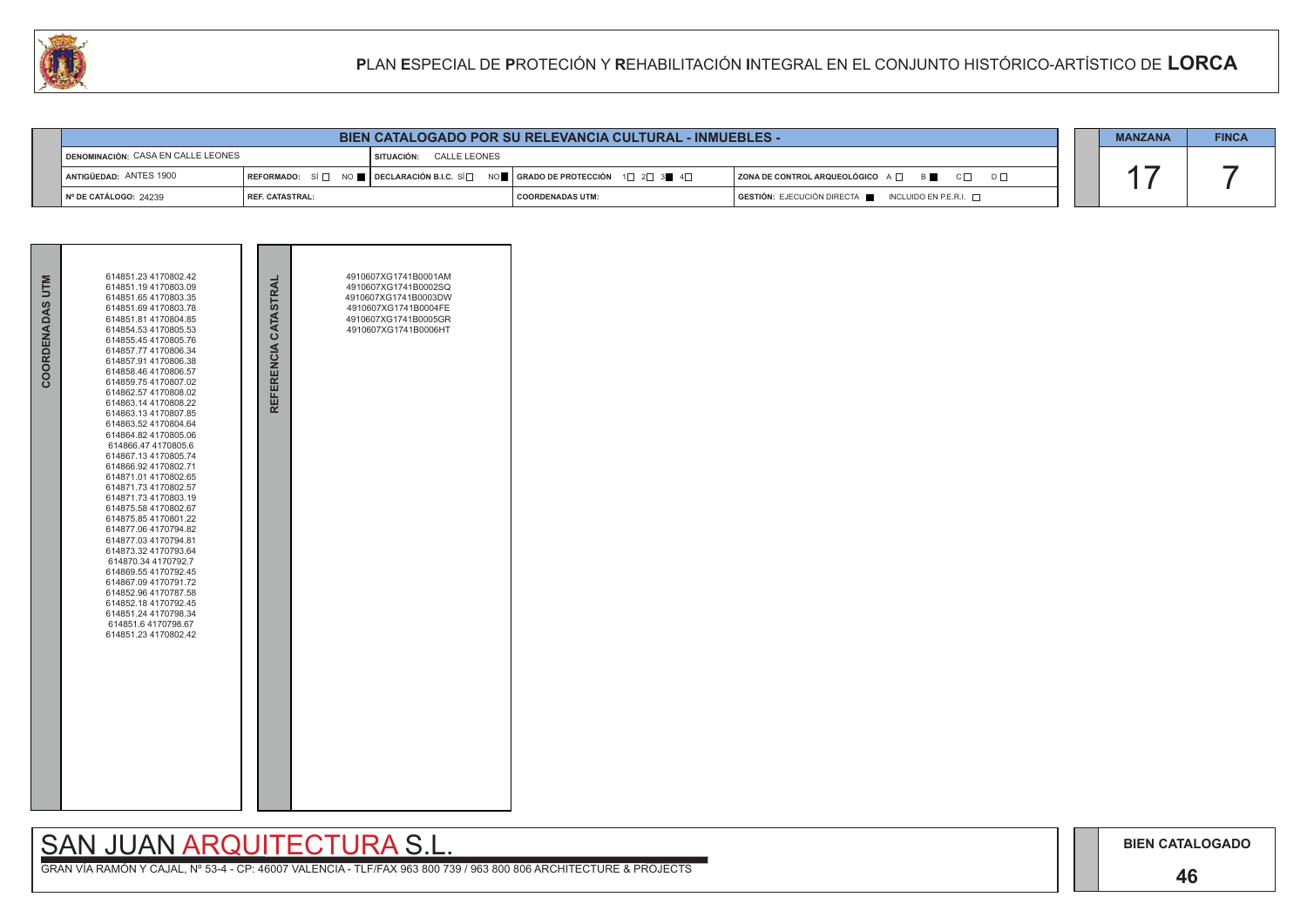### **47**

# SAN JUAN ARQUITECTURA S.L.

| COORDENADAS UTM | 614794.28 4170784.3<br>614788.82 4170791.31<br>614789.7 4170792.45<br>614795.65 4170800.07<br>614798.96 4170804.73<br>614800.56 4170803.27<br>614801.16 4170802.42<br>614802.63 4170800.27<br>614811.1 4170805.82<br>614818.62 4170810.48<br>614821.19 4170812.24<br>614825.88 4170815.47<br>614827.44 4170816.54<br>614831.73 4170819.5<br>614832.49 4170820.02<br>614832.94 4170819.4<br>614833.794170818.16<br>614835.51 4170815.65<br>614835.93 4170814.98<br>614836.48 4170814.13<br>614838.05 4170814.94<br>614842.03 4170808.71<br>614842.43 4170808.08<br>614842.47 4170808.04<br>614845.34 4170803.33<br>614845.44 4170802.74<br>614845.67 4170801.47<br>614849.32 4170795.19<br>614847.26 4170793.71<br>614845.49 4170792.45<br>614839.25 4170787.98<br>614838.97 4170788.36<br>614836.34 4170786.87<br>614835.09 4170786.16<br>614834.01 4170785.55<br>614833.95 4170785.52<br>614836.8 4170779.64<br>614817.39 4170771.03<br>614813.36 4170769.58<br>614807.564170767.3<br>614796.95 4170780.87<br>614794.28 4170784.3 |
|-----------------|------------------------------------------------------------------------------------------------------------------------------------------------------------------------------------------------------------------------------------------------------------------------------------------------------------------------------------------------------------------------------------------------------------------------------------------------------------------------------------------------------------------------------------------------------------------------------------------------------------------------------------------------------------------------------------------------------------------------------------------------------------------------------------------------------------------------------------------------------------------------------------------------------------------------------------------------------------------------------------------------------------------------------------|
|                 |                                                                                                                                                                                                                                                                                                                                                                                                                                                                                                                                                                                                                                                                                                                                                                                                                                                                                                                                                                                                                                    |



|                                                                         | PLAN ESPECIAL DE PROTECIÓN Y REHABILITACIÓN INTEGRAL EN EL CONJUNTO HISTÓRICO-ARTÍSTICO DE LORCA |  |                                                                                                                                                                                   |                                                                |                |              |
|-------------------------------------------------------------------------|--------------------------------------------------------------------------------------------------|--|-----------------------------------------------------------------------------------------------------------------------------------------------------------------------------------|----------------------------------------------------------------|----------------|--------------|
|                                                                         |                                                                                                  |  |                                                                                                                                                                                   |                                                                |                |              |
|                                                                         |                                                                                                  |  | <b>BIEN CATALOGADO POR SU RELEVANCIA CULTURAL - INMUEBLES -</b>                                                                                                                   |                                                                | <b>MANZANA</b> | <b>FINCA</b> |
| DENOMINACIÓN: CASA JUNTO IGLESIA DE SANTIAGO<br>SITUACIÓN: CALLE LEONES |                                                                                                  |  |                                                                                                                                                                                   |                                                                |                |              |
| ANTIGÜEDAD: XVIII                                                       |                                                                                                  |  | $\mid$ REFORMADO: SÍ $\blacksquare$ NO $\Box$ $\mid$ DECLARACIÓN B.I.C. SÍ $\Box$ NO $\blacksquare$ $\mid$ GRADO DE PROTECCIÓN $\mid$ 1 $\Box$ 2 $\Box$ 3 $\blacksquare$ 4 $\Box$ | $ZONA$ DE CONTROL ARQUEOLÓGICO $A \Box$ B<br>$C \Box$ $D \Box$ |                |              |
| Nº DE CATÁLOGO: 24047                                                   | <b>REF. CATASTRAL: 4910610XG1741B0001AM</b>                                                      |  | <b>COORDENADAS UTM:</b>                                                                                                                                                           | GESTIÓN: EJECUCIÓN DIRECTA<br>INCLUIDO EN P.E.R.I. $\Box$      |                |              |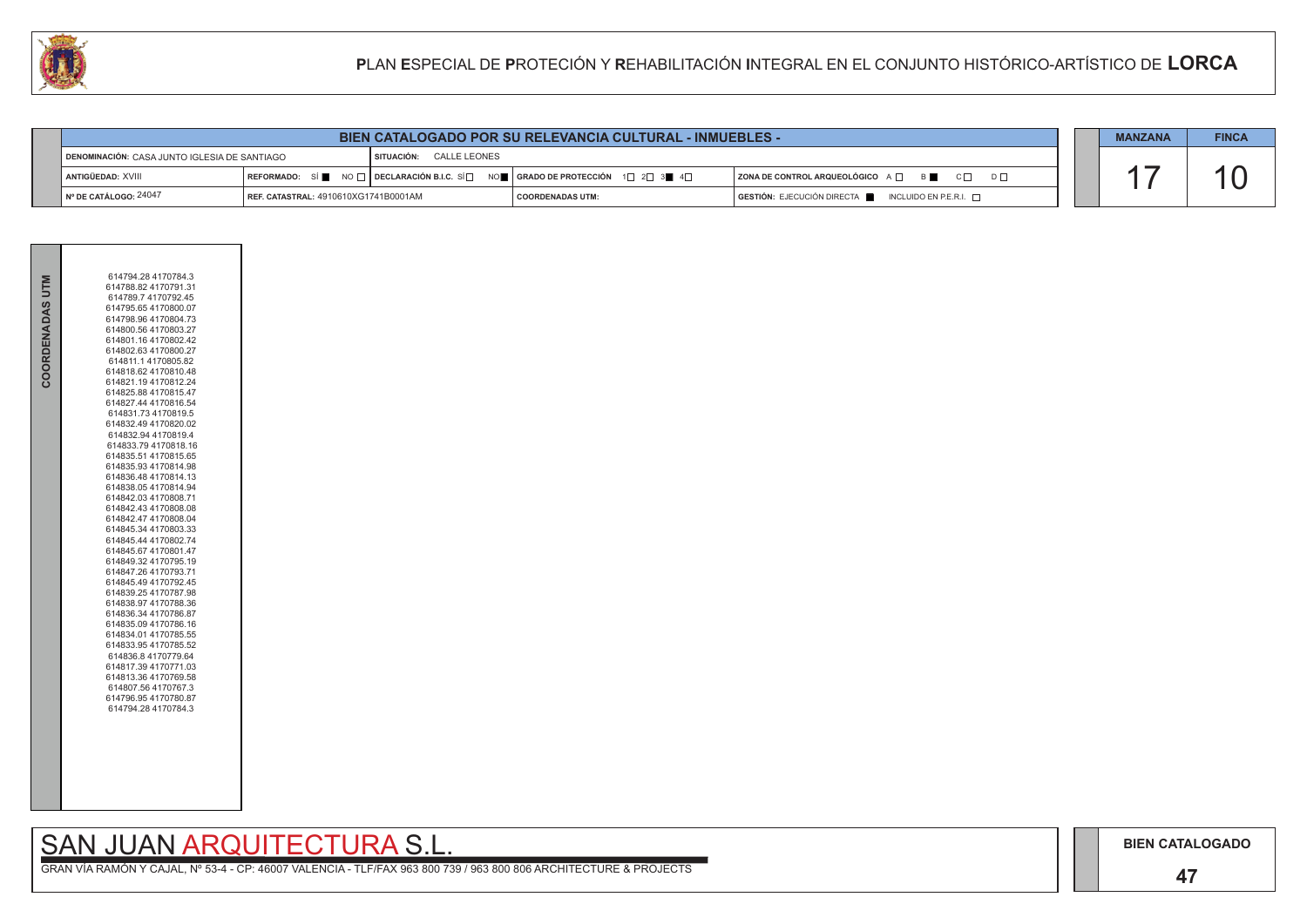

GRAN VÍA RAMÓN Y CAJAL, Nº 53-4 - CP: 46007 VALENCIA - TLF/FAX 963 800 739 / 963 800 806 ARCHITECTURE & PROJECTS

| 614794.28 4170784.3  |
|----------------------|
| 614788.82 4170791.31 |
| 614789.7 4170792.45  |
| 614795.65 4170800.07 |
| 614798.96 4170804.73 |
| 614800.56 4170803.27 |
| 614801.16 4170802.42 |
| 614802.63 4170800.27 |
| 614811.1 4170805.82  |
| 614818.62 4170810.48 |
| 614821.19 4170812.24 |
| 614825.88 4170815.47 |
| 614827.44 4170816.54 |
| 614831.73 4170819.5  |
| 614832.49 4170820.02 |
| 614832.94 4170819.4  |
| 614833.794170818.16  |
| 614835.51 4170815.65 |
| 614835.93 4170814.98 |
| 614836.48 4170814.13 |
| 614838.054170814.94  |
| 614842.03 4170808.71 |
| 614842.43 4170808.08 |
| 614842.47 4170808.04 |
| 614845.34 4170803.33 |
| 614845.44 4170802.74 |
| 614845.67 4170801.47 |
| 614849.32 4170795.19 |
| 614847.26 4170793.71 |
| 614845.49 4170792.45 |
| 614839.25 4170787.98 |
| 614838.97 4170788.36 |
| 614836.34 4170786.87 |
| 614835.09 4170786.16 |
| 614834.01 4170785.55 |
| 614833.95 4170785.52 |
| 614836.84170779.64   |
| 614817.39 4170771.03 |
| 614813.36 4170769.58 |
| 614807.56 4170767.3  |
| 614796.95 4170780.87 |
| 614794.28 4170784.3  |
|                      |
|                      |

# SAN JUAN ARQUITECTURA S.L.

|                                            |                                              | <b>BIEN CATALOGADO POR SU RELEVANCIA CULTURAL - INMUEBLES -</b>                                                                                                      |                                                                                              | <b>MANZANA</b> | <b>FINCA</b> |
|--------------------------------------------|----------------------------------------------|----------------------------------------------------------------------------------------------------------------------------------------------------------------------|----------------------------------------------------------------------------------------------|----------------|--------------|
| <b>I DENOMINACIÓN: IGLESIA DE SANTIAGO</b> |                                              | SITUACIÓN: PLAZA DE SANTIAGO - CALLE LEONES - CALLE VILLAESCUSA                                                                                                      |                                                                                              |                |              |
| I ANTIGÜEDAD: S. XVIII                     |                                              | $\mathsf{I}$ REFORMADO: SÍ $\blacksquare$ NO $\Box$ DECLARACIÓN B.I.C. SÍ $\Box$ NO $\blacksquare$   GRADO DE PROTECCIÓN 1 $\blacksquare$ 2 $\Box$ 3 $\Box$ 4 $\Box$ | $ $ ZONA DE CONTROL ARQUEOLÓGICO $A \Box$ $B \Box$ $C \Box$<br>$D \Box$                      |                |              |
| N° DE CATÁLOGO: 24047                      | <b>FREE. CATASTRAL: 4910610XG1741B0001AM</b> | COORDENADAS UTM:                                                                                                                                                     | $\overline{S}$ GESTIÓN: EJECUCIÓN DIRECTA $\overline{S}$ INCLUIDO EN P.E.R.I. $\overline{S}$ |                |              |



**COORDENADAS UTM**

COORDENADAS UTM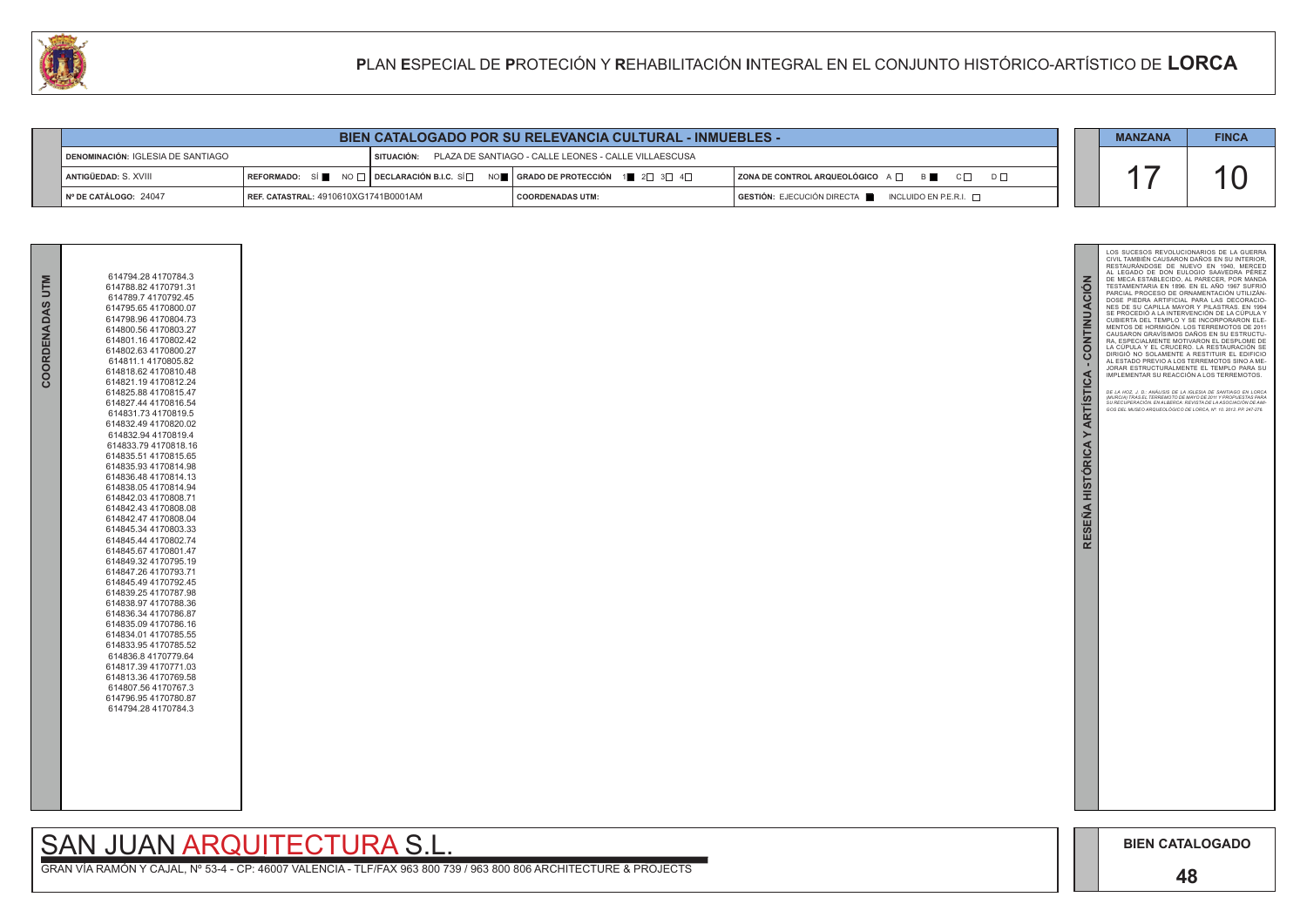### **49**

# SAN JUAN ARQUITECTURA S.L.

|                                                    | <b>BIEN CATALOGADO POR SU RELEVANCIA CULTURAL - INMUEBLES -</b> |                                              |                                                                                                                                   |                                                                                      |  |  |  |
|----------------------------------------------------|-----------------------------------------------------------------|----------------------------------------------|-----------------------------------------------------------------------------------------------------------------------------------|--------------------------------------------------------------------------------------|--|--|--|
| DENOMINACIÓN: CASA EN CALLE ZAPATERÍA - CALLE ROJO |                                                                 | CALLE ZAPATERÍA - CALLE ROJO<br>I SITUACIÓN: |                                                                                                                                   |                                                                                      |  |  |  |
| ANTIGÜEDAD: ANTES 1900                             |                                                                 |                                              | REFORMADO: SÍ $\square$ NO $\square$ DECLARACIÓN B.I.C. SÍ $\square$ NO $\square$   GRADO DE PROTECCIÓN 1 $\square$ 2 $\square$ 3 | $ $ ZONA DE CONTROL ARQUEOLÓGICO $A \Box$ B $ \Box$ C $ \Box$ D $ \Box$              |  |  |  |
| N° DE CATÁLOGO: 24240                              | REF. CATASTRAL:4810001XG1741B0001PM, 4810001XG1741B0002AQ       |                                              | I COORDENADAS UTM:                                                                                                                | $\overline{)}$ GESTIÓN: EJECUCIÓN DIRECTA $\overline{)}$ INCLUIDO EN P.E.R.I. $\Box$ |  |  |  |



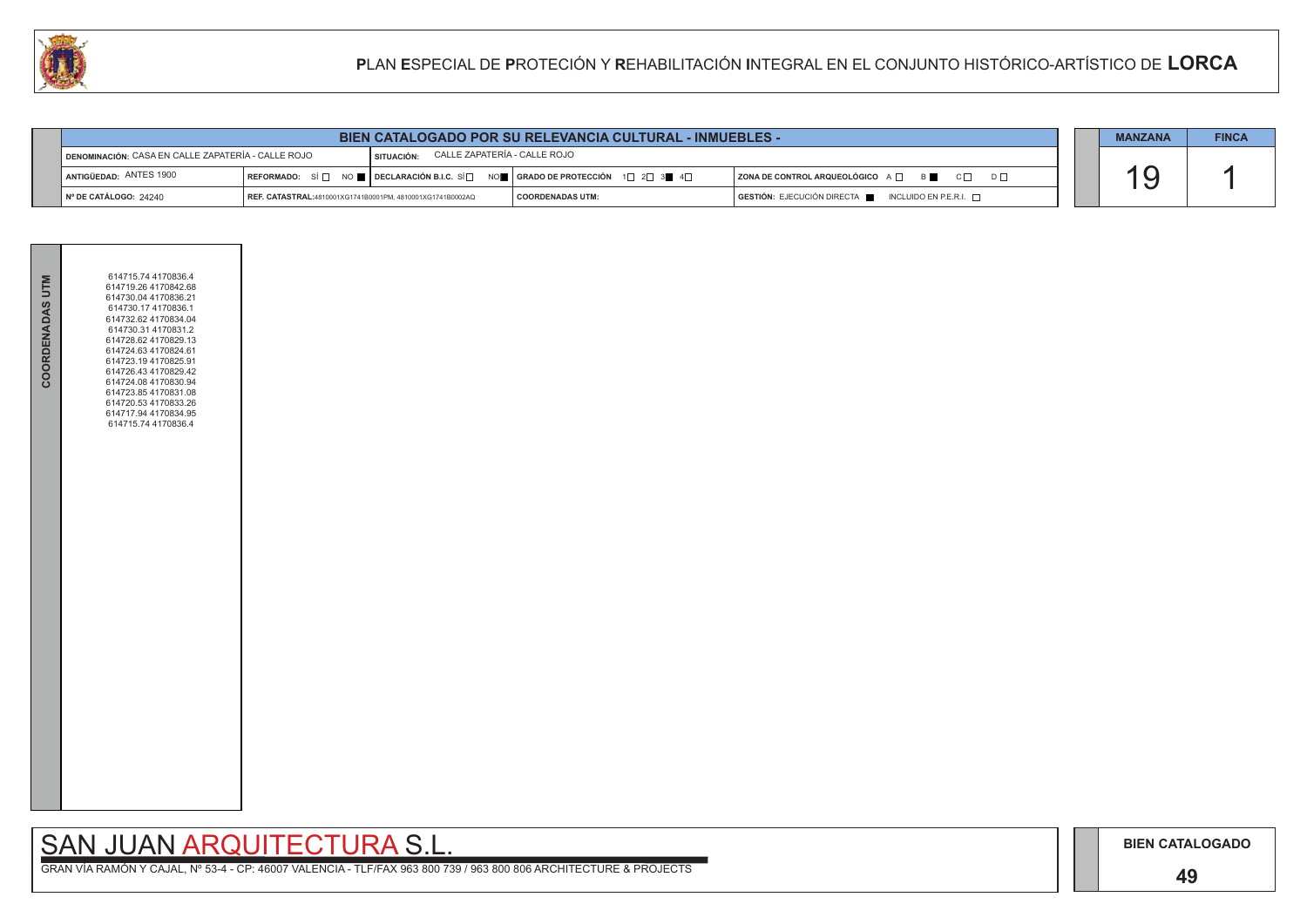### **50**

## SAN JUAN ARQUITECTURA S.L.



| LU |                                     |                                                                 |  |                                 |  |                                                                                                                                                                                                    | PLAN ESPECIAL DE PROTECIÓN Y REHABILITACIÓN INTEGRAL EN EL CONJUNTO HISTÓRICO-ARTÍSTICO DE LORCA |  |                |                       |  |
|----|-------------------------------------|-----------------------------------------------------------------|--|---------------------------------|--|----------------------------------------------------------------------------------------------------------------------------------------------------------------------------------------------------|--------------------------------------------------------------------------------------------------|--|----------------|-----------------------|--|
|    |                                     |                                                                 |  |                                 |  |                                                                                                                                                                                                    |                                                                                                  |  |                |                       |  |
|    |                                     | <b>BIEN CATALOGADO POR SU RELEVANCIA CULTURAL - INMUEBLES -</b> |  |                                 |  |                                                                                                                                                                                                    |                                                                                                  |  | <b>MANZANA</b> | <b>FINCA</b>          |  |
|    | DENOMINACIÓN: CASA EN CALLE CAVA. 9 |                                                                 |  | <b>SITUACIÓN: CALLE CAVA, 9</b> |  |                                                                                                                                                                                                    |                                                                                                  |  |                |                       |  |
|    | ANTIGÜEDAD: ANTES 1900              |                                                                 |  |                                 |  | $\mid$ REFORMADO: $\mid$ Si $\parallel$ $\parallel$ NO $\mid$ $\mid$ DECLARACIÓN B.I.C. Si $\mid$ $\mid$ nO $\parallel$ $\mid$ GRADO DE PROTECCIÓN $\mid$ 1 $\mid$ 2 $\mid$ 3 $\parallel$ 4 $\mid$ | $ $ ZONA DE CONTROL ARQUEOLÓGICO $A \Box$ B $\Box$ C $\Box$ D $\Box$                             |  |                | $\blacktriangleright$ |  |
|    | Nº DE CATÁLOGO: 24242               | <b>REF. CATASTRAL:</b>                                          |  |                                 |  | <b>COORDENADAS UTM:</b>                                                                                                                                                                            | GESTIÓN: EJECUCIÓN DIRECTA   INCLUIDO EN P.E.R.I.                                                |  |                |                       |  |

| COORDENADAS UTM | 614727.77 4170815.53<br>614728.18 4170815.88<br>614731.24 4170819.7<br>614732.31 4170818.95<br>614732.56 4170818.79<br>614735.04 4170822.41<br>614736.1 4170821.34<br>614736.77 4170820.76<br>614737.16 4170820.46<br>614737.58 4170820.24<br>614737.71 4170820.27<br>614737.71 4170820.27<br>614736.83 4170819.03<br>614740.79 4170816.52<br>614741.72 4170816.11<br>614743.09 4170814.99<br>614743.27 4170815.18<br>614744.12 4170814.42<br>614749.26 4170809.88<br>614749.39 4170809.76<br>614743.28 4170802.84<br>614739.77 4170805.87<br>614739.44 4170806.17<br>614737.39 4170807.83<br>614736.03 4170808.93<br>614734.98 4170809.79<br>614734.67 4170809.48<br>614733.11 4170810.95<br>614733.61 4170811.45<br>614727.77 4170815.53 | REFERENCIA CATASTRAL | 4810005XG1741B0001MM<br>4810005XG1741B0002QQ<br>4810005XG1741B0003WW<br>4810005XG1741B0004EE |  |
|-----------------|--------------------------------------------------------------------------------------------------------------------------------------------------------------------------------------------------------------------------------------------------------------------------------------------------------------------------------------------------------------------------------------------------------------------------------------------------------------------------------------------------------------------------------------------------------------------------------------------------------------------------------------------------------------------------------------------------------------------------------------------|----------------------|----------------------------------------------------------------------------------------------|--|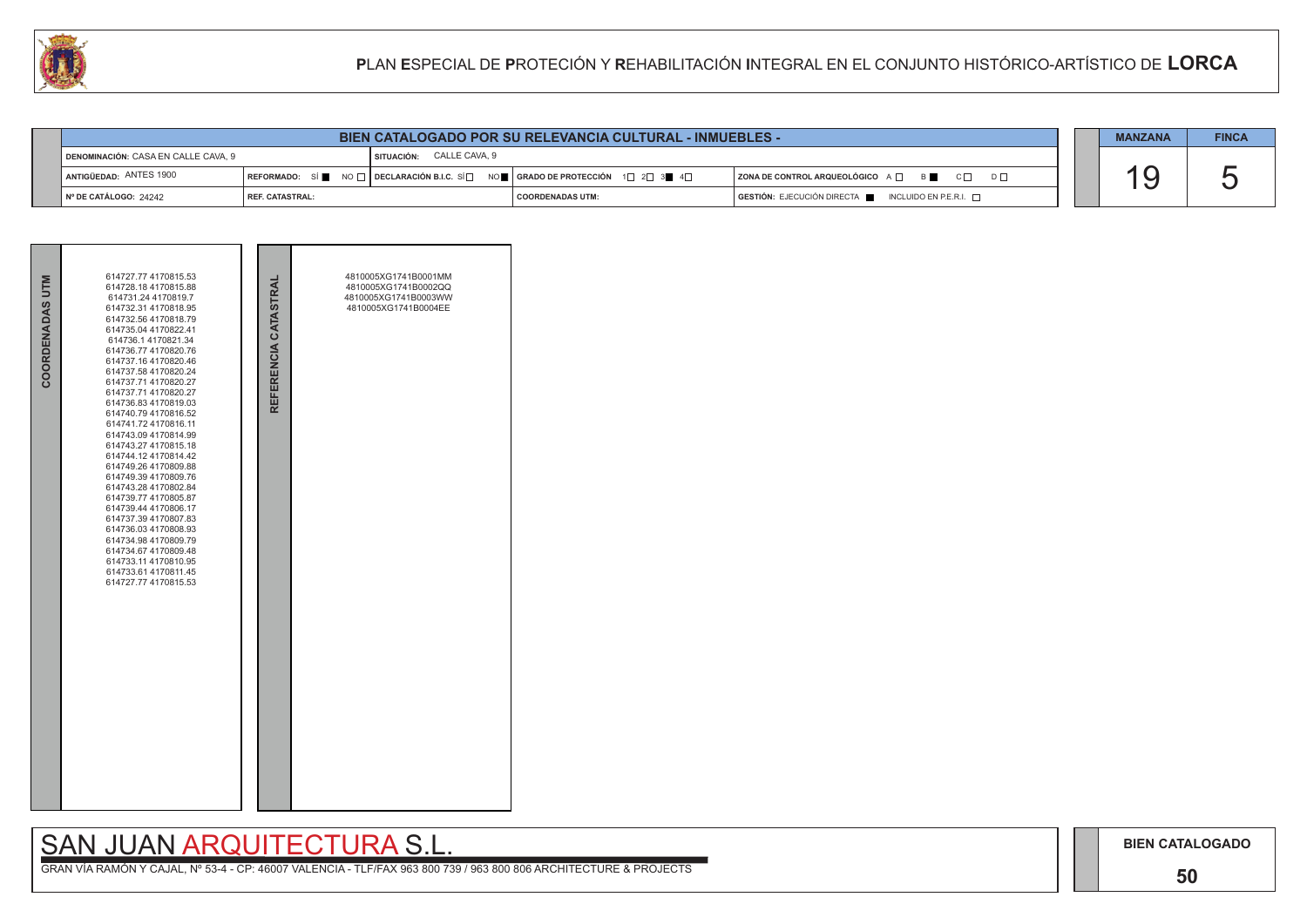### **51**

## SAN JUAN ARQUITECTURA S.L.

|                                     | <b>BIEN CATALOGADO POR SU RELEVANCIA CULTURAL - INMUEBLES -</b> |                                 |                                                                                                                                                       |                                                                                      |  |  |  |  |
|-------------------------------------|-----------------------------------------------------------------|---------------------------------|-------------------------------------------------------------------------------------------------------------------------------------------------------|--------------------------------------------------------------------------------------|--|--|--|--|
| DENOMINACIÓN: CASA EN CALLE CAVA, 7 |                                                                 | <b>SITUACIÓN: CALLE CAVA, 7</b> |                                                                                                                                                       |                                                                                      |  |  |  |  |
| ANTIGÜEDAD: ANTES 1900              |                                                                 |                                 | REFORMADO: SÍ $\blacksquare$ NO $\Box$ DECLARACIÓN B.I.C. SÍ $\Box$ NO $\blacksquare$ GRADO DE PROTECCIÓN 1 $\Box$ 2 $\Box$ 3 $\blacksquare$ 4 $\Box$ | $ $ ZONA DE CONTROL ARQUEOLÓGICO A $\Box$ B $\Box$ C $\Box$ D $\Box$                 |  |  |  |  |
| ∥ № DE CATÁLOGO: 24346              | <b>REF. CATASTRAL:</b> 4810006XG1741B0001OM                     |                                 | I COORDENADAS UTM:                                                                                                                                    | $\overline{)}$ GESTIÓN: EJECUCIÓN DIRECTA $\overline{)}$ INCLUIDO EN P.E.R.I. $\Box$ |  |  |  |  |



| COORDENADAS UTM | 614721.81 4170815.69<br>614724.88 4170818.47<br>614728.18 4170815.88<br>614727.77 4170815.53<br>614733.61 4170811.45<br>614733.11 4170810.95<br>614734.67 4170809.48<br>614734.98 4170809.79<br>614736.03 4170808.93<br>614737.39 4170807.83<br>614739.44 4170806.17<br>614739.77 4170805.87<br>614743.28 4170802.84<br>614737.52 4170796.33<br>614732.64 4170802.53<br>614730.44 4170805.32<br>614728.58 4170807.69<br>614724.59 4170812.76<br>614721.81 4170815.69 |  |
|-----------------|----------------------------------------------------------------------------------------------------------------------------------------------------------------------------------------------------------------------------------------------------------------------------------------------------------------------------------------------------------------------------------------------------------------------------------------------------------------------|--|
|                 |                                                                                                                                                                                                                                                                                                                                                                                                                                                                      |  |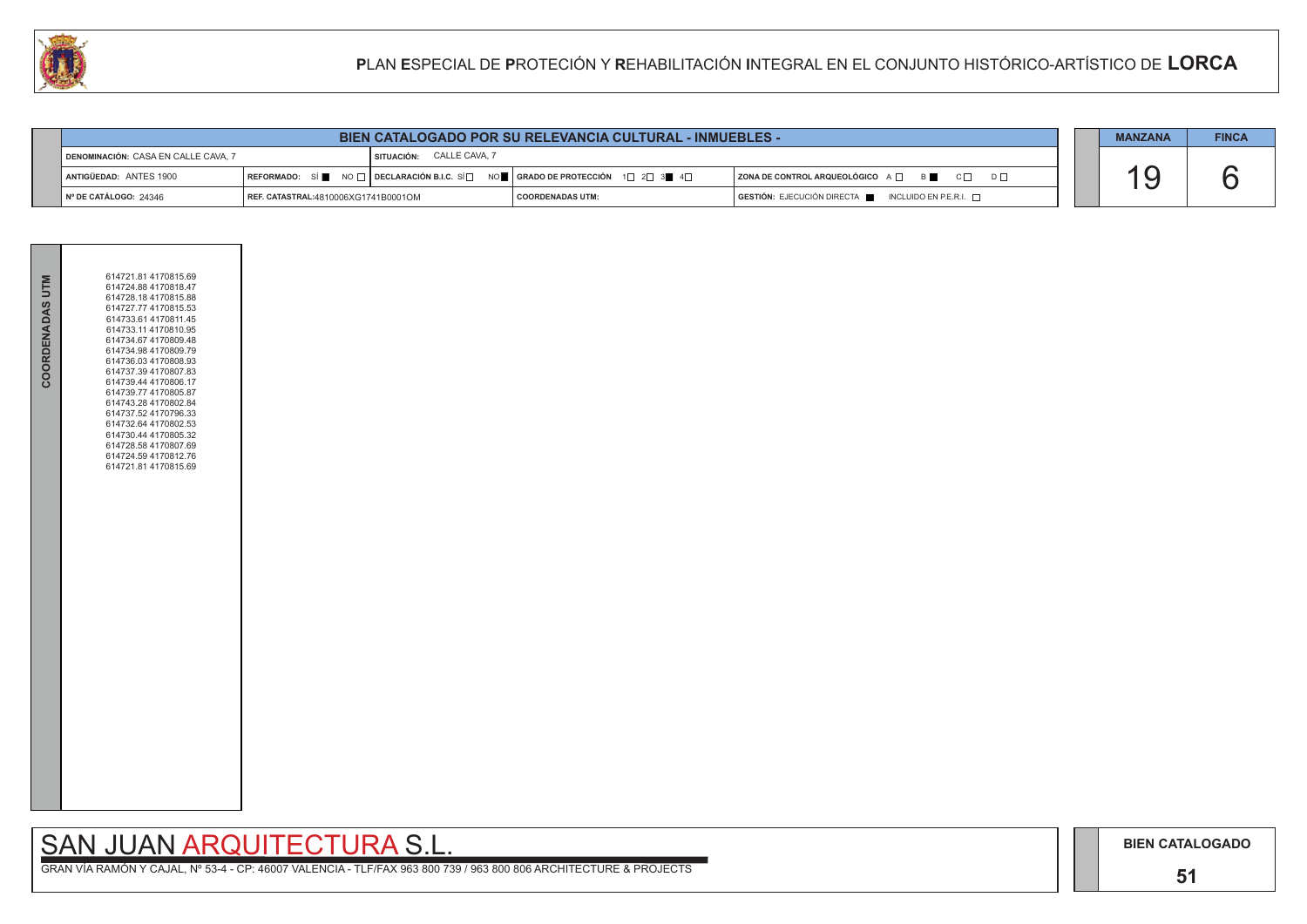### **52**

## SAN JUAN ARQUITECTURA S.L.

| COORDENADAS UTM | 614705.23 4170782.17<br>614704.63 4170780.86<br>614704.63 4170780.87<br>614702.64 4170786.98<br>614702.34 4170788.07<br>614703.98 4170791.33<br>614705.154170792.45<br>614705.85 4170793.12<br>614707.68 4170794.46<br>614707.83 4170797.12<br>614710.74 4170799.52<br>614711.14 4170799.06<br>614712.23 4170800.08<br>614712.23 4170800.1<br>614713.84 4170801.62<br>614713.87 4170801.66<br>614713.92 4170801.74<br>614713.93 4170801.73<br>614721.56 4170794.15<br>614729.2 4170786.57<br>614722.36 4170780.57<br>614719.01 4170778.15<br>614715.55 4170775.65<br>614712.13 4170773.17<br>614711.87 4170773<br>614707.72 4170779.03<br>614705.38 4170781.98<br>614705.23 4170782.17 | REFERENCIA CATASTRAL | 4810027XG1741B0002UQ<br>4810027XG1741B0003IW<br>4810027XG1741B0004OE<br>4810027XG1741B0005PR<br>4810027XG1741B0006AT<br>4810027XG1741B0007SY<br>4810027XG1741B0008DU<br>4810027XG1741B0009FI<br>4810027XG1741B0010SY<br>4810027XG1741B0011DU<br>4810027XG1741B0012FI<br>4810027XG1741B0013GO<br>4810027XG1741B0014HP<br>4810027XG1741B0015JA<br>4810027XG1741B0016KS<br>4810027XG1741B0017LD<br>4810027XG1741B0018BF<br>4810027XG1741B0019ZG<br>4810027XG1741B0020LD<br>4810027XG1741B0021BF<br>4810027XG1741B0022ZG<br>4810027XG1741B0023XH<br>4810027XG1741B0024MJ<br>4810027XG1741B0025QK<br>4810027XG1741B0026WL<br>4810027XG1741B0027EB<br>4810027XG1741B0028RZ |  |
|-----------------|----------------------------------------------------------------------------------------------------------------------------------------------------------------------------------------------------------------------------------------------------------------------------------------------------------------------------------------------------------------------------------------------------------------------------------------------------------------------------------------------------------------------------------------------------------------------------------------------------------------------------------------------------------------------------------------|----------------------|----------------------------------------------------------------------------------------------------------------------------------------------------------------------------------------------------------------------------------------------------------------------------------------------------------------------------------------------------------------------------------------------------------------------------------------------------------------------------------------------------------------------------------------------------------------------------------------------------------------------------------------------------------------------|--|

|                                     | <b>BIEN CATALOGADO POR SU RELEVANCIA CULTURAL - INMUEBLES -</b> |  |                          |  |                                                                             |                                                                        |  | <b>MANZANA</b> | <b>FINCA</b> |
|-------------------------------------|-----------------------------------------------------------------|--|--------------------------|--|-----------------------------------------------------------------------------|------------------------------------------------------------------------|--|----------------|--------------|
| DENOMINACIÓN: CASA EN CALLE CAVA, 1 |                                                                 |  | SITUACIÓN: CALLE CAVA, 1 |  |                                                                             |                                                                        |  |                |              |
| ANTIGÜEDAD: ANTES 1900              |                                                                 |  |                          |  | REFORMADO: SÍ NO I DECLARACIÓN B.I.C. SÍ NO I GRADO DE PROTECCIÓN 1 2 3 4 4 | ZONA DE CONTROL ARQUEOLÓGICO A Q B C Q D D Q                           |  |                |              |
| Nº DE CATÁLOGO: 24244               | <b>REF. CATASTRAL: 4810027XG1741B</b>                           |  |                          |  | COORDENADAS UTM:                                                            | $GESTIÓN: EJECUCIÓN DIRECTA \blacksquare INCLUIDO EN P.E.R.I. \square$ |  |                |              |

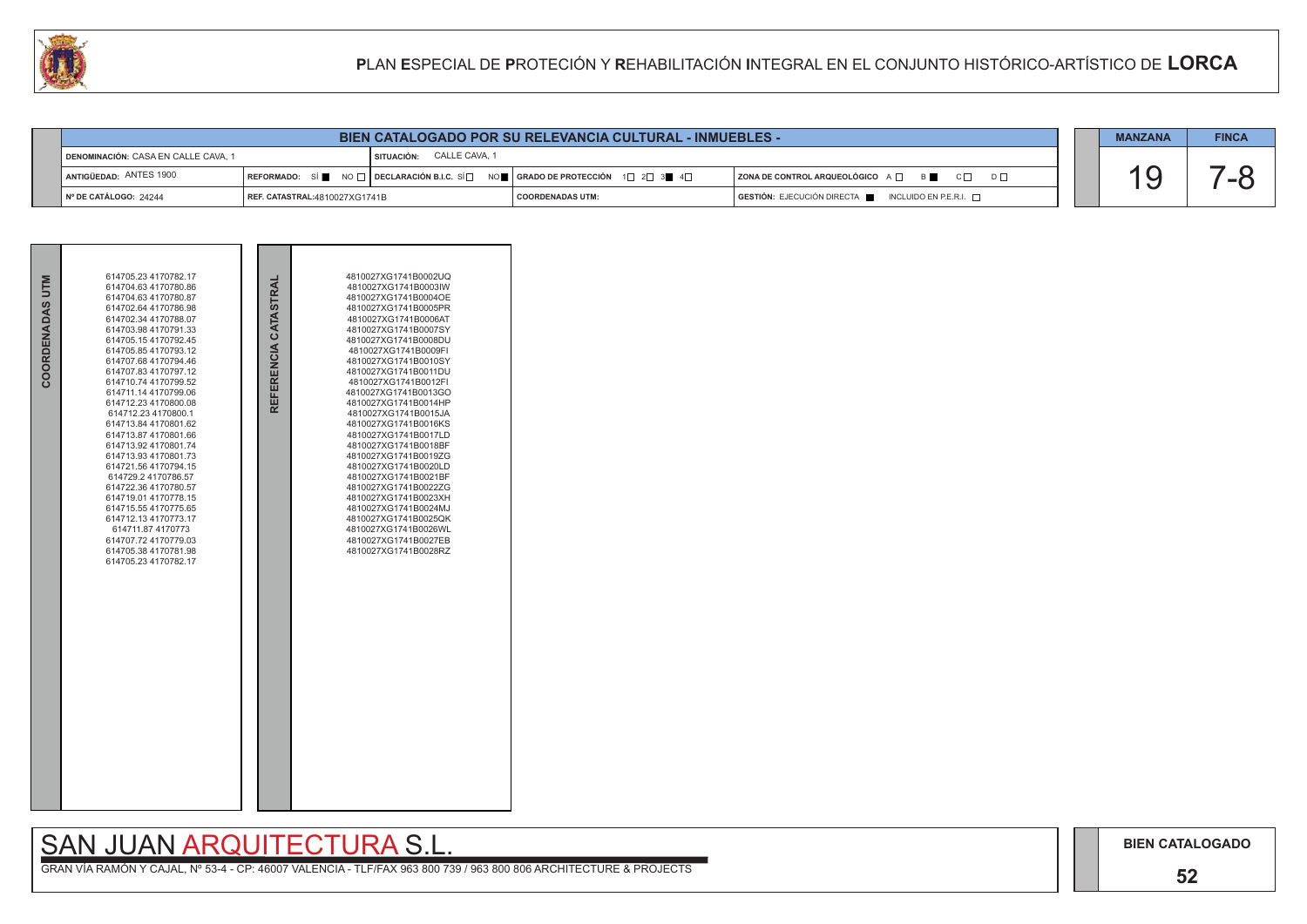

C Е



GRAN VÍA RAMÓN Y CAJAL, Nº 53-4 - CP: 46007 VALENCIA - TLF/FAX 963 800 739 / 963 800 806 ARCHITECTURE & PROJECTS

| COORDENADAS UTI | 614730.05 4170787.56<br>614729.2 4170786.57<br>614721.56 4170794.15<br>614713.93 4170801.73<br>614713.92 4170801.74<br>614713.87 4170801.66<br>614713.84 4170801.62<br>614712.23 4170800.1<br>614712.23 4170800.08<br>614711.14 4170799.06<br>614710.74 4170799.52<br>614707.83 4170797.12<br>614707.88 4170797.97<br>614705.63 4170800.64<br>614703.71 4170800.98<br>614704.24 4170800.48<br>614701.58 4170798.32<br>614698.79 4170796.06<br>614694.354170796.26<br>614694.12 4170796.39<br>614693.52 4170796.74<br>614690.34 4170798.61<br>614690.83 4170799.16<br>614688.74170801<br>614686.09 4170803.28<br>614685.41 4170802.48<br>614685.01 4170802.77<br>614694.754170810 |
|-----------------|----------------------------------------------------------------------------------------------------------------------------------------------------------------------------------------------------------------------------------------------------------------------------------------------------------------------------------------------------------------------------------------------------------------------------------------------------------------------------------------------------------------------------------------------------------------------------------------------------------------------------------------------------------------------------------|
|                 | 614710.47 4170828.47<br>614715.74 4170836.4<br>614717.94 4170834.95<br>614720.53 4170833.26<br>614723.85 4170831.08<br>614724.08 4170830.94<br>614726.43 4170829.42<br>614723.194170825.91<br>614724.63 4170824.61<br>614725.94 4170823.46<br>614726.98 4170822.9<br>614728.02 4170821.95<br>614724.88 4170818.47<br>614721.81 4170815.69<br>614724.59 4170812.76<br>614728.58 4170807.69<br>614730.44 4170805.32<br>614732.64 4170802.53<br>614737.52 4170796.33<br>614734.21 4170792.45<br>614732.41 4170790.33<br>614730.05 4170787.56                                                                                                                                        |

## SAN JUAN ARQUITECTURA S.L.

|                                              |                                      |                                              | <b>BIEN CATALOGADO POR SU RELEVANCIA CULTURAL - INMUEBLES -</b>                                                 |                                                                   | <b>MANZANA</b> | <b>FINCA</b> |
|----------------------------------------------|--------------------------------------|----------------------------------------------|-----------------------------------------------------------------------------------------------------------------|-------------------------------------------------------------------|----------------|--------------|
| DENOMINACIÓN: ANTIGUO COLEGIO DE LA PURISIMA |                                      | SITUACIÓN: CALLE ABAD LOS ARCOS - CALLE CAVA |                                                                                                                 |                                                                   |                |              |
| I ANTIGÜEDAD: S. XVIII                       |                                      |                                              | REFORMADO: SÍ NO $\Box$ DECLARACIÓN B.I.C. SÍ $\Box$ NO $\Box$ GRADO DE PROTECCIÓN 1 $\Box$ 2 3 $\Box$ 4 $\Box$ | $ $ ZONA DE CONTROL ARQUEOLÓGICO $A \Box$ $B \Box$ $C \Box$<br>D⊓ |                |              |
| $N°$ DE CATÁLOGO: 24014                      | REF. CATASTRAL: 4810026XG1741B0001BM |                                              | I COORDENADAS UTM:                                                                                              | $GESTIÓN: EJECUCIÓN DIRECTA$ INCLUIDO EN P.E.R.I. $\Box$          |                |              |

### **PP**LAN **EE**SPECIAL DE **PP**ROTECIÓN Y **RR**EHABILITACIÓN **II**NTEGRAL EN EL CONJUNTO HISTÓRICO-ARTÍSTICO DE **LORCA**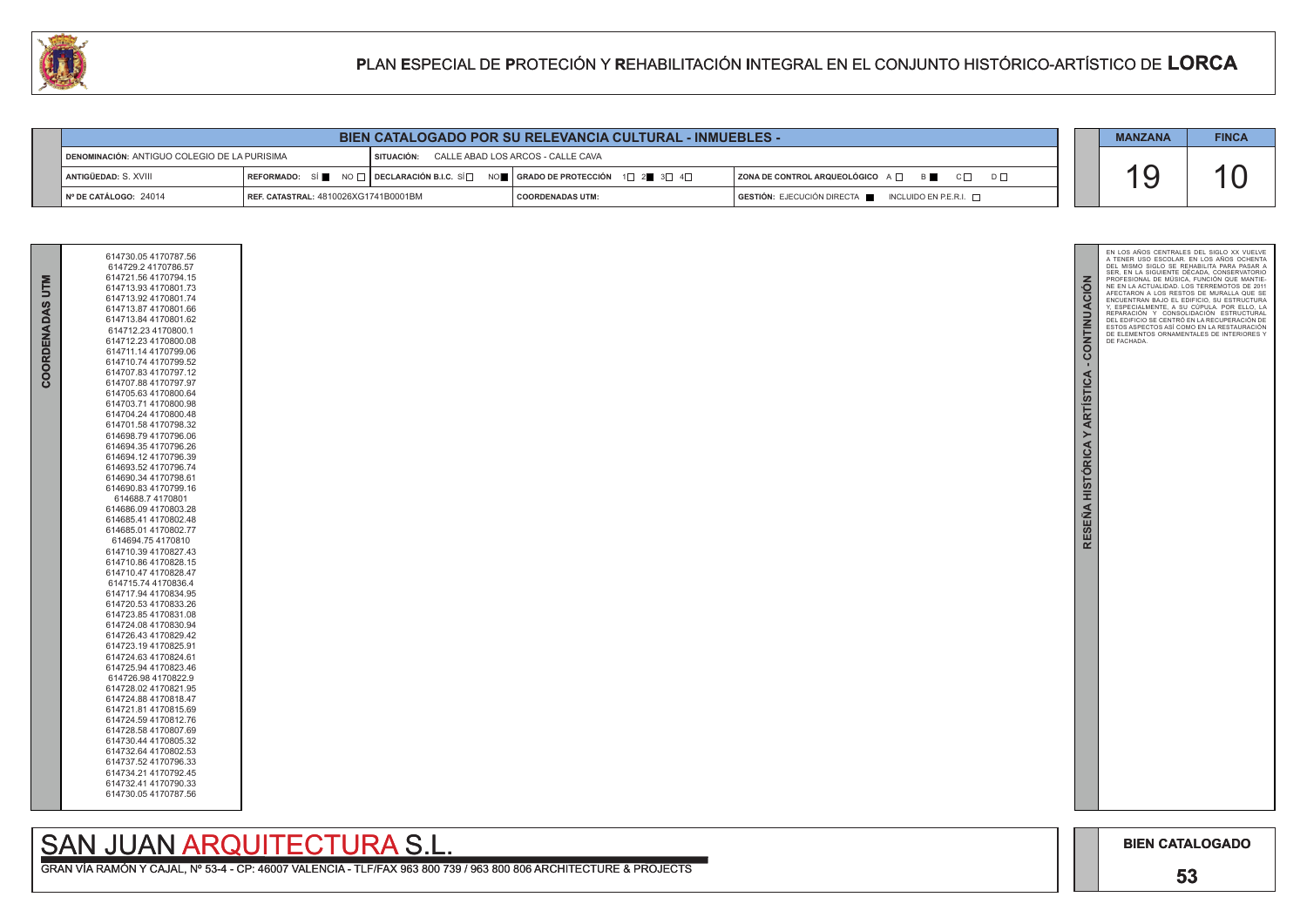### **54**

## SAN JUAN ARQUITECTURA S.L.

|                                     | <b>BIEN CATALOGADO POR SU RELEVANCIA CULTURAL - INMUEBLES -</b> |                               |                                                                                                                                                       |  |                                                                                      |  |  | <b>FINCA</b> |
|-------------------------------------|-----------------------------------------------------------------|-------------------------------|-------------------------------------------------------------------------------------------------------------------------------------------------------|--|--------------------------------------------------------------------------------------|--|--|--------------|
| DENOMINACIÓN: CASA EN CALLE CAVA, 2 |                                                                 | CALLE CAVA. 2<br>l SITUACIÓN: |                                                                                                                                                       |  |                                                                                      |  |  |              |
| ANTIGÜEDAD: S. XX                   |                                                                 |                               | REFORMADO: SÍ $\blacksquare$ NO $\Box$ DECLARACIÓN B.I.C. SÍ $\Box$ NO $\blacksquare$ GRADO DE PROTECCIÓN 1 $\Box$ 2 $\Box$ 3 $\blacksquare$ 4 $\Box$ |  | ZONA DE CONTROL ARQUEOLÓGICO A $\Box$ B<br>$C \Box$<br>$D \Box$                      |  |  |              |
| Nº DE CATÁLOGO: 24403               | REF. CATASTRAL:4810009XG1741B0001DM                             |                               | <b>COORDENADAS UTM:</b>                                                                                                                               |  | $\overline{)}$ GESTIÓN: EJECUCIÓN DIRECTA $\overline{)}$ INCLUIDO EN P.E.R.I. $\Box$ |  |  |              |



| COORDENADAS UTM | 614714.2 4170769.89<br>614714.38 4170770.05<br>614721.76 4170775.22<br>614724.27 4170771.52<br>614724.33 4170771.44<br>614726.73 4170767.9<br>614726.9 4170767.66<br>614725.07 4170766.34<br>614724.92 4170766.23<br>614721.55 4170763.8<br>614719.46 4170762.29<br>614717.99 4170764.4<br>614716.65 4170766.34<br>614714.2 4170769.89 |  |
|-----------------|----------------------------------------------------------------------------------------------------------------------------------------------------------------------------------------------------------------------------------------------------------------------------------------------------------------------------------------|--|
|                 |                                                                                                                                                                                                                                                                                                                                        |  |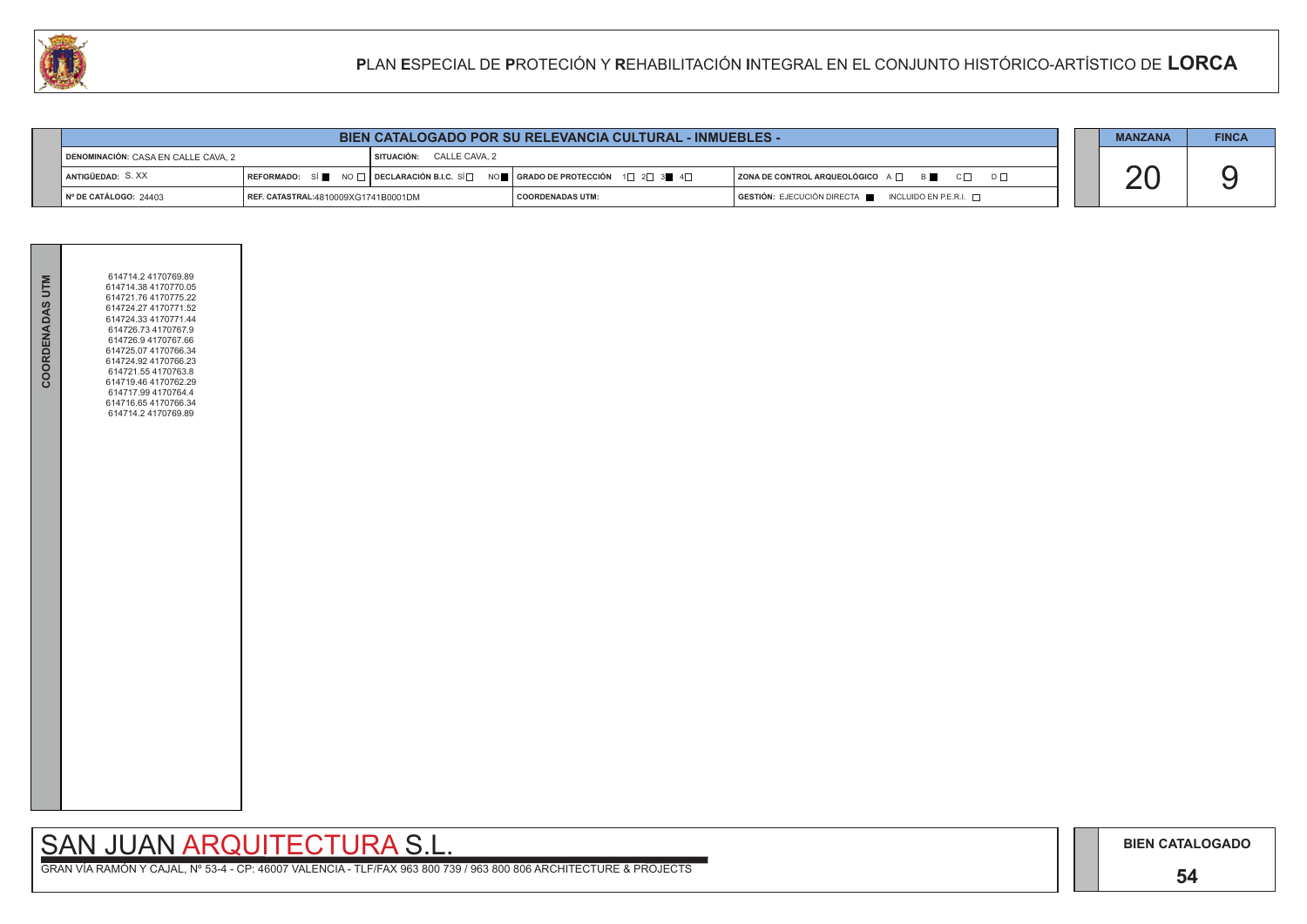### **55**

# SAN JUAN ARQUITECTURA S.L.

|                                                                 | <b>BIEN CATALOGADO POR SU RELEVANCIA CULTURAL - INMUEBLES -</b> |  |                                                                                                                                                       |                                                          |  | <b>MANZANA</b> | <b>FINCA</b> |
|-----------------------------------------------------------------|-----------------------------------------------------------------|--|-------------------------------------------------------------------------------------------------------------------------------------------------------|----------------------------------------------------------|--|----------------|--------------|
| SITUACIÓN: CALLE CAVA, 4<br>DENOMINACIÓN: CASA EN CALLE CAVA. 4 |                                                                 |  |                                                                                                                                                       |                                                          |  |                |              |
| ANTIGÜEDAD: ANTES 1900                                          |                                                                 |  | REFORMADO: SÍ $\Box$ NO $\blacksquare$ DECLARACIÓN B.I.C. SÍ $\Box$ NO $\blacksquare$ GRADO DE PROTECCIÓN 1 $\Box$ 2 $\Box$ 3 $\blacksquare$ 4 $\Box$ | ZONA DE CONTROL ARQUEOLÓGICO A □ B C □ D □               |  |                |              |
| ∣Nº DE CATÁLOGO: 24250                                          | REF. CATASTRAL:4810010XG1741B0001KM                             |  | I COORDENADAS UTM:                                                                                                                                    | $GESTIÓN: EJECUCIÓN DIRECTA$ INCLUIDO EN P.E.R.I. $\Box$ |  |                |              |



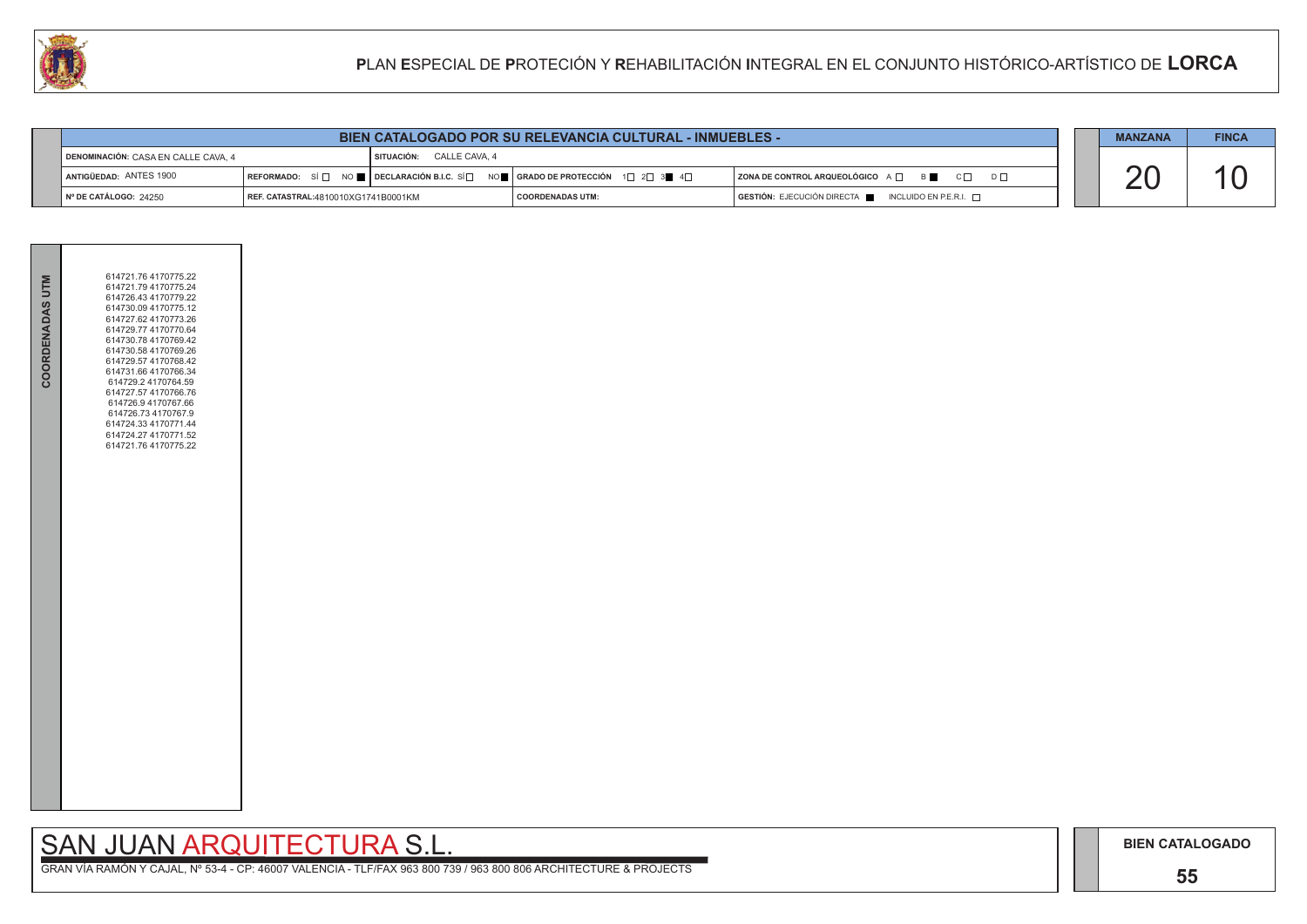## **56**

## SAN JUAN ARQUITECTURA S.L.

|                                                                 | <b>BIEN CATALOGADO POR SU RELEVANCIA CULTURAL - INMUEBLES -</b> |  |                                         |  |                                                 | <b>MANZANA</b> | <b>FINCA</b> |
|-----------------------------------------------------------------|-----------------------------------------------------------------|--|-----------------------------------------|--|-------------------------------------------------|----------------|--------------|
| SITUACIÓN: CALLE CAVA, 6<br>DENOMINACIÓN: CASA EN CALLE CAVA, 6 |                                                                 |  |                                         |  |                                                 |                |              |
| ANTIGÜEDAD: ANTES 1900                                          | REFORMADO: SÍ $\Box$ NO <b>Declaración B.I.C.</b> SÍ $\Box$     |  | NO█▌GRADO DE PROTECCIÓN  1d  2d  3   4d |  | ZONA DE CONTROL ARQUEOLÓGICO A □ B C □ D □      |                |              |
| $\parallel$ N° DE CATÁLOGO: 24251                               | REF. CATASTRAL:4810011XG1741B0001RM                             |  | I COORDENADAS UTM:                      |  | GESTIÓN: EJECUCIÓN DIRECTA NICLUIDO EN P.E.R.I. |                |              |



| COORDENADAS UTM | 614726.43 4170779.22<br>614734.34 4170786.01<br>614734.4 4170786.07<br>614738.92 4170781.52<br>614742.03 4170778.4<br>614741.81 4170778.21<br>614741.14 4170777.63<br>614739.64 4170776.34<br>614741.11 4170774.61<br>614738.894170772.98<br>614740.91 4170770.8<br>614738.59 4170769.12<br>614736.77 4170771.16<br>614735.43 4170772.72<br>614732.79 4170770.46<br>614730.92 4170768.86<br>614730.58 4170769.26<br>614730.78 4170769.42<br>614729.77 4170770.64<br>614727.62 4170773.26<br>614730.09 4170775.12<br>614726.43 4170779.22 |  |
|-----------------|------------------------------------------------------------------------------------------------------------------------------------------------------------------------------------------------------------------------------------------------------------------------------------------------------------------------------------------------------------------------------------------------------------------------------------------------------------------------------------------------------------------------------------------|--|
|                 |                                                                                                                                                                                                                                                                                                                                                                                                                                                                                                                                          |  |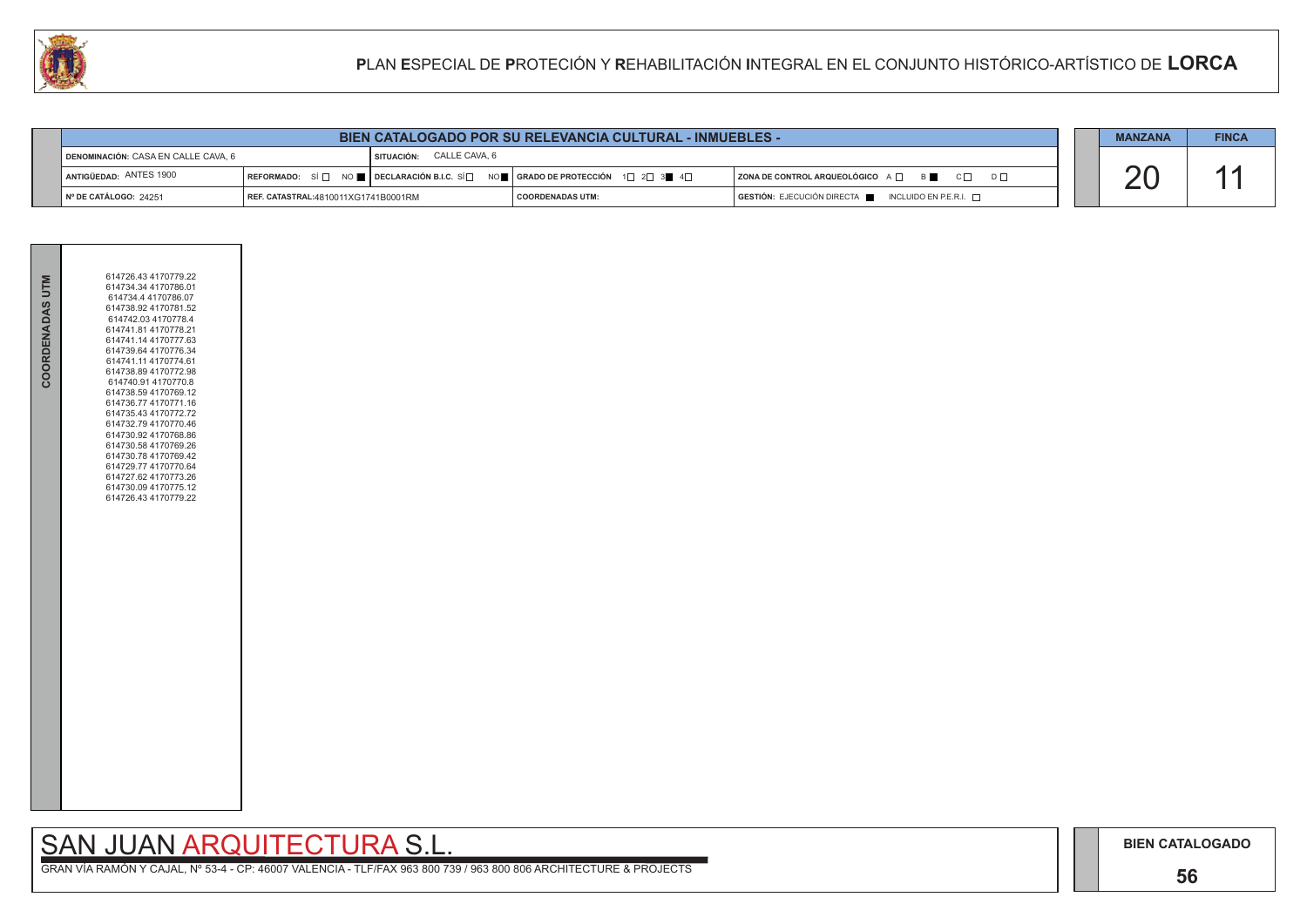### **57**

## SAN JUAN ARQUITECTURA S.L.

|                                                                 | <b>BIEN CATALOGADO POR SU RELEVANCIA CULTURAL - INMUEBLES -</b> |  |                                                                                                                        |                                                                                      |  | <b>MANZANA</b> | <b>FINCA</b> |
|-----------------------------------------------------------------|-----------------------------------------------------------------|--|------------------------------------------------------------------------------------------------------------------------|--------------------------------------------------------------------------------------|--|----------------|--------------|
| SITUACIÓN: CALLE CAVA, 8<br>DENOMINACIÓN: CASA EN CALLE CAVA, 8 |                                                                 |  |                                                                                                                        |                                                                                      |  |                |              |
| ANTIGÜEDAD: ANTES 1900                                          | REFORMADO: SÍ                                                   |  | NO $\Box$ DECLARACIÓN B.I.C. SÍ $\Box$ NO $\blacksquare$ GRADO DE PROTECCIÓN $\Box$ 2 $\Box$ 3 $\blacksquare$ 4 $\Box$ | ZONA DE CONTROL ARQUEOLÓGICO A D B<br>$C\Box$ $D\Box$                                |  |                |              |
| N° DE CATÁLOGO: 24252                                           | REF. CATASTRAL:4810012XG1741B0001DM                             |  | <b>COORDENADAS UTM:</b>                                                                                                | $\overline{)}$ GESTIÓN: EJECUCIÓN DIRECTA $\overline{)}$ INCLUIDO EN P.E.R.I. $\Box$ |  |                |              |



| 614748.02 4170779.15<br>614749.99 4170777.02<br>614747.96 4170774.77<br>614749 4170773.71<br>614746.92 4170771.57<br>614745.01 4170770.29<br>614743.14 4170772.64<br>614742.94 4170772.48<br>614741.11 4170774.61<br>614739.64 4170776.34<br>614741.14 4170777.63<br>614741.81 4170778.21<br>614742.03 4170778.4<br>614738.92 4170781.52<br>614734.4 4170786.07<br>614738.04 4170789.45<br>614742.42 4170785.08<br>614745.08 4170782.38<br>614745.59 4170781.81<br>614747.46 4170779.77<br>614748.02 4170779.15 |
|-----------------------------------------------------------------------------------------------------------------------------------------------------------------------------------------------------------------------------------------------------------------------------------------------------------------------------------------------------------------------------------------------------------------------------------------------------------------------------------------------------------------|
|                                                                                                                                                                                                                                                                                                                                                                                                                                                                                                                 |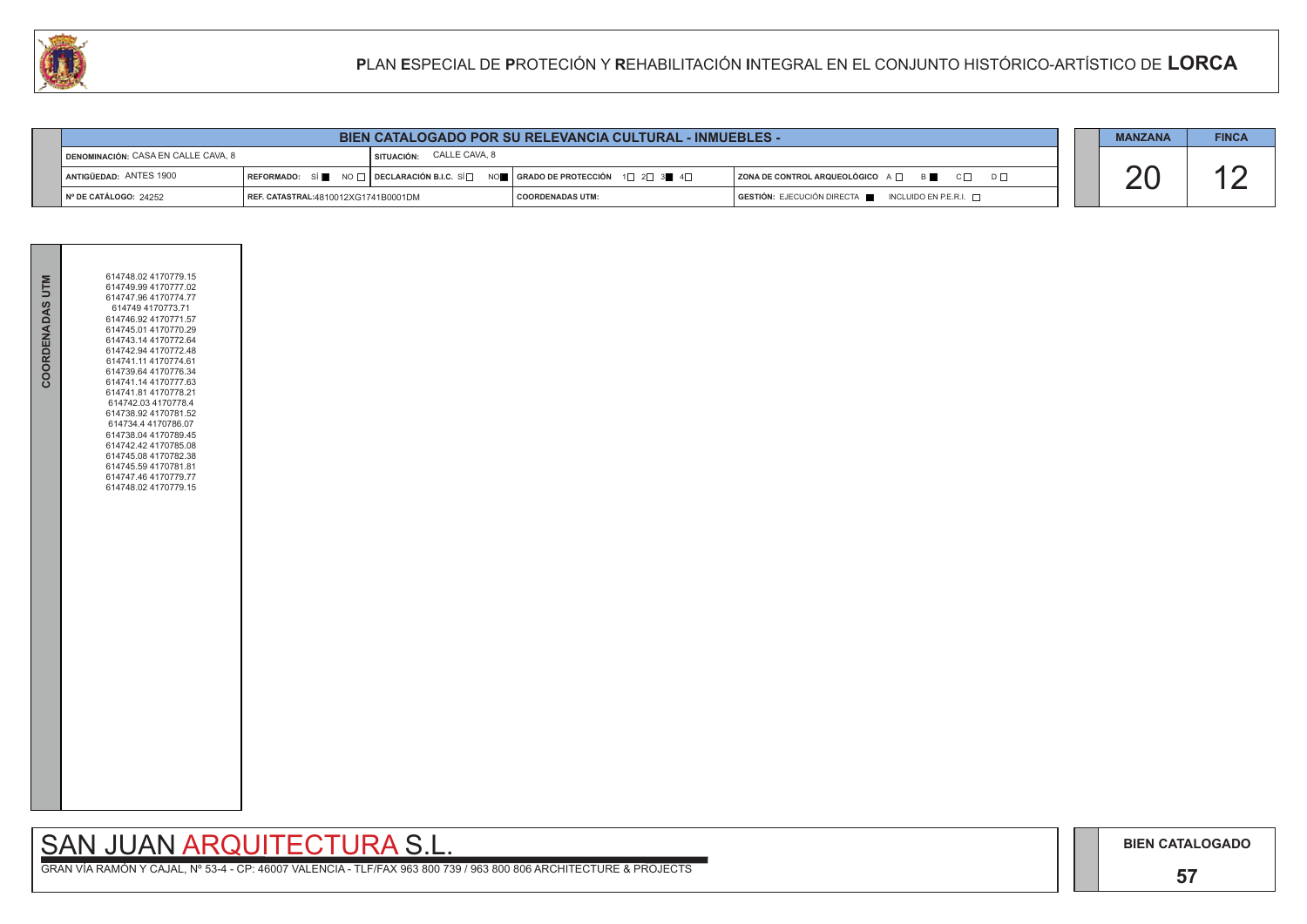### **58**

GRAN VÍA RAMÓN Y CAJAL, Nº 53-4 - CP: 46007 VALENCIA - TLF/FAX 963 800 739 / 963 800 806 ARCHITECTURE & PROJECTS

|                | <b>MANZANA</b> | <b>FINCA</b> |
|----------------|----------------|--------------|
| D <sub>L</sub> |                |              |
|                |                |              |

| <b>BIEN CATALOGADO POR SU RELEVANCIA CULTURAL - INMUEBLES -</b> |                                          |                                    |                                                                                                                                                                   |                                                                                         |  | <b>MANZANA</b> | <b>FINCA</b> |
|-----------------------------------------------------------------|------------------------------------------|------------------------------------|-------------------------------------------------------------------------------------------------------------------------------------------------------------------|-----------------------------------------------------------------------------------------|--|----------------|--------------|
| DENOMINACIÓN: CASA EN CALLE CAVA, 10                            |                                          | <b>I SITUACIÓN: CALLE CAVA, 10</b> |                                                                                                                                                                   |                                                                                         |  |                |              |
| ANTIGÜEDAD: ANTES 1900                                          |                                          |                                    | $\vert$ REFORMADO: SÍ $\Box$ NO $\blacksquare$   DECLARACIÓN B.I.C. SÍ $\Box$ NO $\blacksquare$   GRADO DE PROTECCIÓN 1 $\Box$ 2 $\Box$ 3 $\blacksquare$ 4 $\Box$ | $\blacksquare$ ZONA DE CONTROL ARQUEOLÓGICO A $\Box$ B $\blacksquare$ C $\Box$ D $\Box$ |  |                |              |
| NO DE CATÁLOCO: 24252                                           | $I$ DEE CATASTONI (4040049VC4744D0004VM) |                                    | $\Gamma$ COODDENADAS LITM-                                                                                                                                        | $C$ <b>CESTIÓN:</b> E IECHCIÓN DIPECTA $\blacksquare$ INCLITING EN DE DI $\sqcap$       |  |                |              |



**COORDENADAS UTM:**  $\overline{G}$  **GESTIÓN:** EJECUCIÓN DIRECTA ■ INCLUIDO EN P.E.R.I. □

| <b>COORDENADAS UTM</b> | 614738.04 4170789.45<br>614741.28 4170792.45<br>614742.24 4170793.41<br>614743.26 4170792.45<br>614747.16 4170788.79<br>614749.154170786.48<br>614748.98 4170786.3<br>614751.14 4170784.26<br>614751.69 4170783.79<br>614747.46 4170779.77<br>614745.59 4170781.81<br>614745.08 4170782.38<br>614742.42 4170785.08<br>614738.04 4170789.45 |  |
|------------------------|--------------------------------------------------------------------------------------------------------------------------------------------------------------------------------------------------------------------------------------------------------------------------------------------------------------------------------------------|--|
|                        |                                                                                                                                                                                                                                                                                                                                            |  |

N° DE CATÁLOGO: 24253 **| REF. CATASTRAL:**4810013XG1741B0001XM

## SAN JUAN ARQUITECTURA S.L.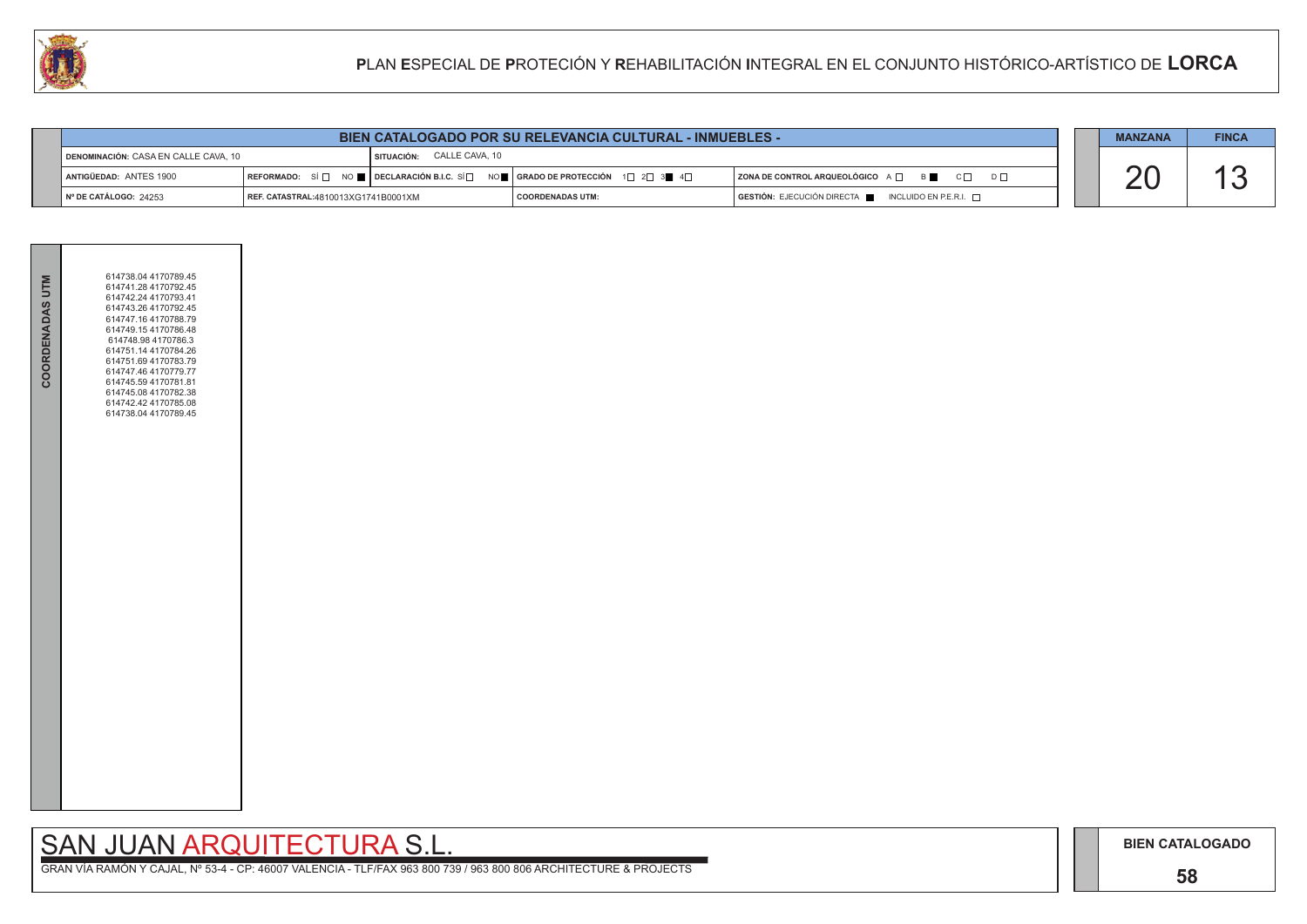### **59**

## SAN JUAN ARQUITECTURA S.L.

|                                                          | <b>BIEN CATALOGADO POR SU RELEVANCIA CULTURAL - INMUEBLES -</b> |  |                                                                                                       |                                                                        |  | <b>MANZANA</b> | <b>FINCA</b> |
|----------------------------------------------------------|-----------------------------------------------------------------|--|-------------------------------------------------------------------------------------------------------|------------------------------------------------------------------------|--|----------------|--------------|
| SITUACIÓN: CALLE CAVA<br>DENOMINACIÓN: CASA DE LOS SOLER |                                                                 |  |                                                                                                       |                                                                        |  |                |              |
| ANTIGÜEDAD: XIX                                          |                                                                 |  | REFORMADO: SÍ NO $\blacksquare$ DECLARACIÓN B.I.C. SÍ NO $\blacksquare$ GRADO DE PROTECCIÓN 1 2 3 3 4 | ZONA DE CONTROL ARQUEOLÓGICO A □ B B C □ D □                           |  |                |              |
| $\mathsf{\mathsf{N}}^\circ$ DE CATÁLOGO: 24180           | <b>FREE. CATASTRAL: 4810014XG1741B0001IM</b>                    |  | <b>COORDENADAS UTM:</b>                                                                               | $GESTIÓN: EJECUCIÓN DIRECTA \blacksquare INCLUIDO EN P.E.R.I. \square$ |  |                |              |

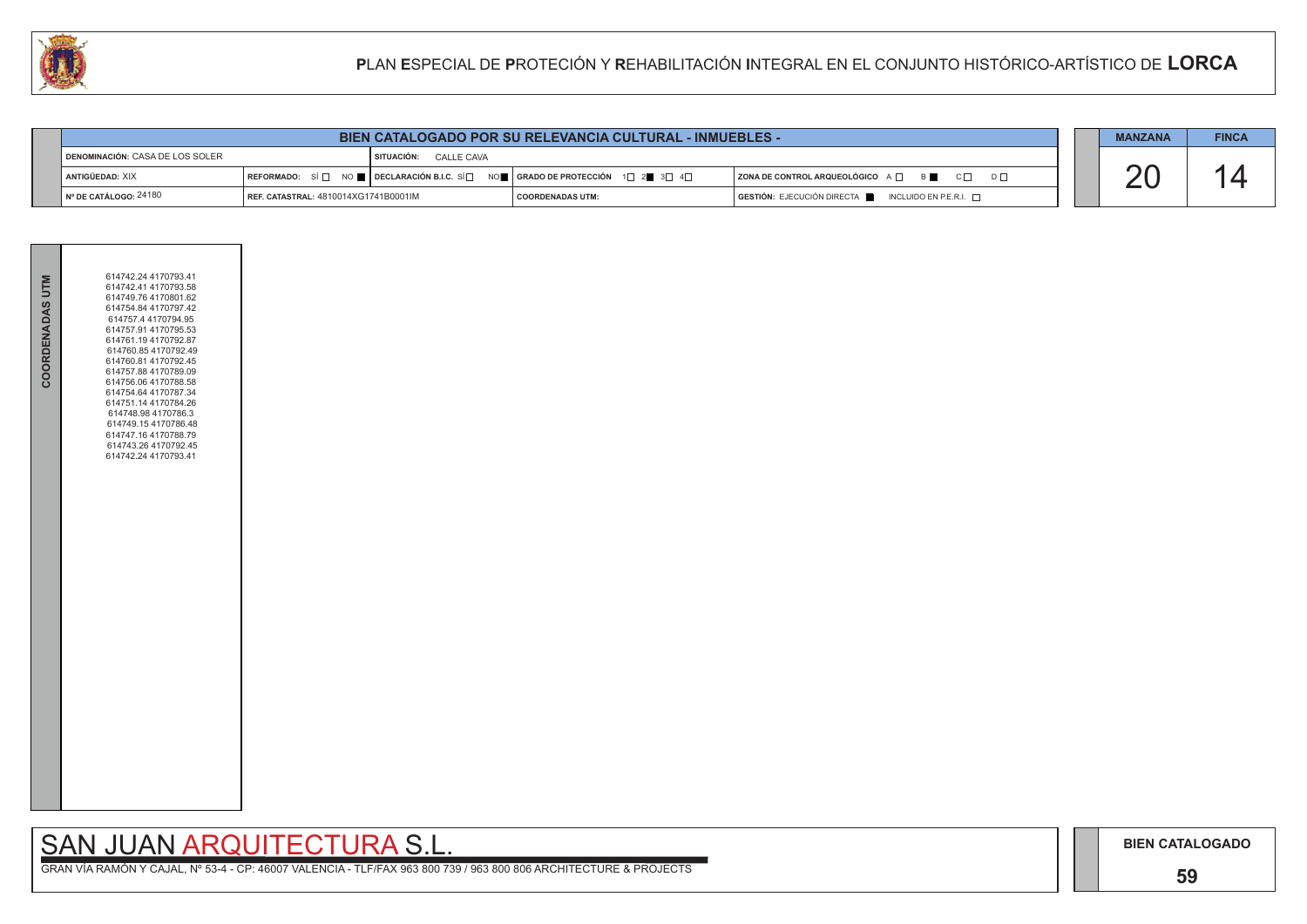## **60**

# SAN JUAN ARQUITECTURA S.L.



|                                 | <b>BIEN CATALOGADO POR SU RELEVANCIA CULTURAL - INMUEBLES -</b>                                         |  |                                                                                                                                                                       |                                                                                                                            |  |  |  |
|---------------------------------|---------------------------------------------------------------------------------------------------------|--|-----------------------------------------------------------------------------------------------------------------------------------------------------------------------|----------------------------------------------------------------------------------------------------------------------------|--|--|--|
|                                 | DENOMINACIÓN: CASA EN CALLE CAVA ESQUINA CON CALLE ROJO<br>SITUACIÓN: CALLE CAVA ESQUINA CON CALLE ROJO |  |                                                                                                                                                                       |                                                                                                                            |  |  |  |
| <b>LANTIGÜEDAD: XVIII</b>       |                                                                                                         |  | REFORMADO: SÍ $\blacksquare$ NO $\square$ DECLARACIÓN B.I.C. SÍ $\square$ NO $\blacksquare$ SERADO DE PROTECCIÓN 1 $\square$ 2 $\square$ 3 $\blacksquare$ 4 $\square$ | $ $ ZONA DE CONTROL ARQUEOLÓGICO $A \Box$ B<br>$C\Box$ $D\Box$                                                             |  |  |  |
| $\vert$ N° DE CATÁLOGO: $24178$ | <b>REF. CATASTRAL: 4810016XG1741B0001EM. 4810016XG1741B0002RQ</b>                                       |  | I COORDENADAS UTM:                                                                                                                                                    | $\overline{\phantom{a}}$ GESTIÓN: EJECUCIÓN DIRECTA $\overline{\phantom{a}}$ INCLUIDO EN P.E.R.I. $\overline{\phantom{a}}$ |  |  |  |

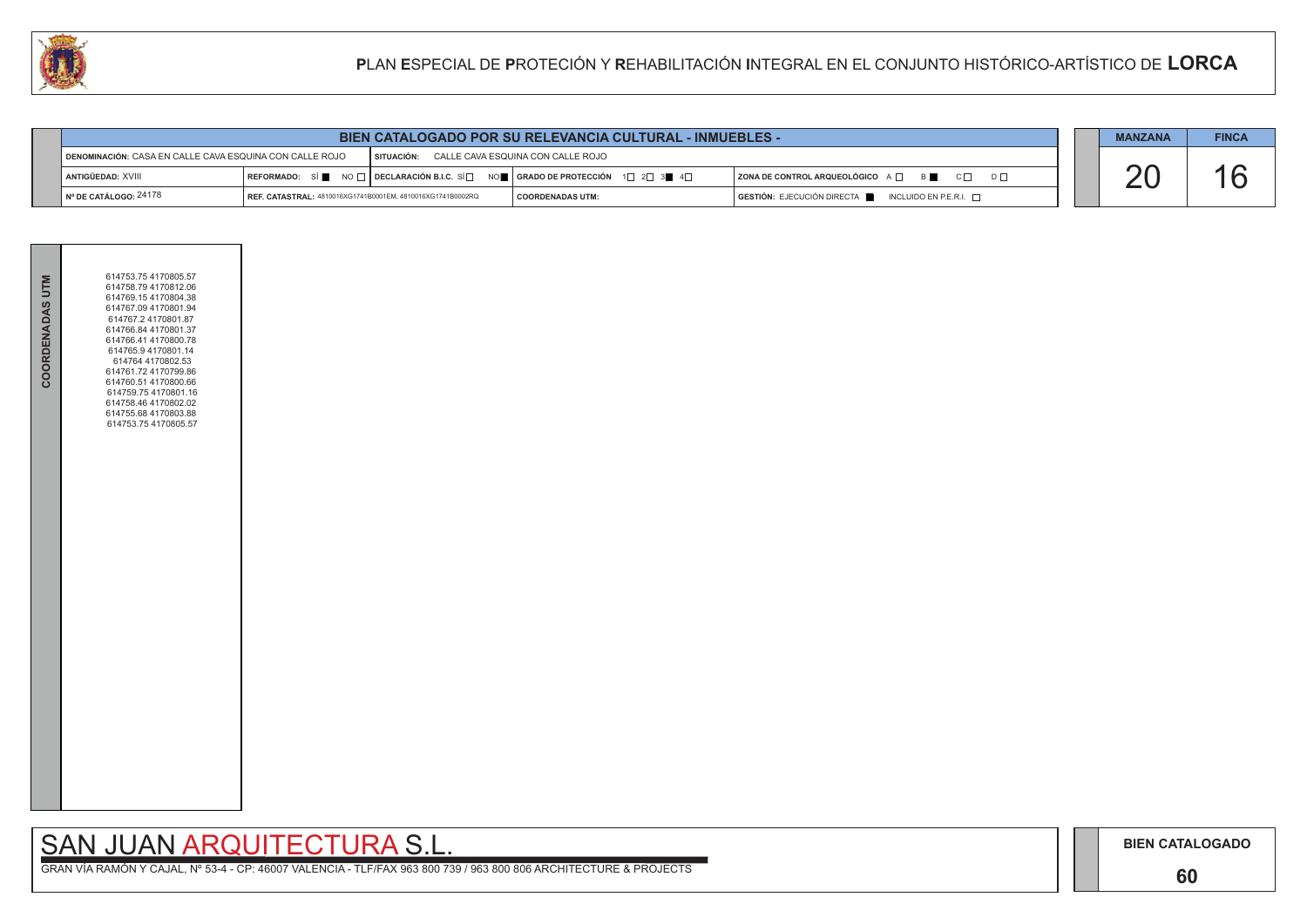### **61**

## SAN JUAN ARQUITECTURA S.L.

| <b>BIEN CATALOGADO POR SU RELEVANCIA CULTURAL - INMUEBLES -</b>                |                   |  |                                                                             |                                                                             |  |  | <b>FINCA</b> |
|--------------------------------------------------------------------------------|-------------------|--|-----------------------------------------------------------------------------|-----------------------------------------------------------------------------|--|--|--------------|
| CALLE SANTIAGO, 11<br>DENOMINACIÓN: CASA EN CALLE SANTIAGO, 11<br>I SITUACIÓN: |                   |  |                                                                             |                                                                             |  |  |              |
| ANTIGÜEDAD: ANTES 1900                                                         |                   |  | REFORMADO: SÍ NO □ DECLARACIÓN B.I.C. SÍ NO SE RADO DE PROTECCIÓN 1 2 3 4 4 | ZONA DE CONTROL ARQUEOLÓGICO A □ B C □ D □                                  |  |  |              |
| Nº DE CATÁLOGO: 24246                                                          | l REF. CATASTRAL: |  | <b>COORDENADAS UTM:</b>                                                     | $\overline{)}$ GESTIÓN: EJECUCIÓN DIRECTA NORTA INCLUIDO EN P.E.R.I. $\Box$ |  |  |              |

| COORDENADAS UTM | 614751.14 4170784.26<br>614754.64 4170787.34<br>614756.06 4170788.58<br>614757.88 4170789.09<br>614760.81 4170792.45<br>614760.85 4170792.49<br>614760.89 4170792.45<br>614763.25 4170790.31<br>614765.81 4170787.97<br>614766.19 4170787.65<br>614772.74 4170781.71<br>614767.04 4170774.93<br>614764.5 4170771.91<br>614764.48 4170771.89<br>614758.42 4170777.27<br>614756.99 4170778.54<br>614756.87 4170778.72<br>614756.58 4170779.22<br>614756.52 4170779.28<br>614755.96 4170779.96<br>614754.99 4170780.91<br>614754.17 4170781.67<br>614753.67 4170782.16<br>614751.69 4170783.79<br>614751.14 4170784.26 | REFERENCIA CATASTRAL | 4810019XG1741B0001UM<br>4810019XG1741B0002IQ<br>4810019XG1741B0003OW<br>4810019XG1741B0005AR<br>4810019XG1741B0006ST |  |
|-----------------|---------------------------------------------------------------------------------------------------------------------------------------------------------------------------------------------------------------------------------------------------------------------------------------------------------------------------------------------------------------------------------------------------------------------------------------------------------------------------------------------------------------------------------------------------------------------------------------------------------------------|----------------------|----------------------------------------------------------------------------------------------------------------------|--|

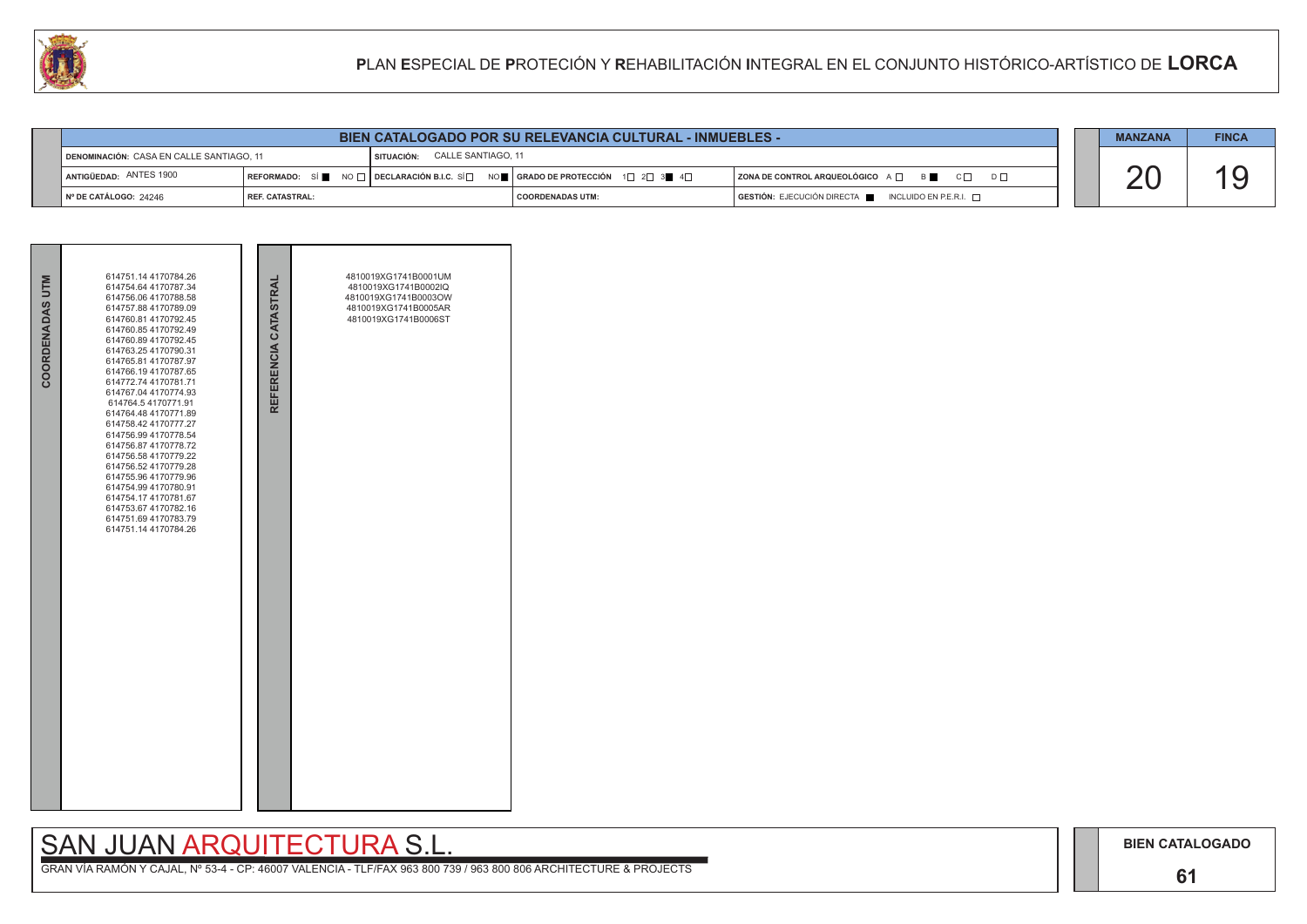## **62**

## SAN JUAN ARQUITECTURA S.L.

|                        | <b>BIEN CATALOGADO POR SU RELEVANCIA CULTURAL - INMUEBLES -</b>            |                                                                                              |                    |  |                                                              |  | <b>MANZANA</b> | <b>FINCA</b> |
|------------------------|----------------------------------------------------------------------------|----------------------------------------------------------------------------------------------|--------------------|--|--------------------------------------------------------------|--|----------------|--------------|
|                        | CALLE SANTIAGO, 9<br>DENOMINACIÓN: CASA EN CALLE SANTIAGO, 9<br>SITUACIÓN: |                                                                                              |                    |  |                                                              |  |                |              |
| ANTIGÜEDAD: ANTES 1900 |                                                                            | REFORMADO: SÍ NO $\Box$ DECLARACIÓN B.I.C. SÍ NO $\Box$ GRADO DE PROTECCIÓN 1 2 3 4 4 $\Box$ |                    |  | ZONA DE CONTROL ARQUEOLÓGICO A $\Box$ B<br>$C \Box$ $D \Box$ |  |                |              |
| N° DE CATÁLOGO: 24247  | REF. CATASTRAL:4810020XG1741B0001SM                                        |                                                                                              | I COORDENADAS UTM: |  | $GESTIÓN: EJECUCIÓN DIRECTA$ INCLUIDO EN P.E.R.I. $\Box$     |  |                |              |



| COORDENADAS UTM | 614749 4170773.71<br>614747.96 4170774.77<br>614749.99 4170777.02<br>614748.02 4170779.15<br>614747.46 4170779.77<br>614751.69 4170783.79<br>614753.67 4170782.16<br>614754.17 4170781.67<br>614754.99 4170780.91<br>614755.96 4170779.96<br>614756.52 4170779.28<br>614756.58 4170779.22<br>614756.87 4170778.72<br>614756.99 4170778.54<br>614758.42 4170777.27<br>614764.48 4170771.89<br>614758.36 4170766.08<br>614757.24 4170765.18<br>614755.19 4170763.53<br>614746.92 4170771.57<br>614749 4170773.71 |  |
|-----------------|----------------------------------------------------------------------------------------------------------------------------------------------------------------------------------------------------------------------------------------------------------------------------------------------------------------------------------------------------------------------------------------------------------------------------------------------------------------------------------------------------------------|--|
|                 |                                                                                                                                                                                                                                                                                                                                                                                                                                                                                                                |  |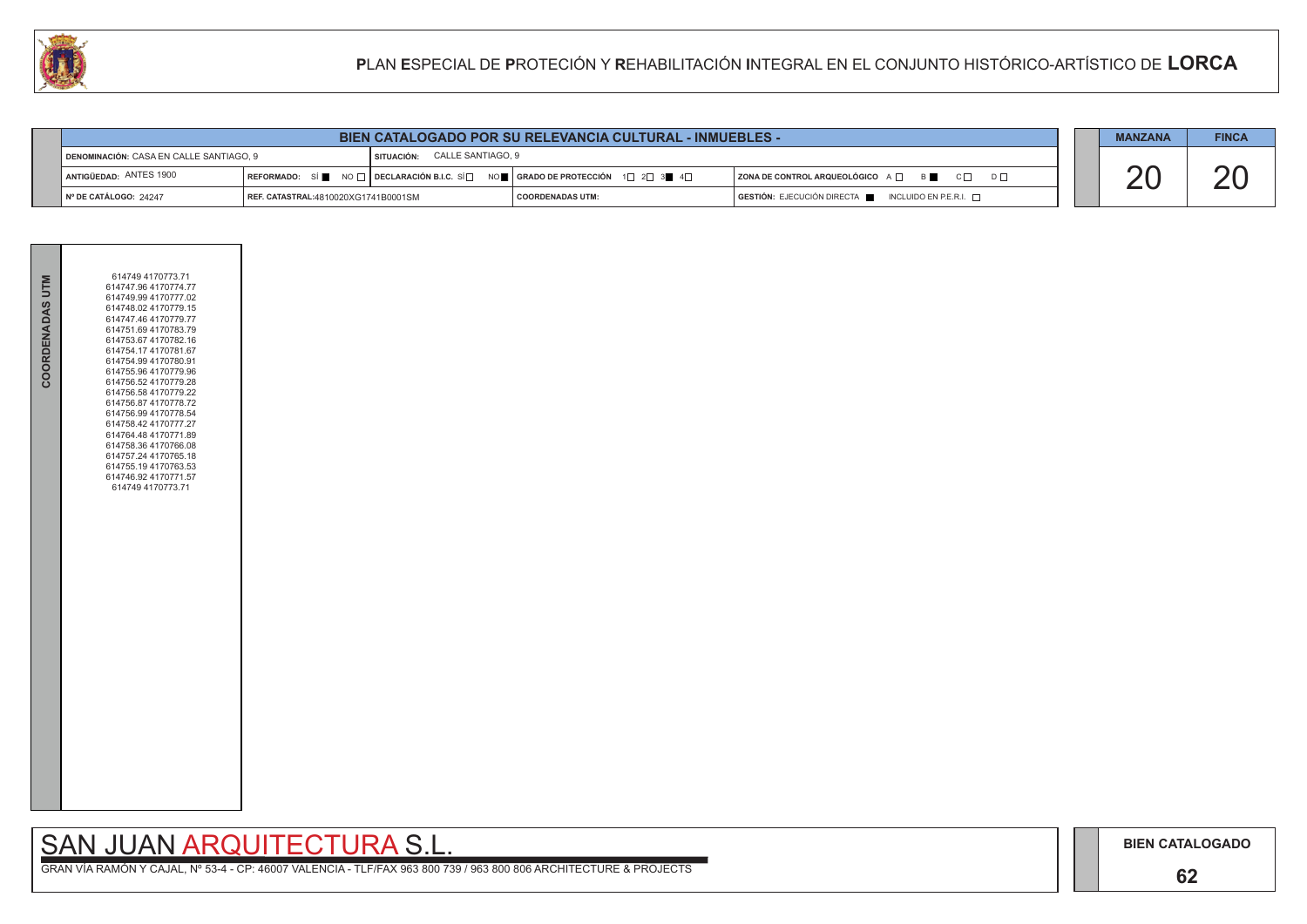**63**

# SAN JUAN ARQUITECTURA S.L.

|                                         | <b>BIEN CATALOGADO POR SU RELEVANCIA CULTURAL - INMUEBLES -</b> |                                                                                                                                                       |                         |  |                                                                        |  |  | <b>FINCA</b> |
|-----------------------------------------|-----------------------------------------------------------------|-------------------------------------------------------------------------------------------------------------------------------------------------------|-------------------------|--|------------------------------------------------------------------------|--|--|--------------|
| DENOMINACIÓN: CASA EN CALLE SANTIAGO. 7 | SITUACIÓN: CALLE SANTIAGO, 7                                    |                                                                                                                                                       |                         |  |                                                                        |  |  |              |
| ANTIGÜEDAD: ANTES 1900                  |                                                                 | REFORMADO: SÍ $\Box$ NO $\blacksquare$ DECLARACIÓN B.I.C. SÍ $\Box$ NO $\blacksquare$ GRADO DE PROTECCIÓN 1 $\Box$ 2 $\Box$ 3 $\blacksquare$ 4 $\Box$ |                         |  | ZONA DE CONTROL ARQUEOLÓGICO A □ B C □ D □                             |  |  |              |
| Nº DE CATÁLOGO: 24248                   | I REF. CATASTRAL:                                               |                                                                                                                                                       | <b>COORDENADAS UTM:</b> |  | $GESTIÓN: EJECUCIÓN DIRECTA \blacksquare INCLUIDO EN P.E.R.I. \square$ |  |  |              |



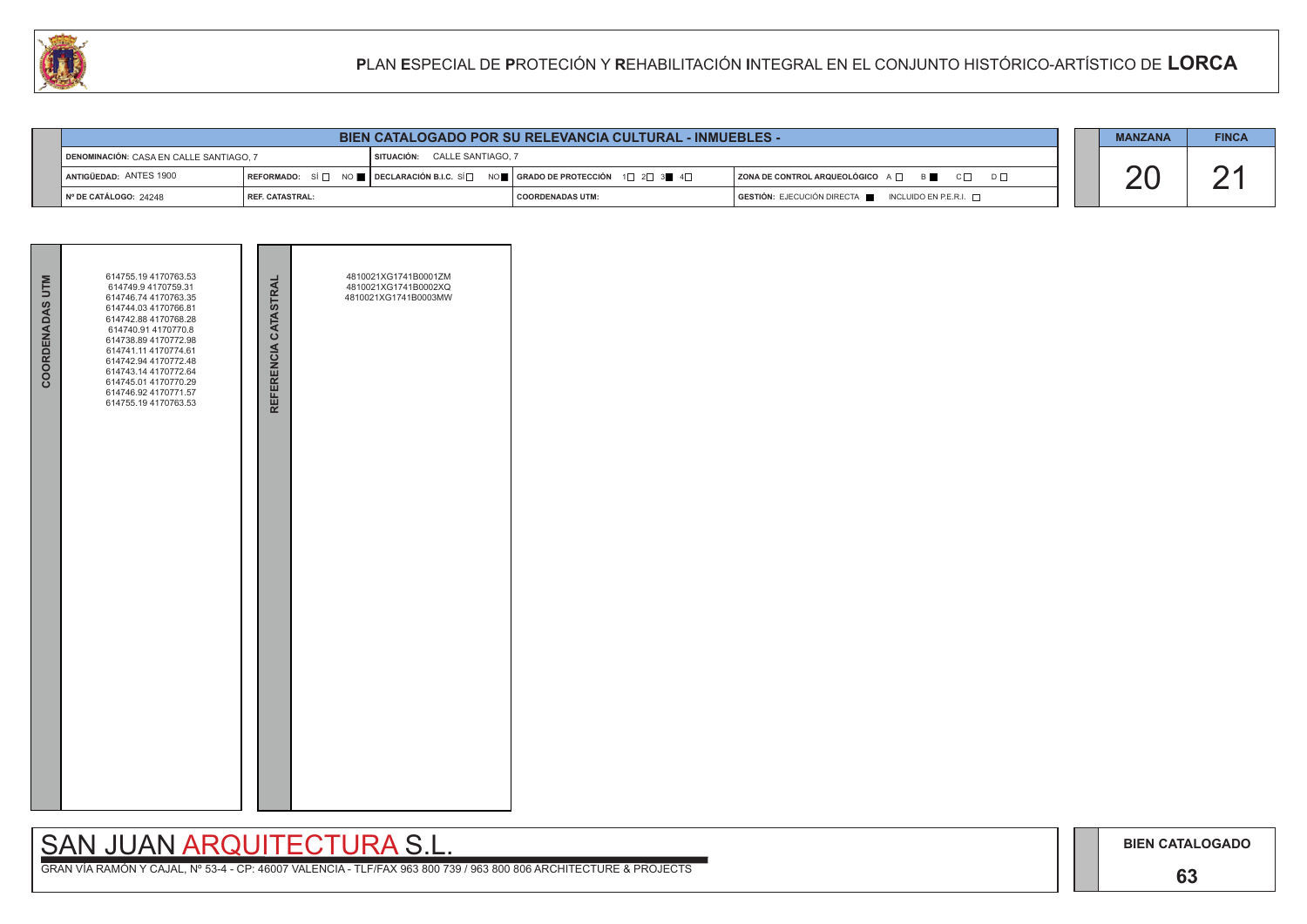### **64**

# SAN JUAN ARQUITECTURA S.L.

|                                                                         |                   | <b>MANZANA</b> | <b>FINCA</b>                                                                                                                                          |                                                          |  |  |  |
|-------------------------------------------------------------------------|-------------------|----------------|-------------------------------------------------------------------------------------------------------------------------------------------------------|----------------------------------------------------------|--|--|--|
| SITUACIÓN: CALLE SANTIAGO, 5<br>DENOMINACIÓN: CASA EN CALLE SANTIAGO. 5 |                   |                |                                                                                                                                                       |                                                          |  |  |  |
| ANTIGÜEDAD: ANTES 1900                                                  |                   |                | REFORMADO: SÍ $\Box$ NO $\blacksquare$ DECLARACIÓN B.I.C. SÍ $\Box$ NO $\blacksquare$ GRADO DE PROTECCIÓN 1 $\Box$ 2 $\Box$ 3 $\blacksquare$ 4 $\Box$ | ZONA DE CONTROL ARQUEOLÓGICO A □ B C □ D □               |  |  |  |
| I Nº DE CATÁLOGO: 24249                                                 | I REF. CATASTRAL: |                | I COORDENADAS UTM:                                                                                                                                    | $GESTIÓN: EJECUCIÓN DIRECTA$ INCLUIDO EN P.E.R.I. $\Box$ |  |  |  |



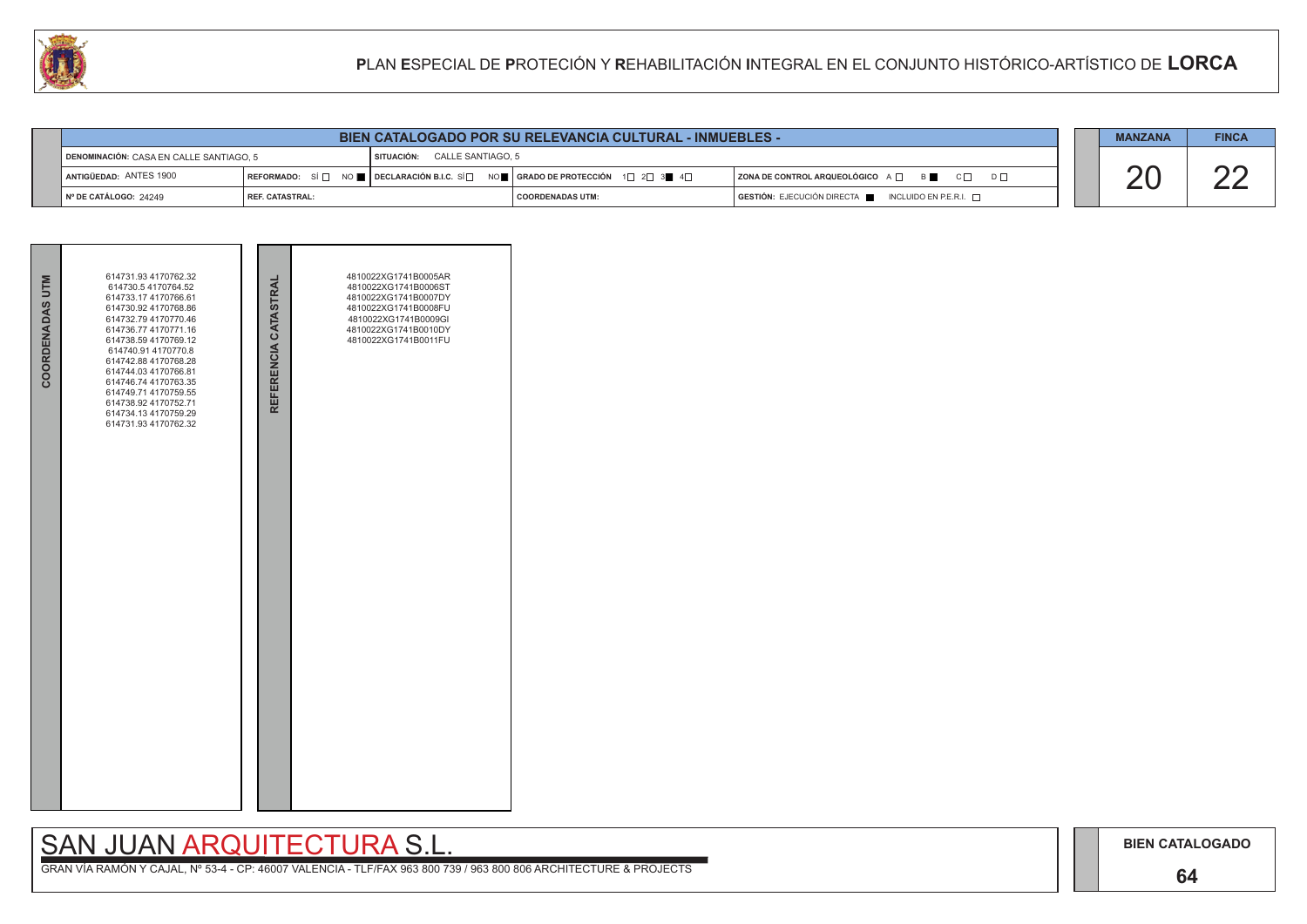

|                 | 614714.72 4170753.27                                                                                                                                                                                                                                                                                                                                                                                                                                         |                      | 4810023XG1741B0001HM                                                                                                                                                 |  |
|-----------------|--------------------------------------------------------------------------------------------------------------------------------------------------------------------------------------------------------------------------------------------------------------------------------------------------------------------------------------------------------------------------------------------------------------------------------------------------------------|----------------------|----------------------------------------------------------------------------------------------------------------------------------------------------------------------|--|
| COORDENADAS UTM | 614716.84 4170755.15<br>614717.21 4170755.48<br>614719.37 4170757.4<br>614719.63 4170757.63<br>614721.16 4170759<br>614719.46 4170762.29<br>614721.55 4170763.8<br>614724.92 4170766.23<br>614725.07 4170766.34<br>614726.9 4170767.66<br>614726.9 4170767.66<br>614727.57 4170766.76<br>614729.2 4170764.59<br>614731.26 4170761.87<br>614731.93 4170762.32<br>614734.13 4170759.29<br>614738.92 4170752.71<br>614720.73 4170741.78<br>614714.72 4170753.27 | REFERENCIA CATASTRAL | 4810023XG1741B0002JQ<br>4810023XG1741B0003KW<br>4810023XG1741B0004LE<br>4810023XG1741B0005BR<br>4810023XG1741B0007XY<br>4810023XG1741B0008MU<br>4810023XG1741B0009QI |  |

| <b>BIEN CATALOGADO POR SU RELEVANCIA CULTURAL - INMUEBLES -</b>                      |                          |  |                                                                                                                                                         |                                                                            |  |  |    |
|--------------------------------------------------------------------------------------|--------------------------|--|---------------------------------------------------------------------------------------------------------------------------------------------------------|----------------------------------------------------------------------------|--|--|----|
| DENOMINACIÓN: CASA DEL GENERAL POTOUS<br>SITUACIÓN: CALLE SANTIAGO - PLAZA DE ESPAÑA |                          |  |                                                                                                                                                         |                                                                            |  |  |    |
| I ANTIGÜEDAD: S. XVIII                                                               |                          |  | REFORMADO: SÍ $\blacksquare$ NO $\Box$ DECLARACIÓN B.I.C. SÍ $\Box$ NO $\blacksquare$   GRADO DE PROTECCIÓN 1 $\Box$ 2 $\blacksquare$ 3 $\Box$ 4 $\Box$ | $ $ ZONA DE CONTROL ARQUEOLÓGICO $A \Box$ $B \Box$<br>$C \Box$<br>$D \Box$ |  |  | ∩∩ |
| $\blacksquare$ N° DE CATÁLOGO: 24034                                                 | <b>I REF. CATASTRAL:</b> |  | I COORDENADAS UTM:                                                                                                                                      | GESTIÓN: EJECUCIÓN DIRECTA   INCLUIDO EN P.E.R.I.                          |  |  |    |

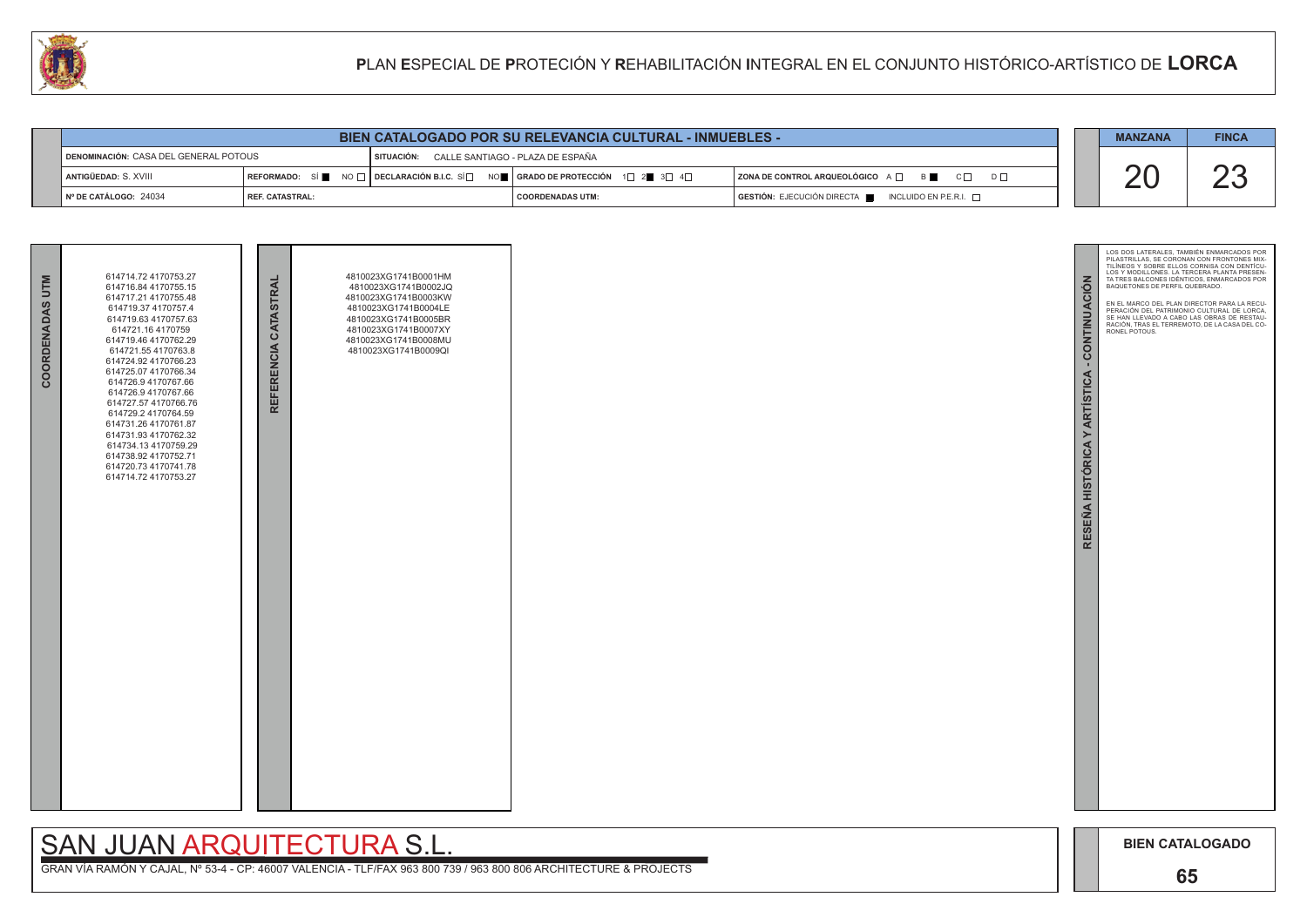## **66**

# SAN JUAN ARQUITECTURA S.L.

|                        | <b>BIEN CATALOGADO POR SU RELEVANCIA CULTURAL - INMUEBLES -</b>                                 |  |                                                                                                                        |                                                                                                                                                                                                                                                                                                                                                                                                                            |  |  | <b>FINCA</b> |
|------------------------|-------------------------------------------------------------------------------------------------|--|------------------------------------------------------------------------------------------------------------------------|----------------------------------------------------------------------------------------------------------------------------------------------------------------------------------------------------------------------------------------------------------------------------------------------------------------------------------------------------------------------------------------------------------------------------|--|--|--------------|
|                        | SITUACIÓN: CALLE SANTIAGO - CALLE CAVA - CALLE ROJO<br>DENOMINACIÓN: CASA EN CALLE SANTIAGO, 15 |  |                                                                                                                        |                                                                                                                                                                                                                                                                                                                                                                                                                            |  |  |              |
| ANTIGÜEDAD: ANTES 1900 |                                                                                                 |  | REFORMADO: SÍ NO $\Box$ DECLARACIÓN B.I.C. SÍ $\Box$ NO $\Box$ GRADO DE PROTECCIÓN 1 $\Box$ 2 $\Box$ 3 $\Box$ 4 $\Box$ | ZONA DE CONTROL ARQUEOLÓGICO A D B<br>$\overline{C}$ $\overline{C}$ $\overline{C}$ $\overline{C}$ $\overline{C}$ $\overline{C}$ $\overline{C}$ $\overline{C}$ $\overline{C}$ $\overline{C}$ $\overline{C}$ $\overline{C}$ $\overline{C}$ $\overline{C}$ $\overline{C}$ $\overline{C}$ $\overline{C}$ $\overline{C}$ $\overline{C}$ $\overline{C}$ $\overline{C}$ $\overline{C}$ $\overline{C}$ $\overline{C}$ $\overline{$ |  |  |              |
| N° DE CATÁLOGO: 24245  | REF. CATASTRAL:4810028XG1741B0001GM                                                             |  | I COORDENADAS UTM:                                                                                                     | $\overline{G}$ <b>GESTIÓN:</b> EJECUCIÓN DIRECTA $\overline{F}$ INCLUIDO EN P.E.R.I. $\overline{F}$                                                                                                                                                                                                                                                                                                                        |  |  |              |



| COORDENADAS UTM | 614761.72 4170799.86<br>614764 4170802.53<br>614765.9 4170801.14<br>614766.41 4170800.78<br>614766.84 4170801.37<br>614767.2 4170801.87<br>614767.09 4170801.94<br>614769.154170804.38<br>614783.054170794.09<br>614781.654170792.45<br>614779.3 4170789.62<br>614772.74 4170781.71<br>614766.19 4170787.65<br>614765.81 4170787.97<br>614763.25 4170790.31<br>614760.89 4170792.45<br>614760.854170792.49<br>614761.19 4170792.87<br>614757.91 4170795.53<br>614757.4 4170794.95<br>614756.73 4170795.6<br>614754.84 4170797.42<br>614749.76 4170801.62<br>614750.19 4170802.09<br>614753.74 4170805.56<br>614753.75 4170805.57<br>614755.68 4170803.88<br>614758.46 4170802.02<br>614759.75 4170801.16<br>614760.51 4170800.66<br>614761.72 4170799.86 |  |
|-----------------|----------------------------------------------------------------------------------------------------------------------------------------------------------------------------------------------------------------------------------------------------------------------------------------------------------------------------------------------------------------------------------------------------------------------------------------------------------------------------------------------------------------------------------------------------------------------------------------------------------------------------------------------------------------------------------------------------------------------------------------------------------|--|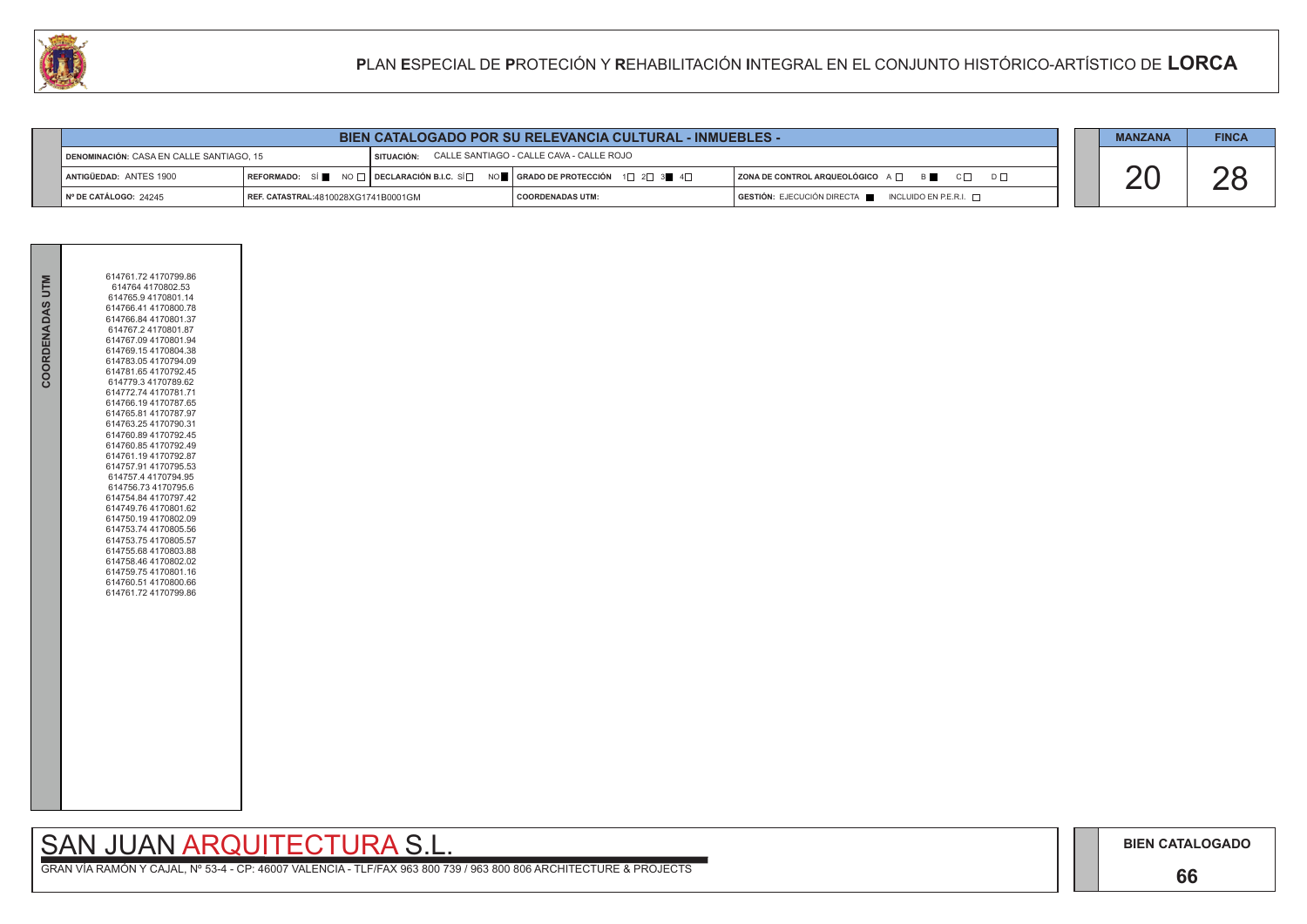**67**

| COORDENADAS UTM | 614865.22 4170775.78<br>614868.4 4170775.78<br>614871.68 4170775.76<br>614872.47 4170775.56<br>614872.27 4170778.92<br>614872.16 4170779.56<br>614873.13 4170779.54<br>614876.2 4170779.48<br>614879.51 4170779.43<br>614879.56 4170782.46<br>614879.57 4170782.95<br>614879.34 4170782.96<br>614879.32 4170784.16<br>614885.81 4170783.94<br>614884.4 4170774.67<br>614884.37 4170774.61<br>614879.97 4170766.16<br>614877.55 4170761.49<br>614877.47 4170761.34<br>614873.85 4170762.57<br>614873.81 4170762.59<br>614869.21 4170764.16<br>614868.41 4170764.44<br>614868.37 4170764.45<br>614863.8 4170765.78<br>614863.79 4170765.72<br>614861.46 4170766.55<br>614863.69 4170772.88<br>614865.134170773.31<br>614865.22 4170775.78 | REFERENCIA CATASTRAL | 4909302XG1740H0001PF<br>4909302XG1740H0002AG<br>4909302XG1740H0003SH<br>4909302XG1740H0004DJ<br>4909302XG1740H0005FK |  |
|-----------------|-----------------------------------------------------------------------------------------------------------------------------------------------------------------------------------------------------------------------------------------------------------------------------------------------------------------------------------------------------------------------------------------------------------------------------------------------------------------------------------------------------------------------------------------------------------------------------------------------------------------------------------------------------------------------------------------------------------------------------------------|----------------------|----------------------------------------------------------------------------------------------------------------------|--|

# SAN JUAN ARQUITECTURA S.L.

2 21 ESTO HIZO QUE SE SOMETIERAN A REMODELACIÓN. EN GENERAL DURANTE LA CENTURIA DEL NOVE - CIENTOS SUFRE BASTANTES MODIFICACIONES. CONTINUACIÓN **RESEÑA HISTÓRICA Y ARTÍSTICA - CONTINUACIÓN** EL EDIFICIO RESULTO MUY AFECTADO POR LOS TE-RREMOTOS DE 2011. LOS MOVIMIENTOS DE TIERRA AFECTARON, CON GRIETAS Y DESPRENDIMIENTOS, TANTO EL INTERIOR DEL EDIFICIO, COMO LA FACHA - DA. ESTA ÚLTIMA SE ARRIOSTRÓ PARA PREVENIR SU DERRUMBE. EN 2017 ARRANCARON LOS TRA - BAJOS DE REHABILITACIÓN DEL EDIFICIO. LA CASA<br>POSEE VARIOS APOSENTOS CON TECHUMBRES EN<br>MADERAS LABRADAS QUE AUMENTAN AUN MÁS SU<br>INTRÍNSECO INTERÉS PESE A SUS REFORMAS EX-TERIORES E INTERIORES. **ARTÍSTICA** SU FACHADA, TODA DE SILLERÍA, SE NOS PRESEN - TA EN DOS FASES CONSTRUCTIVAS. UNA PRIMERA SERÍA ANTERIOR A 1579, CORRESPONDIENTE A UNA FACHADA QUE SE ADAPTA A LA FORMA DE LA CALLE, CON PORTADA. DICHA PORTADA TIENE UN ARCO DE MEDIO PUNTO, SOBRE PILARES, CON DECORA - CIÓN TRIANGULAR EN LAS ENJUTAS Y MOLDURADO. FLANQUEAN EL ARCO, COMO EL RESTO DE VANOS PILASTRAS ESTRIADAS DE ORDEN JÓNICO. LOS CA - PITELES DE LA PORTADA, ADEMÁS, CUENTAN CON  $\geq$ **HISTÓRICA** MASCARONES ENTRE ACANTO QUE SON UN REME - DO DE LA FIGURACIÓN DEL DIOS JANO. LOS VANOS SUPERIORES ESTÁN SOSTENIDOS POR MÉNSULAS Y REMATADOS POR UN ENTABLAMENTO, QUE OMI - TE EL FRISO EN LOS CENTRALES. LA PARTE SUPE - RIOR MÁS OCCIDENTAL LA PRESIDE UNA HILERA DE ARCOS DE MEDIO PUNTO CON BALCÓN CORRIDO. TODO REMATADO POR UNA NO MUY PRONUNCIADA CORNISA QUE SOSTIENE LA TEJA ÁRABE. POSTE-**RESEÑA** RIOR A 1579 ES LA INTERVENCIÓN DE LORENZO DE GOENAGA EN EL LADO OCCIDENTAL DE LA FACHADA, INCORPORANDO EL FRISO EN EL ENTABLAMENTO DE LOS VANOS.



| W                                                               |                                       | PLAN ESPECIAL DE PROTECIÓN Y REHABILITACIÓN INTEGRAL EN EL CONJUNTO HISTÓRICO-ARTÍSTICO DE LORCA |                                                                                                                                                       |                                                           |  |  |              |
|-----------------------------------------------------------------|---------------------------------------|--------------------------------------------------------------------------------------------------|-------------------------------------------------------------------------------------------------------------------------------------------------------|-----------------------------------------------------------|--|--|--------------|
|                                                                 |                                       |                                                                                                  |                                                                                                                                                       |                                                           |  |  |              |
| <b>BIEN CATALOGADO POR SU RELEVANCIA CULTURAL - INMUEBLES -</b> |                                       |                                                                                                  |                                                                                                                                                       |                                                           |  |  | <b>FINCA</b> |
| <b>DENOMINACIÓN: CASA DE LOS IRURITA</b>                        |                                       | SITUACIÓN: CALLE CORREDERA                                                                       |                                                                                                                                                       |                                                           |  |  |              |
| ANTIGÜEDAD: S. XVI                                              |                                       |                                                                                                  | REFORMADO: SÍ $\Box$ NO $\blacksquare$ DECLARACIÓN B.I.C. SÍ $\Box$ NO $\blacksquare$ GRADO DE PROTECCIÓN 1 $\Box$ 2 $\blacksquare$ 3 $\Box$ 4 $\Box$ | ZONA DE CONTROL ARQUEOLÓGICO A □ B ■ C □ D □              |  |  |              |
| Nº DE CATÁLOGO: 24088                                           | <b>REF. CATASTRAL: 4909302XG1740H</b> |                                                                                                  | <b>COORDENADAS UTM:</b>                                                                                                                               | GESTIÓN: EJECUCIÓN DIRECTA<br>INCLUIDO EN P.E.R.I. $\Box$ |  |  |              |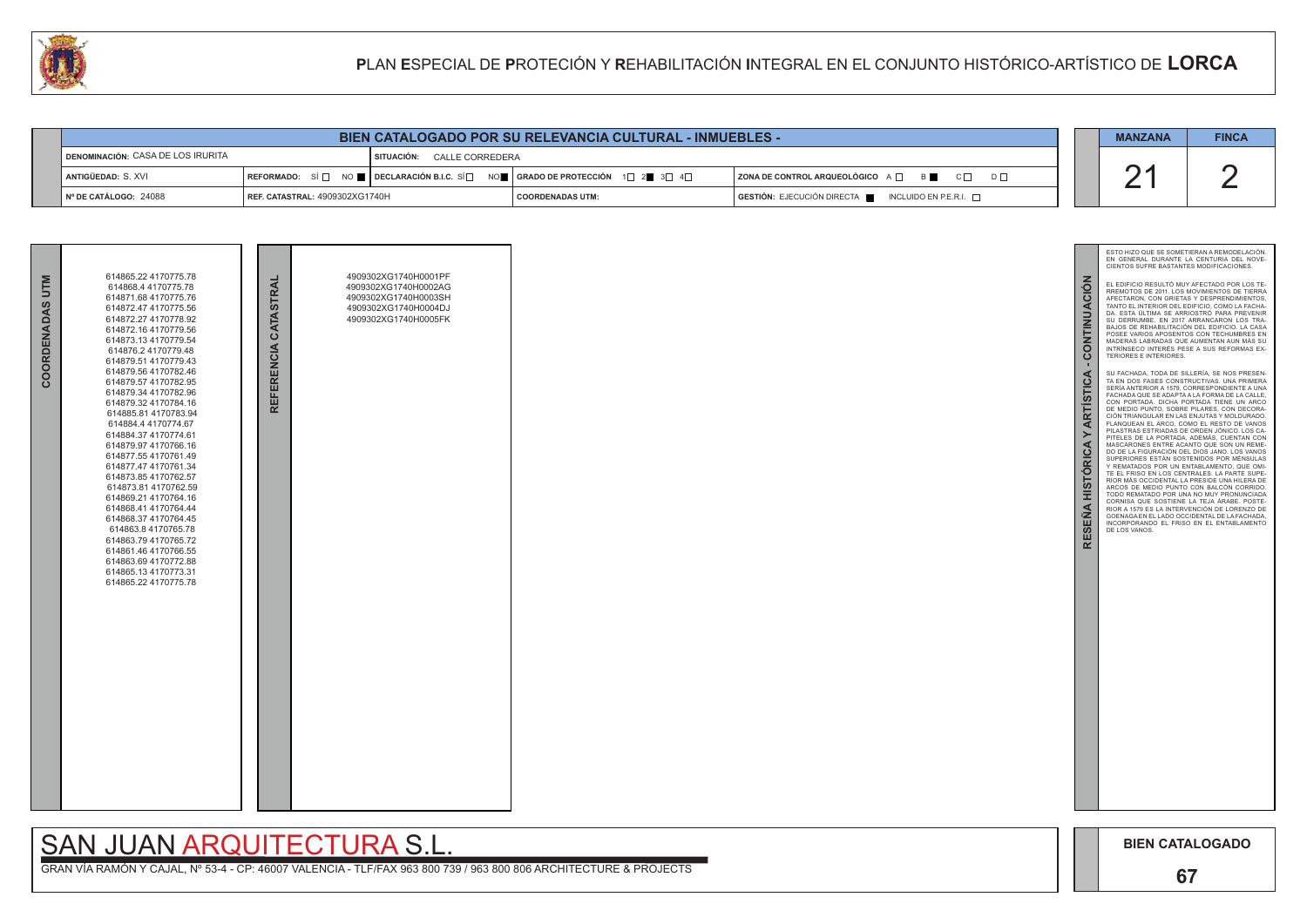



|                             |                 | <b>MANZANA</b>                                                                                                                                                                                 | <b>FINCA</b>                                                        |  |  |  |
|-----------------------------|-----------------|------------------------------------------------------------------------------------------------------------------------------------------------------------------------------------------------|---------------------------------------------------------------------|--|--|--|
| I DENOMINACIÓN: CASA RUBIRA |                 | SITUACIÓN: CALLE SAN JUAN II - CALLE LEONES                                                                                                                                                    |                                                                     |  |  |  |
| ANTIGÜEDAD: S. XVIII        |                 | $\mid$ REFORMADO: $\;$ SI $\blacksquare$ $\;$ NO $\Box$ $\mid$ DECLARACIÓN B.I.C. SÍ $\Box$ $\;$ NO $\blacksquare$ $\mid$ GRADO DE PROTECCIÓN $\;$ 1 $\Box$ 2 $\Box$ 3 $\blacksquare$ 4 $\Box$ | $ $ ZONA DE CONTROL ARQUEOLÓGICO $A \Box$ B<br>$C \Box$<br>$D \Box$ |  |  |  |
| Nº DE CATÁLOGO: 24050       | REF. CATASTRAL: | I COORDENADAS UTM:                                                                                                                                                                             | GESTIÓN: EJECUCIÓN DIRECTA NEUNCLUIDO EN P.E.R.I.                   |  |  |  |

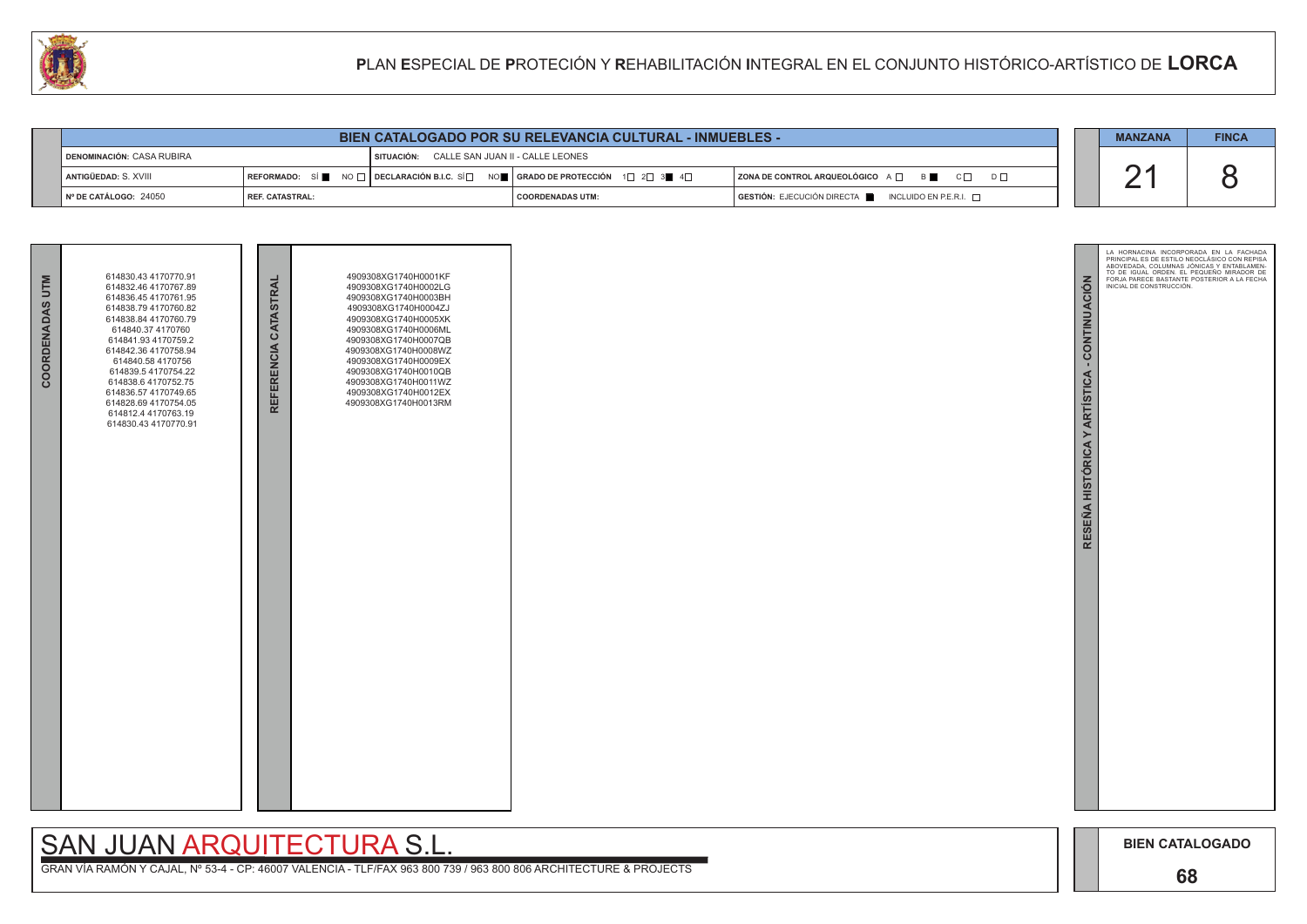

| COORDENADAS UTM | 614873.74 4170754.62<br>614863.01 4170734.13<br>614862.66 4170734.33<br>614856.59 4170737.76<br>614856.73 4170738<br>614859.054170741.79<br>614859.94 4170743.24<br>614860.21 4170743.68<br>614861.98 4170746.59<br>614862.054170746.71<br>614863.77 4170749.53<br>614862.04 4170750.53<br>614861.07 4170751.17<br>614863.28 4170754.89<br>614863.59 4170755.41<br>614861.44 4170756.68<br>614862.59 4170760.3<br>614863 41 4170763 03<br>614863.43 4170763.19<br>614863.8 4170765.78<br>614868.37 4170764.45<br>614868.41 4170764.44<br>614869.21 4170764.16<br>614873.81 4170762.59<br>614873.85 4170762.57<br>614877.47 4170761.34<br>614876.86 4170760.25<br>614876.08 4170758.83<br>614875.77 4170758.28<br>614874.78 4170756.49<br>614873.99 4170755.07<br>614873.74 4170754.62 | REFERENCIA CATASTRAI | 4909312XG1740H0002TG<br>4909312XG1740H0003YH<br>4909312XG1740H0004UJ<br>4909312XG1740H0005lK<br>4909312XG1740H0006OL<br>4909312XG1740H0007PB<br>4909312XG1740H0008AZ<br>4909312XG1740H0009SX<br>4909312XG1740H0010PB<br>4909312XG1740H0011AZ<br>4909312XG1740H0012SX<br>4909312XG1740H0013DM<br>4909312XG1740H0014FQ<br>4909312XG1740H0015GW<br>4909312XG1740H0016HE |  |
|-----------------|---------------------------------------------------------------------------------------------------------------------------------------------------------------------------------------------------------------------------------------------------------------------------------------------------------------------------------------------------------------------------------------------------------------------------------------------------------------------------------------------------------------------------------------------------------------------------------------------------------------------------------------------------------------------------------------------------------------------------------------------------------------------------------------|----------------------|----------------------------------------------------------------------------------------------------------------------------------------------------------------------------------------------------------------------------------------------------------------------------------------------------------------------------------------------------------------------|--|

|                            | <b>BIEN CATALOGADO POR SU RELEVANCIA CULTURAL - INMUEBLES -</b> |                                                                                                                                    |                         |  |                                                                         |  |  |  |
|----------------------------|-----------------------------------------------------------------|------------------------------------------------------------------------------------------------------------------------------------|-------------------------|--|-------------------------------------------------------------------------|--|--|--|
| DENOMINACIÓN: HOTEL ESPAÑA |                                                                 | SITUACIÓN: CALLE CORREDERA - CALLE SAN JUAN II                                                                                     |                         |  |                                                                         |  |  |  |
| ANTIGÜEDAD: S. XIX         |                                                                 | $\mid$ REFORMADO: SÍ █ NO $\Box$ DECLARACIÓN B.I.C. SÍ $\Box$ NO █ $\mid$ GRADO DE PROTECCIÓN $\mid$ 1 $\Box$ 2 $\Box$ 3■ 4 $\Box$ |                         |  | $ $ ZONA DE CONTROL ARQUEOLÓGICO $A \Box$ $B \Box$ $C \Box$<br>$D \Box$ |  |  |  |
| N° DE CATÁLOGO: 24087      | l REF. CATASTRAL:                                               |                                                                                                                                    | <b>COORDENADAS UTM:</b> |  | $GESTIÓN: EJECUCIÓN DIRECTA \blacksquare INCLUIDO EN P.E.R.I. \square$  |  |  |  |

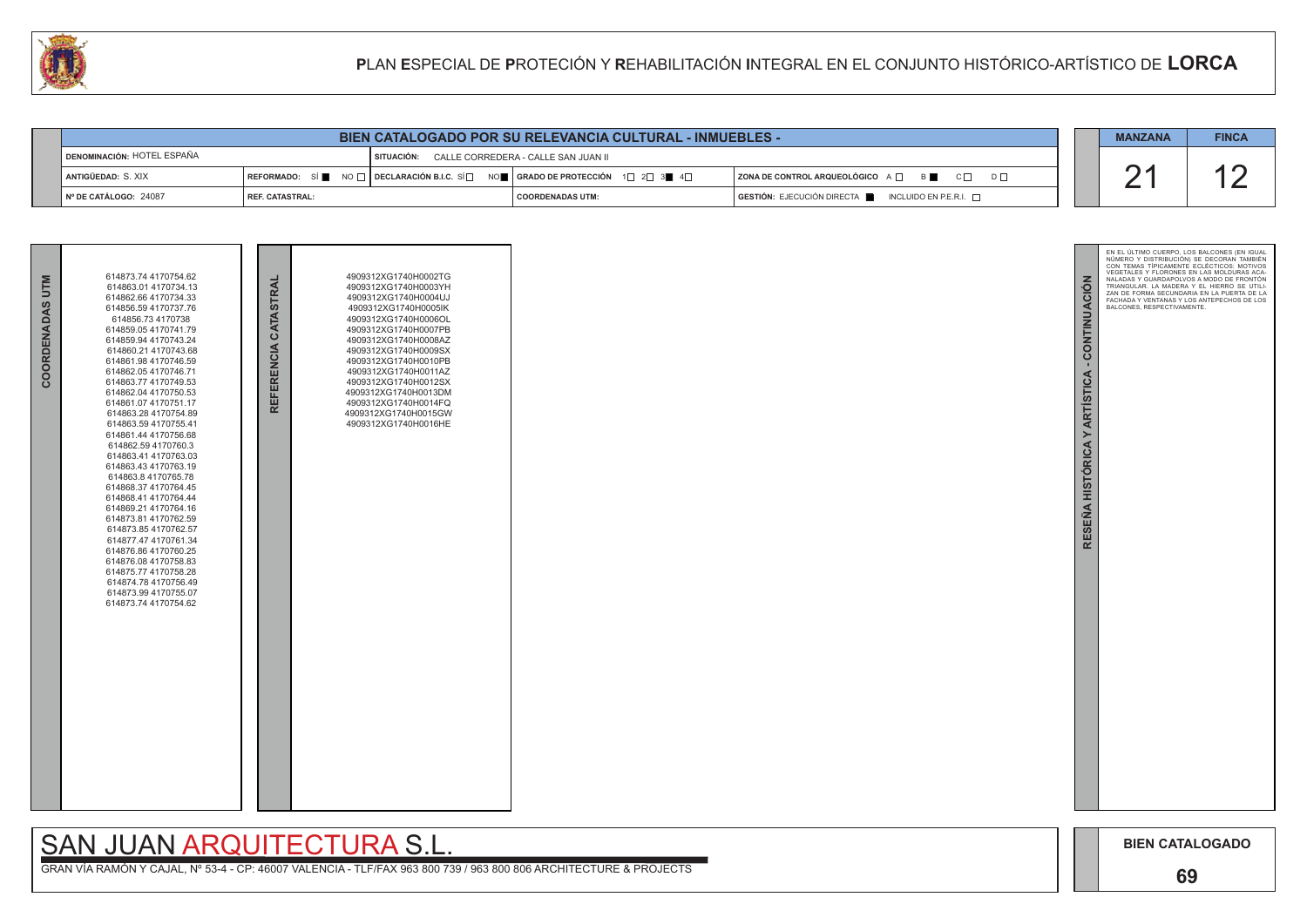

| COORDENADAS UTM | 614867.9415 4170728.7000<br>614872.3015 4170738.5000<br>614876.6715 4170748.3100<br>614893.4215 4170743.9305<br>614895.5210 4170743.2005<br>614900.5210 4170741.9005<br>614899.0210 4170737.0505<br>614897.2010 4170730.3905<br>614891.0110 4170732.4505<br>614891.0110 4170732.4205<br>614891.0010 4170732.3805<br>614888.2810 4170733.2605<br>614882.8115 4170735.0600<br>614881.8615 4170732.5600<br>614881.0115 4170732.8500<br>614878.0610 4170724.7700<br>614873.3415 4170726.6100<br>614867.9415 4170728.7000 | REFERENCIA CATASTRAL | 5009810XG1750G0001XO<br>5009810XG1750G0002MP<br>5009810XG1750G0003QA<br>5009810XG1750G0004WS<br>5009811XG1750G0001IO<br>5009811XG1750G0002OP<br>5009811XG1750G0003PA<br>5009811XG1750G0004AS<br>5009811XG1750G0005SD |  |
|-----------------|----------------------------------------------------------------------------------------------------------------------------------------------------------------------------------------------------------------------------------------------------------------------------------------------------------------------------------------------------------------------------------------------------------------------------------------------------------------------------------------------------------------------|----------------------|----------------------------------------------------------------------------------------------------------------------------------------------------------------------------------------------------------------------|--|
|                 |                                                                                                                                                                                                                                                                                                                                                                                                                                                                                                                      |                      |                                                                                                                                                                                                                      |  |

| <b>BIEN CATALOGADO POR SU RELEVANCIA CULTURAL - INMUEBLES -</b> |                          |  |                                                                               |                                                                            |  |  | <b>FINCA</b> |
|-----------------------------------------------------------------|--------------------------|--|-------------------------------------------------------------------------------|----------------------------------------------------------------------------|--|--|--------------|
| DENOMINACIÓN: CASA MARIN-PONCE DE LEON                          |                          |  | SITUACIÓN: CALLE CORREDERA - GLORIETA DE SAN VINCENTE                         |                                                                            |  |  |              |
| l antigüedad: S. XVIII                                          |                          |  | REFORMADO: SÍ NO □ DECLARACIÓN B.I.C. SÍ NO   GRADO DE PROTECCIÓN 1□ 2■ 3□ 4□ | $ $ ZONA DE CONTROL ARQUEOLÓGICO $A \Box$ $B \Box$<br>$C \Box$<br>$D \Box$ |  |  | $U^-$        |
| $\blacksquare$ N° DE CATÁLOGO: 24086                            | <b>I REF. CATASTRAL:</b> |  | I COORDENADAS UTM:                                                            | GESTIÓN: EJECUCIÓN DIRECTA   INCLUIDO EN P.E.R.I. O                        |  |  |              |

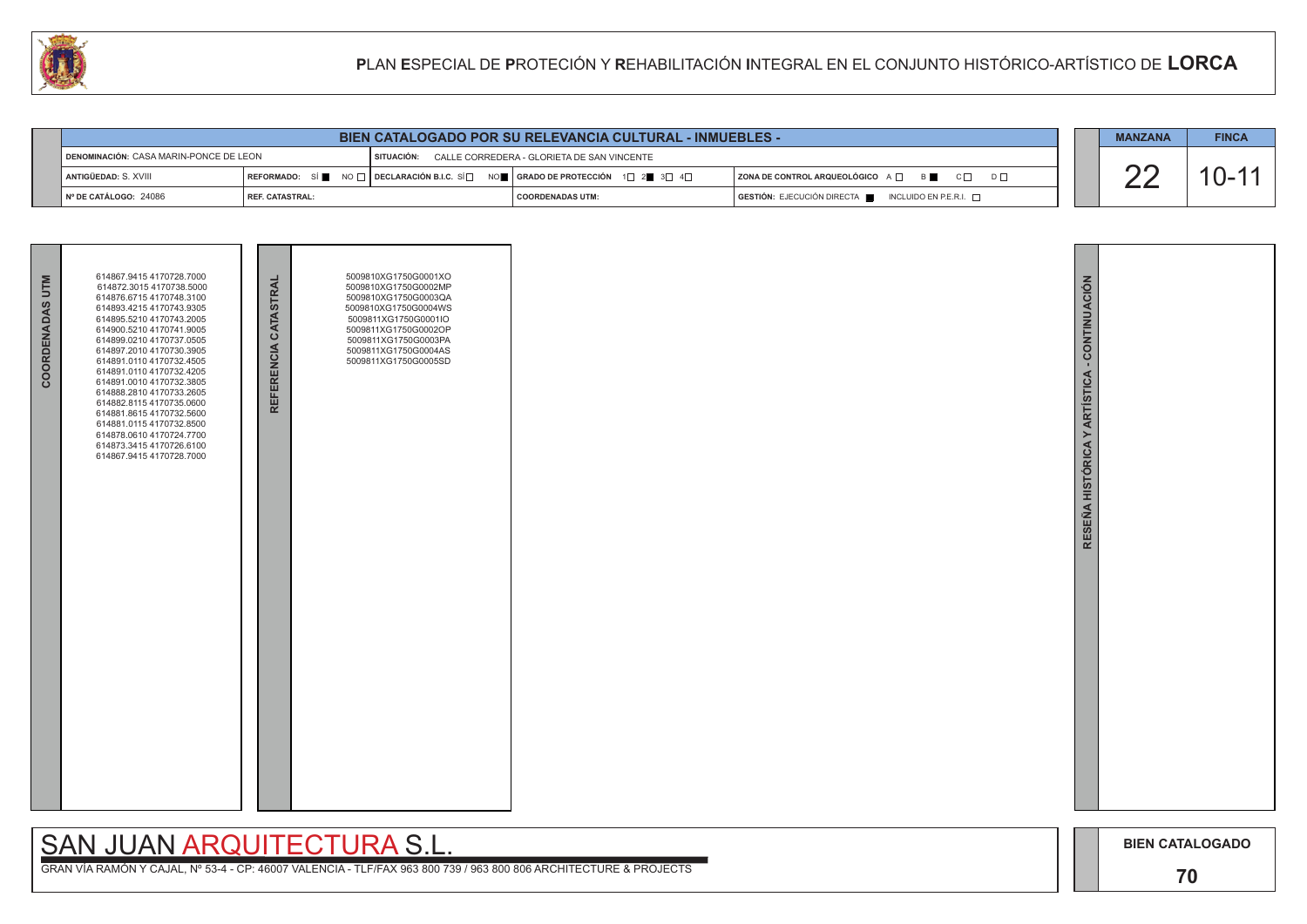## SAN JUAN ARQUITECTURA S.L.

|                                           | <b>BIEN CATALOGADO POR SU RELEVANCIA CULTURAL - INMUEBLES -</b> |                                |                                                                                                                                                       |                                                 |  |  |  |
|-------------------------------------------|-----------------------------------------------------------------|--------------------------------|-------------------------------------------------------------------------------------------------------------------------------------------------------|-------------------------------------------------|--|--|--|
| DENOMINACIÓN: CASA EN CALLE CORREDERA, 60 |                                                                 | SITUACIÓN: CALLE CORREDERA, 60 |                                                                                                                                                       |                                                 |  |  |  |
| ANTIGÜEDAD: S.XX                          |                                                                 |                                | REFORMADO: SÍ $\Box$ NO $\blacksquare$ DECLARACIÓN B.I.C. SÍ $\Box$ NO $\blacksquare$ GRADO DE PROTECCIÓN 1 $\Box$ 2 $\Box$ 3 $\blacksquare$ 4 $\Box$ | ZONA DE CONTROL ARQUEOLÓGICO A □ B B C □ D □    |  |  |  |
| $\parallel$ N° DE CATÁLOGO: 24404         | REF. CATASTRAL:5009813XG1750G0001EO                             |                                | I COORDENADAS UTM:                                                                                                                                    | GESTIÓN: EJECUCIÓN DIRECTA NICLUIDO EN P.E.R.I. |  |  |  |



| COORDENADAS UTM | 614888.89 4170754.31<br>614886.17 4170755.24<br>614881.57 4170757.13<br>614886.354170765.75<br>614888.89 4170764.97<br>614890.3 4170764.54<br>614892.15 4170763.98<br>614893.74 4170763.49<br>614895.08 4170763.08<br>614895.73 4170766.1<br>614895.77 4170766.19<br>614896.73 4170768.57<br>614903.04 4170766.08<br>614901.97 4170761.63<br>614901.81 4170761<br>614900.95 4170757.42<br>614900.48 4170755.48<br>614899.86 4170752.85<br>614899.48 4170751.26<br>614899.19 4170751.35<br>614897.354170751.97<br>614894.68 4170752.88<br>614890.82 4170753.67<br>614890.66 4170753.71<br>614888.89 4170754.31 |  |
|-----------------|---------------------------------------------------------------------------------------------------------------------------------------------------------------------------------------------------------------------------------------------------------------------------------------------------------------------------------------------------------------------------------------------------------------------------------------------------------------------------------------------------------------------------------------------------------------------------------------------------------------|--|
|                 |                                                                                                                                                                                                                                                                                                                                                                                                                                                                                                                                                                                                               |  |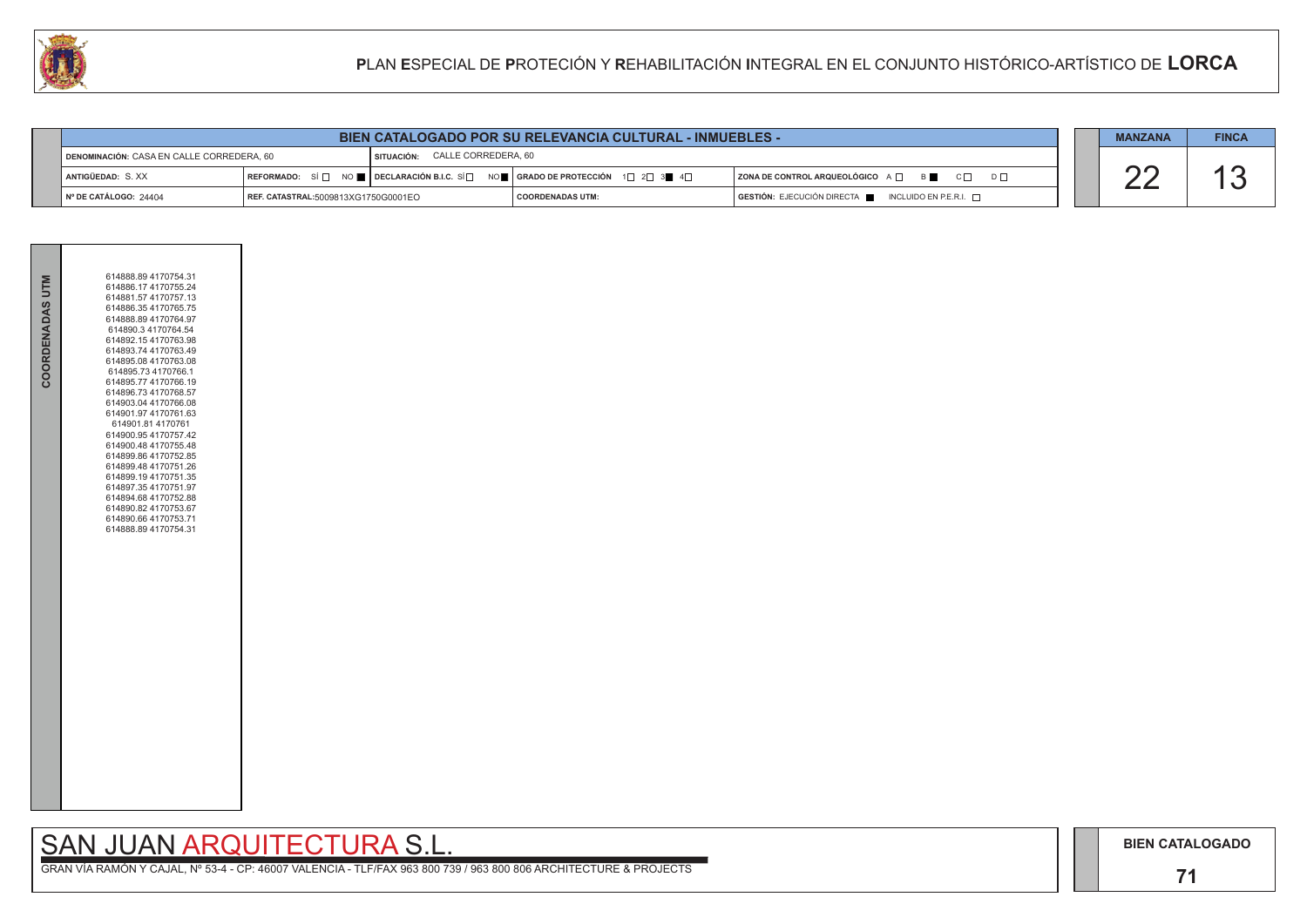

GRAN VÍA RAMÓN Y CAJAL, Nº 53-4 - CP: 46007 VALENCIA - TLF/FAX 963 800 739 / 963 800 806 ARCHITECTURE & PROJECTS



# SAN JUAN ARQUITECTURA S.L.

| BIEN CATALOGADO POR SU RELEVANCIA CULTURAL - INMUEBLES - |                          |                                                                                                                                                                                                                                                              |                                                           |  |                                                                            |  |  | <b>FINCA</b> |
|----------------------------------------------------------|--------------------------|--------------------------------------------------------------------------------------------------------------------------------------------------------------------------------------------------------------------------------------------------------------|-----------------------------------------------------------|--|----------------------------------------------------------------------------|--|--|--------------|
| ¶ DENOMINACIÓN: CASA DE LOS GUEVARA                      |                          | I SITUACIÓN:                                                                                                                                                                                                                                                 | CALLE CORREDERA - CALLE DON JUAN II - CALLE NUÑEZ DE ARCE |  |                                                                            |  |  |              |
| ANTIGÜEDAD: S. XVII                                      |                          | $\overline{\phantom{a}}$ Reformado: $\phantom{a}$ Si $\Box$ No $\blacksquare$ $\overline{\phantom{a}}$ Declaración b.i.c. Si $\Box$ No $\blacksquare$ $\overline{\phantom{a}}$ Grado de protección $\phantom{a}$ 1 $\Box$ 2 $\blacksquare$ 3 $\Box$ 4 $\Box$ |                                                           |  | $ $ ZONA DE CONTROL ARQUEOLÓGICO $A \Box$ $B \Box$<br>$C \Box$<br>$D \Box$ |  |  |              |
| ∥Nº DE CATÁLOGO: 24085                                   | <b>I REF. CATASTRAL:</b> |                                                                                                                                                                                                                                                              | <b>COORDENADAS UTM:</b>                                   |  | GESTIÓN: EJECUCIÓN DIRECTA ██ INCLUIDO EN P.E.R.I. □                       |  |  |              |

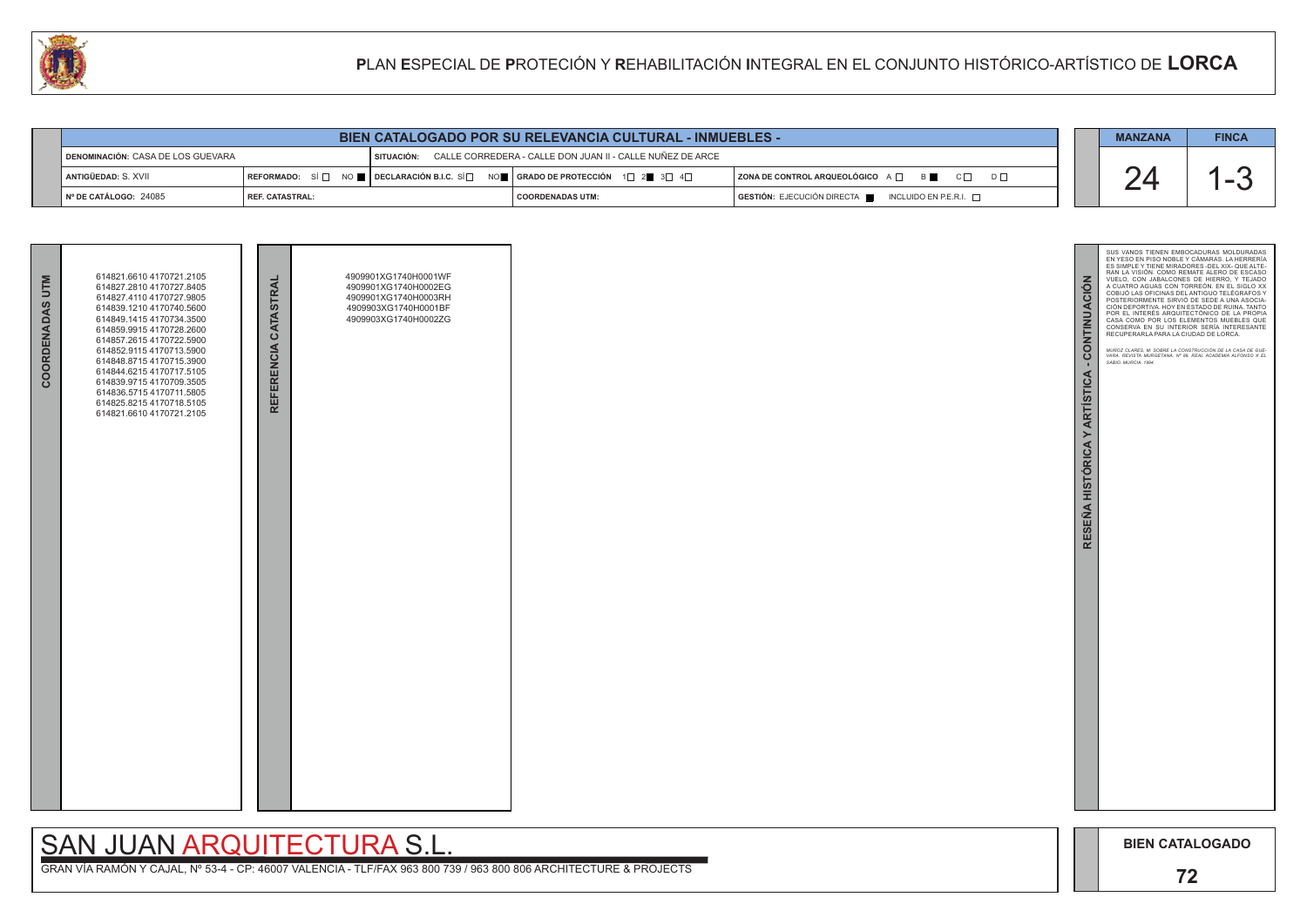# SAN JUAN ARQUITECTURA S.L.

|  | <b>MANZANA</b> | <b>FINCA</b> |
|--|----------------|--------------|
|  |                |              |
|  |                |              |

|                                                 |                        |                            | <b>BIEN CATALOGADO POR SU RELEVANCIA CULTURAL - INMUEBLES -</b>                           |                                                                                                                                                                                                            | <b>MANZANA</b> | <b>FINCA</b> |
|-------------------------------------------------|------------------------|----------------------------|-------------------------------------------------------------------------------------------|------------------------------------------------------------------------------------------------------------------------------------------------------------------------------------------------------------|----------------|--------------|
| DENOMINACIÓN: CASA EN CALLE CORREDERA-ESPÍN, 59 |                        | SITUACIÓN: CORREDERA ESPÍN |                                                                                           |                                                                                                                                                                                                            |                |              |
| <b>I ANTIGÜEDAD: ANTES 1900</b>                 | <b>IREFORMADO:</b> SÍ⊟ |                            | NO █ │ DECLARACIÓN B.I.C. SÍ $\Box$ NO █ │ GRADO DE PROTECCIÓN $\Box$ 2 $\Box$ 3 █ $\Box$ | $\overline{\phantom{a}}$ ZONA DE CONTROL ARQUEOLÓGICO $\overline{\phantom{a}}$ $\overline{\phantom{a}}$ $\overline{\phantom{a}}$ $\overline{\phantom{a}}$ $\overline{\phantom{a}}$<br>$C \Box$<br>$D \Box$ |                |              |
| INº DE CATÁLOGO: 24255                          | l REF. CATASTRAL:      |                            | <b>COORDENADAS UTM:</b>                                                                   | $GESTIÓN: EJECUCIÓN DIRECTA$ INCLUIDO EN P.E.R.I. $\Box$                                                                                                                                                   |                |              |

| <b>COORDENADAS UTM</b> | 614839.97 4170709.35<br>614842.57 4170713.91<br>614844.62 4170717.51<br>614845 4170717.32<br>614848.77 4170715.43<br>614848.87 4170715.39<br>614852.91 4170713.59<br>614851.63 4170710.93<br>614848.45 4170704.33<br>614844.67 4170706.56<br>614839.97 4170709.35 | REFERENCIA CATASTRAL | 4909902XG1740H0001AF<br>4909902XG1740H0002SG<br>4909902XG1740H0003DH<br>4909902XG1740H0004FJ |  |
|------------------------|-------------------------------------------------------------------------------------------------------------------------------------------------------------------------------------------------------------------------------------------------------------------|----------------------|----------------------------------------------------------------------------------------------|--|
|                        |                                                                                                                                                                                                                                                                   |                      |                                                                                              |  |

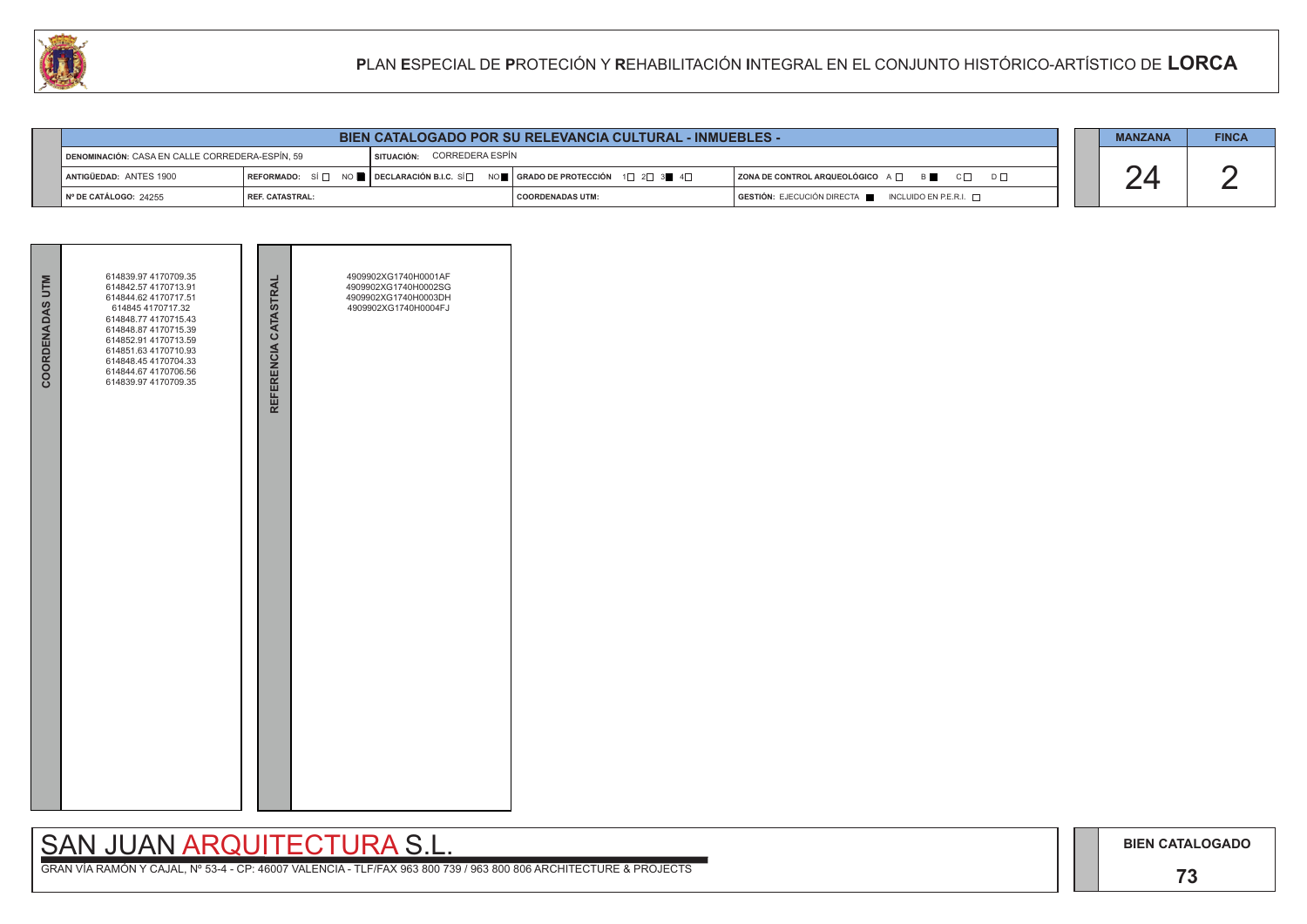## **74**

# SAN JUAN ARQUITECTURA S.L.

|  | <b>MANZANA</b> | <b>FINCA</b> |
|--|----------------|--------------|
|  |                |              |



|                                |                 |                                               | <b>BIEN CATALOGADO POR SU RELEVANCIA CULTURAL - INMUEBLES -</b>                                                                                                           |                                                                                                                                                                                     | <b>MANZANA</b> | <b>FINCA</b> |
|--------------------------------|-----------------|-----------------------------------------------|---------------------------------------------------------------------------------------------------------------------------------------------------------------------------|-------------------------------------------------------------------------------------------------------------------------------------------------------------------------------------|----------------|--------------|
| ¶ DENOMINACIÓN: GESTORIA AMATE |                 | SITUACIÓN: PLAZA DE SANTIAGO - CALLE SANTIAGO |                                                                                                                                                                           |                                                                                                                                                                                     |                |              |
| ANTIGÜEDAD: S. XIX             |                 |                                               | $\mid$ REFORMADO: $\mid$ SÍ $\parallel$ NO $\sqcap$ $\mid$ DECLARACIÓN B.I.C. SÍ $\sqcap$ NO $\parallel$ GRADO DE PROTECCIÓN 1 $\sqcap$ 2 $\sqcap$ 3 $\parallel$ 4 $\Box$ | $\overline{\phantom{a}}$ ZONA DE CONTROL ARQUEOLÓGICO $\overline{\phantom{a}}$ $\overline{\phantom{a}}$ $\overline{\phantom{a}}$ $\overline{\phantom{a}}$ B<br>$C \Box$<br>$D \Box$ |                |              |
| Nº DE CATÁLOGO: 24049          | REF. CATASTRAL: |                                               | I COORDENADAS UTM:                                                                                                                                                        | $GESTIÓN: EJECUCIÓN DIRECTA$ INCLUIDO EN P.E.R.I. $\Box$                                                                                                                            |                |              |

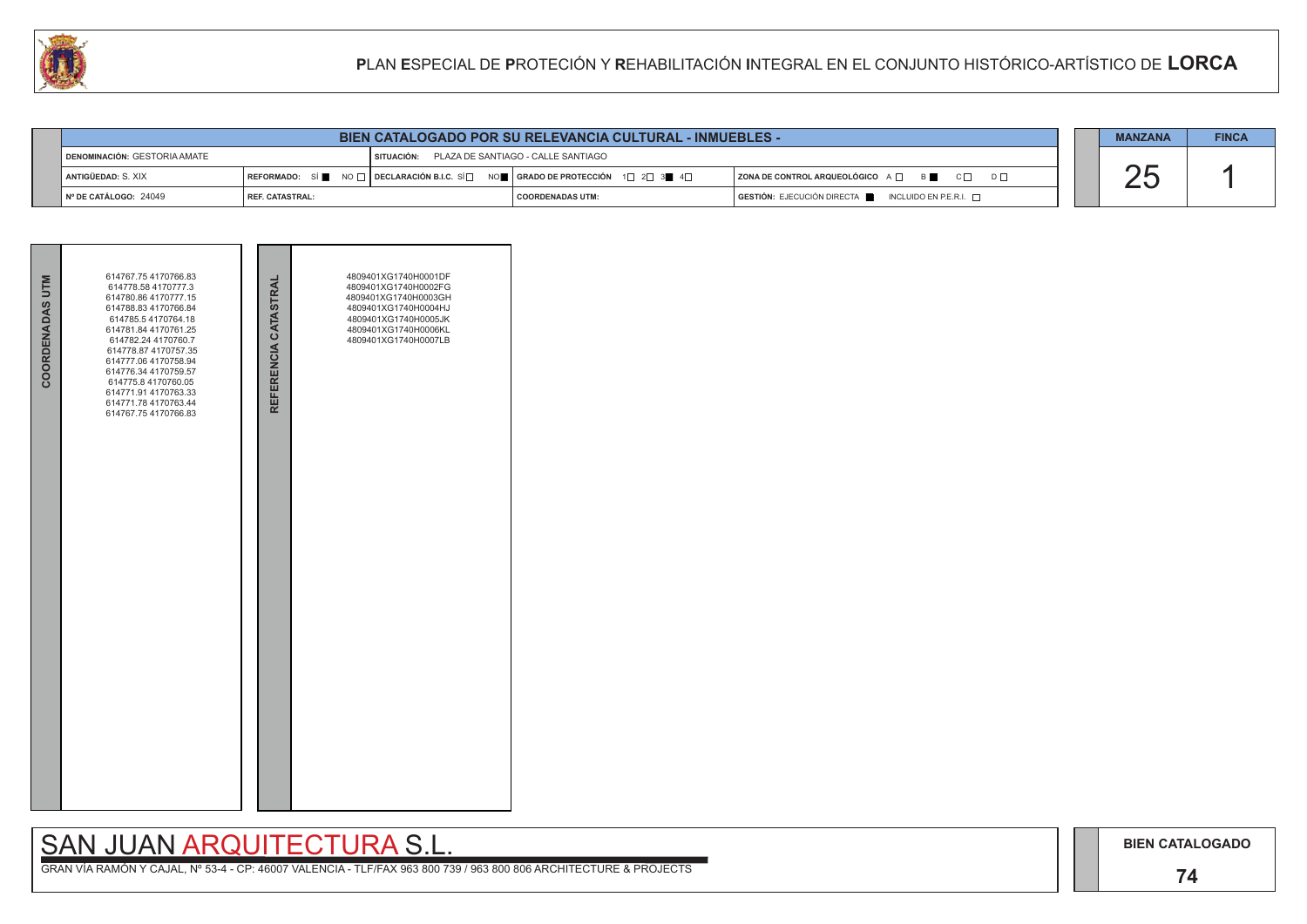## **75**

# SAN JUAN ARQUITECTURA S.L.

|     | <b>MANZANA</b> | <b>FINCA</b> |
|-----|----------------|--------------|
| ו ח |                |              |
|     |                |              |

|                                             |                          | <b>BIEN CATALOGADO POR SU RELEVANCIA CULTURAL - INMUEBLES -</b>                                                   |                    |                                                                     | <b>MANZANA</b> | <b>FINCA</b> |
|---------------------------------------------|--------------------------|-------------------------------------------------------------------------------------------------------------------|--------------------|---------------------------------------------------------------------|----------------|--------------|
| DENOMINACIÓN: CASA EN CALLE SANTIAGO RUBIRA |                          | CALLE SANTIAGO RUBIRA<br>SITUACIÓN:                                                                               |                    |                                                                     |                |              |
| ANTIGÜEDAD: ANTES 1900                      |                          | REFORMADO: SÍ NO $\Box$ DECLARACIÓN B.I.C. SÍ $\Box$ NO $\Box$ GRADO DE PROTECCIÓN 1 $\Box$ 2 $\Box$ 3 4 4 $\Box$ |                    | $ $ ZONA DE CONTROL ARQUEOLÓGICO $A \Box$ B<br>$C \Box$<br>$D \Box$ |                |              |
| $\blacksquare$ N° DE CATÁLOGO: 24347        | <b>I REF. CATASTRAL:</b> |                                                                                                                   | I COORDENADAS UTM: | GESTIÓN: EJECUCIÓN DIRECTA NEL INCLUIDO EN P.E.R.I.                 |                |              |



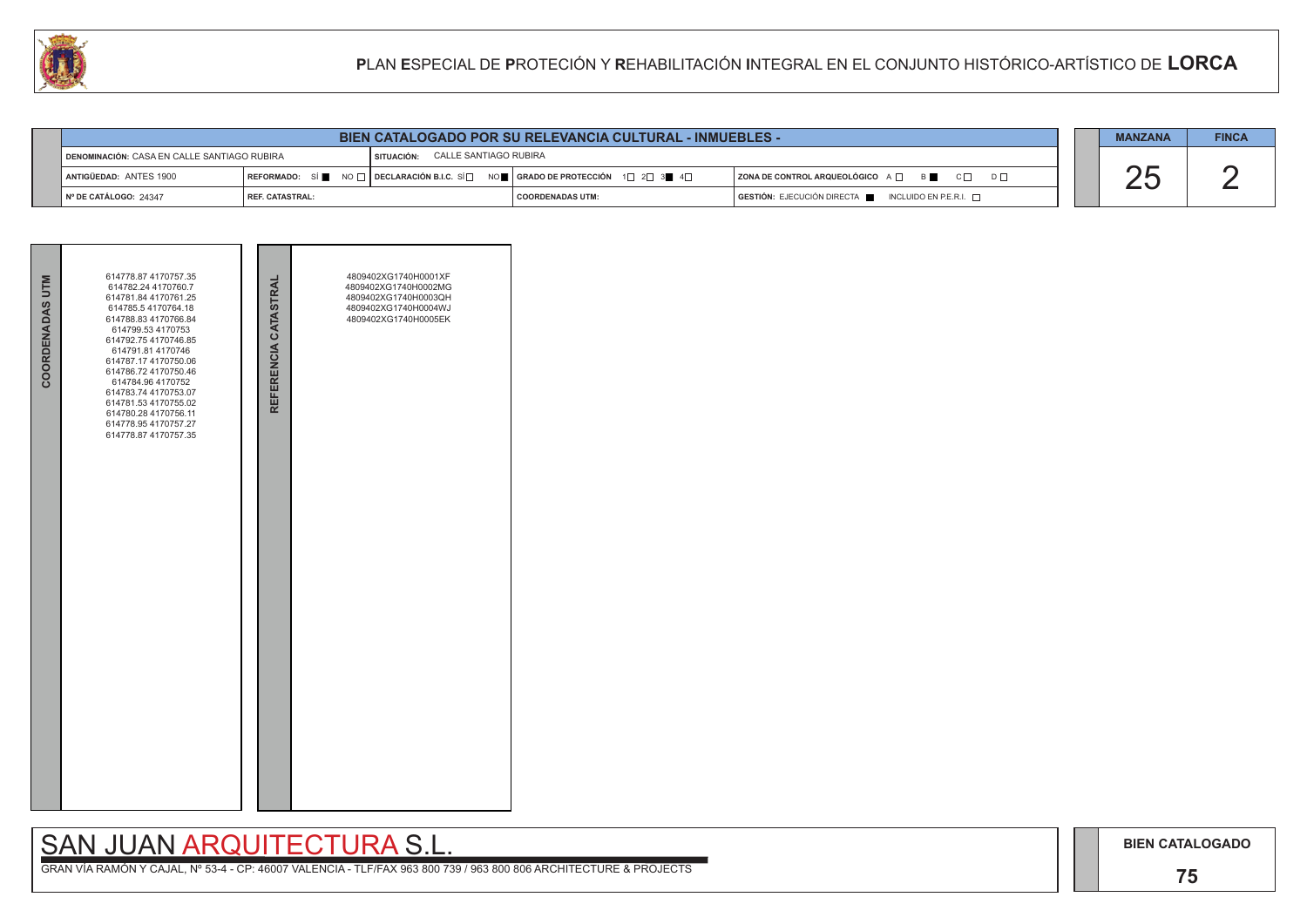

|                                                         |                        |              | <b>BIEN CATALOGADO POR SU RELEVANCIA CULTURAL - INMUEBLES -</b>                     |                                                           |
|---------------------------------------------------------|------------------------|--------------|-------------------------------------------------------------------------------------|-----------------------------------------------------------|
| DENOMINACIÓN: CASA EN CALLE RUBIRA - CALLE ALBURQUERQUE |                        | I SITUACION: | CALLE RUBIRA - CALLE ALBURQUERQUE                                                   |                                                           |
| ANTIGÜEDAD: XIX                                         |                        |              | │REFORMADO: SÍ █ NO □ │DECLARACIÓN B.I.C. SÍ□ NO █ │GRADO DE PROTECCIÓN 1□ 2□ 3■ 4□ | <b>  ZONA DE CONTROL ARQUEOLÓGICO</b> A □<br>B <b>B</b>   |
| ¶ Nº DE CATÁLOGO: 24181                                 | <b>REF. CATASTRAL:</b> |              | I COORDENADAS UTM:                                                                  | GESTIÓN: EJECUCIÓN DIRECTA<br>INCLUIDO EN P.E.R.I. $\Box$ |

| <b>NLN</b><br>COORDENADAS | 614755.3 4170731.06<br>614755 4170731.41<br>614745.89 4170742.04<br>614740.94 4170747.83<br>614747.14170751.48<br>614749.43 4170752.86<br>614749.45 4170752.87<br>614749.96 4170753.25<br>614757.97 4170759.18<br>614758.29 4170759.43<br>614761.97 4170755.38<br>614764.194170752.9<br>614764.93 4170752.09<br>614766.69 4170750.2<br>614769.83 4170746.86<br>614769.9 4170746.92<br>614771.51 4170748.47<br>614773.31 4170747.03<br>614775.31 4170744.5<br>614775.91 4170743.91<br>614772.34 4170740.61<br>614773.58 4170739.27<br>614774.31 4170738.43<br>614774.3 4170738.42<br>614777.23 4170734.94<br>614778.27 4170733.73<br>614775.15 4170731.15<br>614774.71 4170730.79<br>614769.64 4170726.6<br>614764.48 4170722.34<br>614763.47 4170721.51<br>614755.3 4170731.06 |  | CATASTRAL<br><b>REFERENCIA</b> | 4809412XG1740H0002JG<br>4809412XG1740H0003KH<br>4809412XG1740H0004LJ<br>4809412XG1740H0005BK<br>4809412XG1740H0006ZL<br>4809412XG1740H0007XB<br>4809412XG1740H0008MZ<br>4809412XG1740H0009QX<br>4809412XG1740H0009QX<br>4809412XG1740H0011MZ<br>4809412XG1740H0012QX<br>4809412XG1740H0013WM<br>4809412XG1740H0014EQ<br>4809412XG1740H0015RW<br>4809412XG1740H0016TE<br>4809412XG1740H0017YR<br>4809412XG1740H0018UT<br>4809412XG1740H0019IY<br>4809412XG1740H0020YR<br>4809412XG1740H0021UT<br>4809412XG1740H0022IY<br>4809412XG1740H0023OU<br>4809412XG1740H0024PI<br>4809412XG1740H0025AO<br>4809412XG1740H0026SP<br>4809412XG1740H0027DA<br>4809412XG1740H0028FS<br>4809412XG1740H0029GD<br>4809412XG1740H0030DA<br>4809412XG1740H0031FS<br>4809412XG1740H0032GD<br>4809412XG1740H0033HF<br>4809412XG1740H0034JG<br>4809412XG1740H0035KH<br>4809412XG1740H0036LJ<br>4809412XG1740H0037BK<br>4809412XG1740H0038ZL<br>4809412XG1740H0039XB<br>4809412XG1740H0040BK<br>4809412XG1740H0041ZL<br>4809412XG1740H0042XB<br>4809412XG1740H0043MZ<br>4809412XG1740H0044QX<br>4809412XG1740H0045WM<br>4809412XG1740H0046EQ<br>4809412XG1740H0047RW<br>4809412XG1740H0048TE<br>4809412XG1740H0049YR<br>4809412XG1740H0050RW<br>4809412XG1740H0051TE<br>4809412XG1740H0052YR<br>4809412XG1740H0053UT |  |
|---------------------------|--------------------------------------------------------------------------------------------------------------------------------------------------------------------------------------------------------------------------------------------------------------------------------------------------------------------------------------------------------------------------------------------------------------------------------------------------------------------------------------------------------------------------------------------------------------------------------------------------------------------------------------------------------------------------------------------------------------------------------------------------------------------------------|--|--------------------------------|----------------------------------------------------------------------------------------------------------------------------------------------------------------------------------------------------------------------------------------------------------------------------------------------------------------------------------------------------------------------------------------------------------------------------------------------------------------------------------------------------------------------------------------------------------------------------------------------------------------------------------------------------------------------------------------------------------------------------------------------------------------------------------------------------------------------------------------------------------------------------------------------------------------------------------------------------------------------------------------------------------------------------------------------------------------------------------------------------------------------------------------------------------------------------------------------------------------------------------------------------------------------------------------------|--|
|---------------------------|--------------------------------------------------------------------------------------------------------------------------------------------------------------------------------------------------------------------------------------------------------------------------------------------------------------------------------------------------------------------------------------------------------------------------------------------------------------------------------------------------------------------------------------------------------------------------------------------------------------------------------------------------------------------------------------------------------------------------------------------------------------------------------|--|--------------------------------|----------------------------------------------------------------------------------------------------------------------------------------------------------------------------------------------------------------------------------------------------------------------------------------------------------------------------------------------------------------------------------------------------------------------------------------------------------------------------------------------------------------------------------------------------------------------------------------------------------------------------------------------------------------------------------------------------------------------------------------------------------------------------------------------------------------------------------------------------------------------------------------------------------------------------------------------------------------------------------------------------------------------------------------------------------------------------------------------------------------------------------------------------------------------------------------------------------------------------------------------------------------------------------------------|--|

# SAN JUAN ARQUITECTURA S.L.<br>GRAN VÍA RAMÓN Y CAJAL, Nº 53-4 - CP: 46007 VALENCIA - TLF/FAX 963 800 739 / 963 800 806 ARCHITECTURE & PROJECTS

|  | <b>MANZANA</b> | <b>FINCA</b> |
|--|----------------|--------------|
|  |                |              |

**BIEN CATALOGADO** 

## 76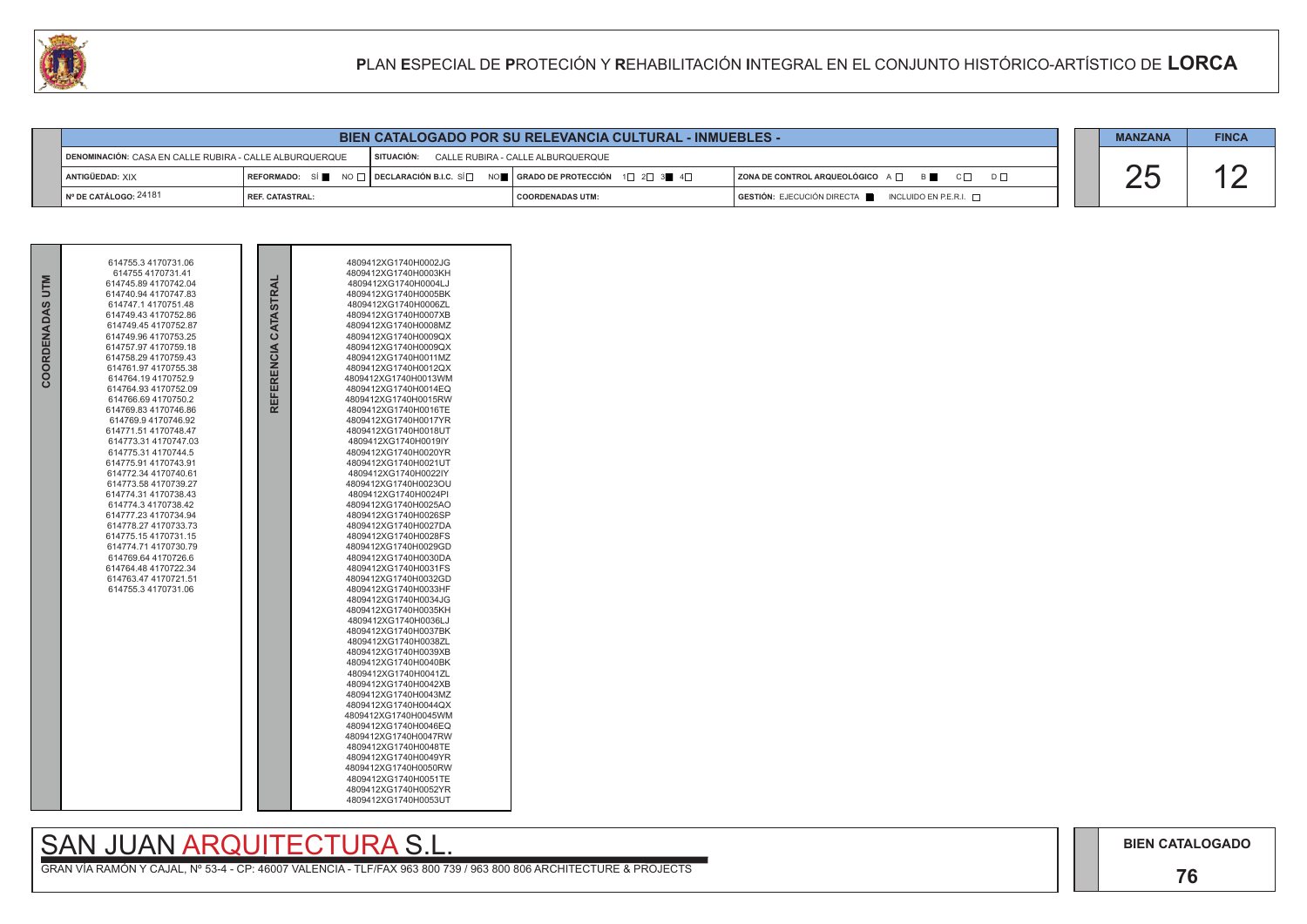

|                                         |                 |                                 | <b>BIEN CATALOGADO POR SU RELEVANCIA CULTURAL - INMUEBLES -</b>                                                                                                                               |                                                          |          |  |
|-----------------------------------------|-----------------|---------------------------------|-----------------------------------------------------------------------------------------------------------------------------------------------------------------------------------------------|----------------------------------------------------------|----------|--|
| DENOMINACIÓN: CASA EN CALLE SANTIAGO, 6 |                 | CALLE SANTIAGO, 6<br>SITUACIÓN: |                                                                                                                                                                                               |                                                          |          |  |
| ANTIGÜEDAD: ANTES 1900                  |                 |                                 | $\mid$ REFORMADO: $\mid$ Si $\parallel$ $\mid$ NO $\mid$ $\mid$ DECLARACIÓN B.I.C. Si $\mid$ $\mid$ nO $\parallel$ $\mid$ grado de protección $\mid$ 1 $\mid$ 2 $\mid$ 3 $\parallel$ 4 $\mid$ | ZONA DE CONTROL ARQUEOLÓGICO A $\Box$                    | <b>B</b> |  |
| I № DE CATÁLOGO: 24258                  | REF. CATASTRAL: |                                 | I COORDENADAS UTM:                                                                                                                                                                            | $GESTIÓN: EJECUCIÓN DIRECTA$ INCLUIDO EN P.E.R.I. $\Box$ |          |  |

| COORDENADAS UTM | 614767.75 4170766.83<br>614771.78 4170763.44<br>614771.91 4170763.33<br>614775.8 4170760.05<br>614776.34 4170759.57<br>614777.06 4170758.94<br>614778.87 4170757.35<br>614778.95 4170757.27<br>614780.28 4170756.11<br>614781.53 4170755.02<br>614779.01 4170752.6<br>614780.83 4170750.78<br>614780.12 4170749.97<br>614777.9 4170747.44<br>614775.94170749.33<br>614774.14 4170750.98<br>614771.51 4170748.47<br>614769.94170746.92<br>614769.83 4170746.86<br>614766.69 4170750.2<br>614764.93 4170752.09<br>614764.194170752.9<br>614761.97 4170755.38<br>614760.48 4170757.02<br>614758.29 4170759.43<br>614761.66 4170762.04<br>614767.75 4170766.83 | REFERENCIA CATASTRAL | 4809413XG1740H0002EG<br>4809413XG1740H0003RH<br>4809413XG1740H0004TJ<br>4809413XG1740H0005YK<br>4809413XG1740H0006UL<br>4809413XG1740H0007IB<br>4809413XG1740H0008OZ<br>4809413XG1740H0009PX<br>4809413XG1740H0010IB<br>4809413XG1740H0011OZ<br>4809413XG1740H0012PX<br>4809413XG1740H0013AM<br>4809413XG1740H0014SQ<br>4809413XG1740H0015DW<br>4809413XG1740H0016FE<br>4809413XG1740H0017GR<br>4809413XG1740H0018HT<br>4809413XG1740H0019JY<br>4809413XG1740H0020GR<br>4809413XG1740H0021HT<br>4809413XG1740H0022JY<br>4809413XG1740H0023KU<br>4809413XG1740H0024LI<br>4809413XG1740H0025BO<br>4809413XG1740H0026ZP<br>4809413XG1740H0027XA<br>4809413XG1740H0028MS<br>4809413XG1740H0029QD<br>4809413XG1740H0030XA<br>4809413XG1740H0031MS<br>4809413XG1740H0032QD<br>4809413XG1740H0033WF<br>4809413XG1740H0034EG<br>4809413XG1740H0035RH<br>4809413XG1740H0036TJ<br>4809413XG1740H0037YK<br>4809413XG1740H0038UL<br>4809413XG1740H0039IB<br>4809413XG1740H0040YK<br>4809413XG1740H0041UL<br>4809413XG1740H0042IB<br>4809413XG1740H0043OZ<br>4809413XG1740H0044PX<br>4809413XG1740H0045AM<br>4809413XG1740H0046SQ<br>4809413XG1740H0047DW |  |
|-----------------|------------------------------------------------------------------------------------------------------------------------------------------------------------------------------------------------------------------------------------------------------------------------------------------------------------------------------------------------------------------------------------------------------------------------------------------------------------------------------------------------------------------------------------------------------------------------------------------------------------------------------------------------------------|----------------------|----------------------------------------------------------------------------------------------------------------------------------------------------------------------------------------------------------------------------------------------------------------------------------------------------------------------------------------------------------------------------------------------------------------------------------------------------------------------------------------------------------------------------------------------------------------------------------------------------------------------------------------------------------------------------------------------------------------------------------------------------------------------------------------------------------------------------------------------------------------------------------------------------------------------------------------------------------------------------------------------------------------------------------------------------------------------------------------------------------------------------------------------|--|

# SAN JUAN ARQUITECTURA S.L.<br>GRAN VÍA RAMÓN Y CAJAL, Nº 53-4 - CP: 46007 VALENCIA - TLF/FAX 963 800 739 / 963 800 806 ARCHITECTURE & PROJECTS

|                | <b>MANZANA</b> | <b>FINCA</b> |
|----------------|----------------|--------------|
|                |                |              |
| D <sub>D</sub> |                |              |
|                |                |              |

**BIEN CATALOGADO** 

## 77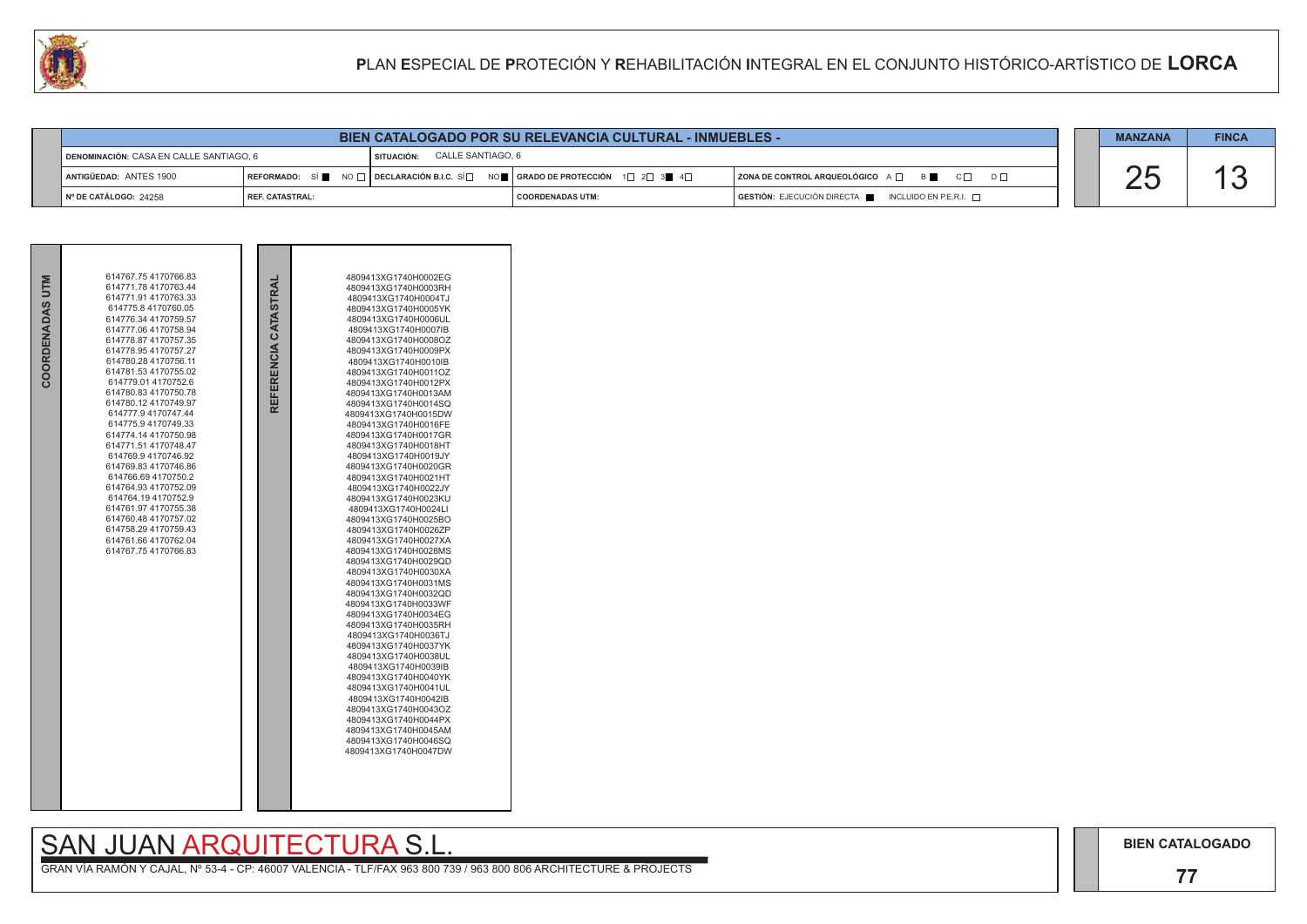# SAN JUAN ARQUITECTURA S.L.

|     | <b>MANZANA</b> | <b>FINCA</b> |
|-----|----------------|--------------|
| ו ח |                |              |

| COORDENADAS UTM | 614808.2 4170739.14<br>614811.23 4170741.9<br>614812.61 4170743.4<br>614812.97 4170744.5<br>614814.36 4170745.85<br>614817.18 4170749.26<br>614819.3 4170751.82<br>614819.4 4170751.76<br>614836.194170742<br>614833.44 4170739.19<br>614830.61 4170736.3<br>614827.37 4170739.1<br>614825.79 4170740.49<br>614824.05 4170742.01<br>614822.07 4170739.57<br>614821.36 4170738.77<br>614821.08 4170738.93<br>614819.32 4170740.68<br>614817.21 4170738.79<br>614816.46 4170738.13<br>614814.84 4170736.39<br>614812.91 4170738.26<br>614811.09 4170736.3<br>614808.2 4170739.14 | REFERENCIA CATASTRAL | 4909802XG1740H0001UF<br>4909802XG1740H0002IG<br>4909802XG1740H0003OH<br>4909802XG1740H0004PJ |  |
|-----------------|--------------------------------------------------------------------------------------------------------------------------------------------------------------------------------------------------------------------------------------------------------------------------------------------------------------------------------------------------------------------------------------------------------------------------------------------------------------------------------------------------------------------------------------------------------------------------------|----------------------|----------------------------------------------------------------------------------------------|--|
|                 |                                                                                                                                                                                                                                                                                                                                                                                                                                                                                                                                                                                |                      |                                                                                              |  |

|                                         | <b>BIEN CATALOGADO POR SU RELEVANCIA CULTURAL - INMUEBLES -</b> |                                                    |  |                                                                                                                                                                      |                                                                                                                            |  | <b>MANZANA</b> | <b>FINCA</b> |
|-----------------------------------------|-----------------------------------------------------------------|----------------------------------------------------|--|----------------------------------------------------------------------------------------------------------------------------------------------------------------------|----------------------------------------------------------------------------------------------------------------------------|--|----------------|--------------|
| DENOMINACIÓN: CASA EN CALLE DON JUAN II |                                                                 | SITUACIÓN: CALLE DON JUAN II - CALLE NÚÑEZ DE ARCE |  |                                                                                                                                                                      |                                                                                                                            |  |                |              |
|                                         | I ANTIGÜEDAD: XIX                                               |                                                    |  | REFORMADO: SÍ $\blacksquare$ NO $\square$ DECLARACIÓN B.I.C. SÍ $\square$ NO $\blacksquare$ GRADO DE PROTECCIÓN 1 $\square$ 2 $\square$ 3 $\blacksquare$ 4 $\square$ | $ $ ZONA DE CONTROL ARQUEOLÓGICO $A \Box$ $B \Box$ $C \Box$<br>$D \Box$                                                    |  |                |              |
|                                         | ¶ Nº DE CATÁLOGO: 24182                                         | REF. CATASTRAL:                                    |  | I COORDENADAS UTM:                                                                                                                                                   | $\overline{\phantom{a}}$ GESTIÓN: EJECUCIÓN DIRECTA $\overline{\phantom{a}}$ INCLUIDO EN P.E.R.I. $\overline{\phantom{a}}$ |  |                |              |

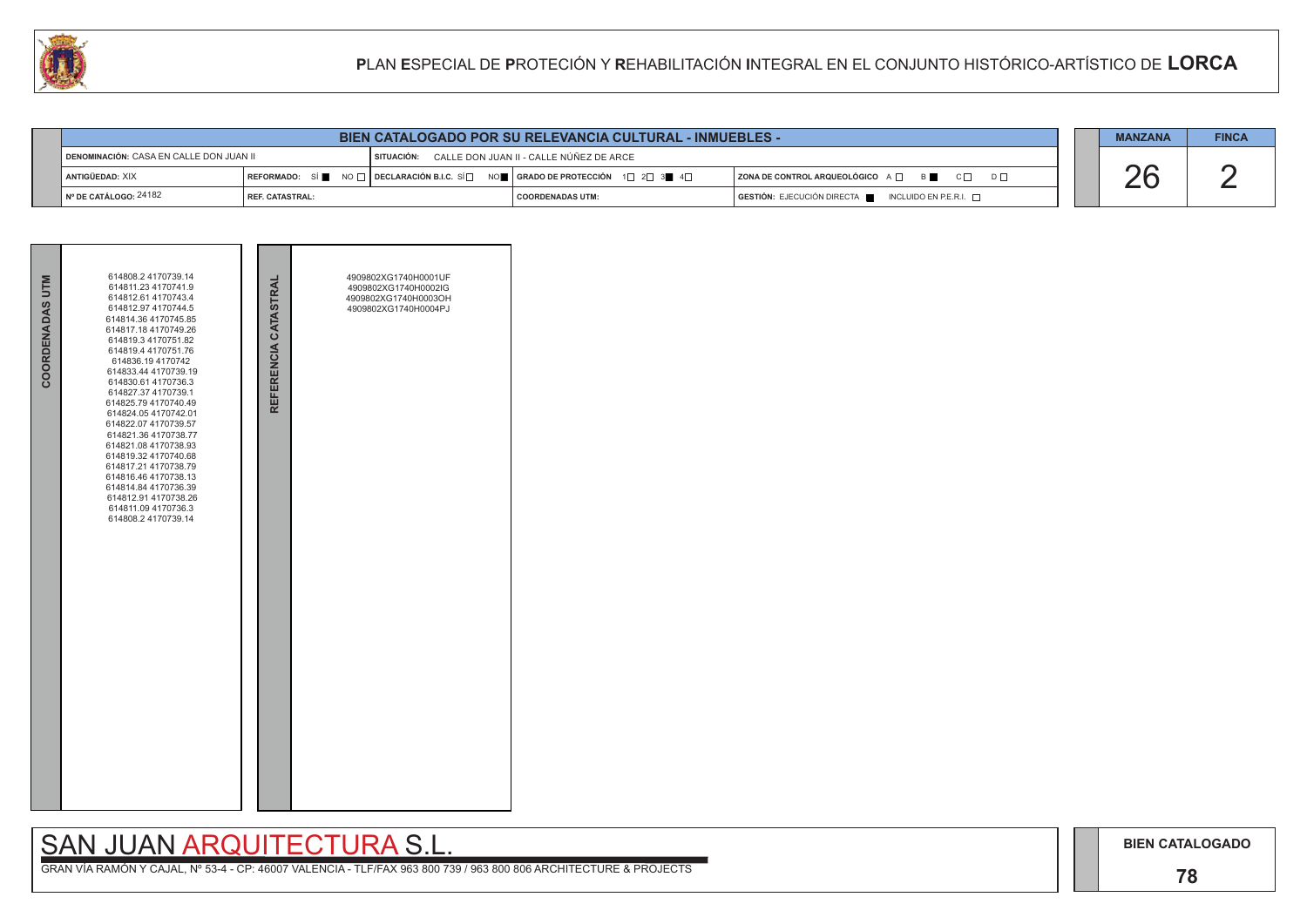## **79**

# SAN JUAN ARQUITECTURA S.L.

|  | <b>MANZANA</b> | <b>FINCA</b> |
|--|----------------|--------------|
|  |                |              |

| <b>BIEN CATALOGADO POR SU RELEVANCIA CULTURAL - INMUEBLES -</b> |                                                           |            |                                                                                                                 |                                                                                      |  | <b>MANZANA</b> | <b>FINCA</b> |
|-----------------------------------------------------------------|-----------------------------------------------------------|------------|-----------------------------------------------------------------------------------------------------------------|--------------------------------------------------------------------------------------|--|----------------|--------------|
| <b>∐ DENOMINACIÓN: CASA EN CALLE NÚÑEZ DE ARCE, 19</b>          |                                                           | SITUACIÓN: | CALLE NÚÑEZ DE ARCE, 19                                                                                         |                                                                                      |  |                |              |
| ANTIGÜEDAD: ANTES 1900                                          |                                                           |            | REFORMADO: SÍ NO $\Box$ DECLARACIÓN B.I.C. SÍ $\Box$ NO $\Box$ GRADO DE PROTECCIÓN 1 $\Box$ 2 $\Box$ 3 4 $\Box$ | $ $ ZONA DE CONTROL ARQUEOLÓGICO $A \Box$ B<br>$D \Box$                              |  |                |              |
| ∣N° DE CATÁLOGO: 24348                                          | REF. CATASTRAL:4909810XG1740H0002UG, 4909810XG1740H0003lH |            | <b>COORDENADAS UTM:</b>                                                                                         | $\overline{S}$ GESTIÓN: EJECUCIÓN DIRECTA $\overline{S}$ INCLUIDO EN P.E.R.I. $\Box$ |  |                |              |



| COORDENADAS UTM | 614822.78 4170728.7<br>614814.84 4170736.39<br>614816.46 4170738.13<br>614817.21 4170738.79<br>614819.32 4170740.68<br>614821.08 4170738.93<br>614821.36 4170738.77<br>614822.07 4170739.57<br>614824.05 4170742.01<br>614825.79 4170740.49<br>614827.37 4170739.1<br>614830.61 4170736.3<br>614826.1 4170731.92<br>614822.78 4170728.7 |  |
|-----------------|-----------------------------------------------------------------------------------------------------------------------------------------------------------------------------------------------------------------------------------------------------------------------------------------------------------------------------------------|--|
|                 |                                                                                                                                                                                                                                                                                                                                         |  |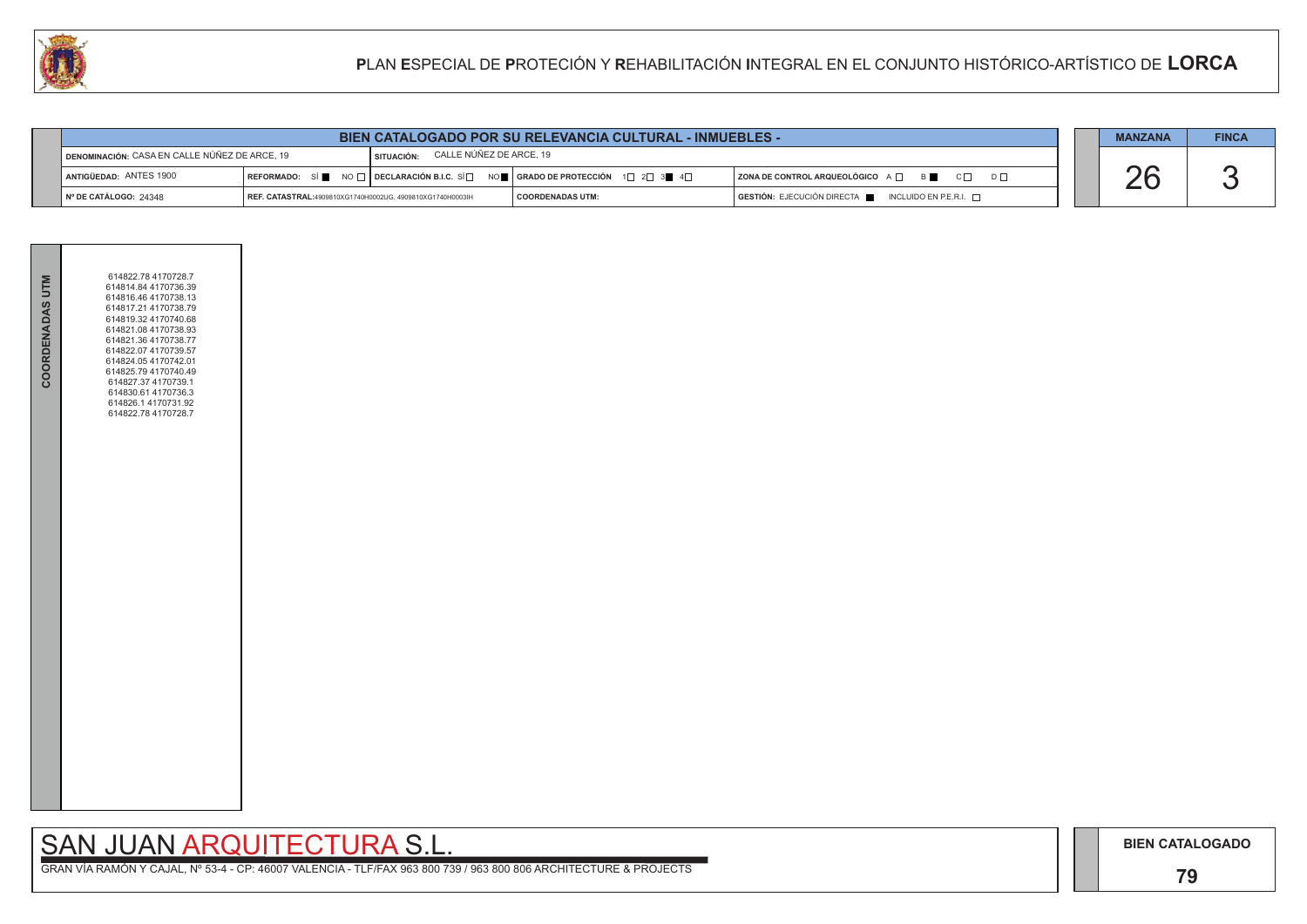## **80**

# SAN JUAN ARQUITECTURA S.L.

|  | <b>MANZANA</b> | <b>FINCA</b> |
|--|----------------|--------------|
|  |                |              |
|  |                |              |
|  |                |              |

| <b>BIEN CATALOGADO POR SU RELEVANCIA CULTURAL - INMUEBLES -</b>                     |                                            |  |                                                                               |                                                    |  | <b>MANZANA</b> | <b>FINCA</b> |
|-------------------------------------------------------------------------------------|--------------------------------------------|--|-------------------------------------------------------------------------------|----------------------------------------------------|--|----------------|--------------|
| SITUACIÓN: CALLE NÚÑEZ DE ARCE, 17<br>DENOMINACIÓN: CASA EN CALLE NUÑEZ DE ARCE, 17 |                                            |  |                                                                               |                                                    |  |                |              |
| ANTIGÜEDAD: ANTES 1900                                                              |                                            |  | REFORMADO: SÍ NO I DECLARACIÓN B.I.C. SÍ NO I GRADO DE PROTECCIÓN 1 $2$ 3 4 4 | ZONA DE CONTROL ARQUEOLÓGICO A QUE BILLE CO        |  |                |              |
| $\vert$ N° DE CATÁLOGO: 24349                                                       | <b>REF. CATASTRAL:4909811XG1740H0001GF</b> |  | <b>COORDENADAS UTM:</b>                                                       | GESTIÓN: EJECUCIÓN DIRECTA NO INCLUIDO EN P.E.R.I. |  |                |              |



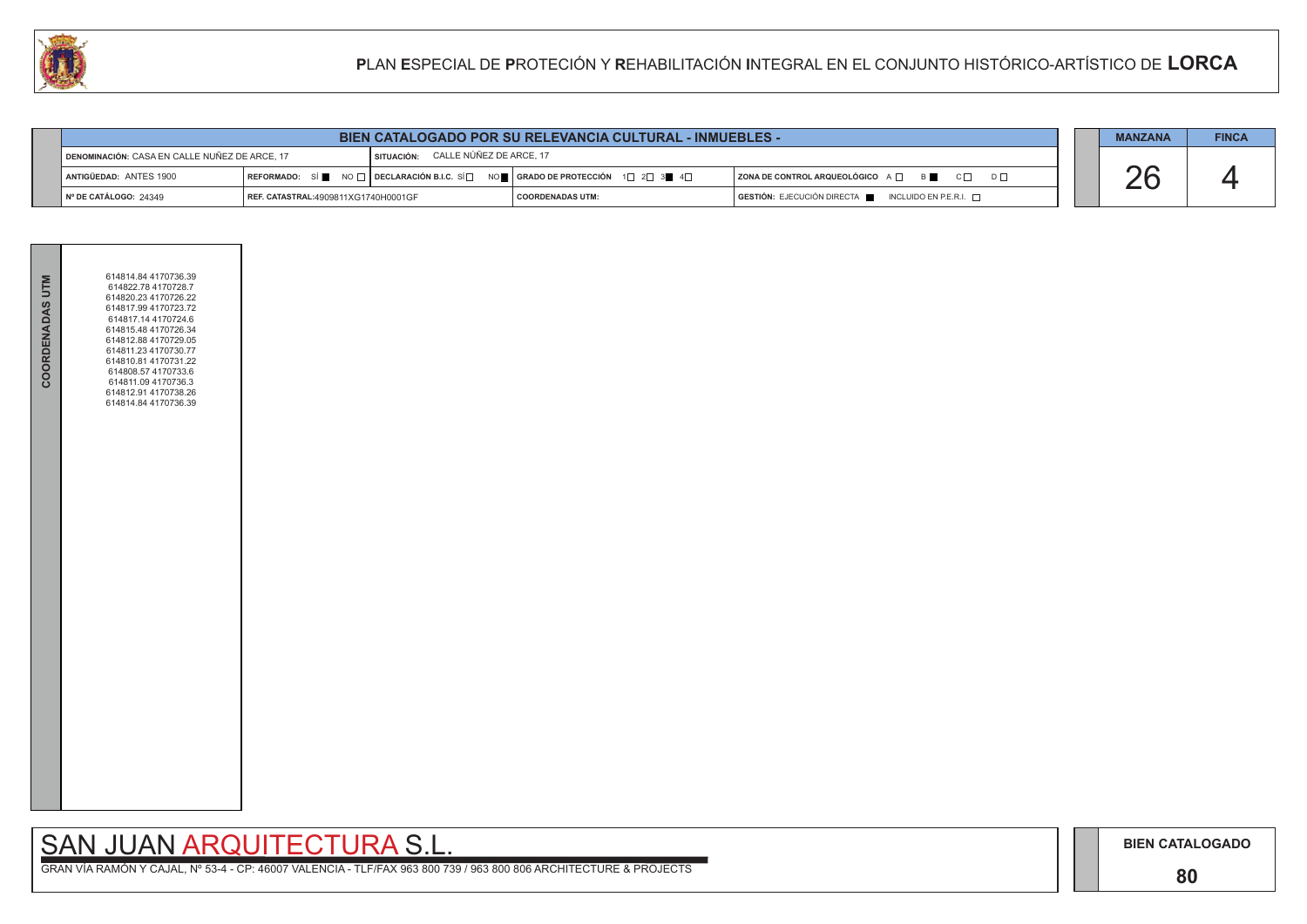# SAN JUAN ARQUITECTURA S.L.

|  | <b>MANZANA</b> | <b>FINCA</b> |
|--|----------------|--------------|
|  |                |              |
|  |                |              |

| COORDENADAS UTM | 614776.73 4170705.67<br>614777.84 4170706.54<br>614779.92 4170708.18<br>614781.19 4170709.18<br>614781.58 4170709.49<br>614783.1 4170710.68<br>614784.17 4170711.52<br>614786.19 4170709.17<br>614787.154170708.07<br>614789.17 4170705.91<br>614792.93 4170701.63<br>614785.8 4170695.57<br>614776.82 4170705.58<br>614776.73 4170705.67 |  |
|-----------------|-------------------------------------------------------------------------------------------------------------------------------------------------------------------------------------------------------------------------------------------------------------------------------------------------------------------------------------------|--|
|                 |                                                                                                                                                                                                                                                                                                                                           |  |

| <b>BIEN CATALOGADO POR SU RELEVANCIA CULTURAL - INMUEBLES -</b> |                                      |  |                                                                                                                   |                                                             |  | <b>MANZANA</b> | <b>FINCA</b> |
|-----------------------------------------------------------------|--------------------------------------|--|-------------------------------------------------------------------------------------------------------------------|-------------------------------------------------------------|--|----------------|--------------|
| DENOMINACIÓN: CASA EN CALLE ALBURQUERQUE                        |                                      |  | SITUACIÓN: CALLE ALBURQUERQUE - CALLE NÚÑEZ DE ARCE                                                               |                                                             |  |                |              |
| I ANTIGÜEDAD: XIX                                               |                                      |  | REFORMADO: SÍ NO $\Box$ DECLARACIÓN B.I.C. SÍ $\Box$ NO $\Box$ GRADO DE PROTECCIÓN 1 $\Box$ 2 $\Box$ 3 4 4 $\Box$ | $ $ ZONA DE CONTROL ARQUEOLÓGICO $A \Box$ $B \Box$ $C \Box$ |  |                |              |
| I Nº DE CATÁLOGO: 24155                                         | REF. CATASTRAL: 4909808XG1740H0001GF |  | <b>COORDENADAS UTM:</b>                                                                                           | GESTIÓN: EJECUCIÓN DIRECTA NEUNICLUIDO EN P.E.R.I.          |  |                |              |

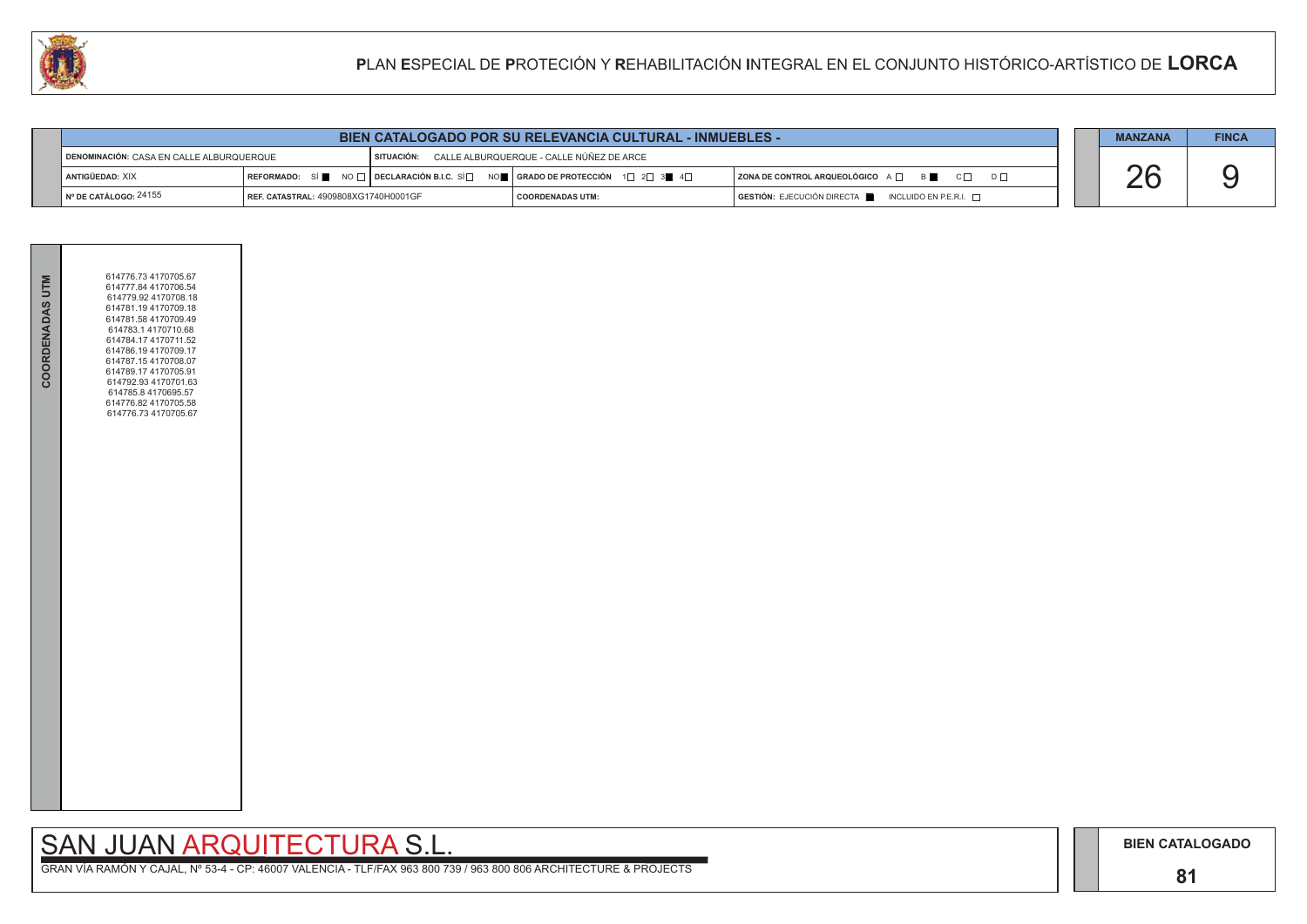## **82**

# SAN JUAN ARQUITECTURA S.L.

|                                                                                          | <b>BIEN CATALOGADO POR SU RELEVANCIA CULTURAL - INMUEBLES -</b> |  |                                                                                                                                                        |                                                                      |  |  |  |
|------------------------------------------------------------------------------------------|-----------------------------------------------------------------|--|--------------------------------------------------------------------------------------------------------------------------------------------------------|----------------------------------------------------------------------|--|--|--|
| SITUACIÓN: SANTIAGO ALBURQUERQUE<br>DENOMINACIÓN: CASA EN CALLE SANTIAGO ALBURQUERQUE, 4 |                                                                 |  |                                                                                                                                                        |                                                                      |  |  |  |
| ANTIGÜEDAD: ANTES 1900                                                                   |                                                                 |  | REFORMADO: SÍ $\square$ NO $\square$ DECLARACIÓN B.I.C. SÍ $\square$ NO $\square$   GRADO DE PROTECCIÓN $1\square$ 2 $\square$ 3 $\square$ 4 $\square$ | $ $ ZONA DE CONTROL ARQUEOLÓGICO A $\Box$ B $\Box$ C $\Box$ D $\Box$ |  |  |  |
| $\blacksquare$ N° DE CATÁLOGO: 24257                                                     | l REF. CATASTRAL:                                               |  | I COORDENADAS UTM:                                                                                                                                     | GESTIÓN: EJECUCIÓN DIRECTA NEL INCLUIDO EN P.E.R.I.                  |  |  |  |



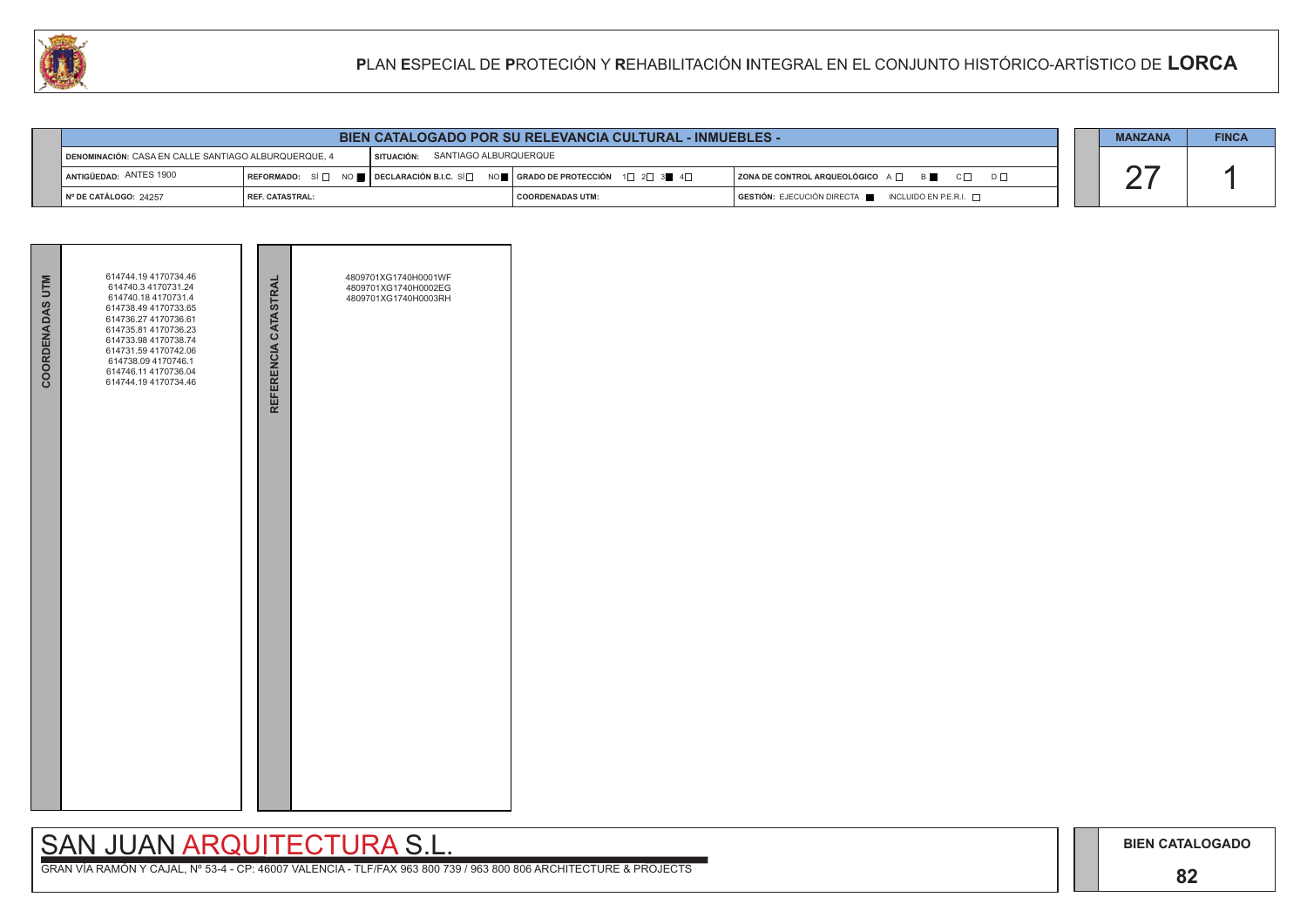## **83**

# SAN JUAN ARQUITECTURA S.L.

|                                       | <b>BIEN CATALOGADO POR SU RELEVANCIA CULTURAL - INMUEBLES -</b> |                                   |                                                                                                                                                                      |                                                                                      |  |  | <b>FINCA</b> |
|---------------------------------------|-----------------------------------------------------------------|-----------------------------------|----------------------------------------------------------------------------------------------------------------------------------------------------------------------|--------------------------------------------------------------------------------------|--|--|--------------|
| DENOMINACIÓN: CASA EN CALLE RUBIRA, 5 |                                                                 | <b>SITUACIÓN: CALLE RUBIRA, 5</b> |                                                                                                                                                                      |                                                                                      |  |  |              |
| ANTIGÜEDAD: ANTES 1900                |                                                                 |                                   | REFORMADO: SÍ $\square$ NO $\blacksquare$ DECLARACIÓN B.I.C. SÍ $\square$ NO $\blacksquare$ GRADO DE PROTECCIÓN 1 $\square$ 2 $\square$ 3 $\blacksquare$ 4 $\square$ | $ $ ZONA DE CONTROL ARQUEOLÓGICO A $\Box$ B $\Box$ C $\Box$ D $\Box$                 |  |  |              |
| I Nº DE CATÁLOGO: 24261               | REF. CATASTRAL:4809706XG1740H0001QF                             |                                   | <b>COORDENADAS UTM:</b>                                                                                                                                              | $\overline{)}$ GESTIÓN: EJECUCIÓN DIRECTA $\overline{)}$ INCLUIDO EN P.E.R.I. $\Box$ |  |  |              |



|  | <b>BIEN CATALOGADO POR SU RELEVANCIA CULTURAL - INMUEBLES -</b> |
|--|-----------------------------------------------------------------|
|  |                                                                 |

| COORDENADAS UTM | 614718.11 4170690.81<br>614719.52 4170691.9<br>614723.9 4170695.3<br>614722.27 4170696.82<br>614725.02 4170698.91<br>614725.33 4170698.56<br>614731.48 4170691.69<br>614731.39 4170691.61<br>614727.91 4170688.52<br>614723.68 4170684.77<br>614721.4 4170687.01<br>614718.11 4170690.81 |  |  |
|-----------------|------------------------------------------------------------------------------------------------------------------------------------------------------------------------------------------------------------------------------------------------------------------------------------------|--|--|
|                 |                                                                                                                                                                                                                                                                                          |  |  |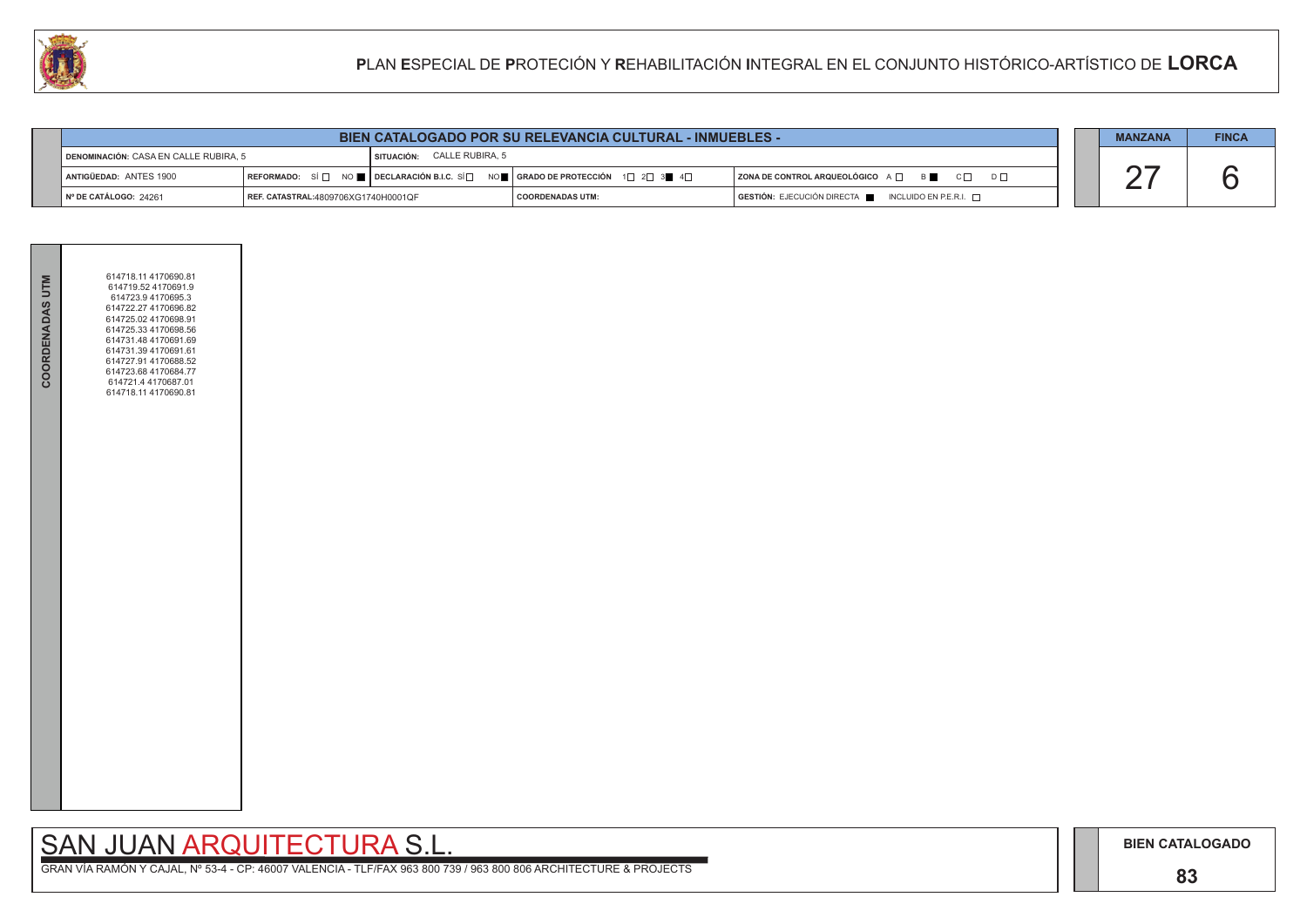## **84**

## SAN JUAN ARQUITECTURA S.L.

|                                                                                                     | <b>BIEN CATALOGADO POR SU RELEVANCIA CULTURAL - INMUEBLES -</b> |  |                                                                                                                                                         |                                                          |  |  |  |
|-----------------------------------------------------------------------------------------------------|-----------------------------------------------------------------|--|---------------------------------------------------------------------------------------------------------------------------------------------------------|----------------------------------------------------------|--|--|--|
| SITUACIÓN: CALLE RUBIRA - CALLE ÁLAMO, 5<br><u> I DENOMINACIÓN: CASA EN CALLE RUBIRA - ÁLAMO, 5</u> |                                                                 |  |                                                                                                                                                         |                                                          |  |  |  |
| <sup>1</sup> Antigüedad: ANTES 1900                                                                 |                                                                 |  | REFORMADO: SÍ $\Box$ NO $\blacksquare$ DECLARACIÓN B.I.C. SÍ $\Box$ NO $\blacksquare$   GRADO DE PROTECCIÓN 1 $\Box$ 2 $\Box$ 3 $\blacksquare$ 4 $\Box$ | ZONA DE CONTROL ARQUEOLÓGICO A □ B ■ C □ D □             |  |  |  |
| № DE CATÁLOGO: 24262                                                                                | l REF. CATASTRAL:                                               |  | <b>COORDENADAS UTM:</b>                                                                                                                                 | $GESTIÓN: EJECUCIÓN DIRECTA$ INCLUIDO EN P.E.R.I. $\Box$ |  |  |  |

|                 | 614703.31 4170694.46<br>614703.48 4170694.65                                                                                                                                                                                                                                                                                                                                                                                                                                                                                                                                          |                      | 4809707XG1740H0001PF<br>4809707XG1740H0002AG                                                                         |  |
|-----------------|---------------------------------------------------------------------------------------------------------------------------------------------------------------------------------------------------------------------------------------------------------------------------------------------------------------------------------------------------------------------------------------------------------------------------------------------------------------------------------------------------------------------------------------------------------------------------------------|----------------------|----------------------------------------------------------------------------------------------------------------------|--|
| COORDENADAS UTM | 614704.9 4170696.16<br>614705.7 4170695.45<br>614707.58 4170697.67<br>614709.8 4170695.2<br>614710.83 4170694.05<br>614712.44 4170692.24<br>614713.28 4170691.3<br>614714.79 4170689.61<br>614714.33 4170689.04<br>614714.99 4170688.4<br>614721.04 4170682.43<br>614717.32 4170679.13<br>614715.51 4170677.52<br>614711.47 4170673.94<br>614710.3 4170674.61<br>614703.48 4170679.96<br>614695.79 4170686.04<br>614695.57 4170686.19<br>614695.78 4170686.41<br>614698.36 4170689.11<br>614699.25 4170690.05<br>614702.01 4170692.94<br>614703.39 4170694.39<br>614703.31 4170694.46 | REFERENCIA CATASTRAL | 4809707XG1740H0003SH<br>4809707XG1740H0004DJ<br>4809707XG1740H0005FK<br>4809707XG1740H0006GL<br>4809707XG1740H0007HB |  |

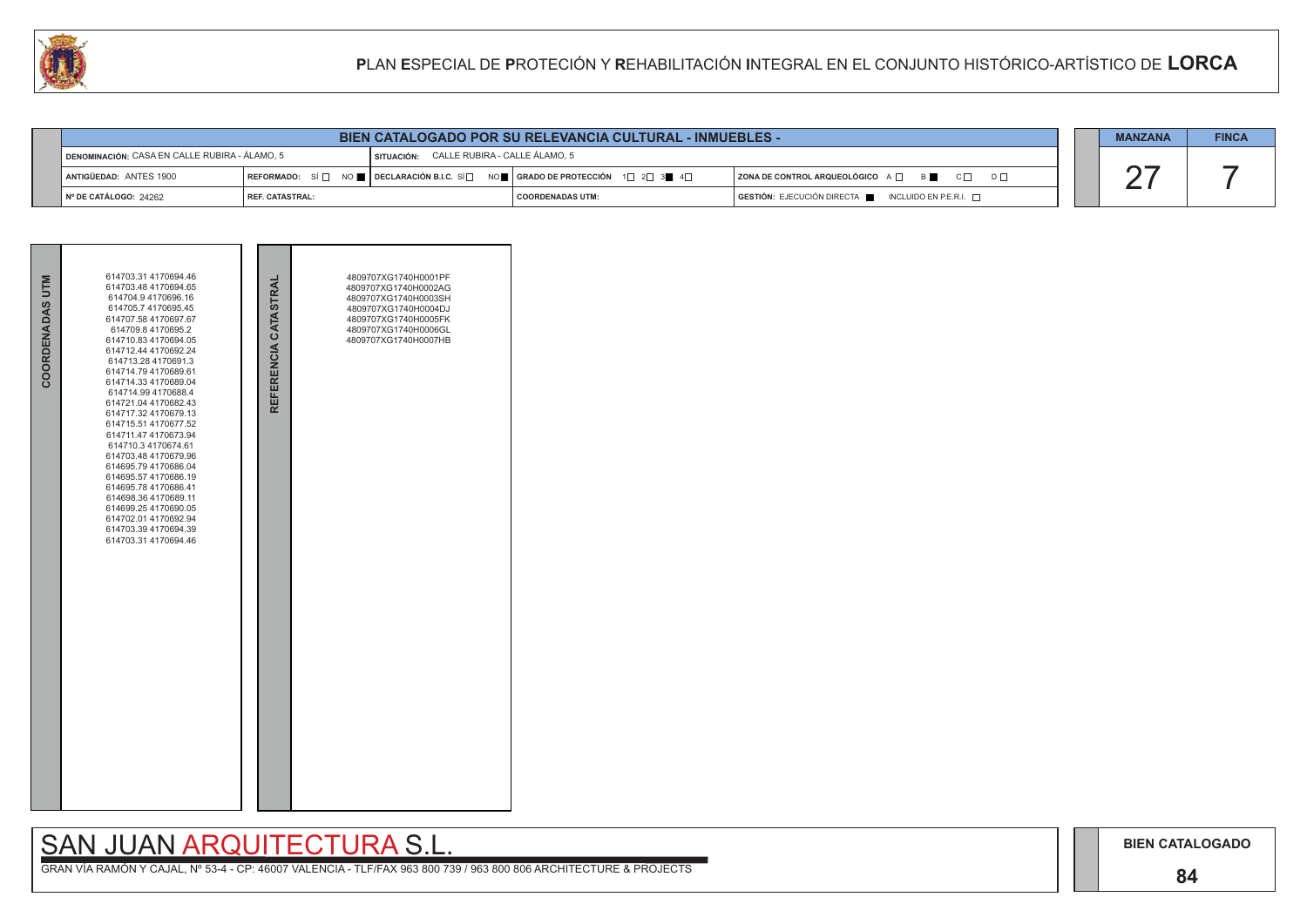## **85**

# SAN JUAN ARQUITECTURA S.L.

|                                                                        | <b>BIEN CATALOGADO POR SU RELEVANCIA CULTURAL - INMUEBLES -</b> |  |                                                                                                                   |                                                          |  |  |  |
|------------------------------------------------------------------------|-----------------------------------------------------------------|--|-------------------------------------------------------------------------------------------------------------------|----------------------------------------------------------|--|--|--|
| CALLE ÁLAMO, 3<br>DENOMINACIÓN: CASA EN CALLE ÁLAMO, 3<br>l situación: |                                                                 |  |                                                                                                                   |                                                          |  |  |  |
| ANTIGÜEDAD: ANTES 1900                                                 |                                                                 |  | REFORMADO: SÍ NO $\Box$ DECLARACIÓN B.I.C. SÍ $\Box$ NO $\Box$ GRADO DE PROTECCIÓN 1 $\Box$ 2 $\Box$ 3 4 4 $\Box$ | ZONA DE CONTROL ARQUEOLÓGICO A □ B C □ D □               |  |  |  |
| $\parallel$ N° DE CATÁLOGO: 24263                                      | l REF. CATASTRAL:                                               |  | I COORDENADAS UTM:                                                                                                | $GESTIÓN: EJECUCIÓN DIRECTA$ INCLUIDO EN P.E.R.I. $\Box$ |  |  |  |



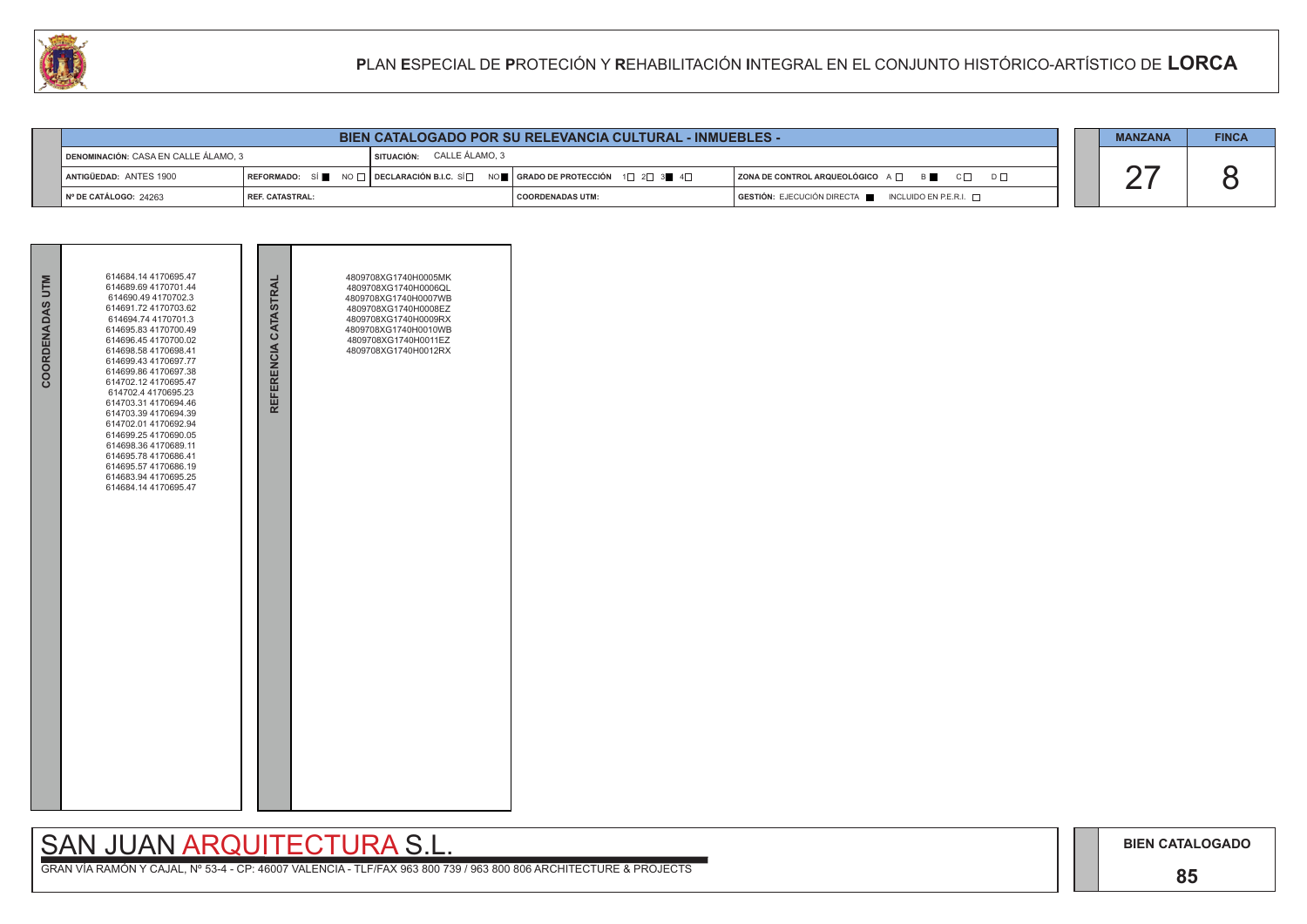

| BIEN CATALOGADO POR SU RELEVANCIA CULTURAL - INMUEBLES - |                   |            |                                                                                                                   |                                                                        |  |  |
|----------------------------------------------------------|-------------------|------------|-------------------------------------------------------------------------------------------------------------------|------------------------------------------------------------------------|--|--|
| DENOMINACIÓN: CASA FAMILIA MAZZUCHELLI                   |                   | SITUACIÓN: | PLAZA DE ESPAÑA - CALLE ÁLAMO                                                                                     |                                                                        |  |  |
| ANTIGÜEDAD: S. XIX                                       |                   |            | REFORMADO: SÍ NO $\Box$ DECLARACIÓN B.I.C. SÍ $\Box$ NO $\Box$ GRADO DE PROTECCIÓN 1 $\Box$ 2 $\Box$ 3 4 4 $\Box$ | $\overline{ }$ ZONA DE CONTROL ARQUEOLÓGICO $A \Box$ B                 |  |  |
| Nº DE CATÁLOGO: 24035                                    | I REF. CATASTRAL: |            | I COORDENADAS UTM:                                                                                                | $GESTIÓN: EJECUCIÓN DIRECTA \blacksquare INCLUIDO EN P.E.R.I. \square$ |  |  |

# **SAN JUAN ARQUITECTURA S.I**

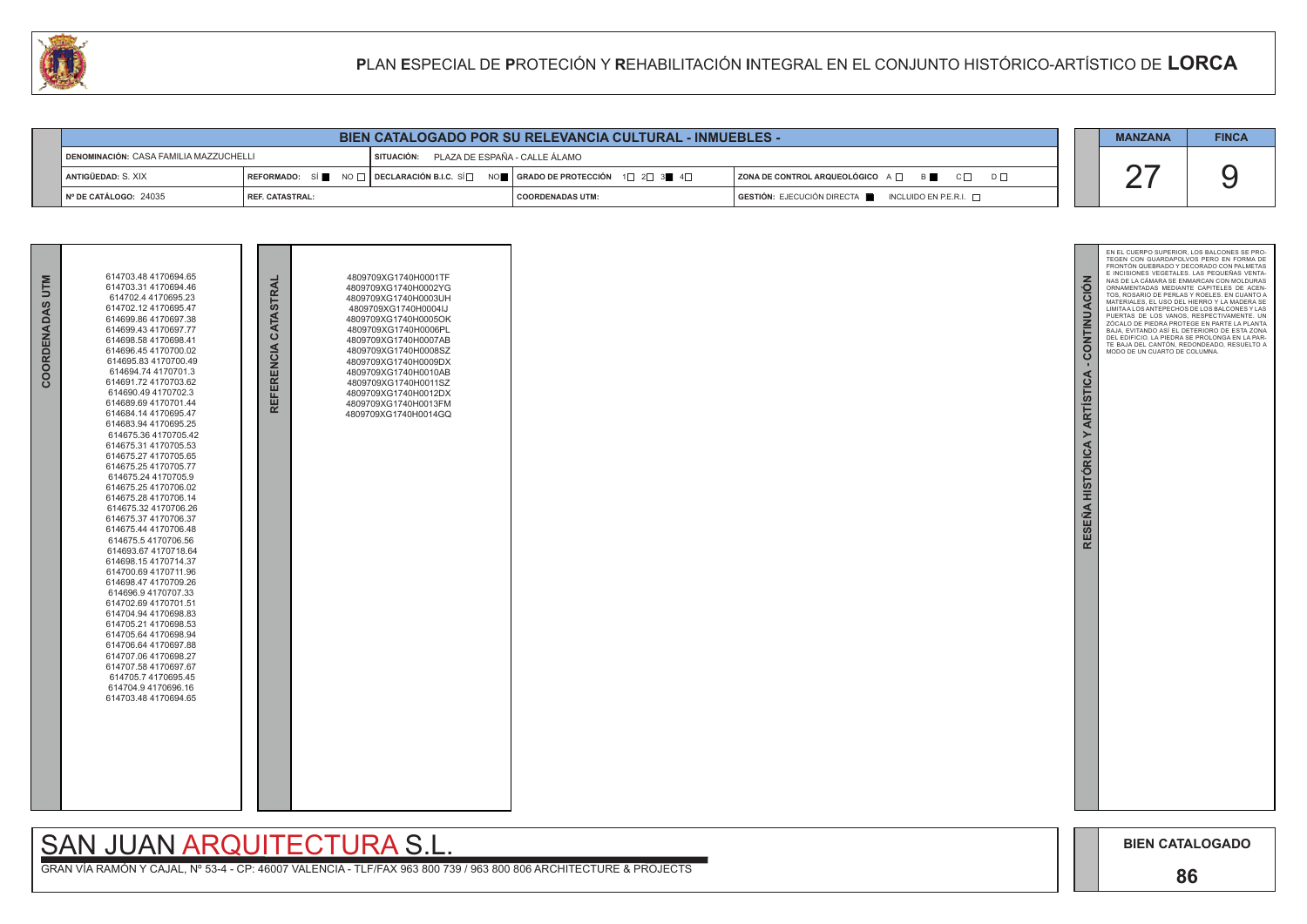

GRAN VÍA RAMÓN Y CAJAL, Nº 53-4 - CP: 46007 VALENCIA - TLF/FAX 963 800 739 / 963 800 806 ARCHITECTURE & PROJECTS

| <b>NTM</b><br>COORDENADAS | 614693.67 4170718.64<br>614705.62 4170725.91<br>614711.6 4170729.55<br>614714.76 4170725.57<br>614715.61 4170724.51<br>614715.62 4170724.49<br>614716.82 4170722.64<br>614717.51 4170721.58<br>614717.66 4170721.68<br>614720.41 4170723.64<br>614723.72 4170725.97<br>614725.53 4170723.37<br>614725.67 4170723.17<br>614725.89 4170722.86<br>614727.04 4170721.27<br>614727.23 4170721.01<br>614729.91 4170717.42<br>614729.94 4170717.39<br>614730.41 4170716.74<br>614724.42 4170712.82<br>614722.19 4170710.68<br>614721.51 4170710.17<br>614719.72 4170708.86<br>614722.84 4170704.87<br>614724.97 4170702.14<br>614726.93 4170699.65<br>614725.33 4170698.56<br>614725.02 4170698.91<br>614722.27 4170696.82<br>614723.9 4170695.3<br>614719.52 4170691.9<br>614718.11 4170690.81<br>614721.4 4170687.01<br>614723.68 4170684.77<br>614721.04 4170682.43<br>614714.99 4170688.4<br>614714.33 4170689.04<br>614714.79 4170689.61<br>614713.28 4170691.3<br>614712.44 4170692.24<br>614710.83 4170694.05<br>614709.8 4170695.2<br>614707.58 4170697.67<br>614707.06 4170698.27<br>614706.64 4170697.88<br>614705.64 4170698.94<br>614705.21 4170698.53<br>614704.94 4170698.83<br>614702.69 4170701.51<br>614696.9 4170707.33<br>614698.47 4170709.26<br>614700.69 4170711.96<br>614698.154170714.37<br>614693.67 4170718.64 |  | REFERENCIA CATASTRAL | 4809710XG1740H0001PF<br>4809710XG1740H0002AG<br>4809710XG1740H0003SH<br>4809710XG1740H0004DJ<br>4809710XG1740H0005FK |  |
|---------------------------|-----------------------------------------------------------------------------------------------------------------------------------------------------------------------------------------------------------------------------------------------------------------------------------------------------------------------------------------------------------------------------------------------------------------------------------------------------------------------------------------------------------------------------------------------------------------------------------------------------------------------------------------------------------------------------------------------------------------------------------------------------------------------------------------------------------------------------------------------------------------------------------------------------------------------------------------------------------------------------------------------------------------------------------------------------------------------------------------------------------------------------------------------------------------------------------------------------------------------------------------------------------------------------------------------------------------------------------|--|----------------------|----------------------------------------------------------------------------------------------------------------------|--|
|---------------------------|-----------------------------------------------------------------------------------------------------------------------------------------------------------------------------------------------------------------------------------------------------------------------------------------------------------------------------------------------------------------------------------------------------------------------------------------------------------------------------------------------------------------------------------------------------------------------------------------------------------------------------------------------------------------------------------------------------------------------------------------------------------------------------------------------------------------------------------------------------------------------------------------------------------------------------------------------------------------------------------------------------------------------------------------------------------------------------------------------------------------------------------------------------------------------------------------------------------------------------------------------------------------------------------------------------------------------------------|--|----------------------|----------------------------------------------------------------------------------------------------------------------|--|

# SAN JUAN ARQUITECTURA S.L.



| LU |                                      |                        |                            |                                                                              | PLAN ESPECIAL DE PROTECIÓN Y REHABILITACIÓN INTEGRAL EN EL CONJUNTO HISTÓRICO-ARTÍSTICO DE LORCA |                |              |
|----|--------------------------------------|------------------------|----------------------------|------------------------------------------------------------------------------|--------------------------------------------------------------------------------------------------|----------------|--------------|
|    |                                      |                        |                            |                                                                              |                                                                                                  |                |              |
|    |                                      |                        |                            | <b>BIEN CATALOGADO POR SU RELEVANCIA CULTURAL - INMUEBLES -</b>              |                                                                                                  | <b>MANZANA</b> | <b>FINCA</b> |
|    | DENOMINACIÓN: CASA FAMILIA QUIÑONERO |                        | SITUACIÓN: PLAZA DE ESPAÑA |                                                                              |                                                                                                  |                |              |
|    | ANTIGÜEDAD: S. XVIII-XIX             |                        |                            | REFORMADO: SÍ NO DECLARACIÓN B.I.C. SÍ NO SE GRADO DE PROTECCIÓN 1 2 3 3 4 D | ZONA DE CONTROL ARQUEOLÓGICO A $\Box$ B C $\Box$<br>$D \Box$                                     |                |              |
|    | Nº DE CATÁLOGO: 24036                | <b>REF. CATASTRAL:</b> |                            | <b>COORDENADAS UTM:</b>                                                      | GESTIÓN: EJECUCIÓN DIRECTA<br>INCLUIDO EN P.E.R.I. $\Box$                                        |                |              |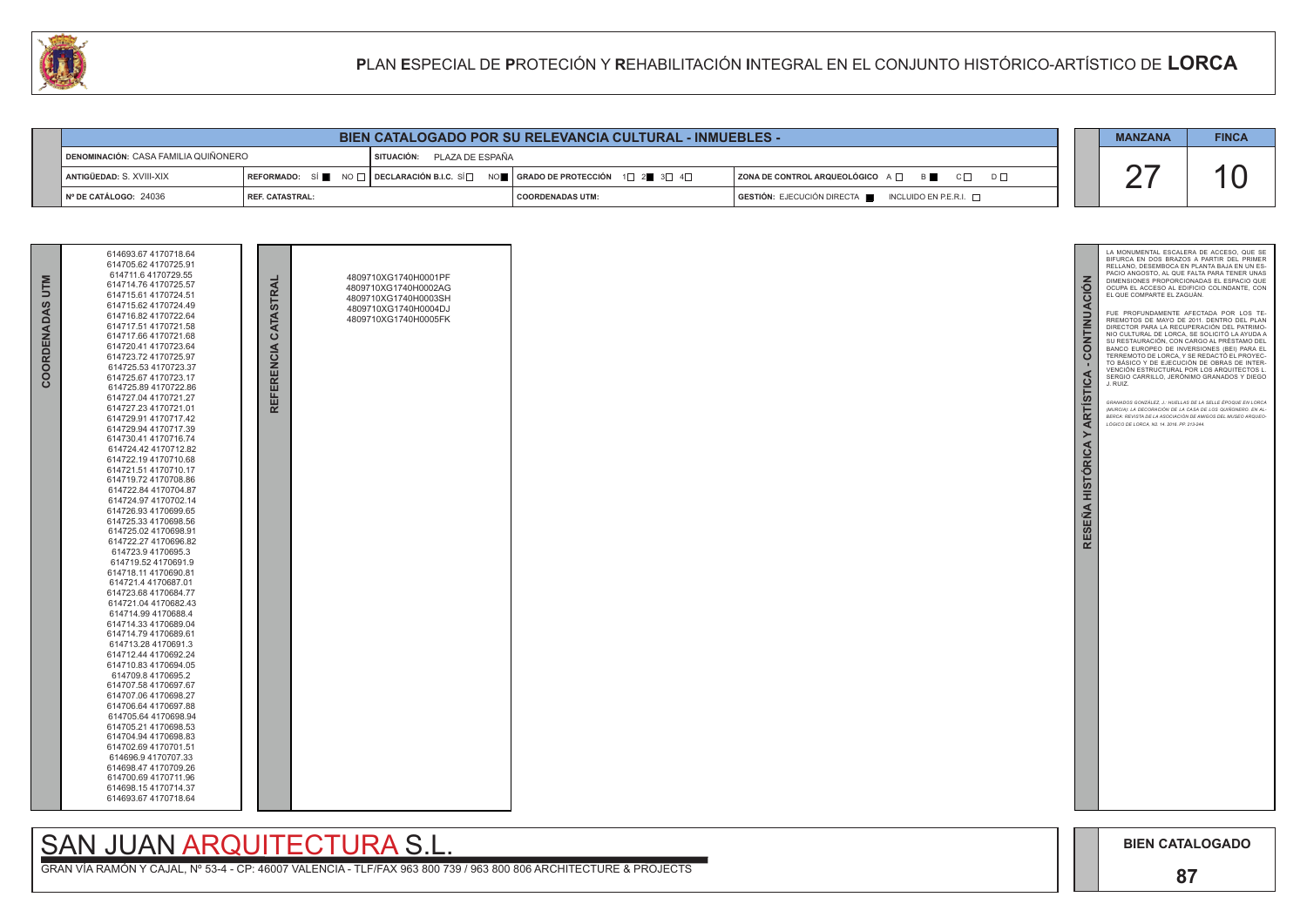## **88**

# SAN JUAN ARQUITECTURA S.L.

| <b>COORDENADAS UTM</b> | XXXXXXXXXXXXXXXXXXXX | REFERENCIA CATASTRAL | 4809710XG1740H0001PF<br>4809710XG1740H0002AG<br>4809710XG1740H0003SH<br>4809710XG1740H0004DJ<br>4809710XG1740H0005FK |
|------------------------|----------------------|----------------------|----------------------------------------------------------------------------------------------------------------------|
|                        |                      |                      |                                                                                                                      |

|                                                | <b>BIEN CATALOGADO POR SU RELEVANCIA CULTURAL - INMUEBLES -</b> |                            |                                                                                                                                   |                                                                               |  |  |  |  |
|------------------------------------------------|-----------------------------------------------------------------|----------------------------|-----------------------------------------------------------------------------------------------------------------------------------|-------------------------------------------------------------------------------|--|--|--|--|
| <b>I DENOMINACIÓN: CASA EN PLAZA DE ESPAÑA</b> |                                                                 | SITUACIÓN: PLAZA DE ESPAÑA |                                                                                                                                   |                                                                               |  |  |  |  |
| I ANTIGÜEDAD: S. XIX                           |                                                                 |                            | REFORMADO: SÍ $\square$ NO $\square$ DECLARACIÓN B.I.C. SÍ $\square$ NO $\square$   GRADO DE PROTECCIÓN 1 $\square$ 2 $\square$ 3 | $ $ ZONA DE CONTROL ARQUEOLÓGICO $A \Box$ B $\Box$ C $\Box$ D $\Box$          |  |  |  |  |
| $N°$ DE CATÁLOGO: 24036                        | <b>I REF. CATASTRAL:</b>                                        |                            | COORDENADAS UTM:                                                                                                                  | $\overline{)}$ GESTIÓN: EJECUCIÓN DIRECTA NORECTA INCLUIDO EN P.E.R.I. $\Box$ |  |  |  |  |

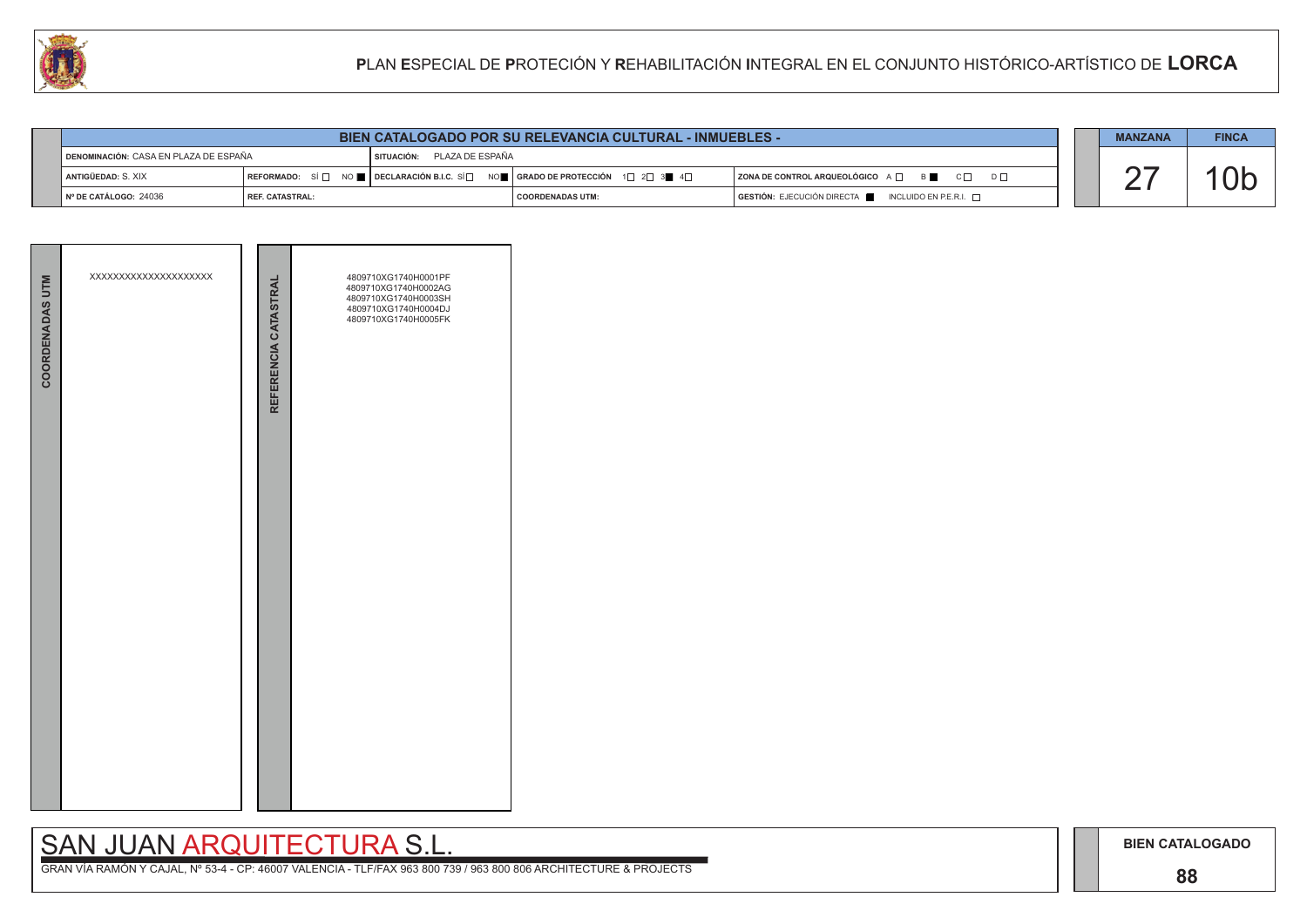## **89**

# SAN JUAN ARQUITECTURA S.L.

| COORDENADAS UTM | 614711.6 4170729.55<br>614711.77 4170729.66<br>614719.76 4170734.66<br>614722.43 4170731.22<br>614724.11 4170732.32<br>614726.39 4170729.32<br>614728.87 4170725.96<br>614733.12 4170720.22<br>614733.43 4170719.81<br>614734.92 4170717.64<br>614735.07 4170717.77<br>614736.01 4170716.66<br>614733.31 4170714.11<br>614732.67 4170713.72<br>614731.71 4170715<br>614730.41 4170716.74<br>614729.94 4170717.39<br>614729.91 4170717.42<br>614727.23 4170721.01<br>614727.04 4170721.27<br>614725.89 4170722.86<br>614725.67 4170723.17<br>614725.53 4170723.37<br>614723.72 4170725.97<br>614720.41 4170723.64<br>614717.66 4170721.68<br>614717.51 4170721.58<br>614716.82 4170722.64<br>614715.62 4170724.49<br>614715.61 4170724.51<br>614714.76 4170725.57<br>614711.6 4170729.55 | REFERENCIA CATASTRAL | 4809711XG1740H0001LF<br>4809711XG1740H0002BG<br>4809711XG1740H0003ZH<br>4809711XG1740H0004XJ |  |
|-----------------|-----------------------------------------------------------------------------------------------------------------------------------------------------------------------------------------------------------------------------------------------------------------------------------------------------------------------------------------------------------------------------------------------------------------------------------------------------------------------------------------------------------------------------------------------------------------------------------------------------------------------------------------------------------------------------------------------------------------------------------------------------------------------------------------|----------------------|----------------------------------------------------------------------------------------------|--|



| LU |                                       | PLAN ESPECIAL DE PROTECIÓN Y REHABILITACIÓN INTEGRAL EN EL CONJUNTO HISTÓRICO-ARTÍSTICO DE LORCA |                            |                                                                                                                                                                                                    |                                                                      |                |              |
|----|---------------------------------------|--------------------------------------------------------------------------------------------------|----------------------------|----------------------------------------------------------------------------------------------------------------------------------------------------------------------------------------------------|----------------------------------------------------------------------|----------------|--------------|
|    |                                       |                                                                                                  |                            |                                                                                                                                                                                                    |                                                                      |                |              |
|    |                                       |                                                                                                  |                            | <b>BIEN CATALOGADO POR SU RELEVANCIA CULTURAL - INMUEBLES -</b>                                                                                                                                    |                                                                      | <b>MANZANA</b> | <b>FINCA</b> |
|    | DENOMINACIÓN: CASA EN PLAZA DE ESPAÑA |                                                                                                  | SITUACIÓN: PLAZA DE ESPAÑA |                                                                                                                                                                                                    |                                                                      |                |              |
|    | ANTIGÜEDAD: S. XIX                    |                                                                                                  |                            | $\mid$ REFORMADO: $\mid$ Si $\parallel$ $\parallel$ NO $\mid$ $\mid$ Declaración B.I.C. Si $\mid$ $\mid$ no $\parallel$ $\mid$ grado de protección $\mid$ 1 $\mid$ 2 $\mid$ 3 $\parallel$ 4 $\mid$ | $ $ ZONA DE CONTROL ARQUEOLÓGICO $A \Box$ B $\Box$ C $\Box$ D $\Box$ |                |              |
|    | Nº DE CATÁLOGO: 24161                 | <b>REF. CATASTRAL:</b>                                                                           |                            | <b>COORDENADAS UTM:</b>                                                                                                                                                                            | GESTIÓN: EJECUCIÓN DIRECTA NEL INCLUIDO EN P.E.R.I.                  |                |              |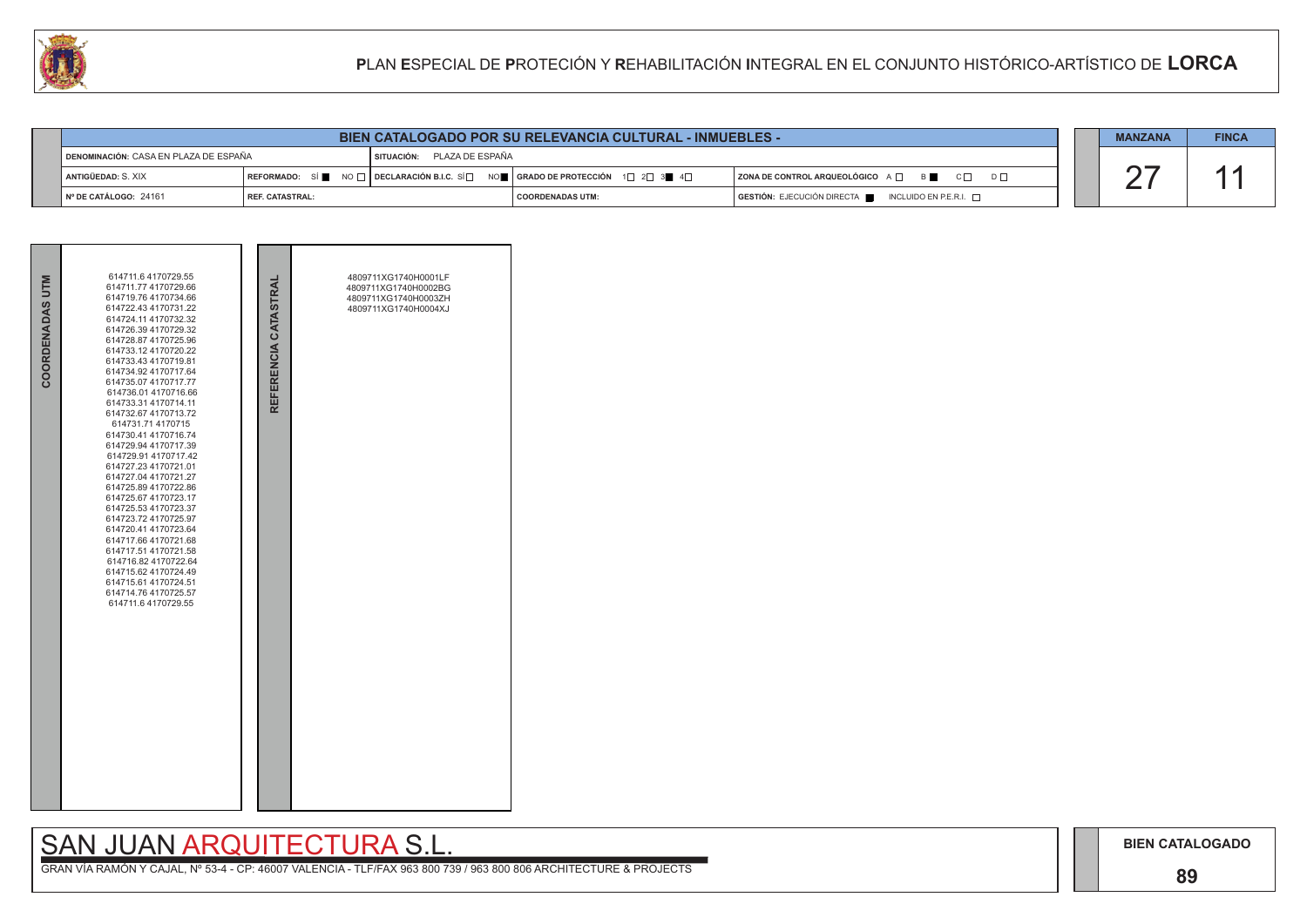## **90**

# SAN JUAN ARQUITECTURA S.L.

| COORDENADAS UTM | 614736.2 4170724.16<br>614736.38 4170723.92<br>614737.06 4170723.04<br>614736.68 4170722.68<br>614733.43 4170719.81<br>614733.12 4170720.22<br>614728.87 4170725.96<br>614726.39 4170729.32<br>614724.11 4170732.32<br>614722.43 4170731.22<br>614719.76 4170734.66<br>614731.59 4170742.06<br>614733.98 4170738.74<br>614735.81 4170736.23<br>614736.27 4170736.61<br>614738.49 4170733.65<br>614740.18 4170731.4<br>614740.3 4170731.24<br>614739.48 4170730.56<br>614737.91 4170729.26<br>614737.18 4170728.65<br>614736.43 4170728.03<br>614734.47 4170726.41<br>614736.2 4170724.16 | REFERENCIA CATASTRAL | 4809712XG1740H0001TF<br>4809712XG1740H0002YG<br>4809712XG1740H0003UH<br>4809712XG1740H0004IJ<br>4809712XG1740H0005OK |  |
|-----------------|------------------------------------------------------------------------------------------------------------------------------------------------------------------------------------------------------------------------------------------------------------------------------------------------------------------------------------------------------------------------------------------------------------------------------------------------------------------------------------------------------------------------------------------------------------------------------------------|----------------------|----------------------------------------------------------------------------------------------------------------------|--|

|                                                                                                 |                        | <b>MANZANA</b> | <b>FINCA</b>                                                                                                                                                                                                              |                                                                                      |  |  |  |
|-------------------------------------------------------------------------------------------------|------------------------|----------------|---------------------------------------------------------------------------------------------------------------------------------------------------------------------------------------------------------------------------|--------------------------------------------------------------------------------------|--|--|--|
| <b>I DENOMINACIÓN: CASA FAMILIA LATORRE</b><br>PLAZA DE ESPAÑA - CALLE SANTIAGO<br>I SITUACIÓN: |                        |                |                                                                                                                                                                                                                           |                                                                                      |  |  |  |
| ANTIGÜEDAD: S. XIX                                                                              |                        |                | $\mid$ REFORMADO: SÍ $\blacksquare$ NO $\Box$ $\mid$ DECLARACIÓN B.I.C. SÍ $\Box$ NO $\blacksquare$   GRADO DE PROTECCIÓN $\Box$ 2 $\Box$ 3 $\blacksquare$ 4 $\Box$<br>ZONA DE CONTROL ARQUEOLÓGICO A □ B C □<br>$D \Box$ |                                                                                      |  |  |  |
| ¶ Nº DE CATÁLOGO: 24162                                                                         | <b>REF. CATASTRAL:</b> |                | I COORDENADAS UTM:                                                                                                                                                                                                        | $\overline{)}$ GESTIÓN: EJECUCIÓN DIRECTA $\blacksquare$ INCLUIDO EN P.E.R.I. $\Box$ |  |  |  |

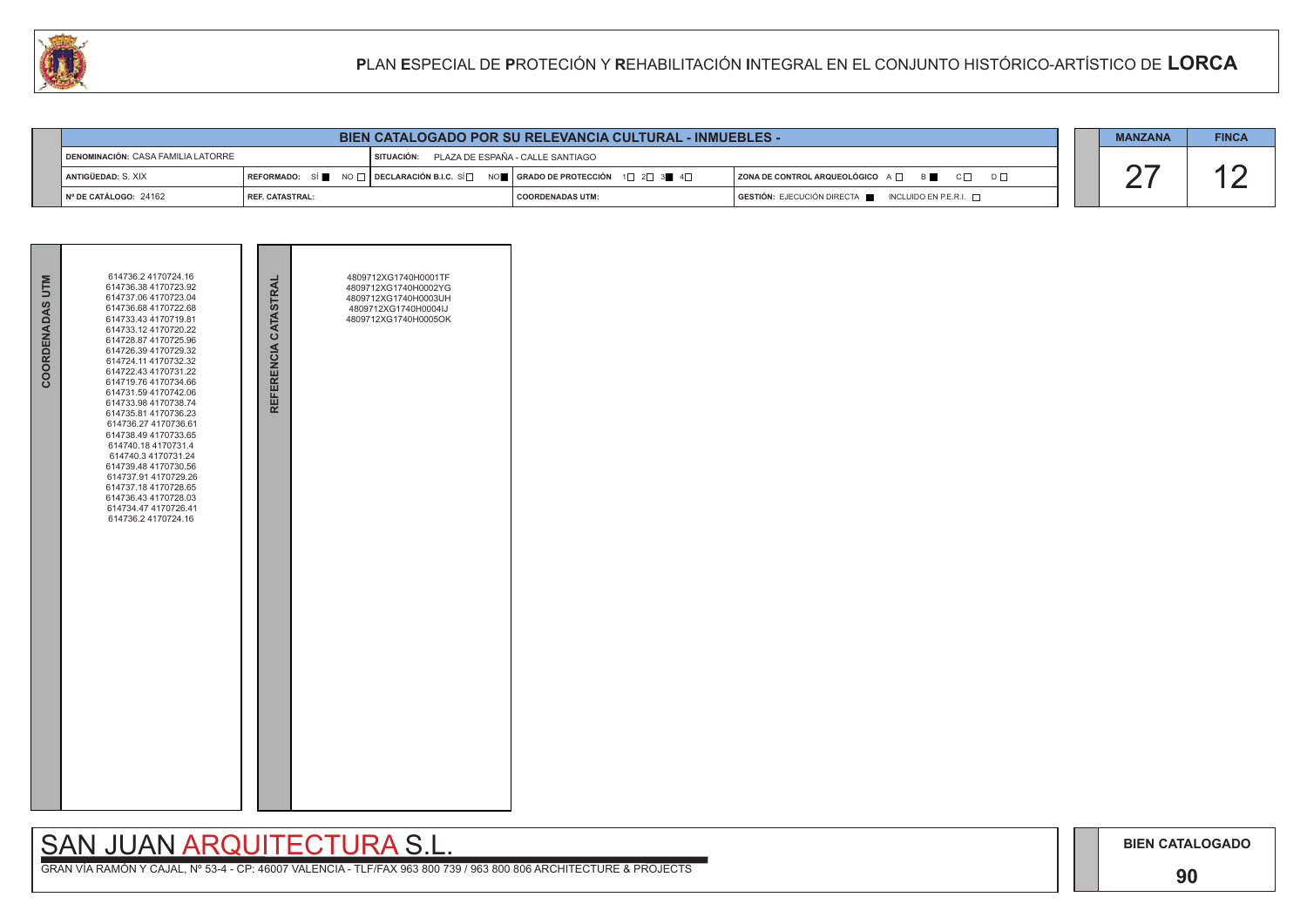# SAN JUAN ARQUITECTURA S.L.

|  | <b>MANZANA</b> | <b>FINCA</b> |
|--|----------------|--------------|
|  |                |              |
|  |                |              |

| COORDENADAS UTM | 614758.62 4170685.27<br>614760.64 4170686.79<br>614763.59 4170689.24<br>614762.91 4170689.92<br>614764.31 4170691.24<br>614766.77 4170693.16<br>614769.02 4170695<br>614769.46 4170694.47<br>614774.21 4170688.85<br>614774.58 4170688.41<br>614777.15 4170685.41<br>614777.21 4170685.35<br>614779.91 4170682.88<br>614774.68 4170676.86<br>614770.77 4170672.37<br>614764.33 4170678.23<br>614763.04 4170679.65<br>614761.23 4170682.13<br>614760.56 4170683.23<br>614759.47 4170684.37<br>614758.62 4170685.27 | REFERENCIA CATASTRAL | 4808304XG1740H0001IF<br>4808304XG1740H0002OG<br>4808304XG1740H0003PH |
|-----------------|-------------------------------------------------------------------------------------------------------------------------------------------------------------------------------------------------------------------------------------------------------------------------------------------------------------------------------------------------------------------------------------------------------------------------------------------------------------------------------------------------------------------|----------------------|----------------------------------------------------------------------|
|                 |                                                                                                                                                                                                                                                                                                                                                                                                                                                                                                                   |                      |                                                                      |

|                                             |                        | <b>BIEN CATALOGADO POR SU RELEVANCIA CULTURAL - INMUEBLES -</b>                                                                                                 |                  |                                                                                              | <b>MANZANA</b> | <b>FINCA</b> |
|---------------------------------------------|------------------------|-----------------------------------------------------------------------------------------------------------------------------------------------------------------|------------------|----------------------------------------------------------------------------------------------|----------------|--------------|
| DENOMINACIÓN: CASA EN CALLE NÚÑEZ DE ARCE 5 |                        | SITUACIÓN: CALLE NÚÑEZ DE ARCE. 5                                                                                                                               |                  |                                                                                              |                |              |
| <b>ANTIGÜEDAD: XIX</b>                      |                        | REFORMADO: SÍ $\square$ NO $\blacksquare$ DECLARACIÓN B.I.C. SÍ $\square$ NO $\square$   GRADO DE PROTECCIÓN $\square$ 2 $\square$ 3 $\blacksquare$ 4 $\square$ |                  | $ $ ZONA DE CONTROL ARQUEOLÓGICO A $\Box$ B C $\Box$<br>$D \Box$                             |                |              |
| Nº DE CATÁLOGO: 24183                       | <b>REF. CATASTRAL:</b> |                                                                                                                                                                 | COORDENADAS UTM: | $\overline{S}$ GESTIÓN: EJECUCIÓN DIRECTA $\overline{S}$ INCLUIDO EN P.E.R.I. $\overline{S}$ |                |              |

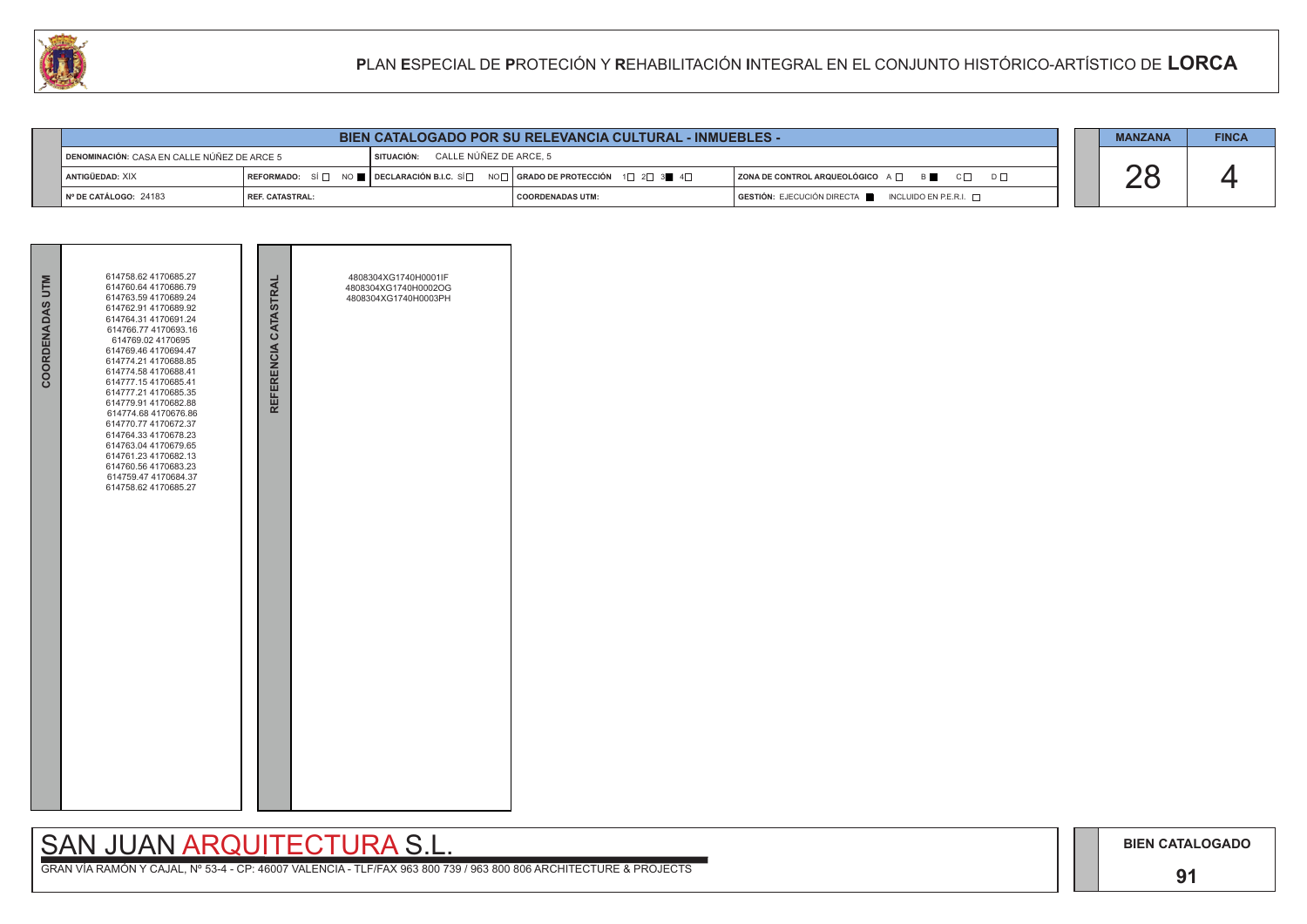

| <b>BIEN CATALOGADO POR SU RELEVANCIA CULTURAL - INMUEBLES -</b> |                   |            |                                                                                                                                                                       |                                                                        |  |  |  |  |
|-----------------------------------------------------------------|-------------------|------------|-----------------------------------------------------------------------------------------------------------------------------------------------------------------------|------------------------------------------------------------------------|--|--|--|--|
| <b>IDENOMINACIÓN: CASA EN CALLE NÚÑEZ DE ARCE</b>               |                   | SITUACIÓN: | CALLE NÚÑEZ DE ARCE                                                                                                                                                   |                                                                        |  |  |  |  |
| ANTIGÜEDAD: S. XIX                                              |                   |            | REFORMADO: SÍ $\blacksquare$ NO $\square$ DECLARACIÓN B.I.C. SÍ $\square$ NO $\blacksquare$ SERADO DE PROTECCIÓN 1 $\square$ 2 $\square$ 3 $\blacksquare$ 4 $\square$ | ZONA DE CONTROL ARQUEOLÓGICO A QUE B                                   |  |  |  |  |
| Nº DE CATÁLOGO: 24042                                           | l REF. CATASTRAL: |            | I COORDENADAS UTM:                                                                                                                                                    | $GESTIÓN: EJECUCIÓN DIRECTA \blacksquare INCLUIDO EN P.E.R.I. \square$ |  |  |  |  |

| COORDENADAS UTM | 614747.73 4170680.95<br>614749.45 4170682.92<br>614752.41 4170680.52<br>614754.16 4170682.24<br>614754.98 4170683.02<br>614757.47 4170686.5<br>614758.62 4170685.27<br>614759.47 4170684.37<br>614760.56 4170683.23<br>614761.23 4170682.13<br>614763.04 4170679.65<br>614764.33 4170678.23<br>614770.77 4170672.37<br>614770.71 4170672.3<br>614760.78 4170662.04<br>614760.65 4170661.91<br>614755.16 4170666.75<br>614751.01 4170670.42<br>614753.41 4170672.95<br>614751.98 4170674.33<br>614750.66 4170675.58<br>614748.77 4170677.07<br>614744.85 4170673.77<br>614743.92 4170675.89<br>614748.99 4170680.14<br>614747.73 4170680.95 | REFERENCIA CATASTRAL | 4808305XG1740H0002KG<br>4808305XG1740H0003LH<br>4808305XG1740H0004BJ<br>4808305XG1740H0005ZK<br>4808305XG1740H0006XL<br>4808305XG1740H0007MB<br>4808305XG1740H0008QZ<br>4808305XG1740H0009WX<br>4808305XG1740H0010MB<br>4808305XG1740H0011QZ |  |
|-----------------|--------------------------------------------------------------------------------------------------------------------------------------------------------------------------------------------------------------------------------------------------------------------------------------------------------------------------------------------------------------------------------------------------------------------------------------------------------------------------------------------------------------------------------------------------------------------------------------------------------------------------------------------|----------------------|----------------------------------------------------------------------------------------------------------------------------------------------------------------------------------------------------------------------------------------------|--|

# **SAN JUAN ARQUITECTURA S.L**

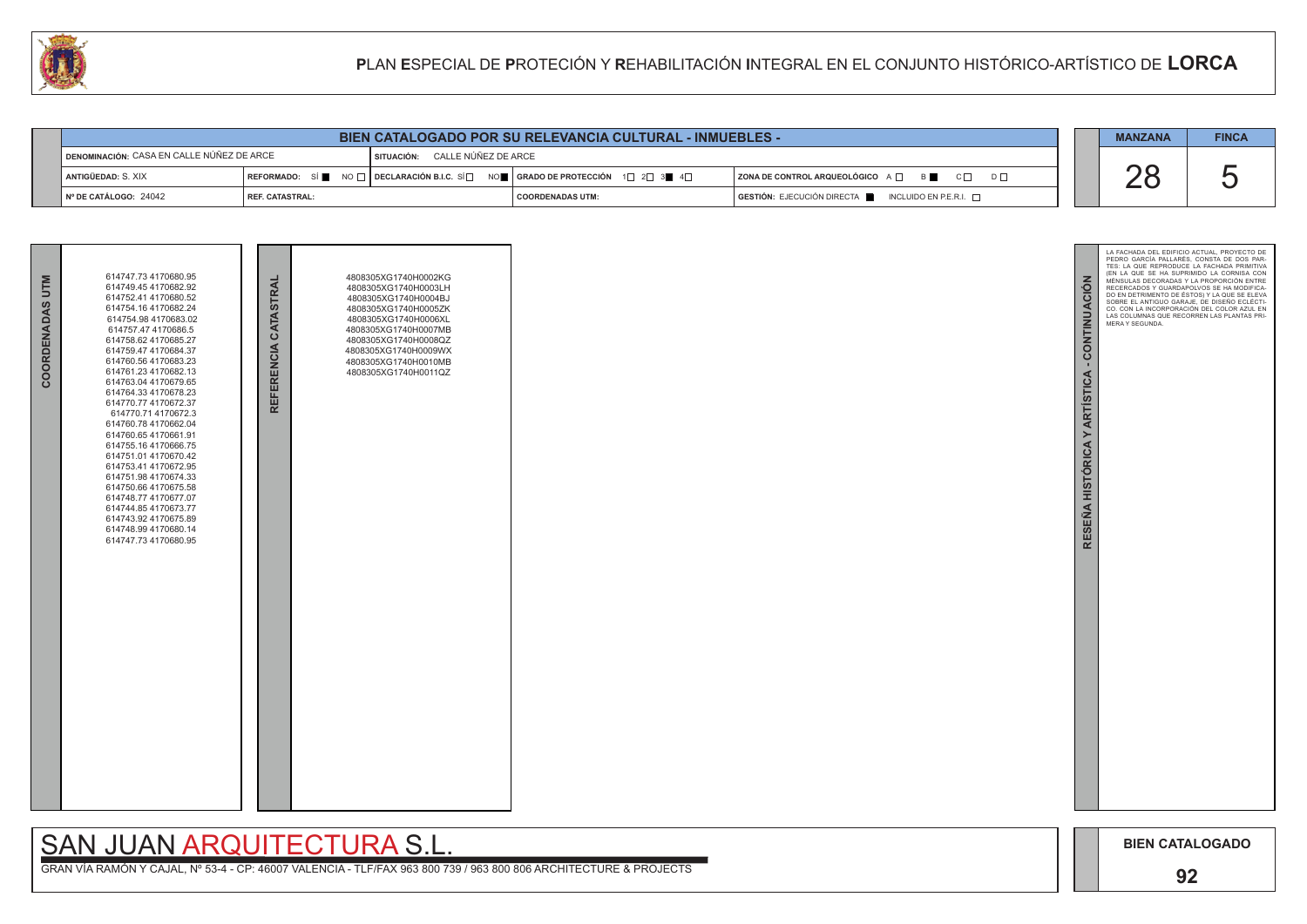

|                                      | <b>BIEN CATALOGADO POR SU RELEVANCIA CULTURAL - INMUEBLES -</b> |  |                           |                                                                                                                 |                                                                                      |  |  |  |  |  |
|--------------------------------------|-----------------------------------------------------------------|--|---------------------------|-----------------------------------------------------------------------------------------------------------------|--------------------------------------------------------------------------------------|--|--|--|--|--|
| DENOMINACIÓN: CASA EN CALLE ÁLAMO. 9 |                                                                 |  | SITUACIÓN: CALLE ÁLAMO, 9 |                                                                                                                 |                                                                                      |  |  |  |  |  |
| ANTIGÜEDAD: ANTES 1900               |                                                                 |  |                           | REFORMADO: SÍ NO $\Box$ DECLARACIÓN B.I.C. SÍ $\Box$ NO $\Box$ GRADO DE PROTECCIÓN 1 $\Box$ 2 $\Box$ 3 4 $\Box$ | <b>ZONA DE CONTROL ARQUEOLÓGICO</b> A □ B B C □                                      |  |  |  |  |  |
| │ Nº DE CATÁLOGO: 24264              | I REF. CATASTRAL:                                               |  |                           | <b>COORDENADAS UTM:</b>                                                                                         | $\overline{S}$ GESTIÓN: EJECUCIÓN DIRECTA $\overline{S}$ INCLUIDO EN P.E.R.I. $\Box$ |  |  |  |  |  |

# SAN JUAN ARQUITECTURA S.L.<br>GRAN VÍA RAMÓN Y CAJAL, Nº 53-4 - CP: 46007 VALENCIA - TLF/FAX 963 800 739 / 963 800 806 ARCHITECTURE & PROJECTS

|  | <b>MANZANA</b> | <b>FINCA</b> |
|--|----------------|--------------|
|  |                |              |

**BIEN CATALOGADO** 

## 93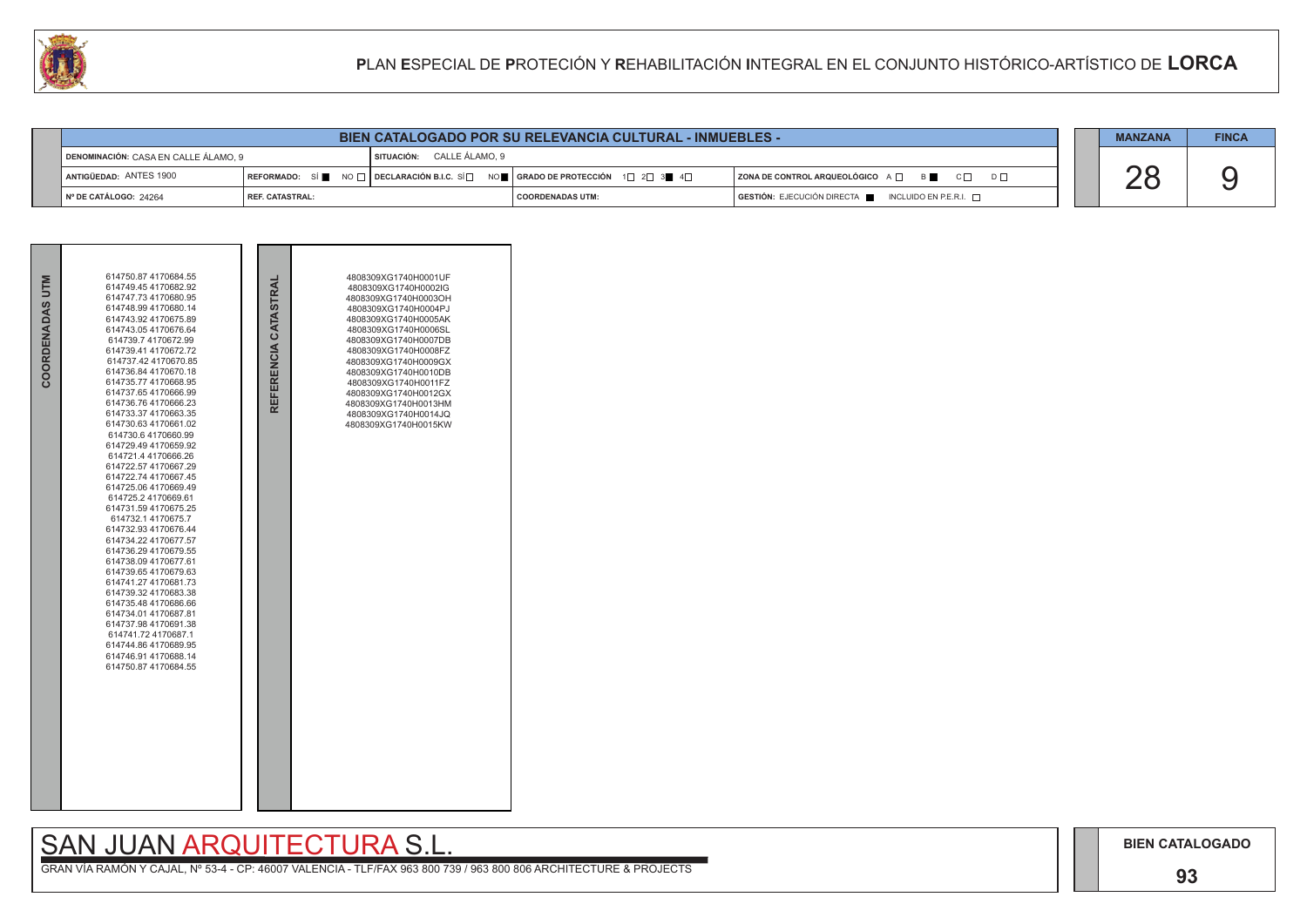## **94**

# SAN JUAN ARQUITECTURA S.L.



|  | <b>MANZANA</b> | <b>FINCA</b> |
|--|----------------|--------------|
|  |                |              |
|  |                |              |
|  |                |              |

| <b>BIEN CATALOGADO POR SU RELEVANCIA CULTURAL - INMUEBLES -</b> |                          |  |                                                                                                                        |                                                                     |  |  |  |
|-----------------------------------------------------------------|--------------------------|--|------------------------------------------------------------------------------------------------------------------------|---------------------------------------------------------------------|--|--|--|
| <b>IDENOMINACIÓN: CASA EN NÚÑEZ DE ARCE 1</b>                   |                          |  | SITUACIÓN: CALLE NÚÑEZ DE ARCE                                                                                         |                                                                     |  |  |  |
| İ ANTIGÜEDAD: XVIII                                             |                          |  | REFORMADO: SÍ NO $\Box$ DECLARACIÓN B.I.C. SÍ $\Box$ NO $\Box$ GRADO DE PROTECCIÓN 1 $\Box$ 2 $\Box$ 3 $\Box$ 4 $\Box$ | $ $ ZONA DE CONTROL ARQUEOLÓGICO $A \Box$ B<br>$C \Box$<br>$D \Box$ |  |  |  |
| $\blacksquare$ N° DE CATÁLOGO: 24184                            | <b>I REF. CATASTRAL:</b> |  | I COORDENADAS UTM:                                                                                                     | GESTIÓN: EJECUCIÓN DIRECTA NEURO EN P.E.R.I.                        |  |  |  |

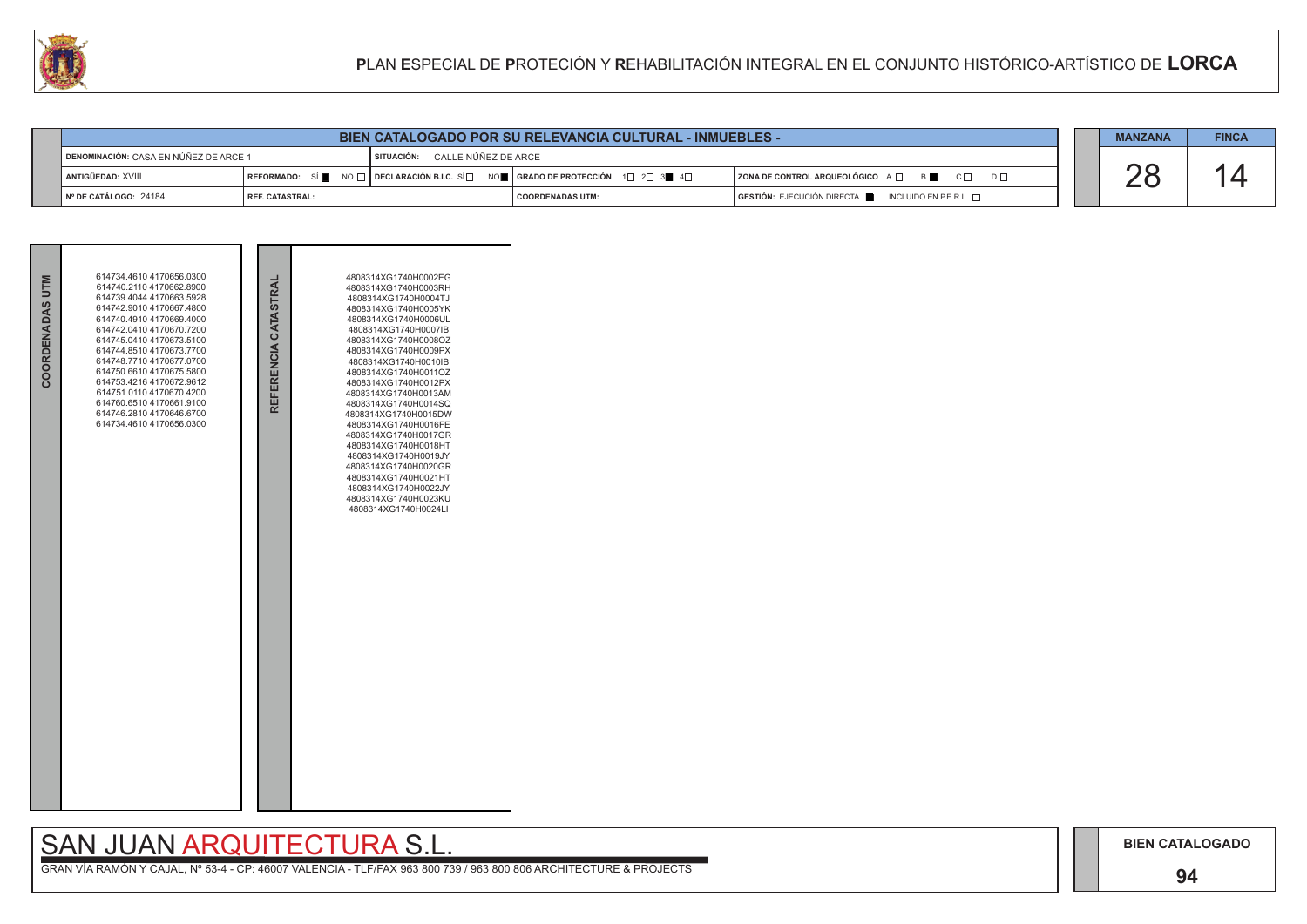

|                                             |                   |            | <b>BIEN CATALOGADO POR SU RELEVANCIA CULTURAL - INMUEBLES -</b>                                                                                       |                                                 |  |
|---------------------------------------------|-------------------|------------|-------------------------------------------------------------------------------------------------------------------------------------------------------|-------------------------------------------------|--|
| DENOMINACIÓN: EDIFICIO EN RINCÓN DE MONCADA |                   | SITUACIÓN: | CALLE RINCÓN DE MONCADA - CALLE NUÑEZ DE ARCE                                                                                                         |                                                 |  |
| ANTIGÜEDAD: XVII - XVIII                    |                   |            | REFORMADO: SÍ $\blacksquare$ NO $\Box$ DECLARACIÓN B.I.C. SÍ $\Box$ NO $\blacksquare$ GRADO DE PROTECCIÓN 1 $\Box$ 2 $\Box$ 3 $\blacksquare$ 4 $\Box$ | ZONA DE CONTROL ARQUEOLÓGICO A D B              |  |
| Nº DE CATÁLOGO: 24137                       | I REF. CATASTRAL: |            | I COORDENADAS UTM:                                                                                                                                    | GESTIÓN: EJECUCIÓN DIRECTA NICLUIDO EN P.E.R.I. |  |

|             | 614779.51 4170641.58                        |                   | 4908804XG1740H0002ZG                         |  |
|-------------|---------------------------------------------|-------------------|----------------------------------------------|--|
| <b>NILD</b> | 614778.554170642.23                         | CATASTRAL         | 4908804XG1740H0003XH                         |  |
|             | 614775.7 4170644.28                         |                   | 4908804XG1740H0004MJ                         |  |
|             | 614775.93 4170644.53                        |                   | 4908804XG1740H0005QK                         |  |
|             | 614777.8 4170646.57                         |                   | 4908804XG1740H0006WL                         |  |
|             | 614775.98 4170648.1                         |                   | 4908804XG1740H0007EB                         |  |
|             | 614772.72 4170649.94                        |                   | 4908804XG1740H0008RZ                         |  |
|             | 614770.25 4170651.34                        |                   | 4908804XG1740H0009TX                         |  |
|             | 614769.97 4170651.6<br>614763.67 4170657.22 |                   | 4908804XG1740H0010EB<br>4908804XG1740H0011RZ |  |
| COORDENADAS | 614763.79 4170657.35                        |                   | 4908804XG1740H0012TX                         |  |
|             | 614776.73 4170671.73                        |                   | 4908804XG1740H0013YM                         |  |
|             | 614779.11 4170669.38                        | <b>REFERENCIA</b> | 4908804XG1740H0014UQ                         |  |
|             | 614782.37 4170666.2                         |                   | 4908804XG1740H0015IW                         |  |
|             | 614782.65 4170666.51                        |                   | 4908804XG1740H0016OE                         |  |
|             | 614783.2 4170665.97                         |                   | 4908804XG1740H0017PR                         |  |
|             | 614791.38 4170658.08                        |                   | 4908804XG1740H0018AT                         |  |
|             | 614796.74 4170652.91                        |                   | 4908804XG1740H0019SY                         |  |
|             | 614799 4170650.99                           |                   | 4908804XG1740H0020PR                         |  |
|             | 614799.94 4170650.2                         |                   | 4908804XG1740H0021AT                         |  |
|             | 614803.09 4170647.68                        |                   | 4908804XG1740H0022SY                         |  |
|             | 614803.48 4170647.36<br>614799 4170641.33   |                   | 4908804XG1740H0023DU<br>4908804XG1740H0024FI |  |
|             | 614796.43 4170637.87                        |                   | 4908804XG1740H0025GO                         |  |
|             | 614796.2 4170637.55                         |                   | 4908804XG1740H0026HP                         |  |
|             | 614795.67 4170636.81                        |                   | 4908804XG1740H0027JA                         |  |
|             | 614794.7 4170634.59                         |                   | 4908804XG1740H0028KS                         |  |
|             | 614793.49 4170631.78                        |                   | 4908804XG1740H0029LD                         |  |
|             | 614791.9 4170632.99                         |                   | 4908804XG1740H0030JA                         |  |
|             | 614790.71 4170633.83                        |                   | 4908804XG1740H0031KS                         |  |
|             | 614793.51 4170639.96                        |                   | 4908804XG1740H0032LD                         |  |
|             | 614792.74 4170640.49                        |                   | 4908804XG1740H0033BF                         |  |
|             | 614786.96 4170644.38                        |                   | 4908804XG1740H0034ZG                         |  |
|             | 614785.1 4170642.08<br>614782.86 4170639.29 |                   | 4908804XG1740H0035XH                         |  |
|             | 614779.51 4170641.58                        |                   | 4908804XG1740H0036MJ<br>4908804XG1740H0037QK |  |
|             |                                             |                   | 4908804XG1740H0038WL                         |  |
|             |                                             |                   | 4908804XG1740H0039EB                         |  |
|             |                                             |                   | 4908804XG1740H0040QK                         |  |
|             |                                             |                   | 4908804XG1740H0041WL                         |  |
|             |                                             |                   | 4908804XG1740H0042EB                         |  |
|             |                                             |                   | 4908804XG1740H0043RZ                         |  |
|             |                                             |                   | 4908804XG1740H0044TX                         |  |
|             |                                             |                   | 4908804XG1740H0045YM                         |  |
|             |                                             |                   | 4908804XG1740H0046UQ                         |  |
|             |                                             |                   | 4908804XG1740H0047IW                         |  |
|             |                                             |                   | 4908804XG1740H0048OE                         |  |
|             |                                             |                   | 4908804XG1740H0049PR<br>4908804XG1740H0050IW |  |
|             |                                             |                   | 4908804XG1740H0051OE                         |  |
|             |                                             |                   |                                              |  |

# SAN JUAN ARQUITECTURA S.L.<br>GRAN VÍA RAMÓN Y CAJAL, Nº 53-4 - CP: 46007 VALENCIA - TLF/FAX 963 800 739 / 963 800 806 ARCHITECTURE & PROJECTS

|  | <b>MANZANA</b> | <b>FINCA</b> |
|--|----------------|--------------|
|  |                |              |
|  |                |              |

**BIEN CATALOGADO** 

## 95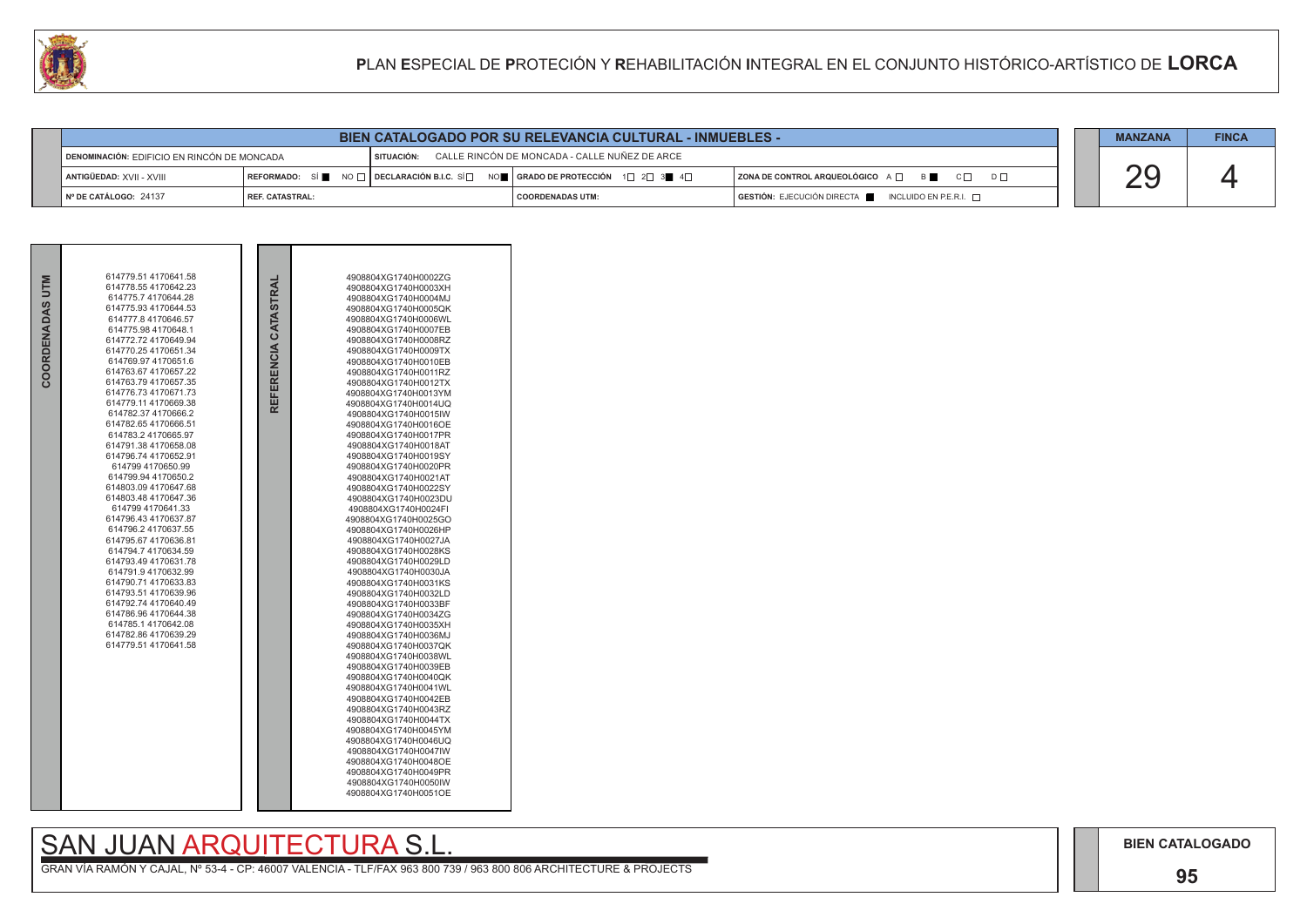## **96**

# SAN JUAN ARQUITECTURA S.L.

|     | <b>MANZANA</b> | <b>FINCA</b> |
|-----|----------------|--------------|
| ו ח |                |              |
|     |                |              |

|                                   | <b>BIEN CATALOGADO POR SU RELEVANCIA CULTURAL - INMUEBLES -</b>                                                     |                                                                                                                                                         |                         |  |                                                                                      |  |  |  | <b>FINCA</b> |
|-----------------------------------|---------------------------------------------------------------------------------------------------------------------|---------------------------------------------------------------------------------------------------------------------------------------------------------|-------------------------|--|--------------------------------------------------------------------------------------|--|--|--|--------------|
|                                   | CALLE CORREDERA - CALLE RINCÓN DE MONCADA<br>DENOMINACIÓN: CASA EN CALLE CORREDERA - RINCÓN DE MONCADA   SITUACIÓN: |                                                                                                                                                         |                         |  |                                                                                      |  |  |  |              |
| ANTIGÜEDAD: ANTES 1900            |                                                                                                                     | REFORMADO: SÍ $\square$ NO $\square$ DECLARACIÓN B.I.C. SÍ $\square$ NO $\square$   GRADO DE PROTECCIÓN 1 $\square$ 2 $\square$ 3 $\square$ 4 $\square$ |                         |  | $ $ ZONA DE CONTROL ARQUEOLÓGICO $A \Box$ $B \Box$ $C \Box$                          |  |  |  |              |
| $\parallel$ N° DE CATÁLOGO: 24267 | <b>REF. CATASTRAL:</b>                                                                                              |                                                                                                                                                         | <b>COORDENADAS UTM:</b> |  | $\overline{)}$ GESTIÓN: EJECUCIÓN DIRECTA $\overline{)}$ INCLUIDO EN P.E.R.I. $\Box$ |  |  |  |              |



| 614793.154170631<br>614794.7 4170634.59<br>614795.67 4170636.81                                                                                                                                                                                                                                                                                                                                                                                                                                                                                                                                                                                                                                         |  |                      | 4908805XG1740H0001YF<br>4908805XG1740H0002UG |  |  |
|---------------------------------------------------------------------------------------------------------------------------------------------------------------------------------------------------------------------------------------------------------------------------------------------------------------------------------------------------------------------------------------------------------------------------------------------------------------------------------------------------------------------------------------------------------------------------------------------------------------------------------------------------------------------------------------------------------|--|----------------------|----------------------------------------------|--|--|
| 614796.2 4170637.55<br>614796.43 4170637.87<br>614799 4170641.33<br>614803.25 4170638.47<br>614805.01 4170637.3<br>614805.33 4170637.1<br>614805.86 4170638.06<br>614805.91 4170638.11<br>614805.98 4170638.16<br>614806.18 4170638.28<br>614806.51 4170638.36<br>614806.73 4170638.34<br>614806.92 4170638.3<br>614813.76 4170633.87<br>614814.12 4170633.51<br>614814.32 4170633.07<br>614814.35 4170632.78<br>614814.24 4170632.29<br>614807.49 4170619.24<br>614804.29 4170621.64<br>614802.16 4170623.23<br>614801.65 4170623.62<br>614801.08 4170624.04<br>614800.03 4170624.84<br>614799.32 4170625.34<br>614798.194170626.15<br>614798.48 4170626.63<br>614793.8 4170630.33<br>614793.154170631 |  | REFERENCIA CATASTRAL | 4908805XG1740H0003lH                         |  |  |
|                                                                                                                                                                                                                                                                                                                                                                                                                                                                                                                                                                                                                                                                                                         |  |                      |                                              |  |  |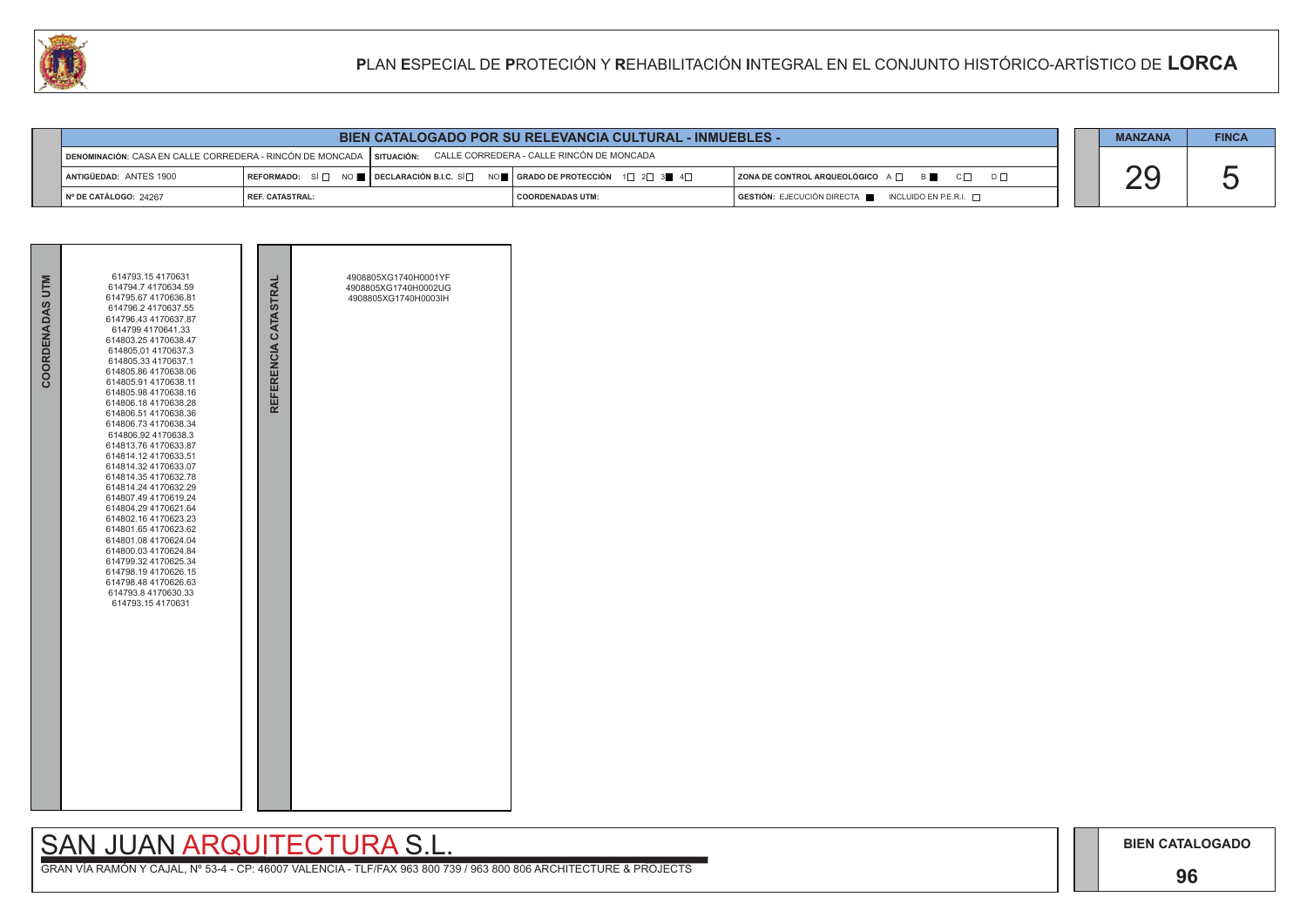## **97**

# SAN JUAN ARQUITECTURA S.L.

|  | <b>MANZANA</b> | <b>FINCA</b> |
|--|----------------|--------------|
|  |                |              |
|  |                |              |

| COORDENADAS UTM | 614779.26 4170641.24<br>614779.51 4170641.58<br>614782.86 4170639.29<br>614785.1 4170642.08<br>614786.96 4170644.38<br>614792.74 4170640.49<br>614793.51 4170639.96<br>614790.71 4170633.83<br>614791.9 4170632.99<br>614793.49 4170631.78<br>614793.154170631<br>614793.8 4170630.33<br>614792.39 4170628.75<br>614791.26 4170627.5<br>614790.24 4170626.14<br>614789.28 4170624.25<br>614789.62 4170623.97<br>614789.41 4170623.67<br>614788.81 4170622.8<br>614784.89 4170616.89<br>614768.01 4170629.45<br>614767.97 4170629.47<br>614770.99 4170633.13<br>614771.84 4170634.16<br>614773.45 4170636.06<br>614774.47 4170637.31<br>614776.06 4170639.25<br>614776.72 4170639.29<br>614777.1 4170639.41<br>614777.46 4170639.6<br>614778.74 4170641.54<br>614779.26 4170641.24 | REFERENCIA CATASTRAL | 4908808XG1740H0001PF<br>4908808XG1740H0002AG<br>4908808XG1740H0003SH<br>4908808XG1740H0004DJ<br>4908808XG1740H0005FK<br>4908808XG1740H0006GL |  |
|-----------------|-----------------------------------------------------------------------------------------------------------------------------------------------------------------------------------------------------------------------------------------------------------------------------------------------------------------------------------------------------------------------------------------------------------------------------------------------------------------------------------------------------------------------------------------------------------------------------------------------------------------------------------------------------------------------------------------------------------------------------------------------------------------------------------|----------------------|----------------------------------------------------------------------------------------------------------------------------------------------|--|



|                                   | <b>CALL</b><br>PLAN ESPECIAL DE PROTECIÓN Y REHABILITACIÓN INTEGRAL EN EL CONJUNTO HISTÓRICO-ARTÍSTICO DE LORCA |  |                        |                                                                                                                                                                                   |  |                                                                  |  |                |              |
|-----------------------------------|-----------------------------------------------------------------------------------------------------------------|--|------------------------|-----------------------------------------------------------------------------------------------------------------------------------------------------------------------------------|--|------------------------------------------------------------------|--|----------------|--------------|
|                                   |                                                                                                                 |  |                        |                                                                                                                                                                                   |  |                                                                  |  |                |              |
|                                   | <b>BIEN CATALOGADO POR SU RELEVANCIA CULTURAL - INMUEBLES -</b>                                                 |  |                        |                                                                                                                                                                                   |  |                                                                  |  | <b>MANZANA</b> | <b>FINCA</b> |
| DENOMINACIÓN: CASA EN CALLE ÁLAMO |                                                                                                                 |  | SITUACIÓN: CALLE ÁLAMO |                                                                                                                                                                                   |  |                                                                  |  |                |              |
|                                   | ANTIGÜEDAD: S. XIX                                                                                              |  |                        | $\mid$ REFORMADO: $\mid$ Si $\parallel$ NO $\sqcap$ $\mid$ DECLARACIÓN B.I.C. Si $\Box$ NO $\parallel$ $\mid$ GRADO DE PROTECCIÓN $\mid$ 1 $\Box$ 2 $\Box$ 3 $\parallel$ 4 $\Box$ |  | <b>ZONA DE CONTROL ARQUEOLÓGICO</b> A □ B B C □<br>$D \Box$      |  |                |              |
|                                   | INº DE CATÁLOGO: 24040<br><b>REF. CATASTRAL:</b>                                                                |  |                        | <b>COORDENADAS UTM:</b>                                                                                                                                                           |  | <b>GESTIÓN: EJECUCIÓN DIRECTA</b><br>INCLUIDO EN P.E.R.I. $\Box$ |  |                |              |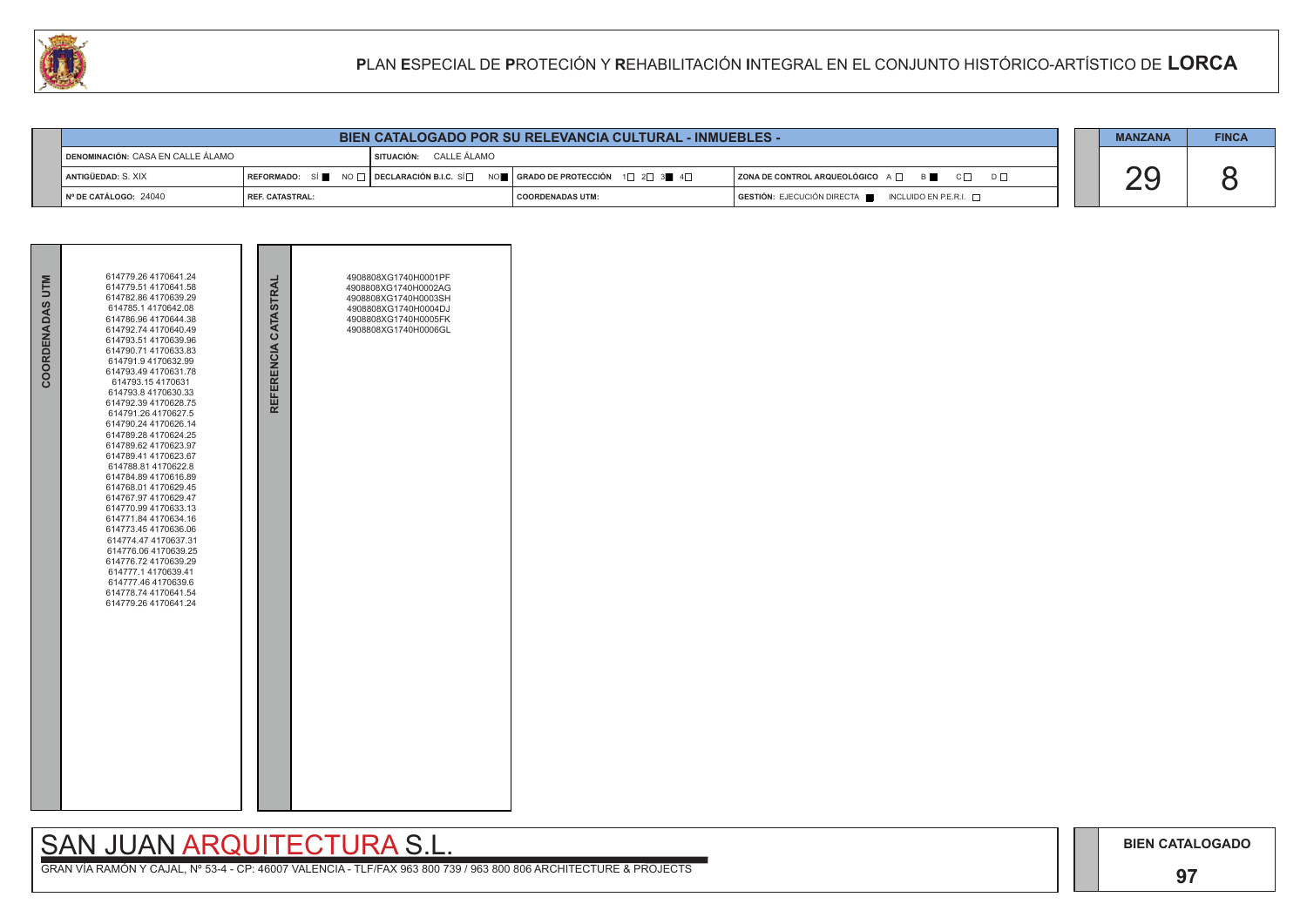## **98**

# SAN JUAN ARQUITECTURA S.L.

|  | <b>MANZANA</b> | <b>FINCA</b> |
|--|----------------|--------------|
|  |                |              |
|  |                |              |

| COORDENADAS UTM | 614779.51 4170641.58<br>614779.26 4170641.24<br>614778.74 4170641.54<br>614777.46 4170639.6<br>614777.1 4170639.41<br>614776.72 4170639.29                                                                           |
|-----------------|----------------------------------------------------------------------------------------------------------------------------------------------------------------------------------------------------------------------|
|                 | 614776.06 4170639.25<br>614774.47 4170637.31<br>614773.45 4170636.06<br>614771.84 4170634.16<br>614770.99 4170633.13<br>614767.97 4170629.47<br>614750.42 4170643.29<br>614757.19 4170650.52<br>614757.29 4170650.62 |
|                 | 614763.67 4170657.22<br>614769.97 4170651.6<br>614770.25 4170651.34<br>614772.72 4170649.94<br>614775.98 4170648.1<br>614777.8 4170646.57<br>614775.93 4170644.53<br>614775.7 4170644.28<br>614778.55 4170642.23     |
|                 | 614779.51 4170641.58                                                                                                                                                                                                 |
|                 |                                                                                                                                                                                                                      |
|                 |                                                                                                                                                                                                                      |

|                                            |                                             | <b>BIEN CATALOGADO POR SU RELEVANCIA CULTURAL - INMUEBLES -</b>                                                                                       |                                   |                                                            | <b>MANZANA</b> | <b>FINCA</b> |
|--------------------------------------------|---------------------------------------------|-------------------------------------------------------------------------------------------------------------------------------------------------------|-----------------------------------|------------------------------------------------------------|----------------|--------------|
| <b>す denominación: CASA EN CALLE ALAMO</b> |                                             | SITUACIÓN:                                                                                                                                            | CALLE ÁLAMO - CALLE NÚÑEZ DE ARCE |                                                            |                |              |
| I ANTIGÜEDAD: XIX                          |                                             | REFORMADO: SÍ $\square$ No $\square$ DECLARACIÓN B.I.C. SÍ $\square$ No $\square$ GRADO DE PROTECCIÓN 1 $\square$ 2 $\square$ 3 $\square$ 4 $\square$ |                                   | ZONA DE CONTROL ARQUEOLÓGICO A $\Box$<br>B C<br>$D$ $\Box$ |                |              |
| $\vert$ N° DE CATÁLOGO: 24185              | <b>REF. CATASTRAL: 4908809XG1740H0001LF</b> |                                                                                                                                                       | I COORDENADAS UTM:                | $GESTIÓN: EJECUCIÓN DIRECTA$ INCLUIDO EN P.E.R.I. $\Box$   |                |              |

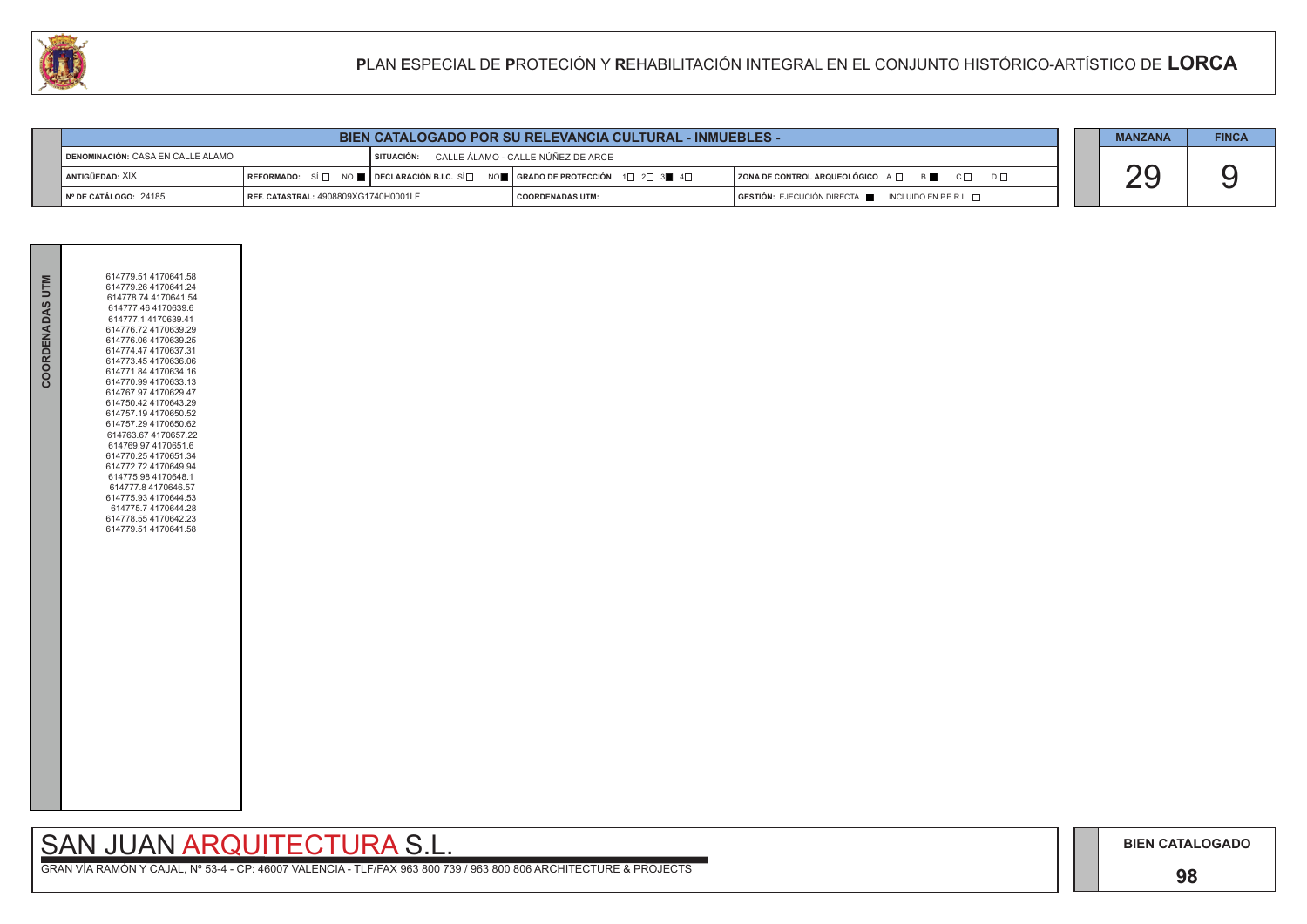## **99**

# SAN JUAN ARQUITECTURA S.L.

| <b>COORDENADAS UTM</b> | 614828.66 4170699.35<br>614834.53 4170708.3<br>614834.71 4170708.19<br>614847.19 4170700.54<br>614844.02 4170693.83<br>614843.76 4170693.25<br>614841.84170694.2<br>614837.55 4170696.29<br>614834.98 4170697.72<br>614833.91 4170698.21<br>614832.95 4170696.65<br>614828.66 4170699.35 |  |
|------------------------|------------------------------------------------------------------------------------------------------------------------------------------------------------------------------------------------------------------------------------------------------------------------------------------|--|
|                        |                                                                                                                                                                                                                                                                                          |  |

|                                           |                                      |                                  | <b>BIEN CATALOGADO POR SU RELEVANCIA CULTURAL - INMUEBLES -</b>    |                                                                        | <b>MANZANA</b> | <b>FINCA</b> |
|-------------------------------------------|--------------------------------------|----------------------------------|--------------------------------------------------------------------|------------------------------------------------------------------------|----------------|--------------|
| <b>DENOMINACIÓN: FONDO CULTURAL ESPIN</b> |                                      | CORREDERA. ESPIN<br>I SITUACIÓN: |                                                                    |                                                                        |                |              |
| ANTIGÜEDAD: XIX                           | l REFORMADO:                         |                                  | SÍ NO □ DECLARACIÓN B.I.C. SÍ NO ■ GRADO DE PROTECCIÓN 1□ 2■ 3□ 4□ | ZONA DE CONTROL ARQUEOLÓGICO A O<br>$C \Box$ $D \Box$                  |                |              |
| $N°$ DE CATÁLOGO: 24186                   | REF. CATASTRAL: 4909703XG1740H0001SF |                                  | <b>COORDENADAS UTM:</b>                                            | $GESTIÓN: EJECUCIÓN DIRECTA \blacksquare INCLUIDO EN P.E.R.I. \square$ |                |              |

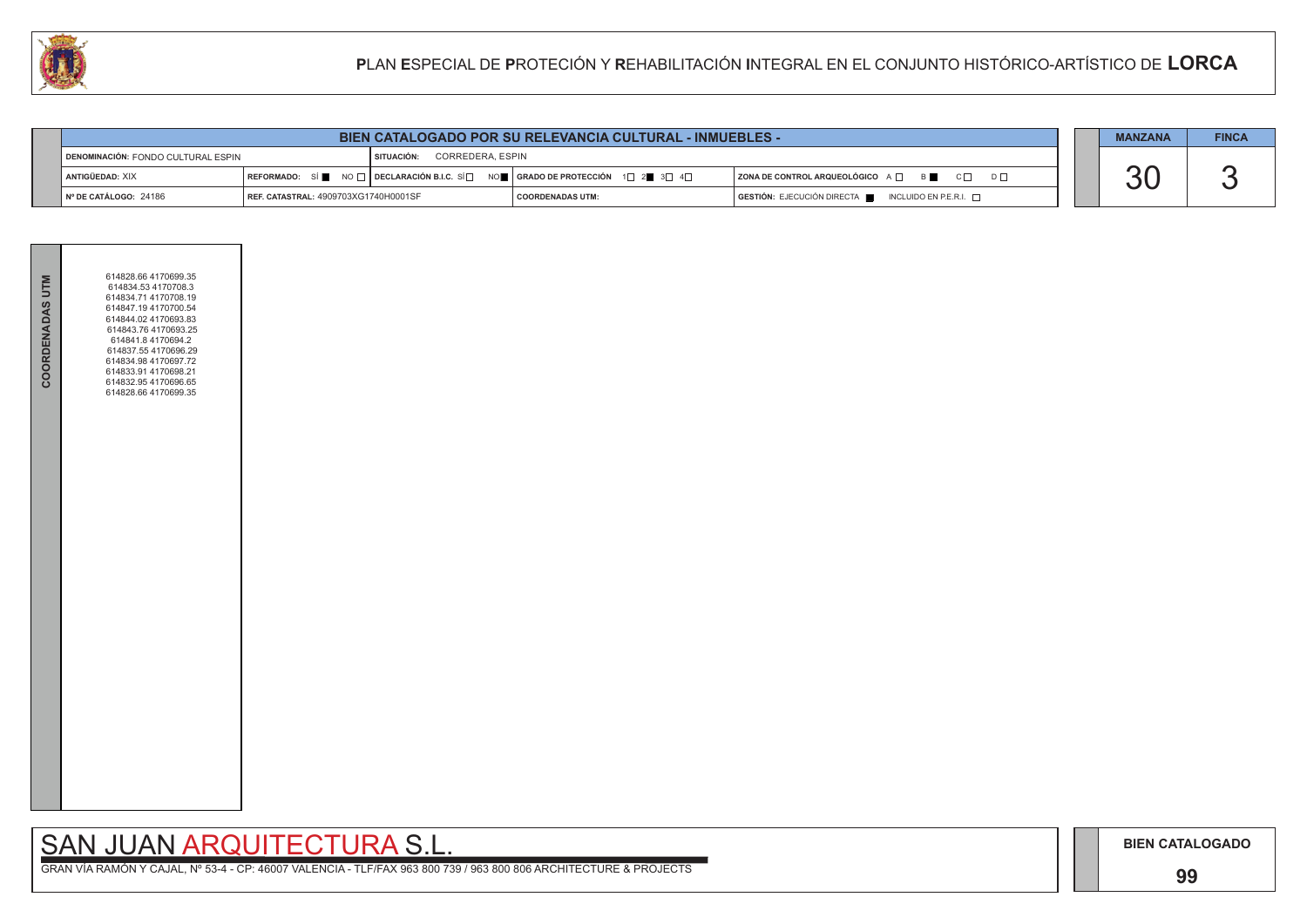## **100**

# SAN JUAN ARQUITECTURA S.L.

| COORDENADAS UTM | 614819.22 4170677.43<br>614820.45 4170679.18<br>614822.96 4170682.76<br>614823.7 4170682.18<br>614825.32 4170680.63<br>614826.69 4170679.54<br>614827.51 4170679<br>614831.67 4170676.29<br>614830.8 4170674.51<br>614832.35 4170673.74<br>614833.874170673<br>614834.28 4170672.8<br>614831.27 4170666.78<br>614828.09 4170668.69<br>614827.62 4170668.97<br>614824.63 4170670.78<br>614823.87 4170671.25<br>614825.2 4170673.02<br>614824.63 4170673.36<br>614822.47 4170675.2<br>614822.41 4170675.26<br>614822.06 4170675.49<br>614819.22 4170677.43 |  |
|-----------------|----------------------------------------------------------------------------------------------------------------------------------------------------------------------------------------------------------------------------------------------------------------------------------------------------------------------------------------------------------------------------------------------------------------------------------------------------------------------------------------------------------------------------------------------------------|--|
|                 |                                                                                                                                                                                                                                                                                                                                                                                                                                                                                                                                                          |  |

|                                       |                                                            | <b>BIEN CATALOGADO POR SU RELEVANCIA CULTURAL - INMUEBLES -</b>                                        |                    |                                                      | <b>MANZANA</b> | <b>FINCA</b> |
|---------------------------------------|------------------------------------------------------------|--------------------------------------------------------------------------------------------------------|--------------------|------------------------------------------------------|----------------|--------------|
| DENOMINACIÓN: CASA EN CALLE CORREDERA |                                                            | CALLE CORREDERA<br>SITUACIÓN:                                                                          |                    |                                                      |                |              |
| ANTIGÜEDAD: XIX                       |                                                            | REFORMADO: SÍ NO $\Box$ DECLARACIÓN B.I.C. SÍ $\Box$ NO $\Box$ GRADO DE PROTECCIÓN 1 $\Box$ 2 $\Box$ 3 |                    | ZONA DE CONTROL ARQUEOLÓGICO A □ B B C □ D □         |                |              |
| $\blacksquare$ N° DE CATÁLOGO: 24187  | REF. CATASTRAL: 4909704XG1740H0001ZF, 4909704XG1740H0002XG |                                                                                                        | I COORDENADAS UTM: | GESTIÓN: EJECUCIÓN DIRECTA ██ INCLUIDO EN P.E.R.I. □ |                |              |

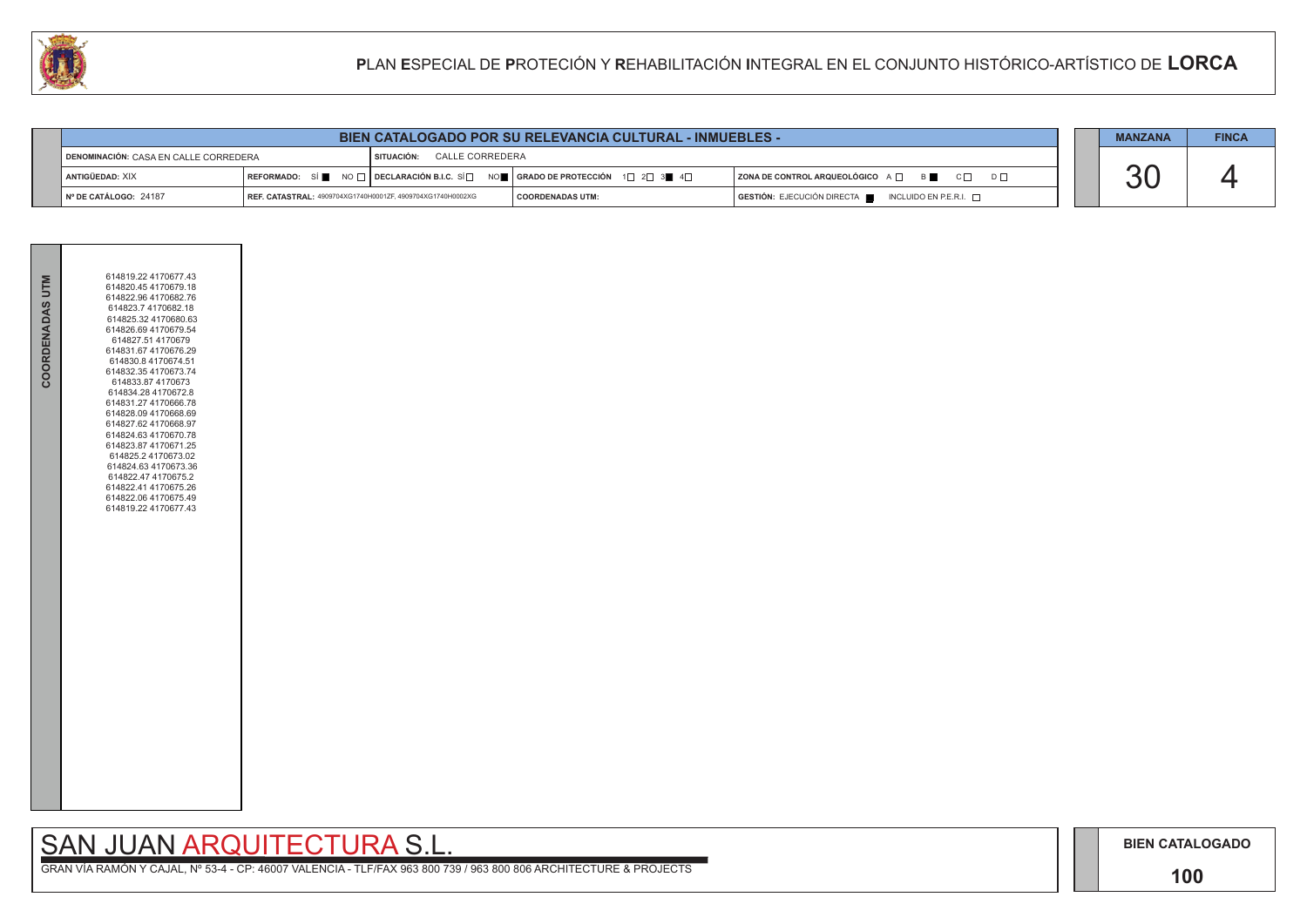## **101**

# SAN JUAN ARQUITECTURA S.L.

|                                           |                                                           | <b>BIEN CATALOGADO POR SU RELEVANCIA CULTURAL - INMUEBLES -</b>                                                                                         |                                                                                      | <b>MANZANA</b> | <b>FINCA</b> |
|-------------------------------------------|-----------------------------------------------------------|---------------------------------------------------------------------------------------------------------------------------------------------------------|--------------------------------------------------------------------------------------|----------------|--------------|
| DENOMINACIÓN: CASA EN CALLE CORREDERA, 49 |                                                           | SITUACIÓN: CALLE CORREDERA, 49 - CALLE ALBURQUERQUE                                                                                                     |                                                                                      |                |              |
| <sup>1</sup> Antigüedad: S. XX            |                                                           | REFORMADO: SÍ $\Box$ NO $\blacksquare$ DECLARACIÓN B.I.C. SÍ $\Box$ NO $\blacksquare$   GRADO DE PROTECCIÓN 1 $\Box$ 2 $\Box$ 3 $\blacksquare$ 4 $\Box$ | ZONA DE CONTROL ARQUEOLÓGICO A □ B B C □ D □                                         |                |              |
| Nº DE CATÁLOGO: 24352                     | REF. CATASTRAL:4909706XG1740H0001HF, 4909706XG1740H0002JG | <b>COORDENADAS UTM:</b>                                                                                                                                 | $\overline{)}$ GESTIÓN: EJECUCIÓN DIRECTA $\overline{)}$ INCLUIDO EN P.E.R.I. $\Box$ |                |              |



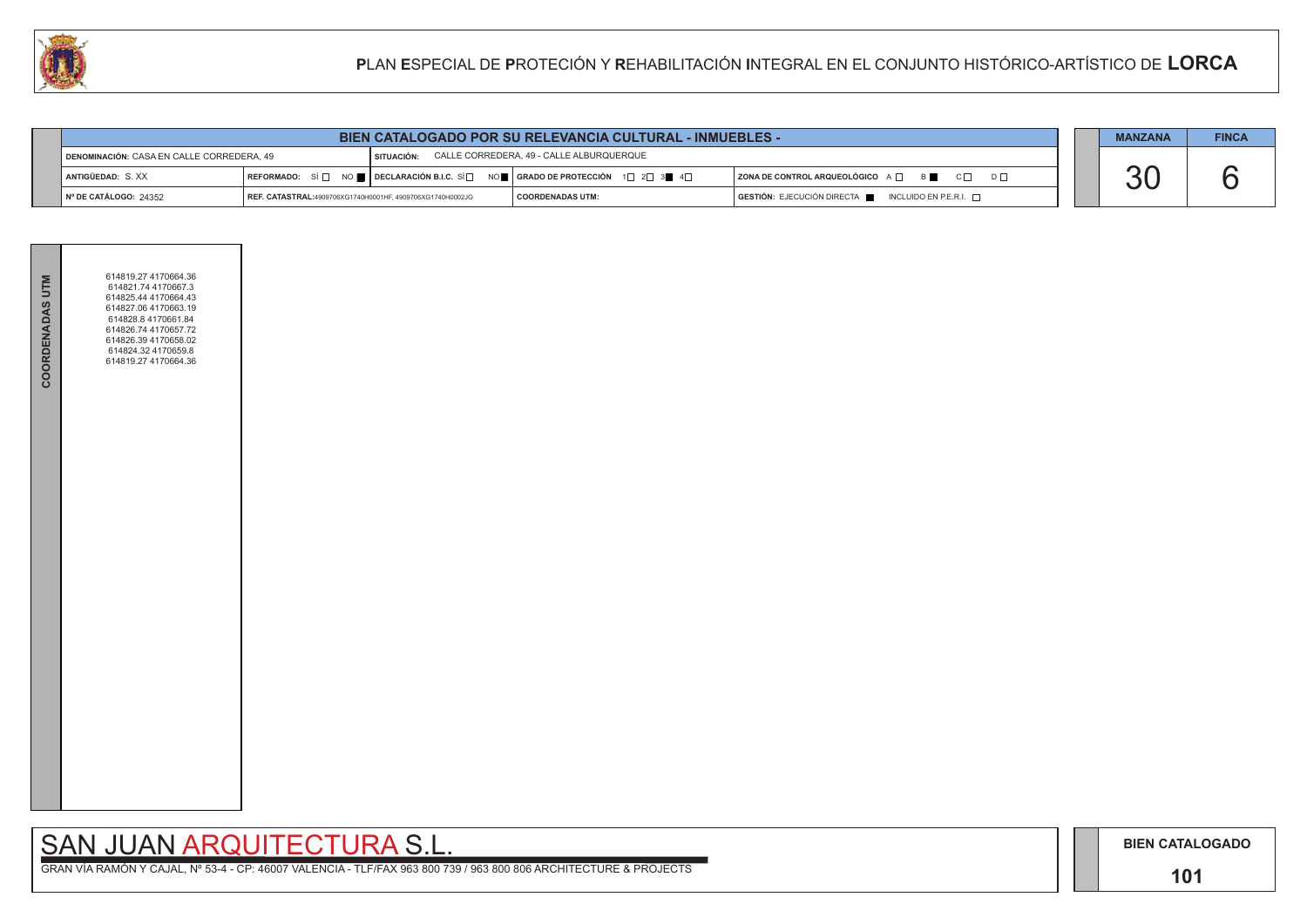## **102**

# SAN JUAN ARQUITECTURA S.L.

|                                             |                                     |                                          | <b>BIEN CATALOGADO POR SU RELEVANCIA CULTURAL - INMUEBLES -</b>                                     |                                                                                              | <b>MANZANA</b>          | <b>FINCA</b> |
|---------------------------------------------|-------------------------------------|------------------------------------------|-----------------------------------------------------------------------------------------------------|----------------------------------------------------------------------------------------------|-------------------------|--------------|
| DENOMINACIÓN: CASA EN CALLE ALBURQUEQUE. 13 |                                     | <b>SITUACIÓN: CALLE ALBURQUERQUE, 13</b> |                                                                                                     |                                                                                              |                         |              |
| ANTIGÜEDAD: ANTES 1900                      |                                     |                                          | REFORMADO: SÍ NO $\Box$ DECLARACIÓN B.I.C. SÍ NO REGRADO DE PROTECCIÓN 1 $\Box$ 2 $\Box$ 3 4 $\Box$ | ZONA DE CONTROL ARQUEOLÓGICO A □ B C □ D □                                                   |                         |              |
| $\parallel$ N° DE CATÁLOGO: 24353           | REF. CATASTRAL:4909707XG1740H0001WF |                                          | <b>COORDENADAS UTM:</b>                                                                             | $\overline{S}$ GESTIÓN: EJECUCIÓN DIRECTA $\overline{S}$ INCLUIDO EN P.E.R.I. $\overline{S}$ | $\overline{\mathbf{v}}$ |              |



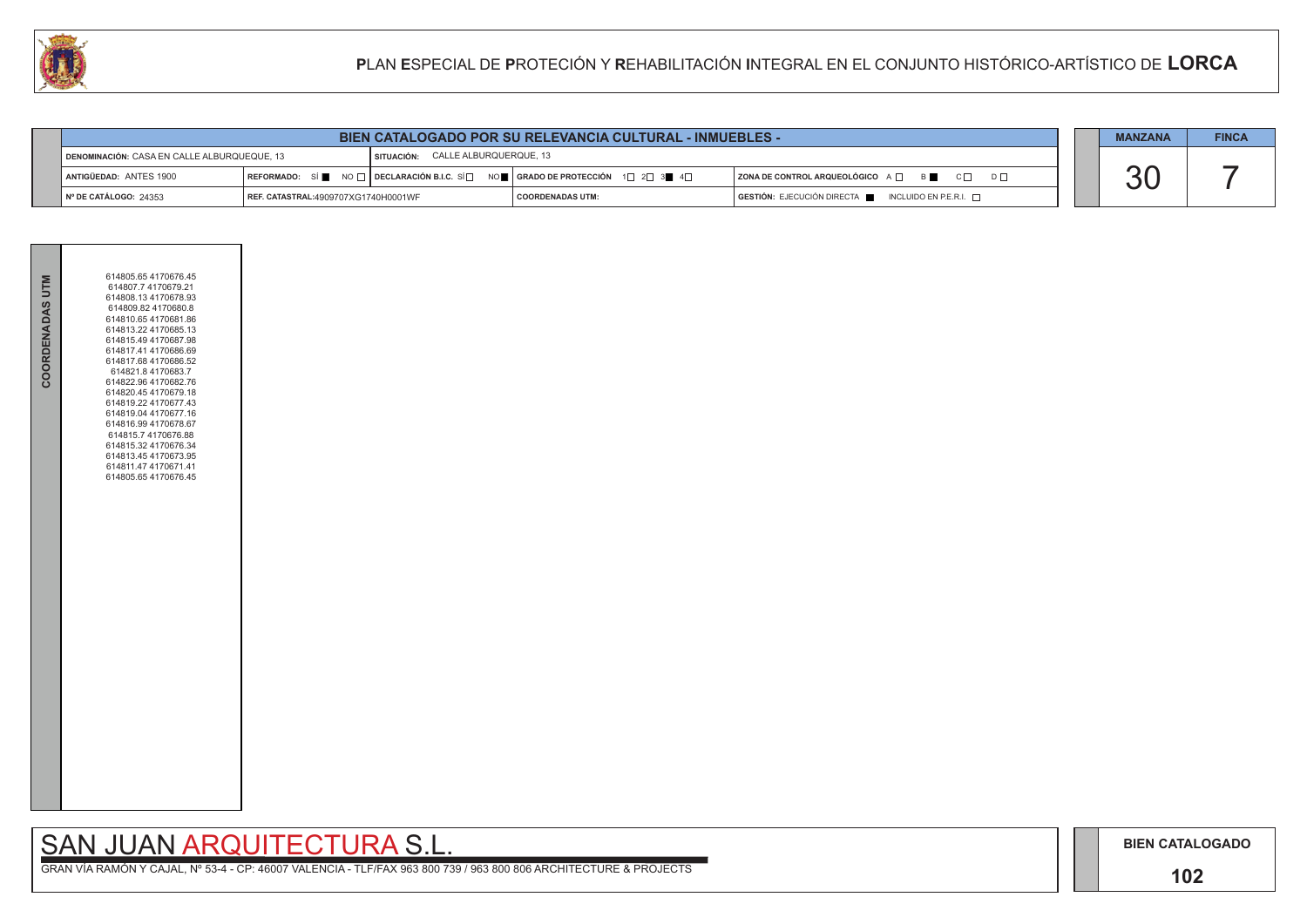## **103**

## SAN JUAN ARQUITECTURA S.L.

|                                              |                                                           |                                      | <b>BIEN CATALOGADO POR SU RELEVANCIA CULTURAL - INMUEBLES -</b>                                                                   |                                                                                      | <b>MANZANA</b> | <b>FINCA</b> |
|----------------------------------------------|-----------------------------------------------------------|--------------------------------------|-----------------------------------------------------------------------------------------------------------------------------------|--------------------------------------------------------------------------------------|----------------|--------------|
| DENOMINACIÓN: CASA EN CALLE ALBURQUERQUE, 11 |                                                           | CALLE ALBURQUERQUE, 11<br>SITUACIÓN: |                                                                                                                                   |                                                                                      |                |              |
| ANTIGÜEDAD: ANTES 1900                       |                                                           |                                      | REFORMADO: SÍ $\square$ NO $\square$ DECLARACIÓN B.I.C. SÍ $\square$ NO $\square$   GRADO DE PROTECCIÓN 1 $\square$ 2 $\square$ 3 | ZONA DE CONTROL ARQUEOLÓGICO A □ B B C □ D □                                         |                |              |
| Nº DE CATÁLOGO: 24354                        | REF. CATASTRAL:4909708XG1740H0001AF, 4909708XG1740H0002SG |                                      | I COORDENADAS UTM:                                                                                                                | $\overline{)}$ GESTIÓN: EJECUCIÓN DIRECTA $\overline{)}$ INCLUIDO EN P.E.R.I. $\Box$ |                |              |



| 614799.52 4170681.57<br>COORDENADAS UTM<br>614801.29 4170683.79<br>614803.36 4170686.38<br>614804.03 4170687.23<br>614804.64 4170687.99<br>614805.41 4170688.78<br>614803.114170690.79<br>614803.91 4170691.71<br>614806.72 4170695.18<br>614808.48 4170693.56<br>614808.51 4170693.53<br>614813.46 4170689.47<br>614813.54 4170689.42<br>614814.93 4170688.37<br>614815.49 4170687.98<br>614813.22 4170685.13<br>614810.65 4170681.86<br>614809.82 4170680.8<br>614808.134170678.93<br>614807.7 4170679.21<br>614805.654170676.45<br>614799.7 4170681.42<br>614799.52 4170681.57 |  |  |
|-----------------------------------------------------------------------------------------------------------------------------------------------------------------------------------------------------------------------------------------------------------------------------------------------------------------------------------------------------------------------------------------------------------------------------------------------------------------------------------------------------------------------------------------------------------------------------------|--|--|
|                                                                                                                                                                                                                                                                                                                                                                                                                                                                                                                                                                                   |  |  |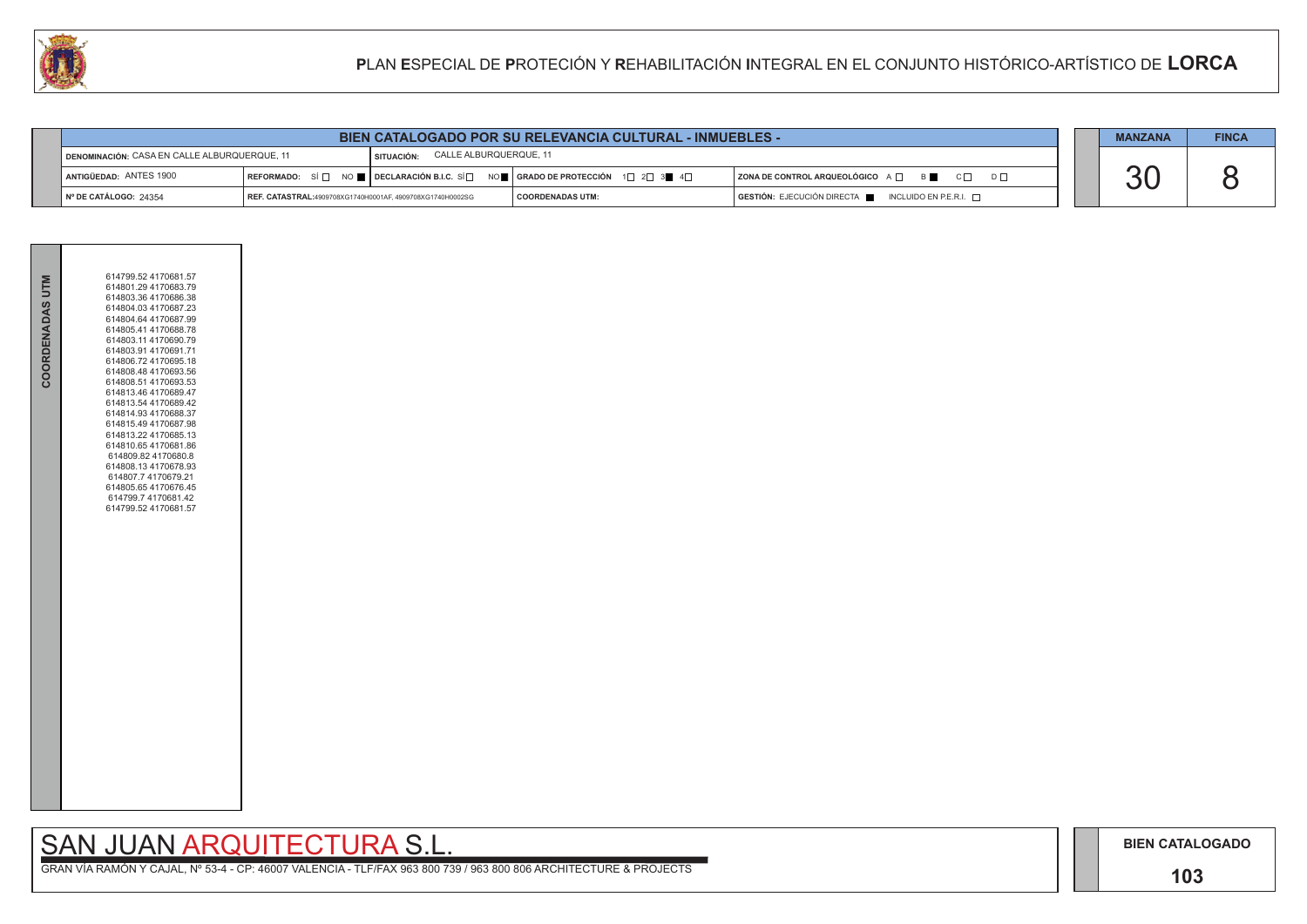## **104**

# SAN JUAN ARQUITECTURA S.L.

| $D \square$ |  |
|-------------|--|
|             |  |

| <b>MANZANA</b> | <b>FINCA</b> |
|----------------|--------------|
|                |              |

| <b>BIEN CATALOGADO POR SU RELEVANCIA CULTURAL - INMUEBLES -</b> |                                                                               |  |                                                                                                                                                       |                                                                             | <b>MANZANA</b> | <b>FINCA</b> |
|-----------------------------------------------------------------|-------------------------------------------------------------------------------|--|-------------------------------------------------------------------------------------------------------------------------------------------------------|-----------------------------------------------------------------------------|----------------|--------------|
|                                                                 | SITUACIÓN: CALLE LOPE GISBERT<br>DENOMINACIÓN: CASA EN CALLE LOPE GISBERT, 17 |  |                                                                                                                                                       |                                                                             |                |              |
| ANTIGÜEDAD: ANTES 1900                                          |                                                                               |  | REFORMADO: SÍ $\blacksquare$ NO $\Box$ DECLARACIÓN B.I.C. SÍ $\Box$ NO $\blacksquare$ SRADO DE PROTECCIÓN 1 $\Box$ 2 $\Box$ 3 $\blacksquare$ 4 $\Box$ | $ $ ZONA DE CONTROL ARQUEOLÓGICO $A \Box$ B                                 |                |              |
| $\blacksquare$ N° DE CATÁLOGO: 24368                            | <b>REF. CATASTRAL:4908907XG1740H0001TF</b>                                    |  | <b>COORDENADAS UTM:</b>                                                                                                                               | $\overline{)}$ GESTIÓN: EJECUCIÓN DIRECTA NORTA INCLUIDO EN P.E.R.I. $\Box$ |                |              |



| COORDENADAS UTM | 614837.99 4170621.77<br>614838.49 4170622.94<br>614839.71 4170625.8<br>614841.6 4170630.42<br>614844.59 4170629.17<br>614845.32 4170630.74<br>614853.75 4170626.7<br>614855.72 4170625.75<br>614856.48 4170625.39<br>614859.76 4170623.83<br>614862.97 4170622.06<br>614867.68 4170619.47<br>614863.77 4170611.46<br>614855.28 4170615.06<br>614850.76 4170616.54<br>614850.54 4170616.33<br>614846.83 4170617.93<br>614841.21 4170620.47<br>614838.74 4170621.39<br>614837.99 4170621.77 |  |
|-----------------|-------------------------------------------------------------------------------------------------------------------------------------------------------------------------------------------------------------------------------------------------------------------------------------------------------------------------------------------------------------------------------------------------------------------------------------------------------------------------------------------|--|
|                 |                                                                                                                                                                                                                                                                                                                                                                                                                                                                                           |  |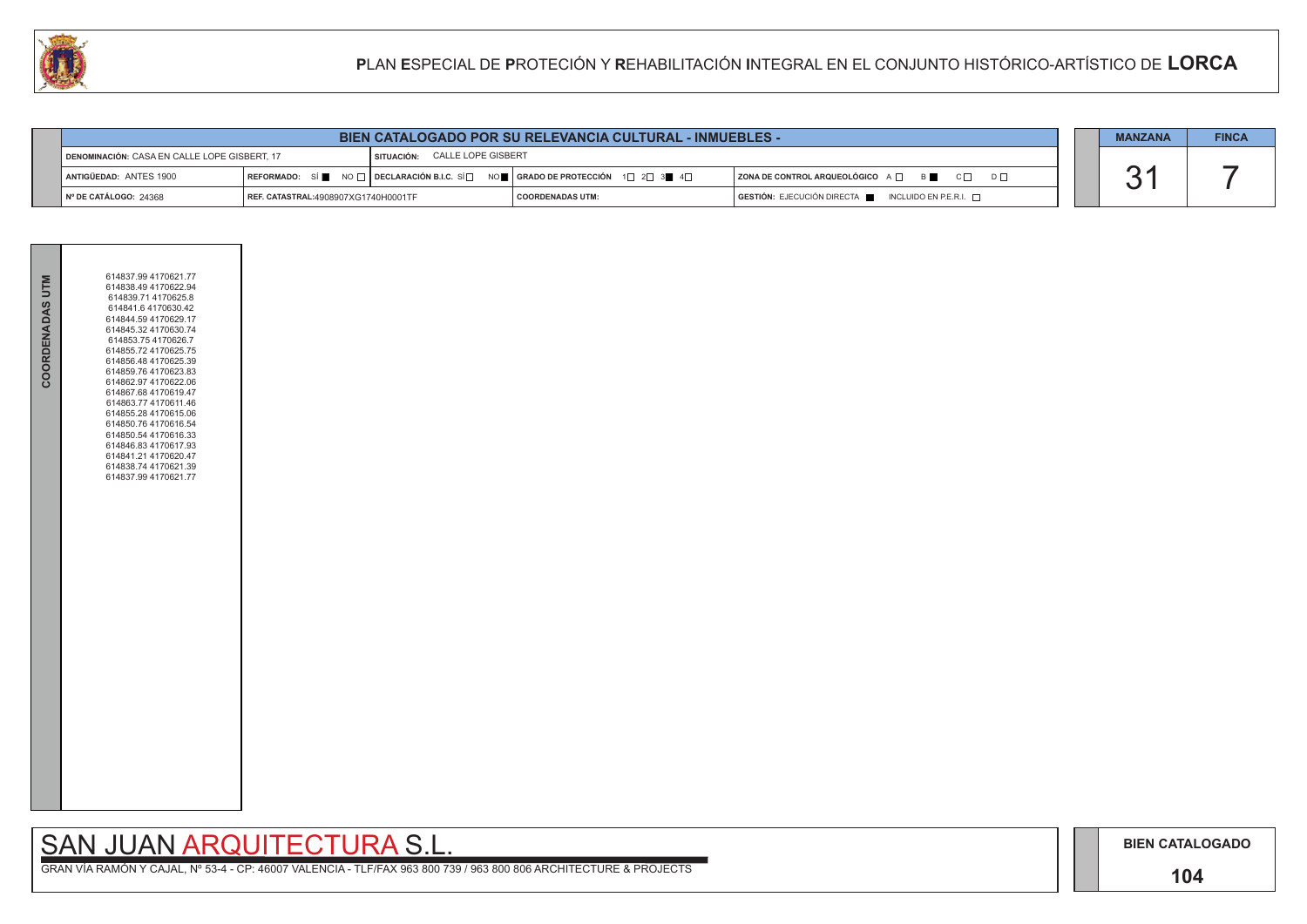## **105**

# SAN JUAN ARQUITECTURA S.L.

| $\mathsf{D}\ \Box$ |  |
|--------------------|--|
|                    |  |

| <b>MANZANA</b> | <b>FINCA</b> |
|----------------|--------------|
|                |              |

| <b>BIEN CATALOGADO POR SU RELEVANCIA CULTURAL - INMUEBLES -</b> |                                     |                                   |                                                                                                                                                       |                                                             | <b>MANZANA</b> | <b>FINCA</b> |
|-----------------------------------------------------------------|-------------------------------------|-----------------------------------|-------------------------------------------------------------------------------------------------------------------------------------------------------|-------------------------------------------------------------|----------------|--------------|
| DENOMINACIÓN: CASA EN CALLE LOPE GISBERT, 15                    |                                     | SITUACIÓN: CALLE LOPE GISBERT, 15 |                                                                                                                                                       |                                                             |                |              |
| <b>I ANTIGÜEDAD: ANTES 1900</b>                                 |                                     |                                   | REFORMADO: SÍ $\blacksquare$ NO $\Box$ DECLARACIÓN B.I.C. SÍ $\Box$ NO $\blacksquare$ GRADO DE PROTECCIÓN 1 $\Box$ 2 $\Box$ 3 $\blacksquare$ 4 $\Box$ | $ $ ZONA DE CONTROL ARQUEOLÓGICO $A \Box$ $B \Box$ $C \Box$ |                |              |
| $\vert$ N° DE CATÁLOGO: 24372                                   | REF. CATASTRAL:4908908XG1740H0001FF |                                   | <b>COORDENADAS UTM:</b>                                                                                                                               | GESTIÓN: EJECUCIÓN DIRECTA NE INCLUIDO EN P.E.R.I.          |                |              |



| COORDENADAS UTM | 614845.66 4170605.44<br>614840.57 4170607.05<br>614837.65 4170608.14<br>614837.64 4170608.14<br>614835.04 4170608.7<br>614834.88 4170608.74<br>614833.58 4170609.2<br>614833.68 4170609.71<br>614834.4 4170612.56<br>614835.19 4170615.45<br>614835.65 4170616.28<br>614836.48 4170618.23<br>614837.99 4170621.77<br>614838.74 4170621.39<br>614841.21 4170620.47<br>614846.83 4170617.93<br>614850.54 4170616.33<br>614850.76 4170616.54<br>614855.28 4170615.06<br>614863.77 4170611.46<br>614858.9 4170601.48<br>614853.61 4170603.27<br>614850.91 4170604.19<br>614845.66 4170605.44 |  |
|-----------------|------------------------------------------------------------------------------------------------------------------------------------------------------------------------------------------------------------------------------------------------------------------------------------------------------------------------------------------------------------------------------------------------------------------------------------------------------------------------------------------------------------------------------------------------------------------------------------------|--|
|                 |                                                                                                                                                                                                                                                                                                                                                                                                                                                                                                                                                                                          |  |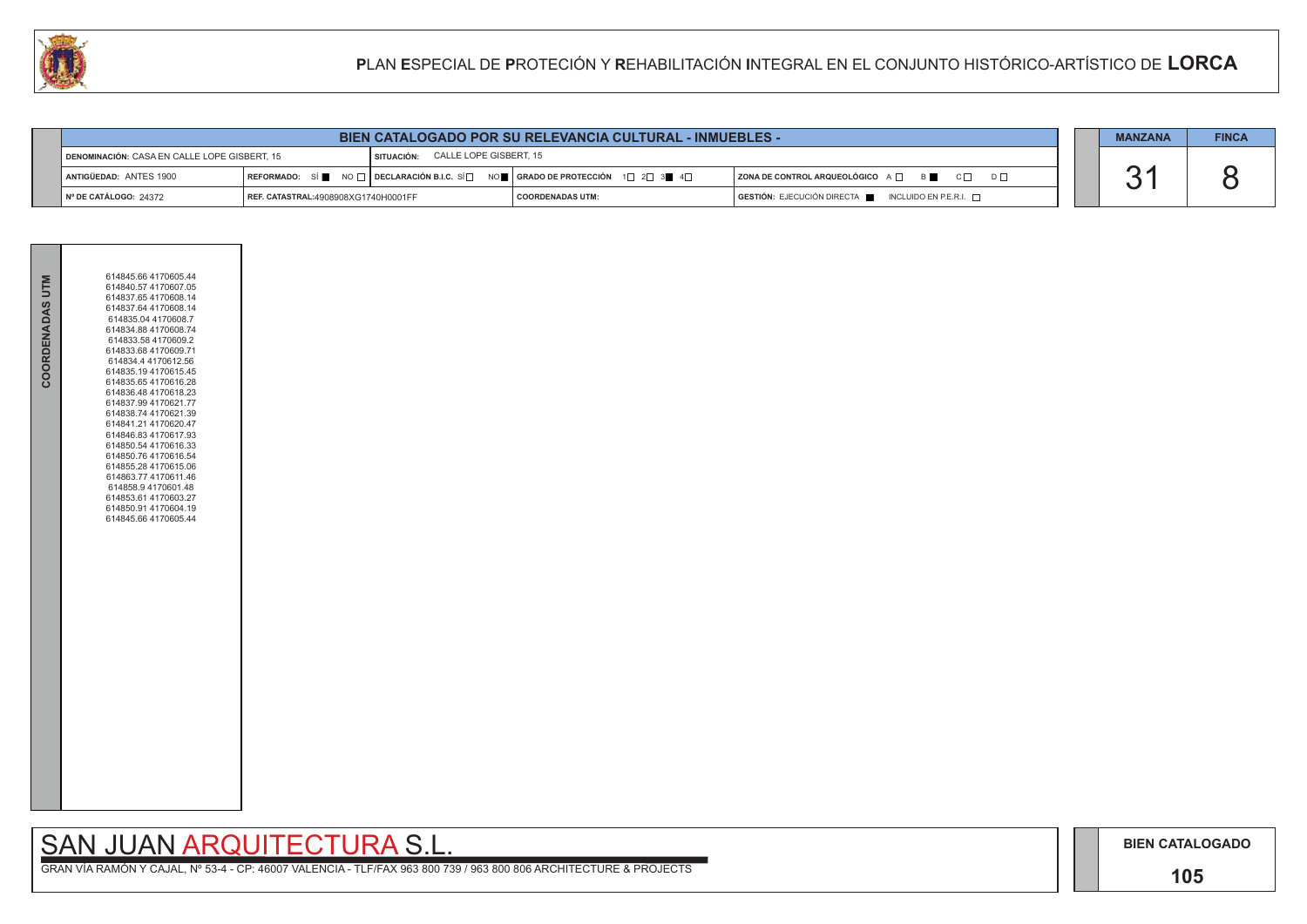## **106**

# SAN JUAN ARQUITECTURA S.L.

| <b>MANZANA</b> | <b>FINCA</b> |
|----------------|--------------|
|                |              |

| COORDENADAS UTM | 614843.87 4170653.93<br>614835.56 4170658.81<br>614842.73 4170674.5<br>614846.64170672.83<br>614849.36 4170671.64<br>614849.07 4170670.98<br>614851.02 4170670<br>614853.794170668.66<br>614852.84 4170666.74<br>614854.95 4170665.43<br>614858.13 4170663.73<br>614858.51 4170664.58<br>614863.29 4170662.42<br>614865.84 4170667.39<br>614867.13 4170666.62<br>614865.93 4170664.5<br>614863.66 4170660.27<br>614861.24 4170655.73<br>614863.97 4170654.37<br>614863.28 4170653.14<br>614862.88 4170653.39<br>614859.72 4170647.36<br>614858 4170644.13<br>614857.134170642.42<br>614854.17 4170643.96<br>614852.06 4170645.46<br>614849.87 4170647.04<br>614842.66 4170651.92<br>614842.55 4170651.98<br>614843.87 4170653.93 | REFERENCIA CATASTRAL | 4908917XG1740H0001XF<br>4908917XG1740H0002MG<br>4908917XG1740H0003QH<br>4908917XG1740H0004WJ<br>4908917XG1740H0005EK<br>4908917XG1740H0006RL<br>4908917XG1740H0007TB |  |
|-----------------|----------------------------------------------------------------------------------------------------------------------------------------------------------------------------------------------------------------------------------------------------------------------------------------------------------------------------------------------------------------------------------------------------------------------------------------------------------------------------------------------------------------------------------------------------------------------------------------------------------------------------------------------------------------------------------------------------------------------------------|----------------------|----------------------------------------------------------------------------------------------------------------------------------------------------------------------|--|

|                                      |                                      |                          |                 | <b>BIEN CATALOGADO POR SU RELEVANCIA CULTURAL - INMUEBLES -</b>                                                                                                 |                                                              |  | <b>MANZANA</b> | <b>FINCA</b> |
|--------------------------------------|--------------------------------------|--------------------------|-----------------|-----------------------------------------------------------------------------------------------------------------------------------------------------------------|--------------------------------------------------------------|--|----------------|--------------|
| DENOMINACIÓN: CASA DE D. PEDRO ARCAS |                                      | <b>SITUACIÓN:</b>        | CALLE CORREDERA |                                                                                                                                                                 |                                                              |  |                |              |
|                                      | ANTIGÜEDAD: XIX                      |                          |                 | REFORMADO: SÍ $\Box$ NO $\blacksquare$ DECLARACIÓN B.I.C. SÍ $\Box$ NO $\blacksquare$   GRADO DE PROTECCIÓN 1 $\Box$ 2 $\blacksquare$ 3 $\blacksquare$ 4 $\Box$ | ZONA DE CONTROL ARQUEOLÓGICO A QUE B<br>$C \Box$<br>$D \Box$ |  |                |              |
|                                      | $\blacksquare$ N° DE CATÁLOGO: 24188 | <b>I REF. CATASTRAL:</b> |                 | I COORDENADAS UTM:                                                                                                                                              | GESTIÓN: EJECUCIÓN DIRECTA NEUROLUIDO EN P.E.R.I.            |  |                |              |

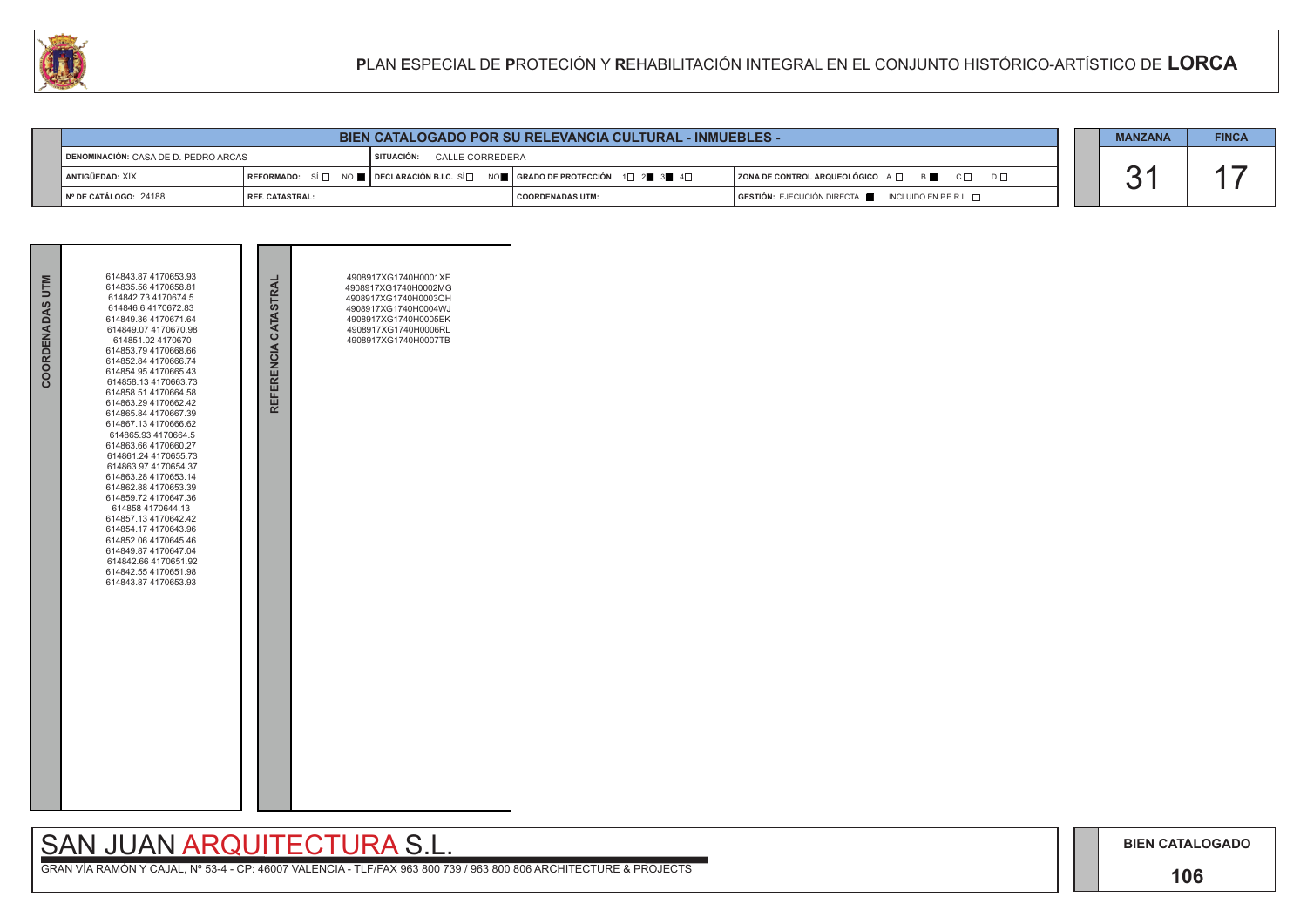

|                                              |                   |            | <b>BIEN CATALOGADO POR SU RELEVANCIA CULTURAL - INMUEBLES -</b>                                                                                       |                                                             |  |  |
|----------------------------------------------|-------------------|------------|-------------------------------------------------------------------------------------------------------------------------------------------------------|-------------------------------------------------------------|--|--|
| DENOMINACIÓN: CASA EN CALLE LOPE GISBERT, 23 |                   | SITUACIÓN: | CALLE LOPE GISBERT - CALLE ÁLAMO                                                                                                                      |                                                             |  |  |
| ANTIGÜEDAD: ANTES 1900                       |                   |            | REFORMADO: SÍ $\blacksquare$ NO $\Box$ DECLARACIÓN B.I.C. SÍ $\Box$ NO $\blacksquare$ GRADO DE PROTECCIÓN 1 $\Box$ 2 $\Box$ 3 $\blacksquare$ 4 $\Box$ | $ $ ZONA DE CONTROL ARQUEOLÓGICO $A \Box$ $B \Box$ $C \Box$ |  |  |
| Nº DE CATÁLOGO: 24268                        | I REF. CATASTRAL: |            | I COORDENADAS UTM:                                                                                                                                    | GESTIÓN: EJECUCIÓN DIRECTA NICLUIDO EN P.E.R.I.             |  |  |

|                 | 614850.6505 4170585.1300 |                      | 4908918XG1740H0002OG                         |
|-----------------|--------------------------|----------------------|----------------------------------------------|
|                 | 614833.8819 4170591.6193 |                      | 4908918XG1740H0003PH                         |
|                 | 614835.8410 4170596.5310 |                      | 4908918XG1740H0004AJ                         |
|                 | 614838.4010 4170601.7910 |                      | 4908918XG1740H0005SK                         |
|                 | 614847.6215 4170598.2910 |                      | 4908918XG1740H0006DL                         |
|                 | 614849.3810 4170597.4510 |                      | 4908918XG1740H0007FB                         |
|                 | 614855.7010 4170594.9310 |                      | 4908918XG1740H0008GZ                         |
| COORDENADAS UTM | 614850.6505 4170585.1300 |                      | 4908918XG1740H0009HX                         |
|                 |                          |                      | 4908918XG1740H0010FB                         |
|                 |                          |                      | 4908918XG1740H0011GZ                         |
|                 |                          | REFERENCIA CATASTRAL | 4908918XG1740H0012HX                         |
|                 |                          |                      | 4908918XG1740H0013JM                         |
|                 |                          |                      | 4908918XG1740H0014KQ                         |
|                 |                          |                      | 4908918XG1740H0015LW                         |
|                 |                          |                      | 4908918XG1740H0016BE                         |
|                 |                          |                      | 4908918XG1740H0017ZR                         |
|                 |                          |                      | 4908918XG1740H0018XT                         |
|                 |                          |                      | 4908918XG1740H0019MY                         |
|                 |                          |                      | 4908918XG1740H0020ZR                         |
|                 |                          |                      | 4908918XG1740H0021XT                         |
|                 |                          |                      | 4908918XG1740H0022MY<br>4908918XG1740H0023QU |
|                 |                          |                      | 4908918XG1740H0024WI                         |
|                 |                          |                      | 4908918XG1740H0025EO                         |
|                 |                          |                      | 4908918XG1740H0026RP                         |
|                 |                          |                      | 4908918XG1740H0027TA                         |
|                 |                          |                      | 4908918XG1740H0028YS                         |
|                 |                          |                      | 4908918XG1740H0029UD                         |
|                 |                          |                      | 4908918XG1740H0030TA                         |
|                 |                          |                      | 4908918XG1740H0031YS                         |
|                 |                          |                      | 4908918XG1740H0032UD                         |
|                 |                          |                      | 4908918XG1740H0033IF                         |
|                 |                          |                      | 4908918XG1740H0034OG                         |
|                 |                          |                      | 4908918XG1740H0035PH                         |
|                 |                          |                      | 4908918XG1740H0036AJ                         |
|                 |                          |                      | 4908918XG1740H0037SK                         |
|                 |                          |                      | 4908918XG1740H0038DL                         |
|                 |                          |                      | 4908918XG1740H0039FB                         |
|                 |                          |                      | 4908918XG1740H0040SK                         |
|                 |                          |                      | 4908918XG1740H0041DL                         |
|                 |                          |                      | 4908918XG1740H0042FB                         |
|                 |                          |                      | 4908918XG1740H0043GZ                         |
|                 |                          |                      | 4908918XG1740H0044HX                         |
|                 |                          |                      | 4908918XG1740H0045JM                         |
|                 |                          |                      | 4908918XG1740H0046KQ                         |
|                 |                          |                      | 4908918XG1740H0047LW                         |
|                 |                          |                      | 4908918XG1740H0048BE<br>4908918XG1740H0049ZR |
|                 |                          |                      | 4908918XG1740H0050LW                         |
|                 |                          |                      | 4908918XG1740H0051BE                         |
|                 |                          |                      |                                              |
|                 |                          |                      |                                              |

# SAN JUAN ARQUITECTURA S.L.<br>GRAN VÍA RAMÓN Y CAJAL, Nº 53-4 - CP: 46007 VALENCIA - TLF/FAX 963 800 739 / 963 800 806 ARCHITECTURE & PROJECTS

| $D \Box$ |  |
|----------|--|
|          |  |

| <b>MANZANA</b> | <b>FINCA</b> |
|----------------|--------------|
|                | Я            |

**BIEN CATALOGADO** 

## 107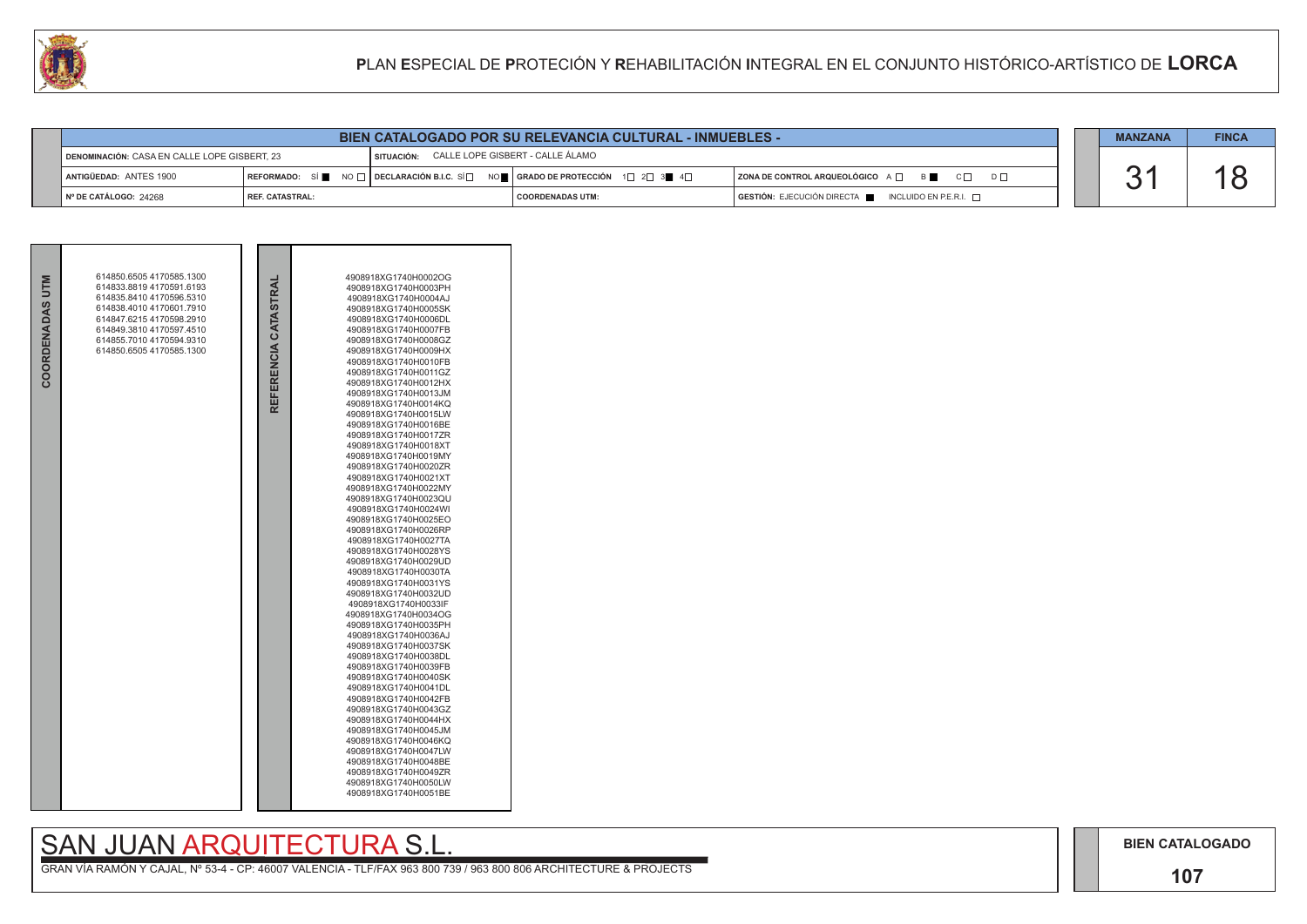

GRAN VÍA RAMÓN Y CAJAL, Nº 53-4 - CP: 46007 VALENCIA - TLF/FAX 963 800 739 / 963 800 806 ARCHITECTURE & PROJECTS

| 614617.93 4170757.23<br>COORDENADAS UTM<br>614624.57 4170745.15<br>614621.62 4170743.53<br>614621.93 4170742.68<br>614620.83 4170741.76<br>614618.654170739.8<br>614615.39 4170736.71<br>614618.75 4170733.08<br>614618.43 4170733.06<br>614615.09 4170730.02<br>614614.66 4170729.6<br>614612.93 4170731.38<br>614612.7 4170731.23<br>614609.12 4170729.2<br>614599.57 4170741.17<br>614589.46 4170753.86<br>614581.33 4170764.05<br>614577.57 4170769.74<br>614578.754170774.97<br>614579.71 4170774.76<br>614596.3 4170777.55<br>614597.68 4170775.36<br>614597.86 4170775.15<br>614598.19 4170774.64<br>614602.77 4170777.62<br>614606.53 4170772.84<br>614608.88 4170769.82<br>614609.19 4170769.44<br>614609.42 4170769.64<br>614610.81 4170767.82<br>614611.73 4170766.62<br>614614.45 4170763.09<br>614616.74 4170760.13<br>614618.58 4170757.75<br>614617.93 4170757.23 |  |  |
|----------------------------------------------------------------------------------------------------------------------------------------------------------------------------------------------------------------------------------------------------------------------------------------------------------------------------------------------------------------------------------------------------------------------------------------------------------------------------------------------------------------------------------------------------------------------------------------------------------------------------------------------------------------------------------------------------------------------------------------------------------------------------------------------------------------------------------------------------------------------------------|--|--|
|                                                                                                                                                                                                                                                                                                                                                                                                                                                                                                                                                                                                                                                                                                                                                                                                                                                                                  |  |  |

# SAN JUAN ARQUITECTURA S.L.

| <b>BIEN CATALOGADO POR SU RELEVANCIA CULTURAL - INMUEBLES -</b> |                                             |                                           |                                                                                                                 |                                                          | <b>MANZANA</b> | <b>FINCA</b> |
|-----------------------------------------------------------------|---------------------------------------------|-------------------------------------------|-----------------------------------------------------------------------------------------------------------------|----------------------------------------------------------|----------------|--------------|
| <b>DENOMINACIÓN: ANTIGUA CÁRCEL</b>                             |                                             | SITUACIÓN: CALLE CÁRCEL - CALLE LABERINTO |                                                                                                                 |                                                          |                |              |
| ANTIGÜEDAD: S. XVIII                                            |                                             |                                           | REFORMADO: SÍ NO $\Box$ DECLARACIÓN B.I.C. SÍ $\Box$ NO $\Box$ GRADO DE PROTECCIÓN 1 $\Box$ 2 3 $\Box$ 4 $\Box$ | $ $ ZONA DE CONTROL ARQUEOLÓGICO $A \Box$ B              |                |              |
| INº DE CATÁLOGO: 24163                                          | <b>REF. CATASTRAL: 4709801XG1740H0001FF</b> |                                           | <b>COORDENADAS UTM:</b>                                                                                         | $GESTIÓN: EJECUCIÓN DIRECTA$ INCLUIDO EN P.E.R.I. $\Box$ |                |              |

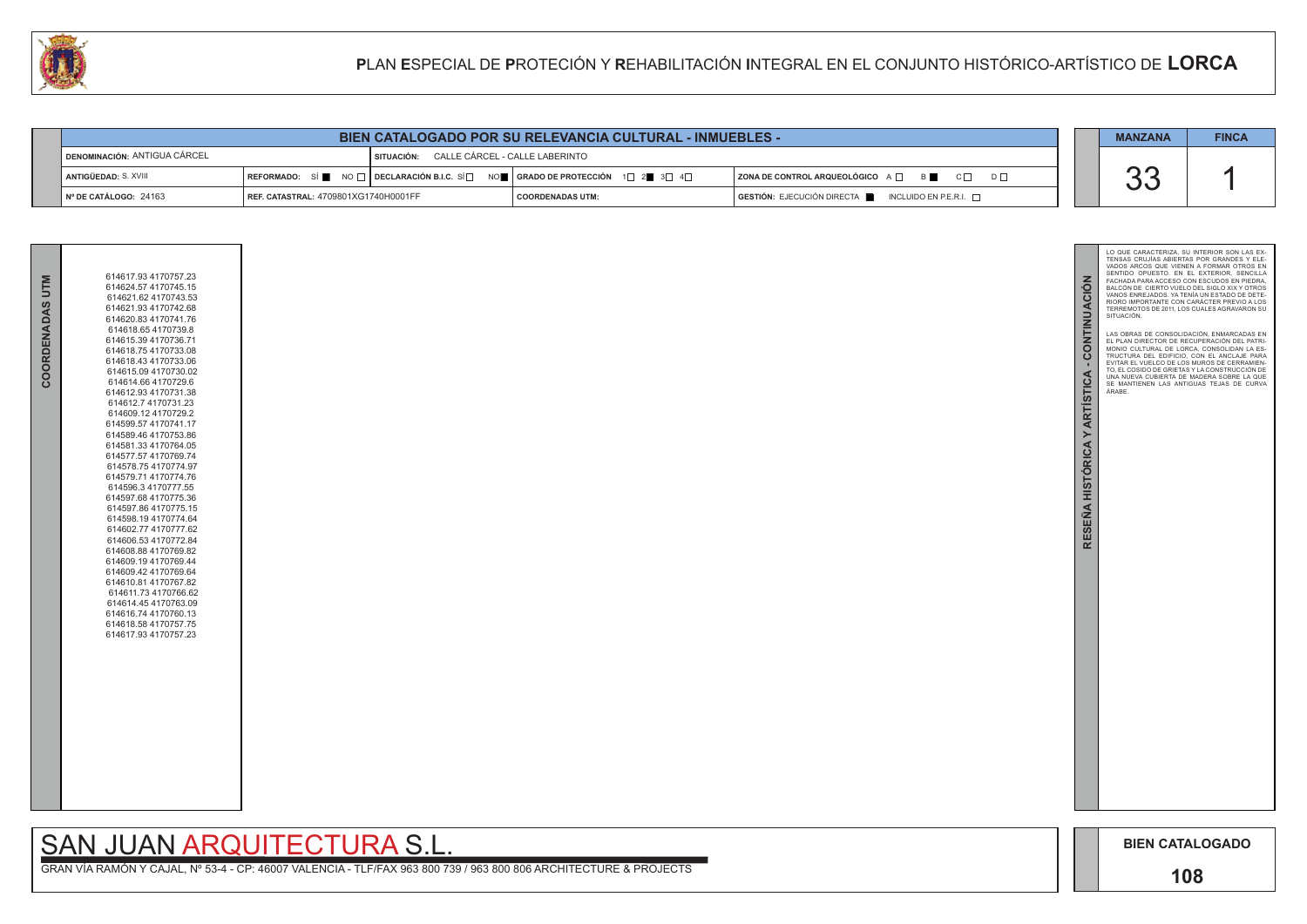

GRAN VÍA RAMÓN Y CAJAL, Nº 53-4 - CP: 46007 VALENCIA - TLF/FAX 963 800 739 / 963 800 806 ARCHITECTURE & PROJECTS

### SAN JUAN ARQUITECTURA S.L.

| <b>BIEN CATALOGADO POR SU RELEVANCIA CULTURAL - INMUEBLES -</b>                                    |                                      |                                                                                                                                                        |                         |  |                                                                        | <b>MANZANA</b> | <b>FINCA</b> |
|----------------------------------------------------------------------------------------------------|--------------------------------------|--------------------------------------------------------------------------------------------------------------------------------------------------------|-------------------------|--|------------------------------------------------------------------------|----------------|--------------|
| CALLE CORREGIDOR - PLAZA DEL CAÑO<br>DENOMINACIÓN: JUZGADOS - CASA CORREGIDOR<br><b>SITUACIÓN:</b> |                                      |                                                                                                                                                        |                         |  |                                                                        |                |              |
| I ANTIGÜEDAD: S. XVIII-XX                                                                          |                                      | REFORMADO: SÍ $\blacksquare$ NO $\Box$ DECLARACIÓN B.I.C. SÍ $\Box$ NO $\blacksquare$ SERADO DE PROTECCIÓN 1 $\Box$ 2 $\Box$ 3 $\blacksquare$ 4 $\Box$ |                         |  | $ $ ZONA DE CONTROL ARQUEOLÓGICO $A \Box$ $B \Box$ $C \Box$            |                |              |
| $\parallel$ N° DE CATÁLOGO: 24130                                                                  | REF. CATASTRAL: 4709805XG1740H0001RF |                                                                                                                                                        | <b>COORDENADAS UTM:</b> |  | $GESTIÓN: EJECUCIÓN DIRECTA \blacksquare INCLUIDO EN P.E.R.I. \square$ |                |              |

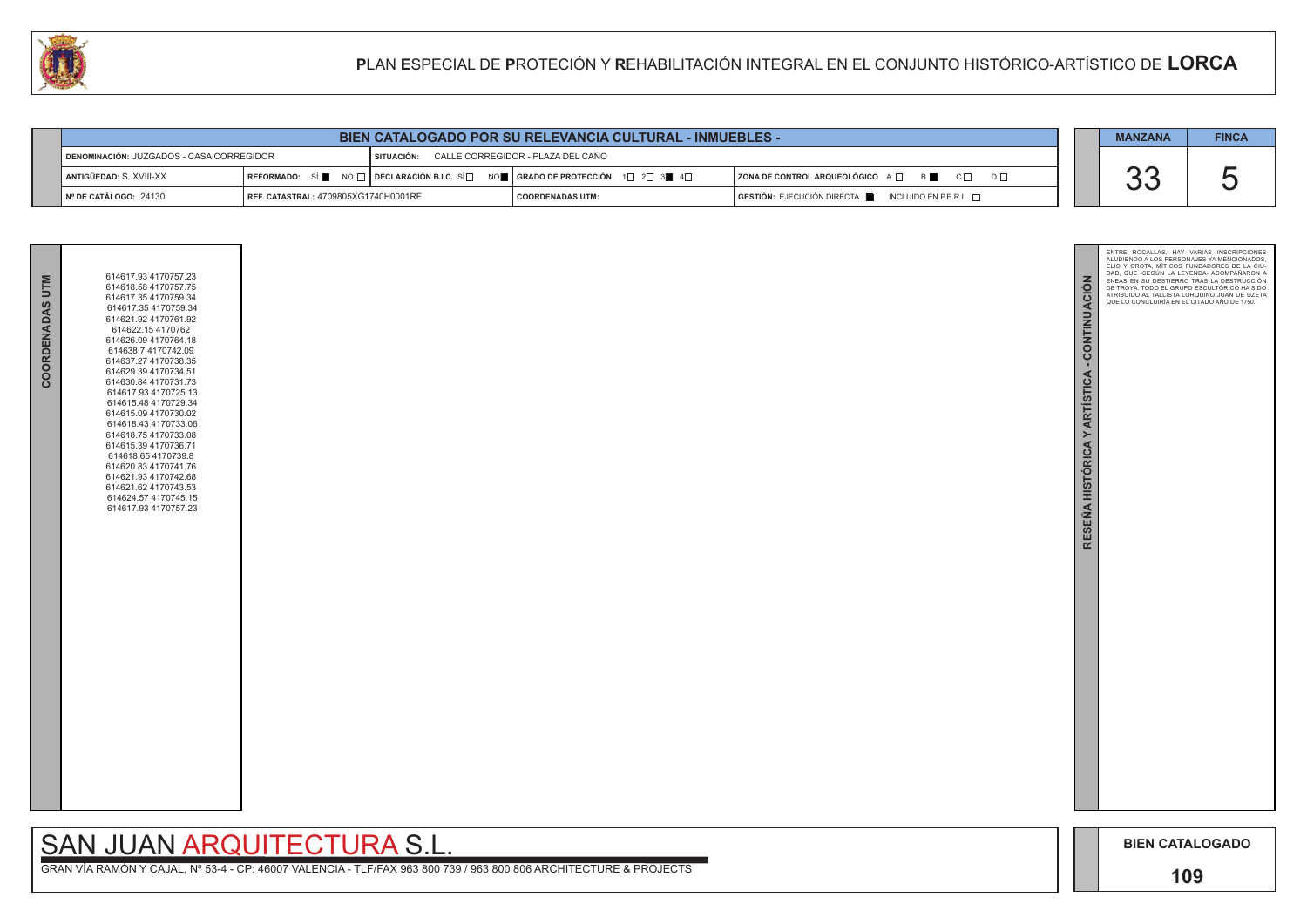

| COORDENADAS UTM | 614612.7 4170731.23<br>614612.93 4170731.38<br>614614.66 4170729.6<br>614615.09 4170730.02<br>614615.48 4170729.34<br>614617.93 4170725.13<br>614617.83 4170725.08<br>614592.51 4170712.03<br>614589.49 4170718.49<br>614591.09 4170719.83<br>614609.14 4170729.16<br>614609.12 4170729.2<br>614612.7 4170731.23 |  |
|-----------------|------------------------------------------------------------------------------------------------------------------------------------------------------------------------------------------------------------------------------------------------------------------------------------------------------------------|--|
|                 |                                                                                                                                                                                                                                                                                                                  |  |

| <b>BIEN CATALOGADO POR SU RELEVANCIA CULTURAL - INMUEBLES -</b> |                                      |  |                                                                                                                                                       |                                                             |  | <b>MANZANA</b> | <b>FINCA</b> |
|-----------------------------------------------------------------|--------------------------------------|--|-------------------------------------------------------------------------------------------------------------------------------------------------------|-------------------------------------------------------------|--|----------------|--------------|
| <b>DENOMINACIÓN: ANTIGUO PÓSITO</b>                             |                                      |  | SITUACIÓN: PLAZA DEL CAÑO - CALLE RAMPA - CALLE PÓSITO                                                                                                |                                                             |  |                |              |
| ANTIGÜEDAD: S. XVI-XVIII                                        |                                      |  | REFORMADO: SÍ $\blacksquare$ NO $\Box$ DECLARACIÓN B.I.C. SÍ $\Box$ NO $\blacksquare$ GRADO DE PROTECCIÓN 1 $\Box$ 2 $\blacksquare$ 3 $\Box$ 4 $\Box$ | $ $ ZONA DE CONTROL ARQUEOLÓGICO $A \Box$ $B \Box$ $C \Box$ |  |                |              |
| $N^{\circ}$ DE CATÁLOGO: 24022                                  | REF. CATASTRAL: 4709806XG1740H0001DF |  | <b>COORDENADAS UTM:</b>                                                                                                                               | GESTIÓN: EJECUCIÓN DIRECTA   INCLUIDO EN P.E.R.I.           |  |                |              |

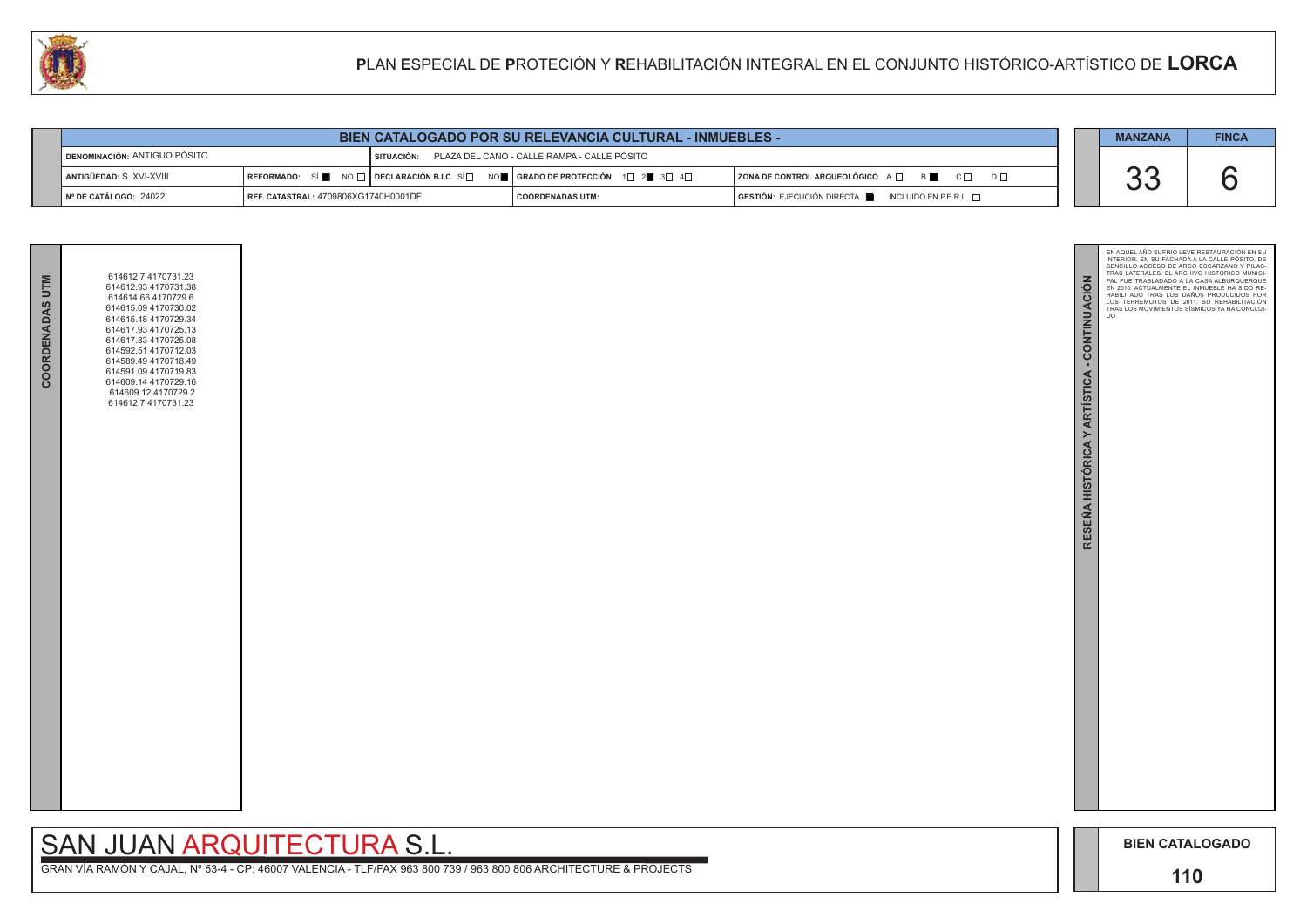

| COORDENADAS UTM | 614567.45 4170664.01<br>614565.43 4170668.28<br>614574.54 4170673.47<br>614574.55 4170673.48<br>614578.58 4170675.9<br>614589.78 4170682.87<br>614589.96 4170682.98<br>614604.32 4170693.5<br>614613.72 4170681.5<br>614599.27 4170669.99<br>614599.194170669.95<br>614590.68 4170666.36<br>614583.1 4170663.85<br>614570.15 4170658.42<br>614567.78 4170663.31<br>614567.45 4170664.01 |  |
|-----------------|-----------------------------------------------------------------------------------------------------------------------------------------------------------------------------------------------------------------------------------------------------------------------------------------------------------------------------------------------------------------------------------------|--|
|                 |                                                                                                                                                                                                                                                                                                                                                                                         |  |

| <b>BIEN CATALOGADO POR SU RELEVANCIA CULTURAL - INMUEBLES -</b>                                       |                                      |  |                                                                                                                   | <b>MANZANA</b>                                                         | <b>FINCA</b> |  |
|-------------------------------------------------------------------------------------------------------|--------------------------------------|--|-------------------------------------------------------------------------------------------------------------------|------------------------------------------------------------------------|--------------|--|
| DENOMINACIÓN: CASA DE LOS ALBURQUERQUE<br>SITUACIÓN: CALLE SELGAS - CALLE MARMORICO - CALLE PARADORES |                                      |  |                                                                                                                   |                                                                        |              |  |
| ANTIGÜEDAD: S. XVI                                                                                    |                                      |  | REFORMADO: SÍ NO $\Box$ DECLARACIÓN B.I.C. SÍ $\Box$ NO $\Box$ GRADO DE PROTECCIÓN 1 $\Box$ 2 $\Box$ 3 4 4 $\Box$ | <b>ZONA DE CONTROL ARQUEOLÓGICO</b> A □ B C C D D □                    | UU           |  |
| Nº DE CATÁLOGO: 24072                                                                                 | REF. CATASTRAL: 4608301XG1740H0001BF |  | COORDENADAS UTM:                                                                                                  | $GESTIÓN: EJECUCIÓN DIRECTA \blacksquare INCLUIDO EN P.E.R.I. \square$ |              |  |

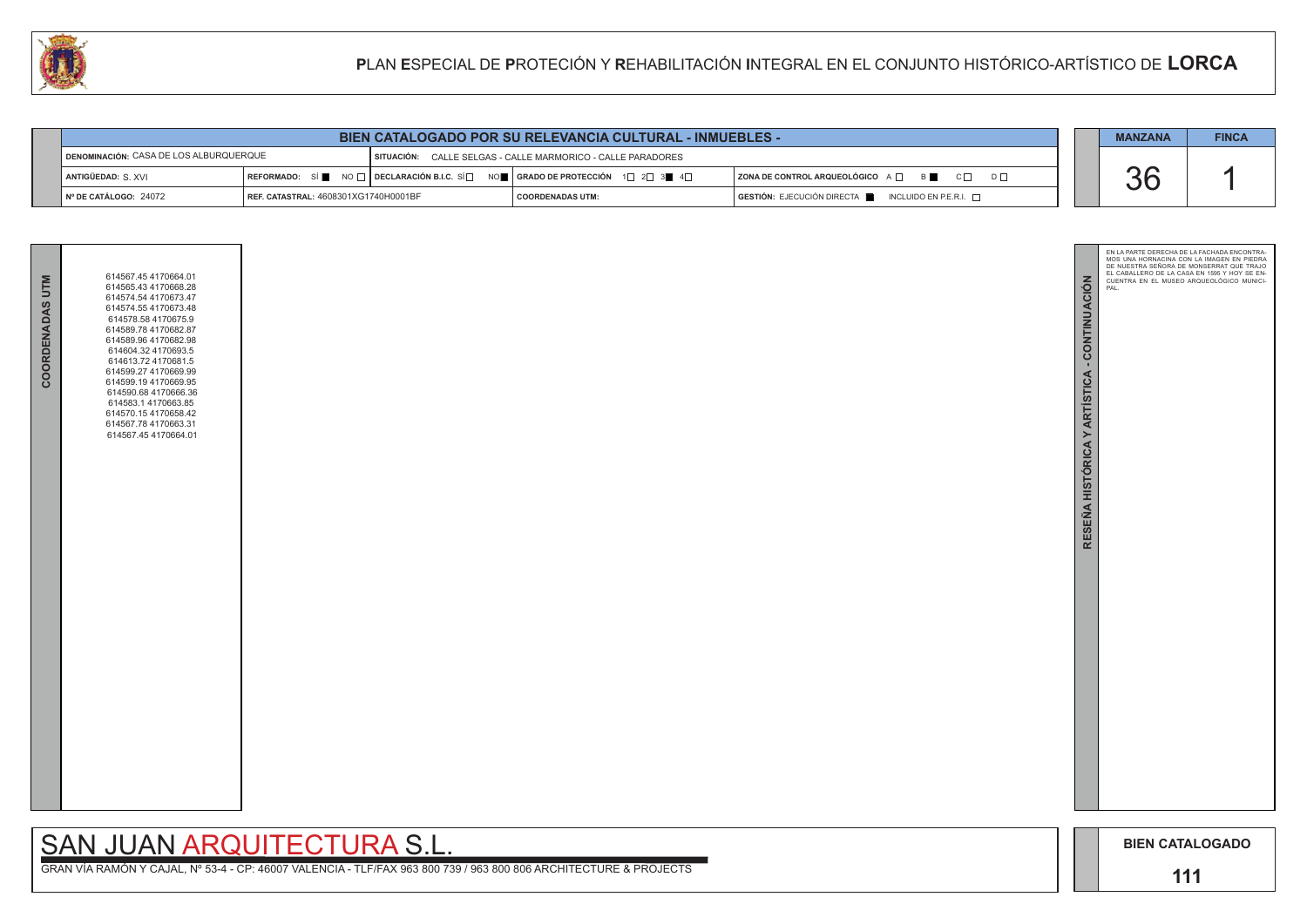



| <b>BIEN CATALOGADO POR SU RELEVANCIA CULTURAL - INMUEBLES -</b> |                                      |              |                                                                                                                                                                |                                                          |  | <b>MANZANA</b> | <b>FINCA</b> |
|-----------------------------------------------------------------|--------------------------------------|--------------|----------------------------------------------------------------------------------------------------------------------------------------------------------------|----------------------------------------------------------|--|----------------|--------------|
| DENOMINACIÓN: CASA EN CALLE PARADORES                           |                                      | I SITUACIÓN: | CALLE PARADORES - CALLE SELGAS                                                                                                                                 |                                                          |  |                |              |
| ANTIGÜEDAD: XIX                                                 |                                      |              | REFORMADO: SÍ $\square$ NO $\square$ DECLARACIÓN B.I.C. SÍ $\square$ NO $\square$   GRADO DE PROTECCIÓN $\Box$ 1 $\square$ 2 $\square$ 3 $\square$ 4 $\square$ | $\mid$ ZONA DE CONTROL ARQUEOLÓGICO A $\Box$<br><b>B</b> |  |                |              |
| Nº DE CATÁLOGO: 24036                                           | REF. CATASTRAL: 4608411XG1740H0001KF |              | <b>COORDENADAS UTM:</b>                                                                                                                                        | GESTIÓN: EJECUCIÓN DIRECTA [<br>INCLUIDO EN P.E.R.I.     |  |                |              |

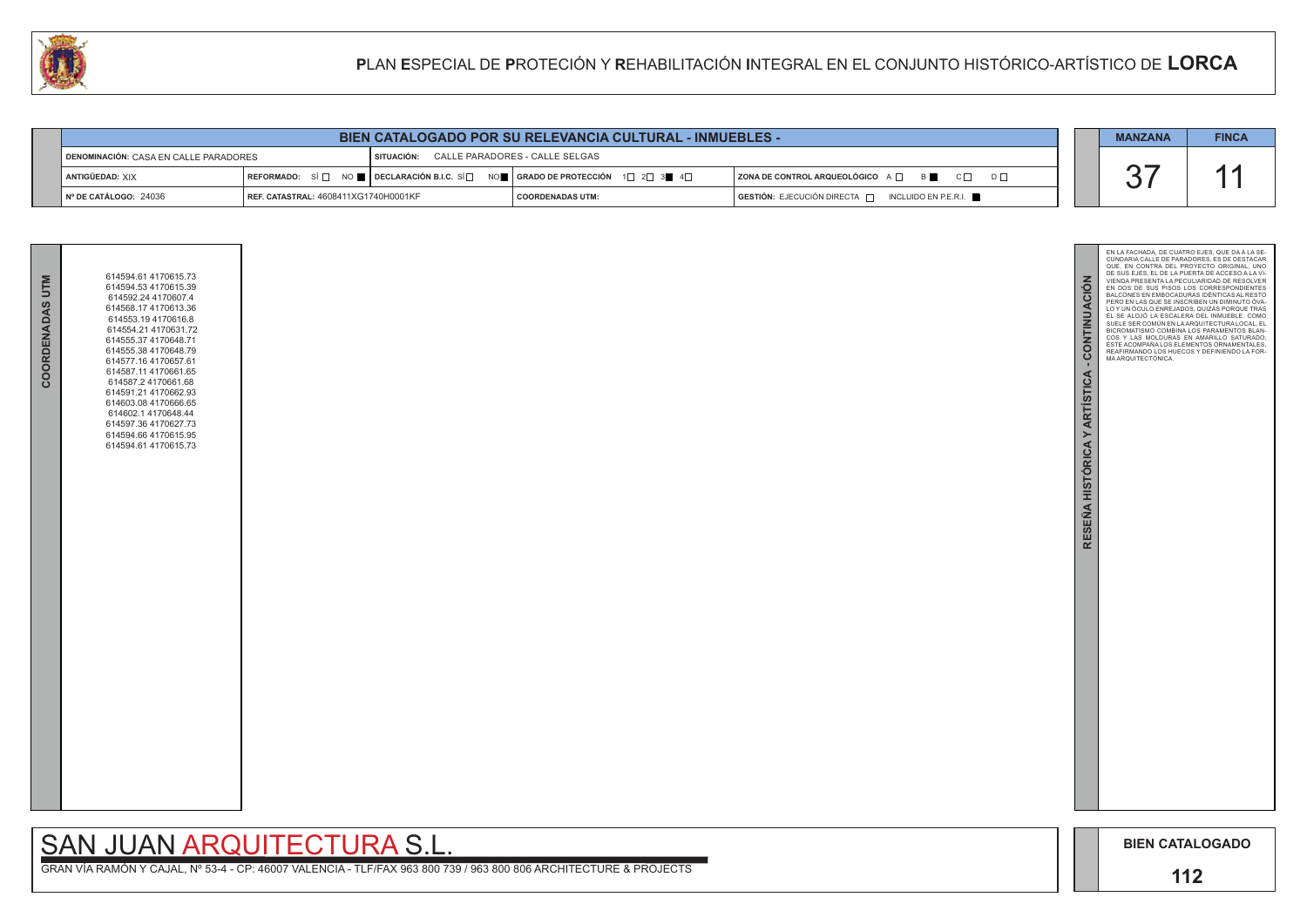



| <b>BIEN CATALOGADO POR SU RELEVANCIA CULTURAL - INMUEBLES -</b> |                                             |  |  | <b>MANZANA</b>                                                                                                                                        | <b>FINCA</b>            |                                                                      |  |  |
|-----------------------------------------------------------------|---------------------------------------------|--|--|-------------------------------------------------------------------------------------------------------------------------------------------------------|-------------------------|----------------------------------------------------------------------|--|--|
| DENOMINACIÓN: CASA EN CALLE SELGAS                              |                                             |  |  | SITUACIÓN: CALLE SELGAS                                                                                                                               |                         |                                                                      |  |  |
| ANTIGÜEDAD: XIX                                                 |                                             |  |  | REFORMADO: SÍ $\square$ NO $\square$ DECLARACIÓN B.I.C. SÍ $\square$ NO $\square$ GRADO DE PROTECCIÓN 1 $\square$ 2 $\square$ 3 $\square$ 4 $\square$ |                         | $ $ ZONA DE CONTROL ARQUEOLÓGICO A $\Box$ B $\Box$ C $\Box$ D $\Box$ |  |  |
| Nº DE CATÁLOGO: 24189                                           | <b>REF. CATASTRAL: 4608411XG1740H0001KF</b> |  |  |                                                                                                                                                       | <b>COORDENADAS UTM:</b> | GESTIÓN: EJECUCIÓN DIRECTA   INCLUIDO EN P.E.R.I.                    |  |  |

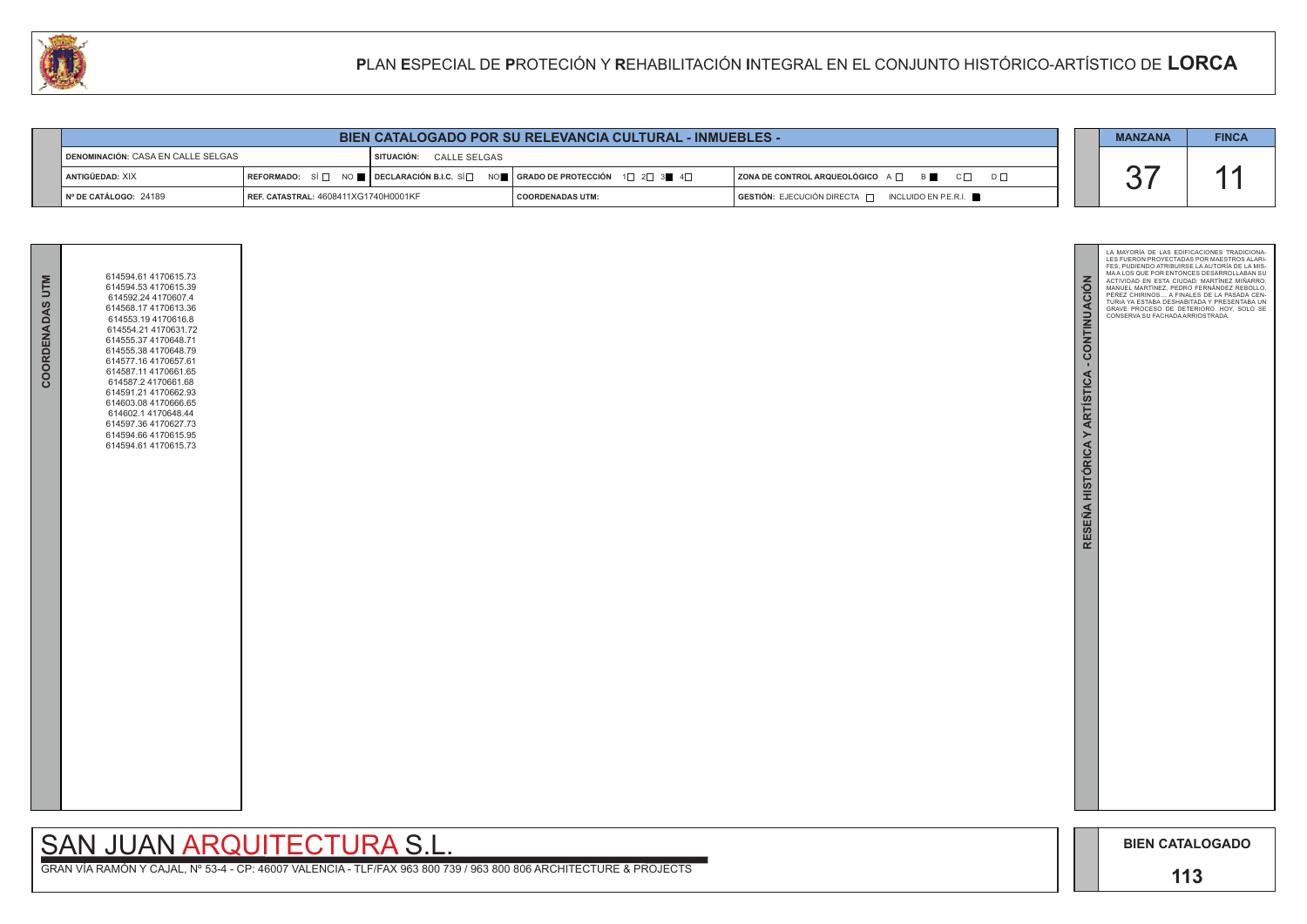

| COORDENADAS UTM | 614594.61 4170615.73<br>614594.53 4170615.39<br>614592.24 4170607.4<br>614568.17 4170613.36<br>614553.194170616.8<br>614554.21 4170631.72<br>614555.37 4170648.71<br>614555.38 4170648.79<br>614577.16 4170657.61<br>614587.11 4170661.65<br>614587.2 4170661.68<br>614591.21 4170662.93<br>614603.08 4170666.65<br>614602.1 4170648.44<br>614597.36 4170627.73<br>614594.66 4170615.95<br>614594.61 4170615.73 |  |
|-----------------|-----------------------------------------------------------------------------------------------------------------------------------------------------------------------------------------------------------------------------------------------------------------------------------------------------------------------------------------------------------------------------------------------------------------|--|
|                 |                                                                                                                                                                                                                                                                                                                                                                                                                 |  |

| <b>BIEN CATALOGADO POR SU RELEVANCIA CULTURAL - INMUEBLES -</b> |                                             |                                           |                                                                                                                                                       |                                                       |  | <b>MANZANA</b> | <b>FINCA</b> |
|-----------------------------------------------------------------|---------------------------------------------|-------------------------------------------|-------------------------------------------------------------------------------------------------------------------------------------------------------|-------------------------------------------------------|--|----------------|--------------|
| DENOMINACIÓN: CASA DEL INQUISIDOR                               |                                             | SITUACIÓN: CALLE SELGAS - CALLE PARADORES |                                                                                                                                                       |                                                       |  |                |              |
| ANTIGÜEDAD: S. XVIII-XIX                                        |                                             |                                           | REFORMADO: SÍ $\square$ NO $\square$ DECLARACIÓN B.I.C. SÍ $\square$ NO $\square$ GRADO DE PROTECCIÓN 1 $\square$ 2 $\square$ 3 $\square$ 4 $\square$ | ZONA DE CONTROL ARQUEOLÓGICO A D<br>B C<br>$D$ $\Box$ |  |                |              |
| N° DE CATÁLOGO: 24070                                           | <b>REF. CATASTRAL: 4608411XG1740H0001KF</b> |                                           | <b>COORDENADAS UTM:</b>                                                                                                                               | GESTIÓN: EJECUCIÓN DIRECTA   INCLUIDO EN P.E.R.I.     |  |                |              |

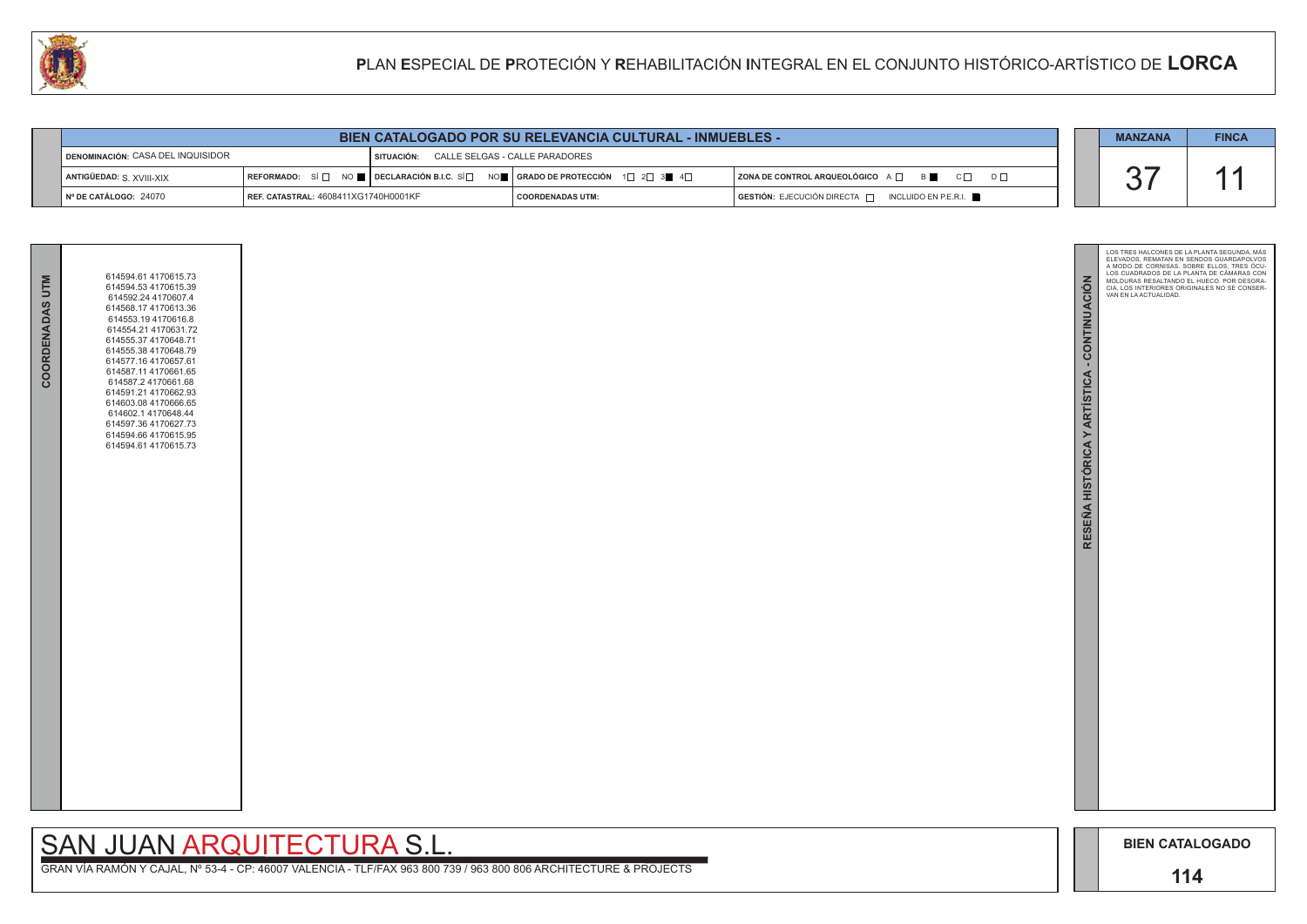**BIEN CATALOGADO**

### **115**

### SAN JUAN ARQUITECTURA S.L.

| COORDENADAS UTM | 614594.61 4170615.73<br>614594.53 4170615.39<br>614592.24 4170607.4<br>614568.17 4170613.36<br>614553.194170616.8<br>614554.21 4170631.72<br>614555.37 4170648.71<br>614555.38 4170648.79<br>614577.16 4170657.61<br>614587.11 4170661.65<br>614587.2 4170661.68<br>614591.21 4170662.93<br>614603.08 4170666.65<br>614602.1 4170648.44<br>614597.36 4170627.73<br>614594.66 4170615.95<br>614594.61 4170615.73 |  |
|-----------------|-----------------------------------------------------------------------------------------------------------------------------------------------------------------------------------------------------------------------------------------------------------------------------------------------------------------------------------------------------------------------------------------------------------------|--|
|                 |                                                                                                                                                                                                                                                                                                                                                                                                                 |  |

|                                      | <b>BIEN CATALOGADO POR SU RELEVANCIA CULTURAL - INMUEBLES -</b> |                                       |                                                                                                                                                                         |                                                     |  |  |  |
|--------------------------------------|-----------------------------------------------------------------|---------------------------------------|-------------------------------------------------------------------------------------------------------------------------------------------------------------------------|-----------------------------------------------------|--|--|--|
| DENOMINACIÓN: CASA DEL PUEBLO        |                                                                 | SITUACIÓN: CALLE SELGAS - CALLE GALDO |                                                                                                                                                                         |                                                     |  |  |  |
| ANTIGÜEDAD: S. XVIII                 |                                                                 |                                       | $\lceil$ REFORMADO: SÍ $\Box$ NO $\blacksquare$ $\lceil$ DECLARACIÓN B.I.C. SÍ $\Box$ NO $\blacksquare$ GRADO DE PROTECCIÓN 1 $\Box$ 2 $\Box$ 3 $\blacksquare$ 4 $\Box$ | ZONA DE CONTROL ARQUEOLÓGICO A O<br>$C\Box$ $D\Box$ |  |  |  |
| $\blacksquare$ N° DE CATÁLOGO: 24069 | <b>REF. CATASTRAL: 4608411XG1740H0001KF</b>                     |                                       | <b>COORDENADAS UTM:</b>                                                                                                                                                 | GESTIÓN: EJECUCIÓN DIRECTA   INCLUIDO EN P.E.R.I.   |  |  |  |